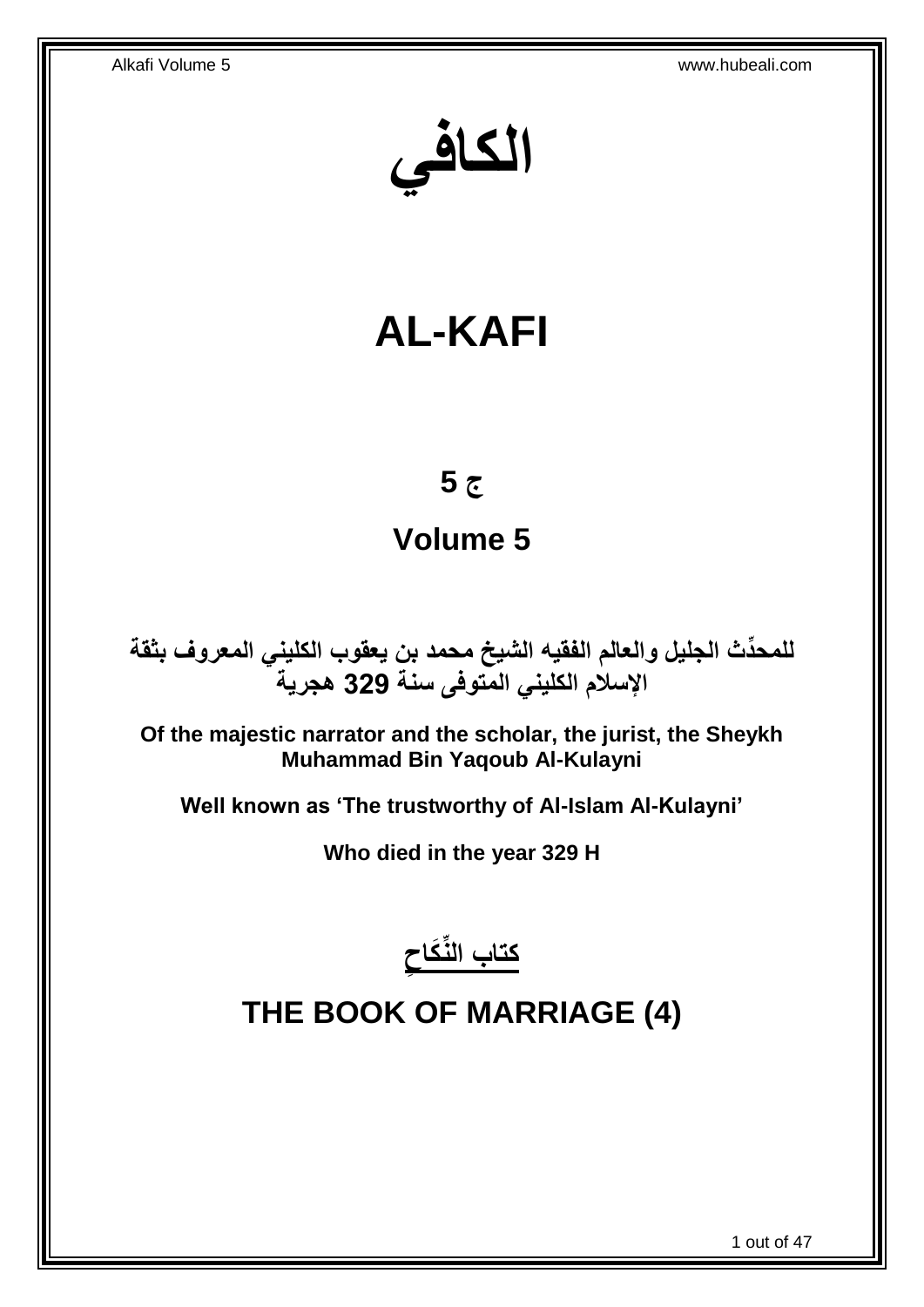## **TABLE OF CONTENTS**

| Chapter 74 - The man is immoral with the boy, so he marries his daughter, or his sister  4                                                                                |
|---------------------------------------------------------------------------------------------------------------------------------------------------------------------------|
| Chapter 75 – What is Prohibited upon the man, from what his son and his father can                                                                                        |
| Chapter $76$ – Another chapter from it, and there is the mentioned of the wives of the                                                                                    |
| Chapter 77 – The man marries the woman, so he divorces her, or she dies before he had<br>slept with her, or after it, so he marries her mother or her daughter 10         |
| Chapter 78 – Marriage of the woman who is divorced upon other than the Sunnah  12                                                                                         |
| Chapter 79 - The woman marries (as an additional wife) upon her paternal aunt or her                                                                                      |
| Chapter 80 - The Permissibility of the divorced woman to her husband and what                                                                                             |
| Chapter 81 - The woman who is Prohibited unto the man, so she is not Permissible for                                                                                      |
| Chapter 82 - The one with whom are four wives, so he divorces one, and he marries<br>(another) before the expiration of her waiting period, or he marries five women in a |
| Chapter 83 - The gathering between two sisters, from the free ones and the slaves 22                                                                                      |
| Chapter 84 – Regarding the Words of Allah <sup>azwj</sup> Mighty and Majestic [2:235] but do not give                                                                     |
| Chapter 85 - The marriage of the Ahl Al-Zimma, and the Polytheists, some of them<br>become Muslim, and some of them do not become Muslims, or they all become Muslims     |
|                                                                                                                                                                           |
| Chapter 87 - Limit of the breast-feeding which (makes marriage to be) Prohibited  32                                                                                      |
|                                                                                                                                                                           |
|                                                                                                                                                                           |
|                                                                                                                                                                           |
|                                                                                                                                                                           |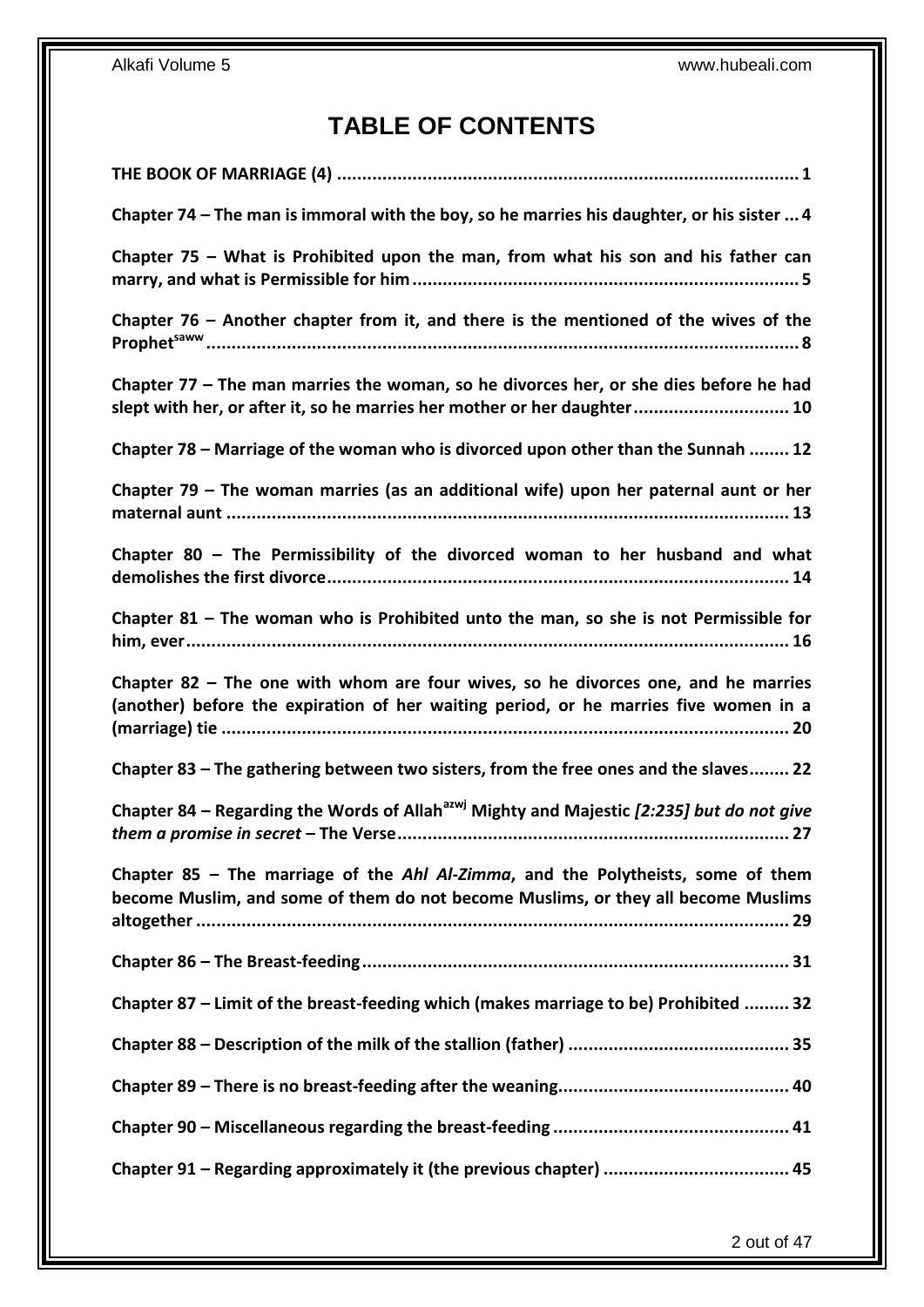| Alkafi Volume 5 | www.hubeali.com |
|-----------------|-----------------|
|                 |                 |
|                 |                 |
|                 |                 |
|                 |                 |
|                 |                 |
|                 |                 |
|                 |                 |
|                 |                 |
|                 |                 |
|                 |                 |
|                 |                 |
|                 |                 |
|                 |                 |
|                 |                 |
|                 |                 |
|                 |                 |
|                 |                 |
|                 |                 |
|                 |                 |
|                 |                 |
|                 |                 |
|                 |                 |
|                 |                 |
|                 |                 |
|                 |                 |
|                 |                 |
|                 |                 |
|                 |                 |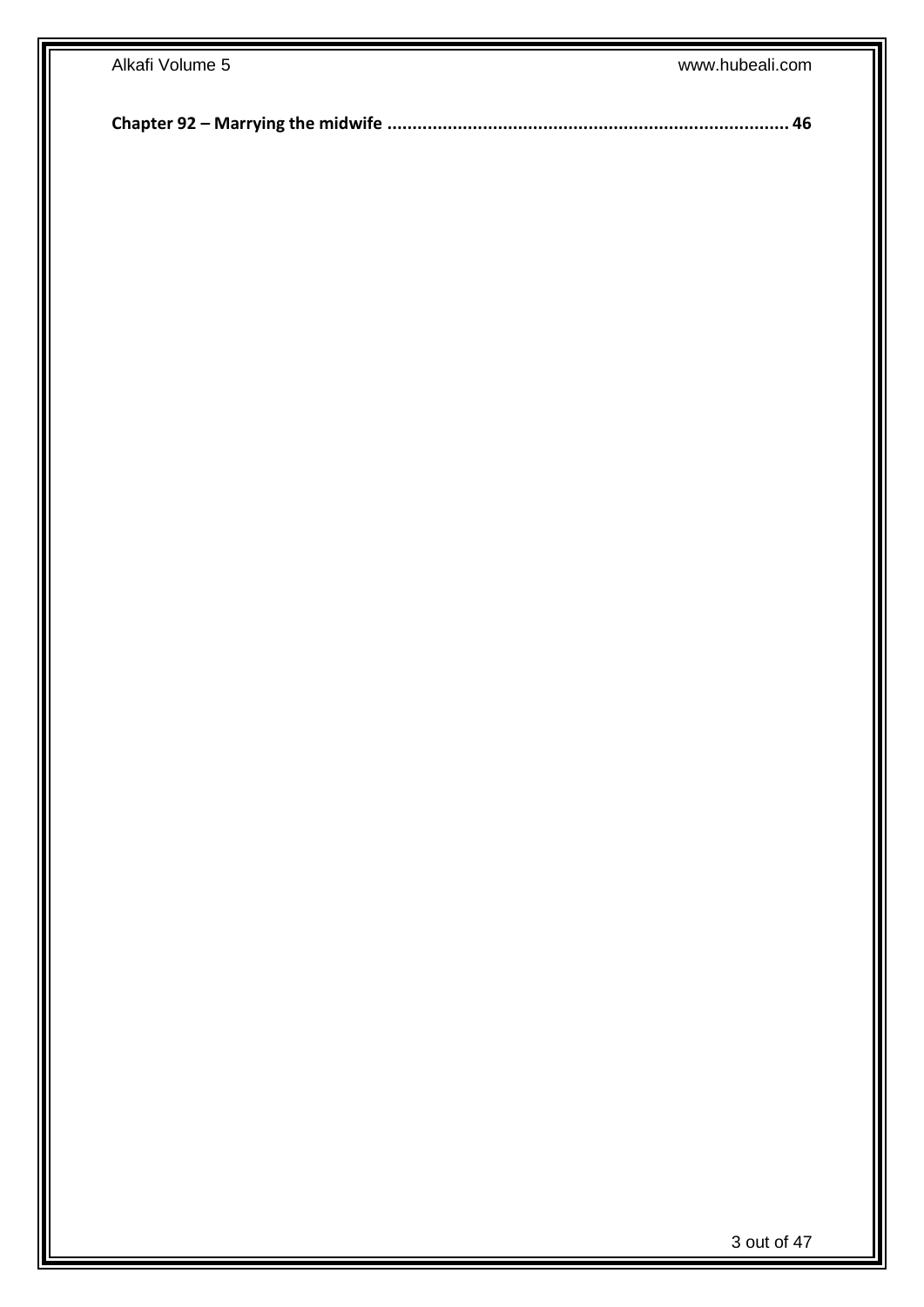**بسم هللا الرحمن الرحيم الحمد هلل رب العالمين، وصلى هللا على سيدنا محمد وآله الطاهرين، وسلم تسليما.**

In the Name of Allah<sup>azwj</sup> the Beneficent, the Merciful. The Praise is for Allah<sup>azwj</sup> Lord<sup>azwj</sup> of the Worlds, and Blessing be upon our Chief Muhammad<sup>saww</sup> and his<sup>saww</sup> Purified Progeny<sup>asws</sup>, and greetings with abundant greetings.

> باب الرَّجُلِ يَفْسُقُ بِالْغُلَامِ فَيَتَزَوَّجُ ابْنَتَهُ أَوْ أَخْتَهُ **ُ َ**

## <span id="page-3-0"></span>**Chapter 74 – The man is immoral with the boy, so he marries his daughter, or his sister**

الْحُسَيْنُ بْنُ مُحَمَّدٍ عَنْ مُعَلِّي بْنِ مُحَمَّدٍ عَنِ الْحَسَنِ بْنِ عَلِيٍّ عَنْ حَمَّادِ بْنِ عُثْمَانَ قَالَ قُلْتُ لِأَبِي عَبْدِ اللَّهِ ( عليه السلام )<br>الْحُسَيْنُ بْنُ مُحَمَّدٍ عَنْ مُعَلِّي بْنِ مُحَمَّدٍ ع **∶** ْ ْ ْ رَجُلٌ أَتَى غُلَاماً أَ تَحِلُّ لَهُ أَخْتُهُ قَالَ فَقَالَ إِنَّ كَانَ ثَقَبَ فَلَا ۚ . َ יֲ<br>י :<br>∶ َ َ

Al Hassan Bin Muhammad, from Moalla Bin Muhammad, from Al Hassan Bin Ali, from Hammad Bin Usman who said,

'I said to Abu Abdullah<sup>asws</sup>, 'A man went to a boy (to be immoral), would his sister be Permissible for him?' So he<sup>asws</sup> said: 'If it was penetration, so no<sup>'.1</sup>

عَلِيُّ بِنُ إِبْرَاهِيمَ عَنْ أَبِيهِ عَنِ ابْنِ أَبِي عُمَيْرٍ عَنْ بَعْضِ أَصْحَابِنَا عَنْ أَبِي عَبْدِ اللَّهِ ( عليه السلام ) فِي رَجُلٍ يَعْبَثُ بِالْغُلَامِ َ **!** َ **!** َ ِ ِ ْ ِ قَالَ إِذَا أَوْقَبَ حَرُمَتْ عَلَيْهِ ابْنَتُهُ وَ أُخُنُهُ . ا<br>أ َ

Ali Bin Ibrahim, from his father, from Ibn Abu Umeyr, from one of our companions,

(It has been narrated) from Abu Abdullah<sup>asws</sup> regarding a man who tampered with the boy. He<sup>asws</sup> said: 'If he has penetrated, his daughter and his sister would be Prohibited unto him'.<sup>2</sup>

َعْلِيُّ بْنُ إِبْرِاهِيمَ عَنْ أَبِيهِ أَوْ عَنْ مُحَمَّدِ بْنِ عَلِيٍّ عَنْ مُوسَى بْنِ سَعْدَانَ عَنْ بَعْضٍ رِجَالِهِ قَالَ كُنْتُ عِنْدَ أَبِي عَبْدٍ اللَّهِ ( عليه ِ ِ َ ِ َ ِ َ السِلَّامِ ) فَأَتَاهُ رَجُلٌ فَقَالَ لَهُ جُعِلْتُ فِذاكَ مَا تَرَى فِي شَاتَيْنِ كَانَا مُضِطْجِعَيْنِ فَوُلِدَ لِهَذَا غُلَامٍ وَ بِلْأَخَرِ جَارِيةٌ أَ يَتَزَوَّجُ النُّ ْ َ ِ ِ هَذَا ابْنُةٌ هَذَا قَالَ فَقَالَ نَعَمْ سُبْحَانَ اللَّهِ لِمَ لَا يَحِلُّ فَقَالَ ۚ إِنَّهُ كَانَ صَدِيقاً لَهُ قَالَ فَقَالَ وَ إِنْ كَانَ فَالًا تَقَالَ تَفْعَلُ لَ ِ ِ ْ ِ ِه ب ِ

Ali Bin Ibrahim, from his father, or from Muhammad Bin Ali, from Musa Bin Sa'dan, from one of his men who said,

'I was in the presence of Abu Abdullah<sup>asws</sup>, so a man came over to him<sup>asws</sup> and said to him<sup>asws</sup>, 'May I be sacrificed for you<sup>asws</sup>! What is your<sup>asws</sup> view regarding two young men lying together, so there is a son for this one, and for the other one, a girl. Can the son of this one marry the daughter of this one?' So he<sup>asws</sup> said: 'Yes, Glory be to Allah<sup>azwj</sup>, why should it not be Permissible?' So he said, 'He was a friend of his'. So he<sup>asws</sup> said: 'And even if he was, there is no problem'. So he said, 'But, he was doing it with him'.

قَالَ فَأَعْرَضٍ بِوَجْهِهِ [عَنْهُ] ثُمَّ أَجَابَهُ وَ هُوَ مُسْتَتِرٌ بِذِرَاعَيْهِ فَقَالَ إِنْ كَانَ ۚ الَّذِي كَانَ مِنْهُ دُونَ الْإِيقَابِ فَلَا بَأْسَ أَنْ يَتَزَوَّجَ وَ<br>وَيَنْ يَسْمَعُونَ مِنَّ الْمَرْضَافِي الْ َّ ِ ِ ا<br>ا ِ **!** َ َ ْ إِنْ كَانَ قَدْ أَوْقَبَ فَلَا يَحِلُّ لَّهُ أَنْ يَتَزَوَّجَ . اُر َ ا

 $1$  Al Kafi – V 5 – The Book of Marriage Ch 74 H 1

 $2$  Al Kafi – V 5 – The Book of Marriage Ch 74 H 2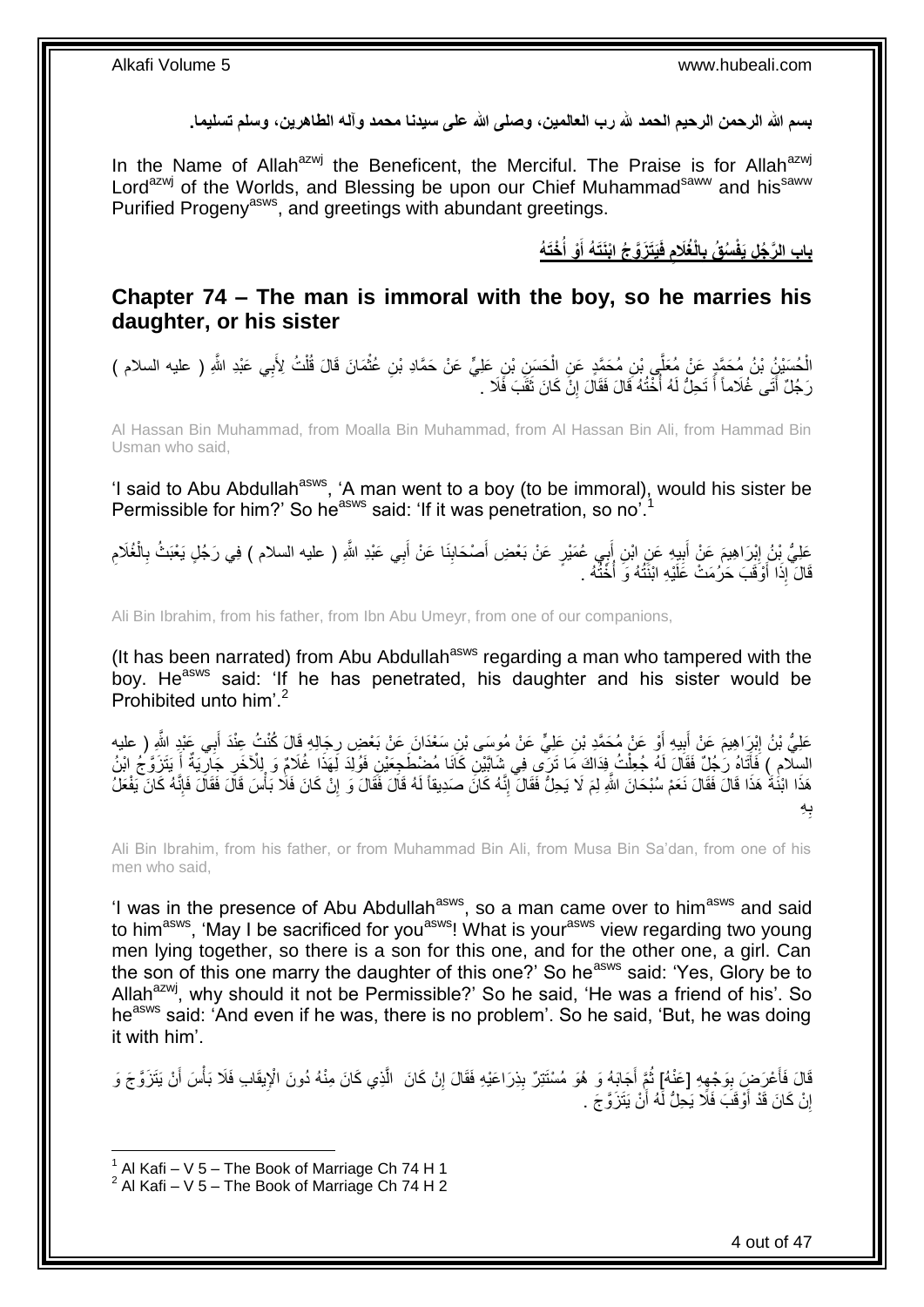He (the narrator) said, 'So he<sup>asws</sup> turned his<sup>asws</sup> face away from him and answered him, and he<sup>asws</sup> was veiling with his<sup>asws</sup> arms, so he<sup>asws</sup> said: 'If that which was from him was less than the penetration, so there is no problem if they marry, but if it was such that he had penetrated, then it would not be Permissible for them to be married'.<sup>3</sup>

عَلِيُّ بْنُ إِبْرَاهِيمَ عَنْ أَبِيهٍ عَنِ ابْنِ أَبِي عُمَيْرٍ عَنْ بَعْضِ أَصْحَابِهِ عَنْ أَبِي عَبْدِ اللَّهِ ( عليه السلام ) فِي رَجُلٍ يَأْتِي أَخَا امْرَأَتِهِ َ ِ َ َ ِ َ ِ َ َ ْ فَقَالَ إِذَا أَوْقَبَهُ فَقَٰذْ حَرُمَتْ عَلَيْهِ الْمَرْأَةُ . َ ْ ا<br>ا

Ali Bin Ibrahim, from his father, from Ibn Abu Umeyr, from one of his companions,

(It has been narrated) from Abu Abdullah<sup>asws</sup> regarding a man who went to a brother of his wife. So he<sup>asws</sup> said: 'If he penetrated him, so the wife is Prohibited unto him'.<sup>4</sup>

> باب مَا يَحْرُمُ عَلَى الرَّجُلِ مِمَّا نَكَحَ ابْنُهُ وَ أَبُوهُ وَ مَا يَحِلُّ لَهُ **َ**

<span id="page-4-0"></span>**Chapter 75 – What is Prohibited upon the man, from what his son and his father can marry, and what is Permissible for him**

عَلِيُّ بْنُِ إِبْرَاهِيمَ عَنْ أَبِيهِ عَنِ ابْنِ أَبِي عُمَيْرٍ عَنْ حَمَّادٍ عَنِ الْحَلَبِيِّ قَالَ سَأَلْتُ أَبَا عَبْدِ اللَّهِ ( عليه السلام ) عَنْ رَجُلٍ تَزَوَّجَ َ ِ َ َ ْ َ ِ ْ امْرَأَةً فَلَامَسَهَا قَالَ مَهْرُهَا وَاجِبٌ وَ هِيَ حَرَاَمٌ عَلَى أَبِيهِ وَ ابْنِهِ . **!** َ َ

Ali Bin Ibrahim, from his father, from Ibn Abu Umeyr, from Hammad, from Al Halby who said,

'I asked Abu Abdullah<sup>asws</sup> about a man who married a woman, and he had touch her. He<sup>asws</sup> said: 'Her dower is Obligated, and she is Prohibited unto his father and his son' $5$ 

مُحَمَّدُ بْنُ يَحْيَى عَنْ أَحْمَدَ بْنِ مُحَمَّدٍ عَنْ مُحَمَّدٍ بْنِ إِسْمَاعِيلَ قَالَ سَأَلْتُ أَبَا الْحَسِنِ الرِّحْسَا ( عليه السلام ) عَنِ الرَّجُلِ تَكُونُ<br>نَسْأَ أَرْسَعَ مَّنْ يَعْلَمُوا فَي أَرْضَا بِهِ مَنْ ْ َ ْ َ ِ لَهُ الْجَارِيَةُ فَيُقَبِّلُهَا هَلْ تَحِلُّ لِوَلَدٍهِ قَالَ بِشَهْوَةٍ قُلْتُ نَعَمْ قَالَ مَا تَرَكَ شَيْئاً إِذَا فَقَلَهَا بِشَهْوَةٍ ثُمَّ قَالَ ابْتِدَاعُ مِنْهُ إِنْ جَرَّدَهَا وَ ْ **∣** ا<br>ا ِ ْ **∶** اِ ا پایا<br>ا َظَنَ إِلَيْهَا بِشَهْوَةٍ حَرُمَتْ عَلَى أَبِيهِ وَ ابَّذِهِ قُلْتُ إِذَا نَظَنَ إِلَى جَسَدِهَا فَقَالَ إِذَا نَظَنَ إِلَى عَنْ خَلَى الله عَنْ جَسَدِهَا بِشَهْوَةٍ حَرُمَتْ عَلَيْهِ. ِ ِ ْ ِ َ **ِ** لَ ِ ِ

Muhammad Bin Yahya, from Ahmad Bin Muhammad, from Muhammad Bin Ismail who said,

'I asked Abu Al-Hassan Al-Reza<sup>asws</sup> about the man who happened to have the slave girl, so he kissed her. Would she be Permissible for his father?' He<sup>asws</sup> said: 'With lust?' I said. 'Yes'. So he<sup>asws</sup> said: 'He has not left anything when he kissed her with lust'. Then he<sup>asws</sup> said initiating him: 'If he exposed her and looked at her with lust, so she is Prohibited unto his father and his son'. I said, 'When he looked at her body?' So he<sup>asws</sup> said: 'When he looked at her private part, and her body with lust, she would be prohibited unto him (father and son)<sup>6</sup>

عَلِيُّ بْنُ إِبْرَاهِيمَ عَنْ أَبِيهِ عَنِ ابْنِ أَبِي عُمَيْرٍ عَنْ جَمِيلِ بِنِ دَرَّاجٍ قَالَ قُلْتُ لِأَبِي عَبْدِ اللَّهِ ( عليه السلام ) الرَّجُلُ يَنْظُرُ إِلَى ْ ٍ َ **∣**  ِ لَ ِ الْجَاْرِيَةِ يُرِيدُ شِرَاهَا أَ تَحِلُّ لِأَبْذِهِ فَقَالَ نَعَمْ إِلَّا أَنْ يَكُونَ نَظَرَ إِلَى كَوْرَتِهَا . ِ اُ ِ َ ِ ِ ْ

Ali Bin Ibrahim, from his father, from Ibn Abu Umeyr, from Jameel Bin Darraj who said,

- $4$  Al Kafi V 5 The Book of Marriage Ch 74 H 4
- $5$  Al Kafi V 5 The Book of Marriage Ch 75 H 1

 3 Al Kafi – V 5 – The Book of Marriage Ch 74 H 3

 $6$  Al Kafi – V 5 – The Book of Marriage Ch 75 H 2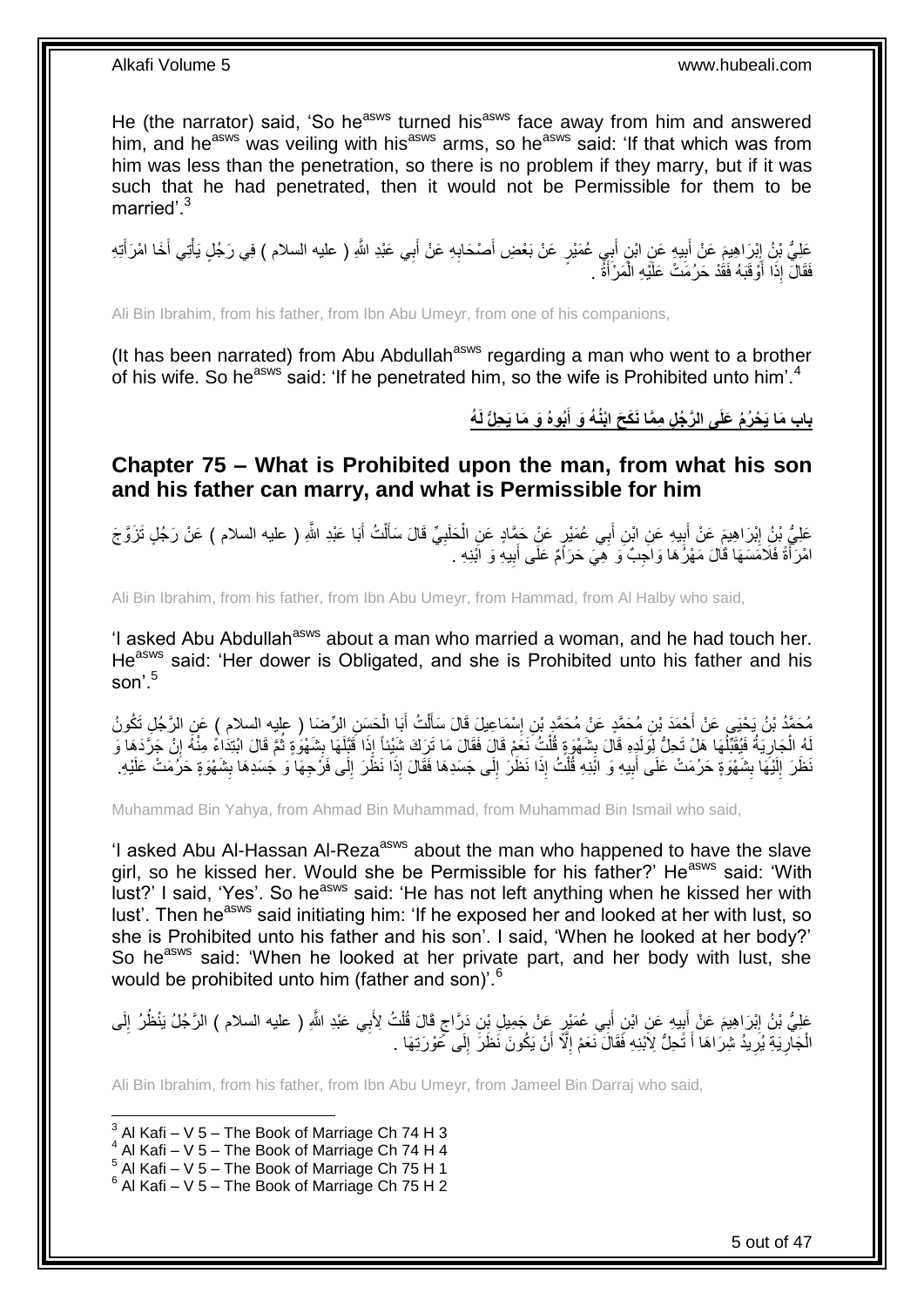'I said to Abu Abdullah<sup>asws</sup>, 'The man looks at the slave girl intending to buy her, would she be Permissible to his son?' So he<sup>asws</sup> said: 'Yes, unless he happened to have looked at her nakedness'.<sup>7</sup>

مُحَمَّدُ بْنُ يَحْيَى عَنْ أَحْمَدَ بْنِ مُحَمَّدٍ عَنْ عَلِيِّ بْنِ إِلْحَكَمِ عَنْ عَبْدِ اللَّهِ بْنِ يَحْيَى الْكَاهِلِيِّ قَالَ سُئِلَ أَبُو عَبْدِ اللَّهِ ( عِليه السلام )<br>. ِ ْ َ َ ْ وَ أَنَا عِنْدَهُ عَنْ رَجُلٍ اشْتَرَى جَارِيَةً وَ لَمْ يَمَسِّهَا فَأَمَرَتُ امْرَأَتُهُ ابْنَهُ وَ هُوَ ابْنَ عَشْرِ سِنِينَ أَنْ يَقَعَ عَلَيْهَا فَوَقَعَ عَلَيْهَا فَمَا تَرَىٰ ِ َ َ ِ َ فِيهِ فَقَالَ أَيْمَ الْغُلَامُ وَّ أَيْمَتْ أُمُّهُ وَ لَا أَرَىٰ لِلْأَبِ إِذَا قَرِبَهَا الْإِبْنُ أَنْ يَقَعَ عَلَيْهَا ِ اُ ُ ْ َ

Muhammad Bin Yahya, from Ahmad Bin Muhammad, from Ali Bin Al hakam, from Abdullah Bin Yahya Al Kahily who said,

'Abu Abdullah<sup>asws</sup> was asked and I was in his<sup>asws</sup> presence, about a man who bought a slave girl and did not touch her. So his wife instructed his son, and he was a boy of ten years that he falls upon her. So he fell upon her. So what is your<sup>asws</sup> view with regards to it?' So he<sup>asws</sup> said: 'The boy has sinned, and his mother has sinned, and lasws do not view for the father, when the son has been near to her, that he should fall upon her'.

قَالَ وَ سَأَلْتُهُ عَنْ رَجُلٍ يَكُونُ لَهُ جَارِيَةٌ فَيَضَعُ أَبُوهُ يَدَهُ عَلَيْهَا مِنْ شَهْوَةٍ أَوْ يَنْظُرُ مِنْهَا إِلَى مُحَرَّمٍ مِنْ شَهْوَةٍ فَكَرِهَ أَنْ يَمَسَّهَا َ َ **∶** ֺ֦֦֪֦֧֦֦֖֦֦֪֦֧֦֪֦֧֦֪֪֦֧֦֪֦֪֪֦֧֦֪֦֧֦֧֦֪֦֧֦֧֦֪֪֦֧֪֦֧֪֦֧֦֧֦֧֝֟֟֟֟֟֟֟֟֟֟֟֟֟֟֟֟֟֟֟֟֟֟֓֕֬֟֓֡֟֓֟֓֞֟֟֓֞֟֟֟֟֟֟֟֩֓֞֟֟֟֟֟֟ َ َ ِ ֧֖֧֦֧֦֧֦֖֚֚֝֝֝֝֓֝֬֟֓֝֓֬֝֬֝֓֬֝֬֝֓**֓** ِ ابْنُهُ .

He (the narrator) said, 'And I asked him<sup>asws</sup> about a man who happened to have a slave girl for him, so his father laid his hand upon her out of desire, or looked at her Prohibited part out of desire. So he<sup>asws</sup> disliked that the son should touch her'.<sup>8</sup>

َ مُحَمَّدُ بْنُ إِسْمَاعِيلَ عَنِ الْفَضْلِ بْنِ شَاذَانَ عَنِ ابْنِ أَبِي عُمَيْرٍ عَنْ رِبْعِيٍّ بْنِ عَبْدِ اللَّه عَنْ مُحَمَّدِ بْنِ مُسْلِمٍ عَنْ أَبِي عَبْدِ اللَّهِ ( ْ ֘<u>֓</u> َ ֧֖֧֦֧֦֧֦֧֦֚֝֝֝֝֝ ِ عليه السلاَم ) قَالَ إِذَا جَرَّدَ الرَّجُلُ الْجَارِيَةَ وَ وَضَعَ يَذَهُ عَلَيْهَا فَلَا تَحِلُّ لِّابْنِهِ ِ ْ

Muhammad Bin Ismail, from Al Fazl Bin Shazaan, form Ibn Abu Umeyr, from Rabie Bin Abdullah, from Muhammad Bin Muslim,

(It has been narrated) from Abu Abdullah<sup>asws</sup> having said: 'When the man bares the slave girl and places his hand upon her, so she would not be Permitted unto his father'.

ِّبُو عَلِيٍّ الْأَشْعَرِيُّ عَنْ مُحَمَّدٍ بْنِ عَبْدِ الْجَبَّارِ عَنْ صَفْوَانَ بِّنِ يَحْيَى عَنِ ابْنِ مُسْكَانَ عَنِ الْحَسَنِ بْنِ زِيَادٍ عَنْ مُحَمَّدِ بْنِ مُسْلِمٍ<br>ابْدِ مُنْجِمَّ وَاسْتَغْفَرِي َ ْ **∶** ْ ِ ׇ֖֖֖֖֦֦֖֚֚֚֚֬֝֝֓ ِ قَالَ قُلْتُ لَهُ رَجُلٌ تَزَوَّجَ امْرَأَةً فَلََمَسَهَا قَالَ هِيَ حَرَامٌ عَلَى أَبِيَهِ وَ ابْنِهِ وَ مَهْرُهَا وَاجِبٌ ۚ أَ ِ َ َ ْ

Abu Ali Al Ashary, from Muhammad Bin Abdul Jabbar, from Safwan Bin Yahya, from Ibn Muskan, from Al Hassan Bin iyad, from Muhammad Bin Muslim who said,

'I said to him<sup>asws</sup>, 'A man married a woman, so he touches her'. He<sup>asws</sup> said: 'She is Pohibited unto his father, and his son, and her dower is Obligated'.<sup>10</sup>

مُحَمَّدُ بْنُ يَحْيَى عَنْ أَجْمَدَ بْنِ مُحَمَّدٍ عَنْ عَلِيٍّ بْنِ الْحَكَمِ عَنْ مُوسَى بْنِ بَكْرٍ عَنْ زُرَارَةَ قَالَ قَالَ أَبُو جَعْفَرٍ ( عِليه السلامِ ) ِ ْ َ إِذَا زَنَى رَجُلٌ بِامْرَأَةِ أَبِيهِ أَوٌ جَارِيَةِ أَبِيهِ فَإِنَّ ذَلِكَ لَا يُحَرِّمُهَا عَلَى زَوْجِهَا وَ لَا تُحَرِّمُ الْجَارِيَةَ عَلَى سَيِّدِهَا إِنَّمَا يُحَرِّمُ ذَلِكَ ْ ِ **!** َ ِ َ **!** َ **∶** ِ ِ

 7 Al Kafi – V 5 – The Book of Marriage Ch 75 H 3

 $8$  Al Kafi – V 5 – The Book of Marriage Ch 75 H 4

 $^9$  Al Kafi – V 5 – The Book of Marriage Ch 75 H 5

 $10$  Al Kafi – V 5 – The Book of Marriage Ch 75 H 6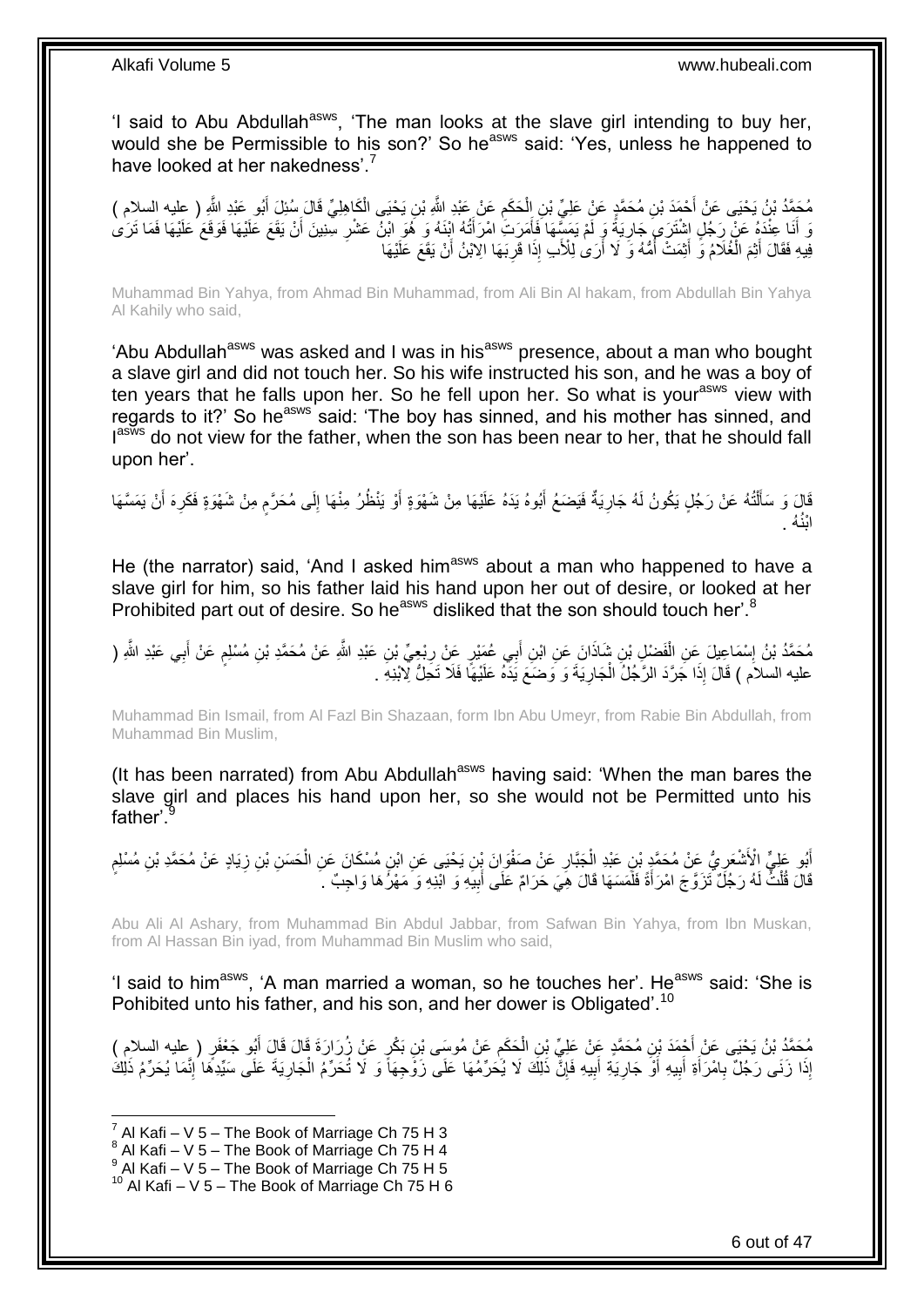مِنْهُ إِذَا أَتَى إِلْجَارِيَةَ وَ هِيَ حَلَالٌ فَلَا تَحِلُّ تِلْكَ الْجَارِيَةُ أَبَداً لِابْنِهِ وَ لَا لِأَبِيهِ وَ إِذَا تَزَوَّجَ رَجُلٌ امْرَأَةَ تَزْوِيجاً حَلَالًا فَلَا تَحِلُّ **∶** ْ ْ ِ ْ َ **∶** َ ِ بْلُكَ اَلْمَرْأَةُ لِأَبِيهِ وَ لِابْنِهِ \* **!** َ ْ ْ

Muhammad Bin Yahya, from Ahmad Bin Muhammad, from Ali Bin Al Hakam, from Musa Bin Bakr, from Zurara who said,

'Abu Ja'far<sup>asws</sup> said: 'When a man commits adultery with a wife of his father, or a slave girl of his father, so that does not make her to be Prohibited unto her husband, nor does it make the slave girl to be Prohibited unto her master, If he goes to bed with a slave-girl who is lawful thereafter she becomes unlawful forever unto his son, and unto his father; and when the man marries a woman with a Permissible marriage, so that woman would not be Permissible unto his father, nor unto his son'.<sup>11</sup>

عِدَّةٌ مِنْ أَصْحَابِنَا عَنْ سَهْلِ بْنِ زِيَادٍ عَنٍْ أَحْمَدَ بْنِ مُحَمَّدِ بْنِ أَبِي نَصْرٍ عَنْ حَمَّادِ بْنِ عُثْمَانَ عَنْ مُرَازِمٍ قَالَ سَمِعْتُ أَبَا عَبْدِ **ٔ** َ ِ **∣** َ َ م ِ اللَّهِ ( عليه السلام ) وَ سُئِلَ عَنِ اَمْرَأَةٍ أَمَرَتِ ابْنَهَا أَنْ يَقَعَ عَلَىَ جَارِيَةً لِأَبِيهِ فَوَقَعَ فَقَالَ أَثِمَتْ وَ أَثْمَ ابْنُهًا وَ قَدْ سَأَلَنِي بَعْضُ َ َ َ لَ َ َ َ ِ ِ هَؤُلَاءِ عَنْ هَذِهِ الْمَسْأَلَةِ فَقُلْتُ لَهُ ۖ أَمْسِكُهَا إِنَّ الْحَلَالَ لَا يُفْسِدُهُ الْحَرَامُ ۖ ـ ْ ْ ِ َ ْ لَ َ ْ

A number of our companions, from Sahl Bin Ziyad, form Ahmad Bin Muhammad Bin Abu Nasr, from Hammad Bin Usman, from Murazim who said,

'I heard Abu Abdullah<sup>asws</sup> and he<sup>asws</sup> had been asked about a woman who instructed her son that he falls upon a slave girl of his father, and he did. So he<sup>asws</sup> said: 'She sins and her son sinned, and one of them had asked me<sup>asws</sup> about this problem, so I<sup>asws</sup> said to him: 'Keep her! The Permissible does not get spoilt by the Prohibited'.<sup>12</sup>

عِدَّةٌ مِنْ أَصْحَابِذَا عَنْ سَهْلِ بْنِ زِيَادٍ عَنْ مُوسَى بْنِ جَعْفَرٍ عَنْ عَمْرٍو بْنِ سَعِيدٍ عَنْ مُصدِّقٍ بْنِ صَدَقَةٌ عَنْ عَمَّارٍ عَنْ أَبِي<br>وَمَنْ يَعْبُدُوا فَيْ الْمَالِّي بِنَ كَفَرٍ وَمَنْ يَعْطِفُونَ ِ ِ َ ِ َ عَبْدِ اللَّهِ ( عِليه السلام ) فِي الزَّجُلِ تَكُونُ لَهُ الْجَارِيَةُ فَيَقَعً عَلَيْهَا ابْنُ ابْذِهِ قَبْلَ أَنْ يَطَأَهَا الْجَدُّ أَوِ الرَّجُلُ يَزْنِي بِالْمَرْأَةِ فَهَلْ **∶** ْ َ ْ ِ ِ َ ْ َ يَجِلُّ لِأَبِيهِ أَنْ يَتَزَوَّجَهَا قَالَ لَا إِنَّمَا ذَلِكَ إِذَا تَزَوَّجَهَا الرَّجُلُّ فَوَطِئَهَا ثُمَّ زَنَى بِهَا ابْنُهُ لَمْ يَضُرَّهُ لِأَنَّ الْحَرَامَ لَا يُفْسِدُ الْحَلالَ وَ ِ ا پایا<br>سال ِ َ **!** ْ ْ . كَذَلِكَ الْجَارِيَةُ ِ ْ

A number of our companions, from Sahl Bin Ziyad, from Musa Bin Ja'far, from Amro Bin Saeed, from Musaddaq Bin Sadaqa, from Ammar,

(It has been narrated) from Abu Abdullah<sup>asws</sup> regarding the man who happened to have the slave girl for him, so the son of his son fell upon her before the grandfather had gone to bed with her; or the man commits adultery with the woman, so would it be Permissible for his father to marry her?' He<sup>asws</sup> said: 'No. But rather, that is when the father marries her, so he sleeps with her, then his son commits adultery with her, he would not be harmed, because the Prohibited does not spoil the Permissible, and similar to that is the slave girl'.<sup>13</sup>

<sup>&</sup>lt;sup>11</sup> Al Kafi – V 5 – The Book of Marriage Ch 75 H 7

 $12$  Al Kafi – V 5 – The Book of Marriage Ch 75 H 8

 $13$  Al Kafi – V 5 – The Book of Marriage Ch 75 H 9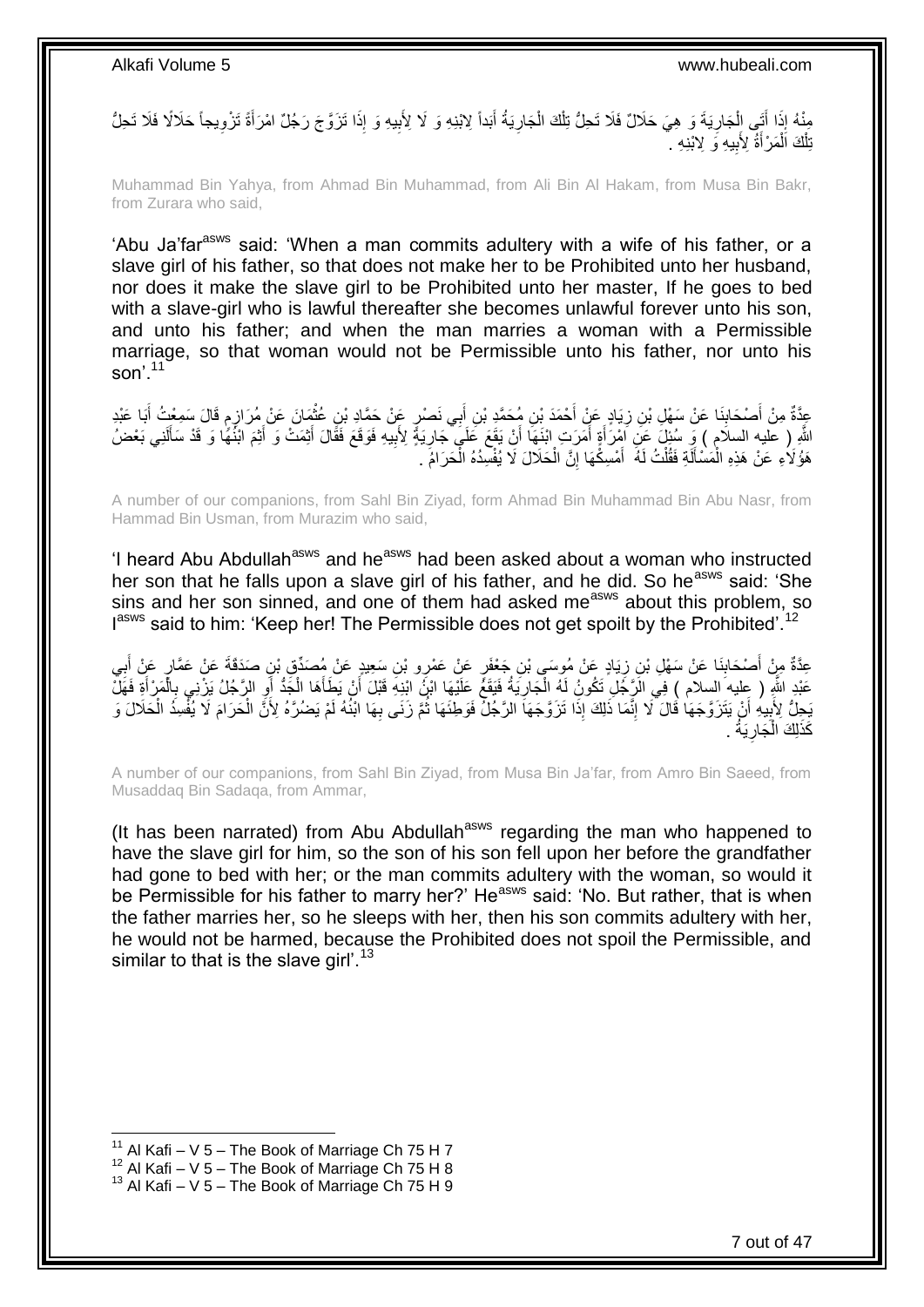**ِّي ) صلى هللا عليه وآله ( الَّنب ْزَواج باب آ َخ ُر مْن ُه َو ف ي ه ذْكُر أ َ**

## <span id="page-7-0"></span>**Chapter 76 – Another chapter from it, and there is the mentioned of the wives of the Prophetsaww**

مُحَمَّدُ بْنُ يَحْيَى عَنْ أَحْمَدَ بْنِ مُحَمَّدٍ عَنْ عَلِيٍّ بْنِ الْحَكَمِ عَنِ الْعَلَاءِ بْنِ رَزِينٍ عَنْ مُحَمَّدٍ بْنِ مُسْلِمٍ عَنْ أَحَدِهِمَا ( عليهما ِ ْ َ َ ٍ ِ ْ السلام ) أَنَّهُ قَالَ لَوْ لَمْ يَحْرُمْ عَلَى الْنَّاسِ أَرْوَاجُ الَنَّبِيِّ ( صلىَ الله عليه وآله ) لِقَوْلِ اللَّهِ عَزَّ وَ جَلَّ وَ ما كانَ لَكُمْ أَنْ تُؤُذُوا ِ َ َ َ رَسُولُ اللَّهِ وَ لا أَنْ تَتْكِحُوا أَزْواجَهُ مِنْ بَعْدٍهِ أَبَداً حَرُمْنَ عَلَى الْحَسَنِ وَ الْحُسَيْنِ ( عَليهما السلام ) لِقَوْلِ اللَّهِ عَزَّ وَ جَلَّ وَ لَا ْ ْ َ اُ ُنْكِحُوا ما نَكَحَ آباؤُكُمْ مِنَ النِّساءِ وَ لَا يَصْلُحُ لِلرَّجُلِ أَنْ يَنْكِحَ امْرَأَةَ جَدِّهِ. َ ٔ<br>ا

Muhammad Bin Yahya, from Ahmad Bin Muhammad, from Ali Bin Al Hakam, from Al A'ala Bin Razeyn, from Muhammad Bin Muslim,

(It has been narrated) from one of the two  $(5<sup>th</sup>$  or  $6<sup>th</sup>$  Imam<sup>asws</sup>) having said: 'Had the wives of the Prophet<sup>saww</sup> not been Prohibited unto the people by the Words of Allah<sup>azwj</sup> Mighty and Majestic [33:53] and it does not behove you that you should *hurt Rasool Allah, nor that you should marry his wives after him ever*, they were prohibited unto Al-Hassan<sup>asws</sup> and Al-Husayn<sup>asws</sup> due to the Words of Allah<sup>azwj</sup> Mighty and Majestic *[4:22] And marry not the woman whom your fathers married*, nor is it correct for the man that he should marry a wife of his grandfather'.<sup>14</sup>

ْ الْحُسَيْنُ بْنُ مُحَمَّدٍ عَنْ مُعَلَّى بْنِ مُحَمَّدٍ عَنِ الْحِسَنِ بْنِ عَلِيٍّ عَنْ أَبَانٍ بْنِ عُثْمَانَ عَنْ إِلَيهِ الْجَارُودِ قَالَ سَمِعْتُ أَبَا عَبْدٍ الثَّهِ ( َ ْ َ ْ َ عليه السلامِ ) يَقُولُ وَ ذَكَرَ هَذِهِ الْآيَةَ وَ وَصَّنْنَا الْإِنْسانَ بِوَالِدَيْهِ حُسْنَاً فَقَالَ رَسُولُ اللَّهِ ( صلى الله عليه وأله ) أَحَدُ الْوَالِدَيْنِ<br>تَمَيْنَ مِنْهُمْ مَنْ الْعَلَمَاتِ الْوَالِدَيْنَ ْ َ فَقَالَ عَبْدُ اللَّهِ بْنُ عَجْلَانَ مَنِ الْآخَرُ قَالَ عَلِيٌّ ( عليه السلاَم ) وَ نِسَاؤُهُ عَلَيْنَا حَرَامٌ وَ هِيَ لَنَا خَاصَةً .

Al Husayn Bin Muhammad, from Moalla Bin Muhammad, from Al Hassan Bin Ali, from Aban Bin Usman, from Abu Al Jaroud who said,

'I heard Abu Abdullah<sup>asws</sup> saying and he<sup>asws</sup> mentioned this Verse **[29:8] And We** *have enjoined on human being goodness to his parents*, and he<sup>asws</sup> said: 'Rasool-Allah<sup>saww</sup> is one of the two parents'. So Abdullah Bin Al-Ajlan said, 'Who is the other one?' He<sup>asws</sup> said: 'Ali<sup>asws</sup>, and his<sup>asws</sup> wives are Prohibited unto us<sup>asws</sup>, and this is for us<sup>asws</sup> in particular'.<sup>15</sup>

ِ عَلِيُّ بْنُ إِبْرَاهِيمَ عَنْ أَبِيهِ عَنِ ابْنِ أَبِي عُمَيْرٍ عَنْ عُمَرَ بْنٍ أَذَيْنَةَ قَالَ حَذَّثَنِي سَعْدُ بْنُ أَبِي عُرْوَةَ عَنْ قَتَادَةَ عَنِ الْحَسَنِ َ َ َ **!**  $\frac{1}{2}$ ْ الْبَصْدِيِّ أَنَّ رَسُولَ اللَّهِ ( صلى الله عَلَيْه وألمٌ ) تَزَوَّجَ امْرَأَةً مِنْ بَنِي عَامِرِ بْنِ صَعْصَعَةَ بَقَالُ لَمَا سَنَى وَ كَانَتْ مِنْ أَجْمَلِ َ ِ :<br>ا َ **∶** أَهْلِ زَمَانِهَا فَلَمَّا نَظَرِنتْ إِلَيْهَا عَائِشَةُ وَ حَفْصَةُ قُالَنَا لَنَغْلِبُنَا هَذِهِ عَلَى رَسُولِ اللَّهِ إِ $\left. \left( \begin{array}{c} \sum \alpha'\\ \alpha' \end{array} \right)$  بِجَمَالِهَا فَقَالَنَا لَهَا لَا لَ  $\frac{1}{2}$ َ **∶** بَوَى مِنْكٍ رَسُولُ اللَّهِ ( صَلى اللهِ عليه وأله ) حِرْصاً فَلَمَا دَخَلَتْ عَلَى رَسُولِ اللَّهِ ( صلَّى الله عليه وأله ) تَنَاوَلَـهَا بِبَدِهِ فَقَالَتْ ِ أَعْوذُ بِاللَّهِ فَانْقَبَضَتْ يَذُ رَسُولِّ اللَّهِ ( صلَّى الله عليه وآله ) عَنْهَا فَطَلَّقَهَا وَ أَلْحَقَهَا بِأَهْلِهَا ْ َ َّ **∶** َ َ ِ

Ali Bin Ibrahim, from his father, from Ibn Abu Umeyr, from Umar Bin Azina who said, 'Sa'ad Bin Abu Urwat narrated to me, from Qatada, from Al Hassan Al Basry that,

'Rasool-Allah<sup>saww</sup> married a woman called Sana from the Clan of Aamir Bin Sa'sa'at, and she was from the most beautiful of the people of her time. So when Ayesha and Hafsa looked at her, they both said, 'This one will overwhelm us upon Rasool-Allah<sup>saww</sup> with her beauty'. So they both said to her, 'Rasool-Allah<sup>saww</sup> does not see

 $14$  Al Kafi – V 5 – The Book of Marriage Ch 76 H 1

 $15$  Al Kafi – V 5 – The Book of Marriage Ch 76 H 2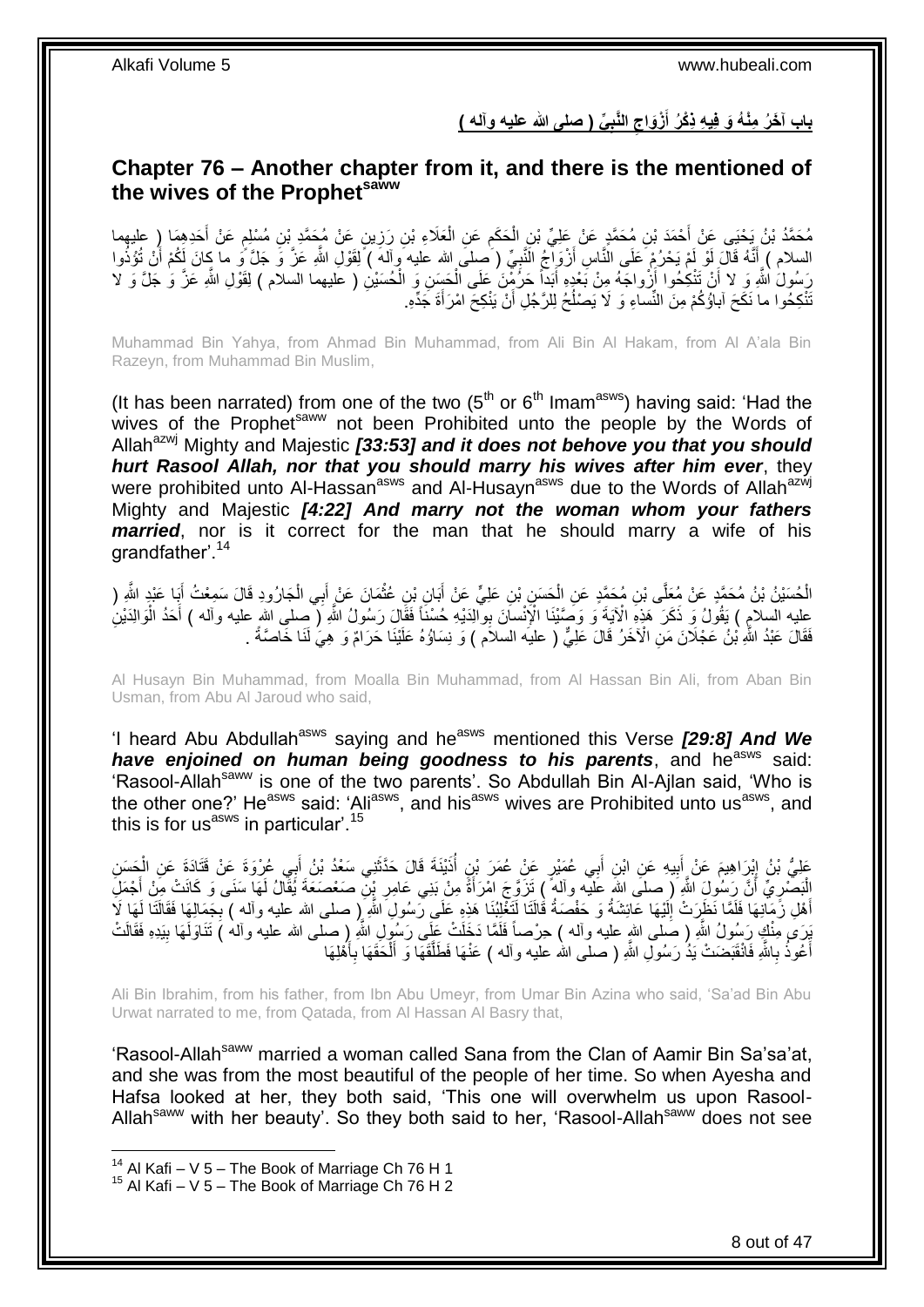any keenness from you'. So when she went over to Rasool-Allah<sup>saww</sup>, he<sup>saww</sup> held her by his<sup>saww</sup> hand, so she said, 'I seek Refuge with Allah<sup>azwj</sup>'. So Rasool-Allah<sup>saww</sup> let go of her hand and divorced her, and attached her with her family.

وَ تَزَوَّجَ رَسُولُ اللَّهِ ( صلى الله عليه وآله ) امْرَأَةً مِنْ كِنْدَة بِنْتَ أَبِي الْجَوْنِ فَلَمَّا مَاتَ إِبْرَاهِيمُ بْنُ رَسُولِ اللَّهِ ( صلى الله<br>وَ تَزَوَّجَ رَسُولُ اللَّهِ ( مبلى الله عليه وآله ) امْرَأَةً م ِ ْ َ ¦<br>₹ َ عليه وآله ) ابْنُ مَارِيَةُ الْقِبْطِيَّةِ قَالَتْ لَوْ كَانَ نُبِيًّا مَا مَاتَ ابْنُهُ فَأَلْحَقَهَا رَسُولُ اللّهِ ( صلى الله عليه وآله ) بِأَهْلِهَا قَبْلَ أَنْ يَدْخُلَ ْ َ ِ ْ **∶** َ َ ِ َها **∶** ب

And Rasool-Allah<sup>saww</sup> married a woman from Kinda, daughter of Abu Al-Jawn. So when Ibrahim<sup>as</sup>, son<sup>as</sup> of Rasool-Allah<sup>saww</sup> passed away, the son<sup>as</sup> of Mariah the Coptic, she said, 'Had he<sup>saww</sup> been a Prophet<sup>saww</sup> his<sup>saww</sup> son<sup>as</sup> would not have passed away'. So Rasool-Allah<sup>saww</sup> attached her with her family before sleeping with her.

فَلَمَّا قُبِضَ رَسُولُ اللَّهِ ( صلى الله عليه وآله ) وَ وُلِّيَ النَّاسَ أَبُو بَكْرٍ أَتَتْهُ الْعَامِرِيَّةُ وَ الْكِنْدِيَّةُ وَ قَدْ خُطِبَتَا فَاجْتَمَعَ أَبُو بَكْرٍ وَ ْ َ َ ِّ ِ َ ْ ; عُمَرُ فَقَالَا لَهُمَا اخْتَارَا ۢإِنْ شِئْتُمَا الْحِجَابَ وَ إِنْْ شِئْتُمَآ الْبَاهَ فَاخْتَارَتَا ٱلْبَاهَ فَتَزَوَّجَتَا فَجُذِمَ أَحَدُ الرَّجُلَيْنِ وَ جُنَّ الْأَخَرِّ. ْ ْ ِ ْ ِ َ

So when Rasool-Allah<sup>saww</sup> passed away, and Abu Bakr ruled the people, the Aamiriyya woman and the Kindiyya woman came over to him, and they had been proposed to (for marriage). So Abu Bakr and Umar got together, so they both said to them, 'Either both of you choose the veil if you so desire to, or if you so desire to you choose the sexual satisfaction'. So they both chose the sexual satisfaction, but one of the two men (husbands) became a leper, and the other one became insane' (even before touching them).

قَالَ عُمَرُ بِنُ أُذَيْنَةَ فَحَدَّثْتُ بِهَذَا الْحَدِيثِ زُِرَارَةَ وَ الْفُضَيْلَ فَرَوَيَا عَنْ أَبِي جَعْفَرٍ ( عليه السلام ) أَنَّهُ قَالَ مَا نَهَى اللَّهُ عَزَّ وَ َ ْ ْ **∶** ْ .<br>ا َ جْلَ عَنْ شَيْءٍ إِلَّا وَ قَدْ عُصِيَ فِيهِ حَتَّى لَقَدْ نَكَحُوا أَزْوَاجَ النَّبِيِّ ( صلى الله علَيه وأله ) مِنْ بَعْدِهِ وَ ذَكَرَ هَاتَيْنِ الْعَامِرِيَّةَ وَ َ ِ ِ ْ **∶** الْكِنْدِيَّةَ ْ

Umar Bin Azina (the narrator) said, 'So I narrated with this Hadeeth to Zurara and Al-Fuzayl, so they both reported from Abu Ja'far<sup>asws</sup> that: 'Allah<sup>azwj</sup> Mighty and Majestic did not Forbid from something except that He<sup>azwj</sup> was disobeyed in it, so much so that they even married the wives of the Prophet<sup>saww</sup>, after him<sup>saww</sup>', and he<sup>asws</sup> mentioned these two (women), the Aamiriyya woman and the Kindiyya woman.

نُّمَّ قَالَ أَبُو جَعْفَرٍ ( عليه السلامِ ) لَوْ سَأَلْتَهُمْ عَنْ رَجُلٍ تَزَوَّجَ امْرَأَةً فَطَلَّقَهَا قَبْلَ أَنْ يَدْخُلَ بِهَا أَ تَحِلُّ لِابْنِهِ لَقَالُوا لَا فَرَسُولُ ِ َ َّ َ ْ َ َ اللَّهِ ( صلـى الله عَليه وآلـه ) أَعْظُمْ حُرْمَةً مِنْ آبَائِهِمْ . ِ َ

Then Abu Ja'far<sup>asws</sup> said: 'If you were to ask them about a man who marries a woman, so he divorces her before going to bed with her, would she be Permissible to his son? They would said, 'No'. So, Rasool-Allah<sup>saww</sup> is greater in sanctity than their own fathers'.<sup>16</sup>

مُحَمَّدُ بْنُ يَحْيَى عَنْ أَحْمَدَ بْنِ مُحَمَّدٍ عَنْ عَلِيٍّ بْنِ الْحَكَمِ عَنْ مُوسَى بْنِ بَكْرٍ عَنْ زُرَارَةَ بْنِ أَعْيَنَ عَنْ أَبِي جَعْفَرٍ ( عليه َ ِ ْ َ السلام ) نَحْوَهُ وَ قَالَ فِي جَدِيثَهِ وَ لَا هُمْ يَسْتَحِلُّونَ أَنْ يَتَزَّوَّجُوا أُمَّهَاتِهِمْ إِنَّ كَانُوا مُؤْمِنِينَ وَ إِنَّ أَزْوَاجَ رَسُولَِ اللَّهِ ( صَلَٰى الله ِ ِ ان<br>المنابعة َ اً ِ عليه وأله ) فِي الْحُرْمَةِ مِثْلُ أُمَّهَاتِهِمْ . ِ ِ<br>ا ْ ْ

<sup>1</sup>  $16$  Al Kafi – V 5 – The Book of Marriage Ch 76 H 3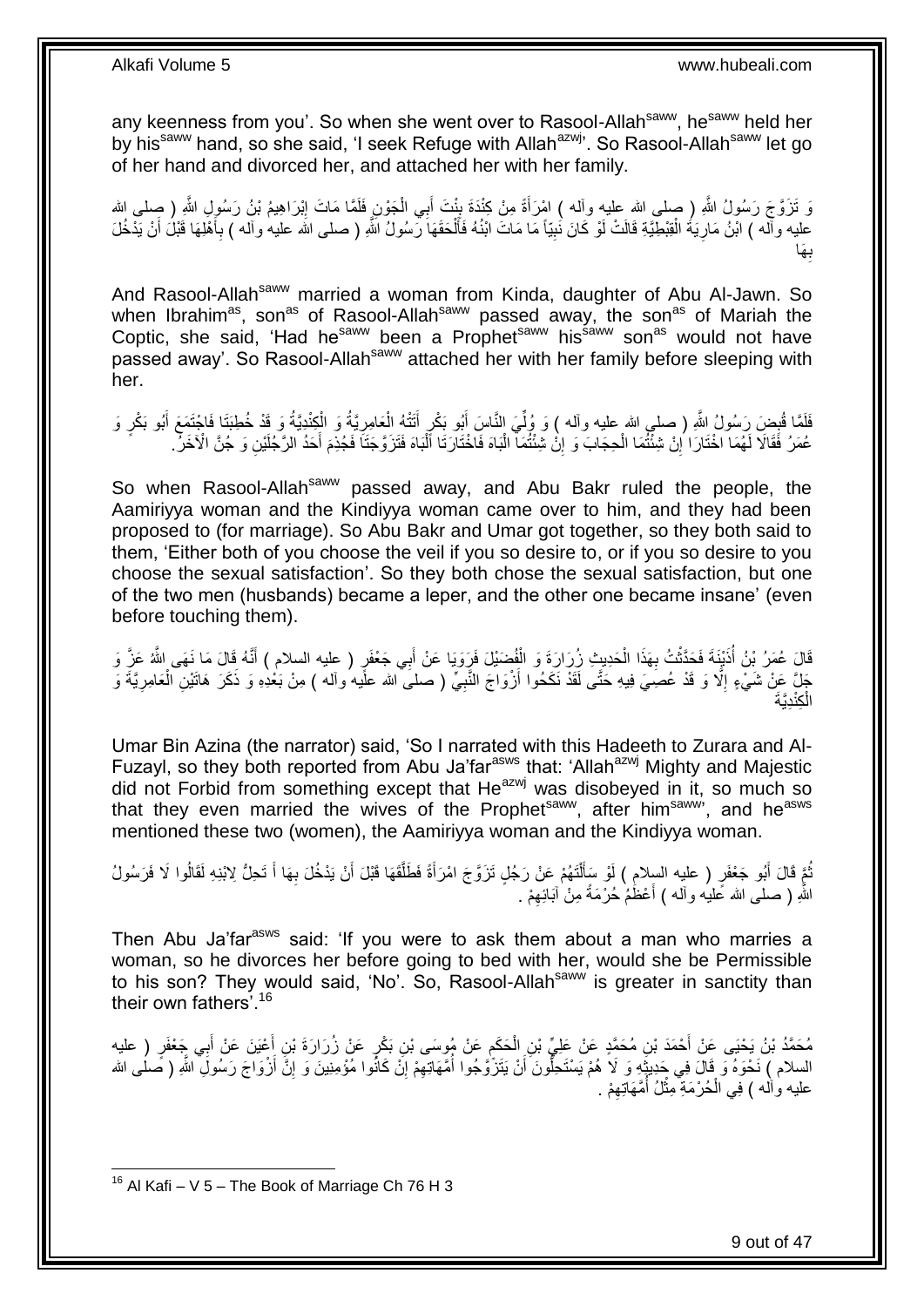Muhammad Bin Yahya, from Ahmad Bin Muhammad, from Ali Bin Al Hakam, from Musa Bin Bakr, from Zurara Bin Ayn,

(It has been narrated) from Abu Ja'far<sup>asws</sup>, approximately it, and he<sup>asws</sup> said in his<sup>asws</sup> Hadeeth: 'And they are no permitting that they marry their own mothers if they were Believers, and the wives of Rasool-Allah<sup>saww</sup>, regarding the sanctity, are like their own mothers'.<sup>17</sup>

> بِابِ الرَّجُلِ يَتَزَوَّجُ الْمَرْأَةَ فَيُطَلِّقُهَا أَوْ تَمُوتُ قَبْلَ أَنْ يَدْخُلَ بِهَا أَوْ بَعْدَهُ فَيَتَزَوَّجُ أَمَّهَا أَوْ بِنْتَهَا **َ ُ َ َ َ َ**

<span id="page-9-0"></span>**Chapter 77 – The man marries the woman, so he divorces her, or she dies before he had slept with her, or after it, so he marries her mother or her daughter**

َ عَلِيُّ بْنُ إِبْرَاهِيمَ عَنْ أَبِيهِ عَنِ ابْنِ أَبِي عُمَيْرٍ عَنْ جَمِيلٍ بْنِ دَرَّاجٍ وَ حَمَّادٍ بْنِ عُثْمَانَ عَنْ أَبِي عَبْدِ اللَّهِ إِ عليهِ السلام ) قَالَ **ٔ** ֧֜׆ ِ َ ِ الْأُمُّ وَ الِإَنْنَةُ سَوَاءٌ إِذَا َلَمْ يَدْخُلْ بِّهَا يَعْنِي إِذًّا تَزَوَّجَ الْمَرْأَةَ ثُمَّ طَلَّقَهَا قَبْلَ أَنْ يَدْخُلَ بِهَا فَإِنَّه أَنَّه مَاءَ لَزَوَجَ أُمَّهَا وَ إِلْ شَاءَ ِ ∣اٍ ِ َ َّ ان<br>المقام العالمية َ ْ ِ تَزَوَّجَ ابْنَتَهَا .

Ali Bin Ibrahim, from his father, from Ibn Abu Umeyr, from Jameel Bin Darrah, and Hammad Bin usman,

(It has been narrated) from Abu Abdullah<sup>asws</sup> having said: 'The mother and the daughter are equal, when he does not sleep with her, meaning when he marries the wife, then he divorces her before touching her. If he so desires to he marries her mother, and if he so desires to he marries her daughter'.<sup>18</sup>

مُحَمَّدُ بْنُ يَحْيَى عَنْ أَحْمَدَ بْنِ مُحَمَّدٍ بْنِ عِيسَى عَنْ أَحْمَدَ بْنِ مُحَمَّدِ بْنِ أَبِي نَصْرٍ قَالَ سَأَلْتُ أَبَا الْحَسَنِ ( عليه السلام ) عَنِ<br>دِيَمِدِ نَسَبَةٍ مِنْ مَثْلَ مُؤْمَنِينَ عَنْ أَحْمَدَ بِ ْ َ َ َ َ ْ َ الرَّجُلِ يَتَزَوَّجُ الْمَرْأَةَ مُتْعَةً أَ يَحِلُّ لَهُ أَنَّ يَتَزَوَّجَ ابْنَتَهَا قَالَ لَا َ ِ َ َ َ ْ

Muhammad Bin Yahya, from Ahmad Bin Muhammad Bin Isa, from Ahmad Bin Muhammad Bin Abu Nasr who said,

'I asked Abu Al-Hassan<sup>asws</sup> about the man who marries the woman with a temporary marriage, would it be Permissible for him that he marries her daughter?' He<sup>asws</sup> said: 'No'.<sup>19</sup>

مُحَمَّدُ بْنُ يَحْيَى عَنْ أَحْمَدَ بْنِ مُحَمَّدٍ عَنْ عَلِيٍّ بْنِ الْحَكَمِ عَنِ الْعَلَاءِ بْنِ رَزِينٍ عَنْ مُحَمَّدِ بْنِ مُسْلِمٍ عَنْ أَحَدِهِمَا ( عليهما ِ ْ ِ ْ َ َ ٍ السلام ﴾ قَالَ سَأَلْتُهُ عَنْ رَجُلٍ تَزَوَّجَ امْرَأَةً فَنَظَّرَ إِلَى رَأْسِهَا ۖ وَ إِلَى بَعْضِ جَسَدِهَا أَ يَتَزَوَّجُ ائْنَتَهَا فَقَالَ لَا إِذَا رَأَى مِنْهَا مَا َ ْ َ َ ∣∣<br>ِ ا<br>ا  $\frac{1}{2}$ يَحْرُمُ عَلَى غَيْرِهِ فَلَيْسَ لَهُ أَنْ يَتَزَوَّجُ ابْنَتَهَا . اُ ِ

Muhammad Bin Yahya, from Ahmad Bin Muhammad, from Ali Bin Al Hakam, from Al A'ala Bin Razeyn, from Muhammad Bin Muslim,

(It has been narrated) from one of the two  $(5<sup>th</sup>$  or  $6<sup>th</sup>$  Imam<sup>asws</sup>, said, 'I asked him<sup>asws</sup> about a man who marries a woman, so he looks at her head, and to a part of her

<sup>&</sup>lt;sup>17</sup> Al Kafi – V 5 – The Book of Marriage Ch 76 H 4

 $18$  Al Kafi – V  $5$  – The Book of Marriage Ch 77 H 1

 $19$  Al Kafi – V 5 – The Book of Marriage Ch 77 H 2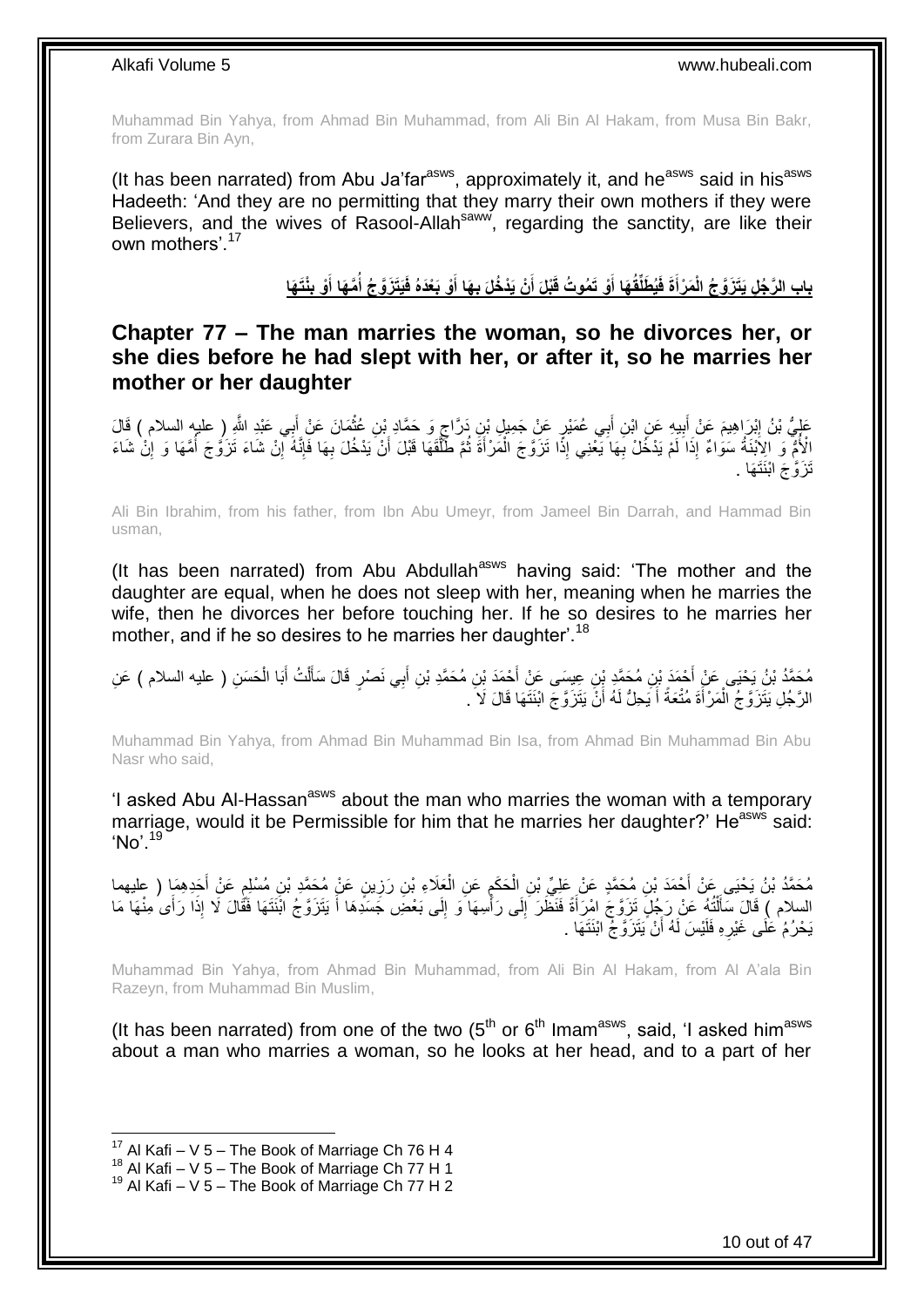body, can he marry her daughter?' So he<sup>asws</sup> said: 'No. When he has seen from her what is Prohibited unto others, so it is not for him that he marries her daughter<sup>'.20</sup>

اَبُو عَلِيٍّ الْأَشْعَرِ يُّ عَنْ مُحَمَّدٍ بْنِ عَبْدِ الْجَبَّارِ وَ مُحَمَّدُ بْنُ إِسْمَاعِيلَ عَنِ الْفَضْلِ بْنِ شَاذَانَ عَنْ صَفْوَانَ بْنِ يَجْيَى عَنْ ْ ِ ِ ْ **∶** مَنْصُورِ ۗ بْنِ جَازِمٍ ۚ قَالَ كُنْتُ عِنْدَ أَبِي عَبْدِ اللَّهِ (َ عليه السلام ) فَأَتَاهُ رَجُلٌ فَسَأَلَهُ عَنْ رَجُلٍ تَزَوَّجَ امْرَأَةً فَمَاتَتْ قَبْلَ أَنْ يَدْخُلَ َ َ م ِ ِ َ َ لَ Í ْ بِهَا أَ يَتَزَوَّجُ بِأُمِّهَاً فَقَالَ أَبُو عَبْدِ اللَّهِ ( عليه السلام ) قَدْ فَعَلَهُ رَجُلٌ مِنَّا فَلَمْ نَرَ بِهِ بَأْساً ِ َ ُ ِ َ **∶** 

Abu Ali Al Ashary, from Muhammad Bin Abdul Jabbar, and Muhammad Bin Ismail, from Al Fazl Bin Shazaan, from Safwan Bin Yahya, from Mansour Bin Hazim who said,

'I was in the presence of Abu Abdullah<sup>asws</sup>, so a man came over to him<sup>asws</sup> and asked him<sup>asws</sup> about a man who married a woman, so she died before he had slept with her, can he be married with her mother?' So Abu Abdullah<sup>asws</sup> said: 'A man from us<sup>asws</sup> (a companion) had done it, so we<sup>asws</sup> did not see any problem'.

يُّقُلْتُ جُعِلْتُ فِدَاكَ مَا تَفْخَرُ الشَّبِعَةُ إِلَّا بِقَصَاءِ عَلِيٍّ ( عليه السلام ) فِي هَذِهِ الشَّمْخِيَّةِ الَّتِي أَفْتَاهَا ابْنُ مَسْعُودٍ أَنَّهُ لَا بَأْسَ بِذَلِكَ َّ  $\frac{1}{1}$ ْ .<br>ا ْ َ َ نُّمَ أَتَى عَلِيّاً ( عليه السلام ) فَسَأَلَهُ فَقَالَ لَهُ عَلِيٌّ ( عليه السلام ) مِنْ أَيْنَ أَخَذْتَهَا فَقَالٌ مِنْ قَوْلِ اللَّهِ عَزَّ وَ جَلَّ وَ رَبائَيْكُمُ لَ َ َ **ٔ** َ َ اللَّاتِي فِي حُجُورِكُمْ مِنْ نِِساٰئِكُمُ اللَّاتِي دَخَلْتُمْ بِهِنَّ فَإِنْ لَمْ تَكُونُوا دَخَلْتُمْ بِهِنَّ فَلا جُناحَ عَلَيْكُمْ فَقَالَ عَلِيٍّ ( عليه السلام ) إِنَّ ِ ْ ِ ِ ْ ِ ِ هَذِهِ مُسْتَثَّنَاةٌ وَ ۚ هَذِهِ مُرْسَلَةٌ وَ ۖ أُمَّهاتُ نِسَائِكُمْ ُ ْ

So I said, 'May I be sacrificed for you<sup>asws</sup>! The Shias do not pride themselves except with a judgement of Ali<sup>asws</sup> regarding the Shamkhiyya woman about whom Ibn Masoud had issued a Fatwa upon that there is no problem with that. Then he went over to Ali<sup>asws</sup> and asked him, so Ali<sup>asws</sup> said to him: 'From where have you taken it?' So he said, 'From the Words of Allah<sup>azwj</sup> Mighty and Majestic [4:23] and your step*daughters who are in your guardianship, (born) of your wives to whom you have gone in, but if you have not gone in to them, there is no blame on you (in marrying them)*'. So Ali<sup>asws</sup> said: 'This is an exclusion, and this is for copulation *and mothers of your wives*'.

فَقَالَ أَبُو عَبْدِ اللَّهِ ( عليه السلام ) لِلرَّجُلِ أَ مَا تَسْمَعُ مَا يَرْوِي هَذَا عَنْ عَلِيٍّ ( عليه السلام ) فَلَمَّا قُمْتُ نَدِمْتُ وَ قُلْتُ أَيَّ َ َ َ ْ شَيْءٍ صَنَعْتُ يَقُولُ هُوَ قَدْ فَعَلَهُ رَجُلٌ مِنَّا فَلَمْ نَرَ بِهِ بَأْساً وَ أَقُولُ أَنَا قَضَى عَلِيُّ ( عليه السلام ) فِيهَا فَلَقِيتُهُ بَعْدَ ذَلِكَ فَقُلْتُ َ َ ْ ِ ْ جُعِلْتُ فِدَاكَ مَسْأَلَةُ الرَّجُلِ إِنَّمَا كَانَ الَّذِي قُلْتُ يَقُولُ كَانَ زَلَّةً مِنِّي فَمَا تَقُولُ فِيهَا فَقَالَ يَا شَيْخُ تُخْبِرُنِي أَنَّ عَلِيِّاً ( عليه السلام َّ ْ َّ ِ َ َ ِ ُ) قَضَى بِهَا وَ تَسْأَلُنِي مَا تَقُولُ فِيهَا . َ **∶** 

So Abu Abdullah<sup>asws</sup> said to the man: 'Did you hear what this one is reporting from Ali<sup>asws</sup>?' So when I stood up, I was remorseful, and I said (to myself), 'What have I done? He<sup>asws</sup> was saying, "A man from us<sup>asws</sup> (a companion) had done it, so we<sup>asws</sup> did not see any problem', and I was saying, 'Ali<sup>asws</sup> had judged with regards to it". So I met him<sup>asws</sup> after that, so I said, 'May I be sacrificed for you<sup>asws</sup>! The question of the man, that which I had said was a slip from me, so what are you<sup>asws</sup> saying with regards to it?' So he<sup>asws</sup> said: 'O Sheykh! You inform me<sup>asws</sup> that Ali<sup>asws</sup> has judged with it, and you are asking me<sup>asws</sup> what I<sup>asws</sup> am saying with regards to it?<sup>'21</sup>

مُحَمَّدُ بْنُ يَحْيَىِ عَنْ أَحْمَدَ بْنِ مُحَمَّدٍ عَنِ ابْنِ مَحْبُوبٍ عَنْ خَالِدٍ بْنِ جَرِيرٍ عَنْ أَبِي الرَّبِيعِ قَالَ سُئِلَ أَبُو عَبْدٍ الثَّهِ إِر عليه السلام ِ **⊥** َ ِ َ ) عَنْ رَجُلٍ تَزَوَّجَ امْرَأَةً فَمَكِّثَ أَيَّاماً مَعَهَا لَإِ يَسْتَطِيعُهَا خَيْرَ أَنَّهُ قَدْ رَأَىً مِنْهَا مَا يَحْرَكُمْ عَلَى غَيْرِهِ ثُمَّ يُطَلِّقُهَا أَيْصِنْكُمْ لَهُ أَنْ َ َ َ ا<br>ا َ ِّ ُ ِ َ يَّتَزَوَّجَ ابْنَتَهَا فَقَالَ أَ يَصْلُحُ لَهُ وَ قَدْ رَأَى مِنْ أُمِّهَا مَا قَدْ رَأَى . ُ ا<br>ـا َ

 $^{20}$  Al Kafi – V 5 – The Book of Marriage Ch 77 H 3

 $21$  Al Kafi – V 5 – The Book of Marriage Ch 77 H 4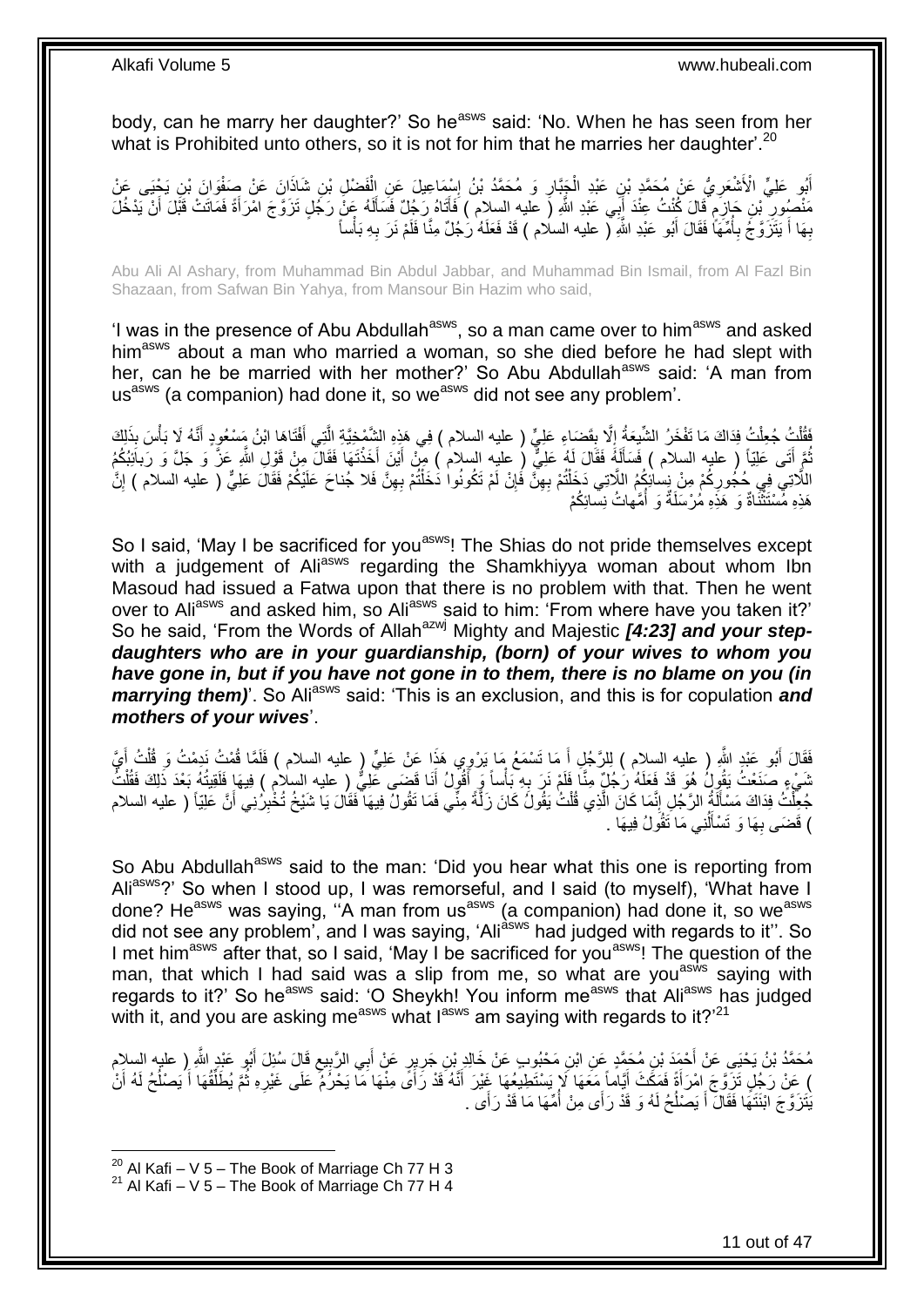Muhammad Bin Yahya, from Ahmad Bin Muhammad, from Ibn Mahboub, from Khalid Bin Jareer, from Abu Al Rabie who said,

'Abu Abdullah<sup>asws</sup> was asked about a man who married a woman, so he stayed for days with her, not going to bed with her, apart from that he had seen from her what is Prohibited unto others. Then he divorced her. Is it correct for him that he marries her daughter?' So he<sup>asws</sup> said: 'How can it be correct for him and he had seen from her mother what he had seen?'<sup>22</sup>

> **ال ُّسَّن ة ُق َعلَى َغْير ت ي ُت َطلَّ ة الَّ َم ْرأ الْ باب َت ْز ويج َ**

### <span id="page-11-0"></span>**Chapter 78 – Marriage of the woman who is divorced upon other than the Sunnah**

مُحَمَّدُ بْنُ يَحْيَى عَنْ مُحَمَّدٍ بْنِ الْحُسَيْنِ عَنْ عُثْمَانَ بْنِ عِيسَى عَنْ بَعْضِ أَصْحَابِنَا عَنْ أَبِي عَبْدِ اللَّهِ ( عليه السلام ) أَنَّهُ قَالَ<br>يَهُمْ مَنْ يَحْيَى عَنْ مُحَمَّدٍ بِنِ الْحُسَيْنِ عَنْ عُ ِ َ **ٔ** ْ َ َ إِيَّاكُمْ وَ ذَوَاتِ الْأَزْوَاجِ الْمُطَلَّقَاتِ عَلَى غَيْرِ السُّنَّةِ قَالَ قُلْتُ لِّهُ فَرَجُلٌ طَلَّقَ امْرَأَتَهُ مِنْ هَؤُلَاءِ وَ لِي بِهَا حَاجَةٌ قَالَ فُتَلْقَاهُ بَعْدَ َ ر<br>ا ْ ِ ֪֪֪֦֪֖֧֚֚֚֞֝֝֝֝֝֟֓֝֬֝֟֝֬֝֝֝֞֝֟֓֞֟֓֟֓֞֟֓֞֟֓֞֟֓֟֓֞֞֞֞֞֞֟֓֝֟֓֟֓֞ ْ ِ <u>֖֚֚֚֚֚֓</u> ْ **∶** مَا طُلَّقَهَا وَ انْقَضِتْ كَثَّتُهَا عِنْدَ صَاحِبِهَا فَتَقُولُ لَهُ طَلَّقْتَ فُلَانَةً فَإِذَا قَالَ نَعَمْ فَقَدْ صَارَ تَطْلِيقَةً عَلَى طُهْرٍ فَدَعْهَا مِنْ حِينَ َّ َّ **∶** طَلَّقَهَا تِلْكَ التَّطْٰلِيقَةَ حَتَّى تَنْقَضِيَ عِدَّتُٰهَا ثُمَّ تَزَوَّجْهَا فَقَدْ صَارَتْ تَطْلِيَقَةً بَائِنَةً. ان<br>المقام ْ َّ ً

Muhammad Bin Yahya, from Muhammad Bin Al Husayn, from Usman Bin Isa, from one of our companions,

(It has been narrated) from Abu Abdullah<sup>asws</sup> having said: 'Beware of the marriages of the women divorced upon other than the Sunnah<sup>7</sup>. I said to him<sup>asws</sup>, 'Supposing a man from them divorces his wife and there is a need for me with her?' He<sup>asws</sup> said, 'So meet up with him after he has divorced her, and she has observed her waiting period with her companions, so you should be saying to him, 'You have divorced so and so?' So if he says, 'Yes', so it has become one divorce upon a pure period. So leave her from when he divorced her with that divorce until she has observed her waiting period. Then marry her, so that divorce would have made her to be irrevocably divorced'.<sup>23</sup>

عِدَّةٌ مِنْ أَصْحَابِنَا عَنْ أَجْمَدَ بْنِ مُجَمَّدِ بْنِ عِيسَى عَنِ الْحُسَيْنِ بْنِ سَعِيدٍ عَنِ النَّضْرِ بْنِ سُوَيْدٍ عَنْ مُحَمَّدِ بْنِ أَبِي حَمْزَةٍ عَنْ<br>مُرْتَبِعُ بِنَّ أَمِنْكَ إِنَّ مِنْ أَجْمَدَ بْنِ مُجَم ِ ْ َ **∣** َ َ الْحَدَّادِ قَالَ قُلْتُ لِأَبِي عَذِّدِ اللَّهِ ( عِلْيِهِ السلام ) رَجُلٌ مِنْ مَوَإِلِيكَ يُقْرِئُكَ السِّلاَمَ وَ َقَدْ أَرَادَ أَنْ يَتَزَوَّجَ اَمْرَأَةً قَدْ وَافَقَتْهُ وَ ْ ْ َ َ اُ ِ أَعْجَبَهُ بَعْضٍ شَأْنِِهَا وَ قَدْ كَأَنَ لَهَا زَوْجٌ فَطَلَّقَهَا ثَلاثاً عَلَى غَيْرِ السُّنَّةِ وَ قَدْ كَرِهَ أَنْ يُقْدِمَ عَلَى تَزْوِيجِهَا حَتَّى يَسْتَأْمِرَكَ فَتَكُونَ َ ِ **∶** َّ ْ ِ **ٔ** أَنْتَ تَأْمُرُهُ فَقَالَ أَبُو عَبْدِ اللَّهِ ( عليه السلام ) هُوَ الْفَرْجُ وَ أَمْرُ الْفَرْجِ شَدِيدٌ وَ مِّنْهُ يَكُونُ الْوَلَدَ وَ نَخْنُ نَحْتَاطُ فَلَا يَتَزَوَّجْهَا .  $\zeta$ ْ َ ْ ْ َ ْ

A number of our companions, from Ahmad Bin Muhammad Bin Isa, from Al Husayn Bin Saeed, from Al nazar Bin Suweyd, from Muhammad Bin Abu Hamza, from Shuayb Al Haddad who said,

'I said to Abu Abdullah<sup>asws</sup>, 'A man from your<sup>asws</sup> friend coveys the greetings and has intended to marry a woman whom he finds as compatible and some of her nature has fascinated him, but she used to have a husband, who has divorced her upon other than the Sunnah, and he dislikes to proceed upon marrying her until he gets instructions from you<sup>asws</sup>, so you<sup>asws</sup> would happen to have instructed him so'. So Abu Abdullah<sup>asws</sup> said: 'It is the copulation, and the matter of the copulation is

 $^{22}$  Al Kafi – V 5 – The Book of Marriage Ch 77 H 5

 $23$  Al Kafi – V 5 – The Book of Marriage Ch 78 H 1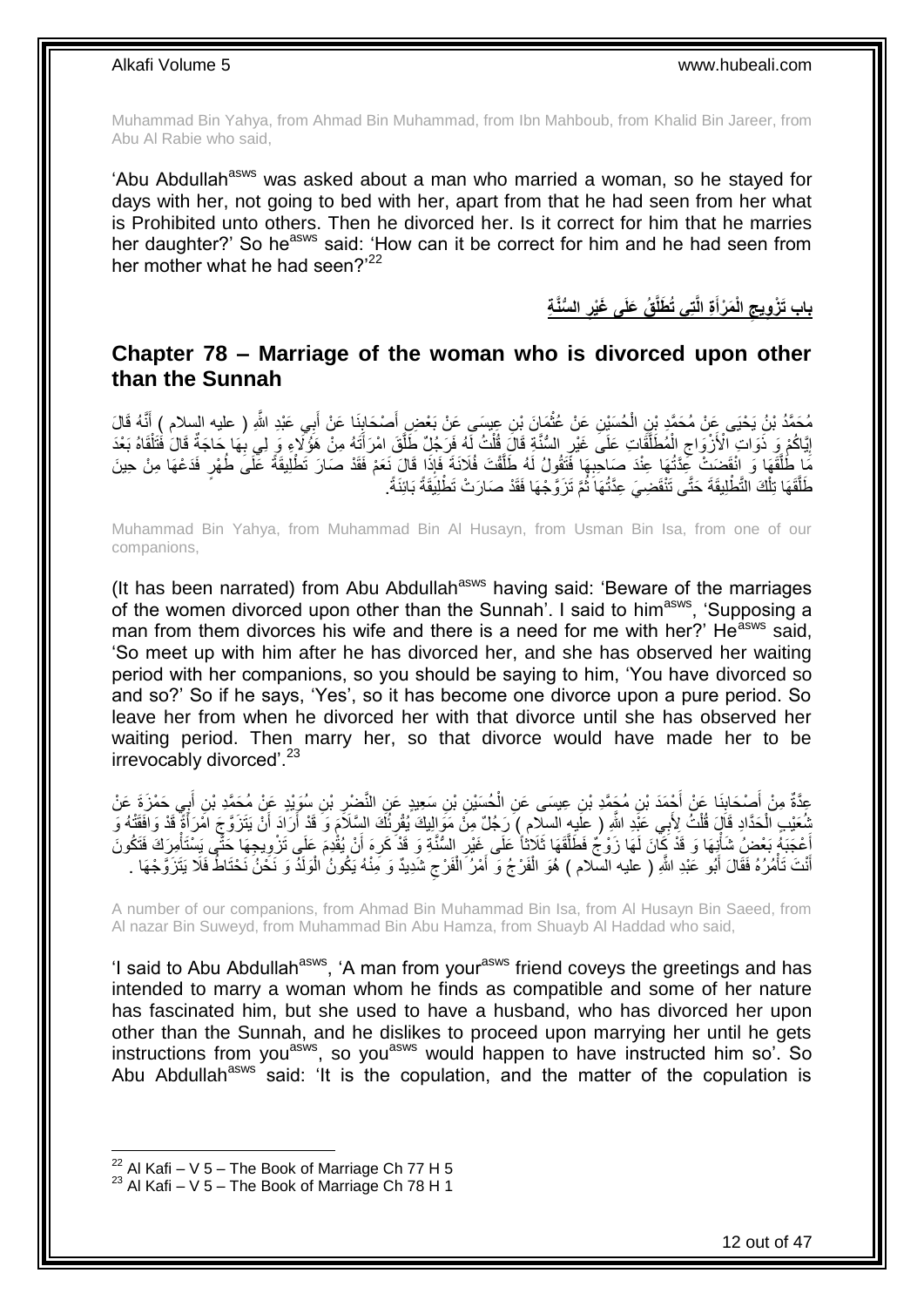difficult, and from it the children occur, and we<sup>asws</sup> are cautious, therefore he should not marry her'.<sup>24</sup>

عَلِيُّ بْنُ إِبْرَِاهِيمَ عَنْ أَبِيهِ عَنِ ابْنِ أَبِي عُمَيْنٍ عَنْ حَفْصِ بْنِ الْبَخْتَرِيِّ عَنْ إِسْحَاقَ بْنِ عَمَّارٍ عَنْ أَبِي عَنْدِ إِلَّهِ ( عليه السلام )<br>-**!** ِ َ ِ ِ ْ َ فِي َرَجُلٍ طَلَّقَ ٰامْرِ أَتَهُ ثَلَاثاً فَأَرَادَ رَجُلٌ أَنْ يَتَزَوَّجِهَا كَيْفَ يَصْنَعُ قَالَ يَدَعُهَا<br>فِي رَجُلٍ مُلْقَ ٰامْرَةً ثَلَاثاً فَأَرَادَ رَجُلٌ أَنْ يَتَزَوَّجِهَا كَيْفَ يَصْنَعُ قَالَ يَدَعُها حَتَّ َ َ ز<br>ا ْ ُ ثَنَّآهِدَانِ فَيَقُولُ أَ طَلَّقْتَ فُلَانَةَ فَإِذَا قَالَ نَعَمْ تَرَكَهَا ثَلَاثَةَ أَشْهُرٍ ثُمَّ خَطَبَهَا إِلَى نَفْسِهَا ۖ. ِ ُ َّ

Ali Bin Ibrahim, from his father, from Ibn Abu Umeyr, from hafs in Al Bakhtary, from Is'haq Bin Ammar,

(It has been narrated) from Abu Abdullah<sup>asws</sup> regarding a man who divorced his wife three (divorces). So a man intended to marry her, how should he deal?' He<sup>asws</sup> said: 'Leave her until she menstruates and is pure, then he should go to him (her husband) and with him should be two men as witnesses, so he should be saying, 'Did you divorce so and so? 'So when he says, 'Yes', he should leave her for three months, then propose to herself<sup>'.25</sup>

مُحَمَّدُ بْنُ يَحْيَىِ عَنْ أَحْمَدَ بْنِ مُحَمَّدٍ عَنْ عَلِيِّ بْنِ الْحَكَمِ عَنٍْ مُوسَى بْنِ بَكْرٍ عَنْ عَلِيِّ بْنِ حَنْظَلَةَ عَنْ أَبِي عَبْدِ اللَّهِ ( عليه ِ ْ َ السلام ) قَالَ إِيَّاكَ وَ الْمُطَلَّقَاتِ ثَلَاثًا فِي مَجْلِسٍ فَإِنَّهُنَّ ذَوَاتُ أَزْوَاجٍ . َ ∣اٍ َّ ْ <u>֖֖֚֚֚֚֚֚</u> ٍ

Muhammad Bin Yahya, from Ahmad Bin Muhammad, from Ali Bin Al Hakam, from Musa Bin Bakr, from Ali Bin Hanzala,

(It has been narrated) from Abu Abdullah<sup>asws</sup> having said: 'Beware of the woman divorced with three (divorces) in one sitting, for they are with husbands<sup>'.26</sup>

> **ت َها ْو َخالَ ة ُت َزَّو ُج َعلَى َع َّمت َها أ َم ْرأ باب الْ َ َ**

## <span id="page-12-0"></span>**Chapter 79 – The woman marries (as an additional wife) upon her paternal aunt or her maternal aunt**

مُحَمَّدُ بْنُ يَحْيَى عَنْ أَحْمَدَ بْنِ مُحَمَّدِ بْنِ عِيسَى عَنِ الْجَسَنِ بْنِ عَلِيِّ بْنِ فَضَّالٍ عَنِ إِبْنِ بُكَثِرٍ عَنْ مُحَمَّدِ بْنِ مُسْلِمٍ عَنْ أَبِي ْ ِ َ م جَعْفَرٍ (عِلْيهِ السالِمِ ) قَالَ لَّا تُزَوَّجُ اَبَنَةُ الْأَخِّ وَ لَّا ابْنَةُ الْأُخْتَ عَلَى الْعَمَّةِ وَ لَا كَفَى الْخَالَةِ اِلْآ بِإِنْنِهِمَا وَ تُزَوَّجُ الْعَمَّةُ وَ ْ ْ  $\zeta$ ْ ِ **ٔ ∶** ِ الْخَالَةُ عَلَى ابْنَةِ الْأَخِ وَ ابْنَةِ الْأُخْتِ بِغَيْرِ ۚ إِنْنِهِمَا ۚ ۖ ِ **ٔ** ِ ِ ِ ْ

Muhammad Bin Yahya, from Ahmad Bin Muhammad Bin Isa, from Al Hassan Bin Ali Bin Fazzal, from Ibn Bukeyr, from Muhammad Bin Muslim,

(It has been narrated) from Abu Ja'far<sup>asws</sup> having said: 'You should neither marry a daughter of the brother, nor a daughter of the sister (as an additional wife) upon the paternal aunt, nor upon the maternal aunt, except with her permission; and the marriage of the paternal aunt and the maternal aunt (as an additional wife) upon a daughter of the brother and a daughter of the sister without her permission'.<sup>27</sup>

عِدَّةٌ مِنْ أَصْحَابِنَا عَنْ سَهْلِ بْنٍ زِيَادٍ عَنِ الْحَسَنِ بْنِ مَحْبُوبٍ عَنْ عَلِيٍّ بْنِ رِنَابٍ عَنْ أَبِي عُبَيْدَةَ الْحَذَّاءِ قَالَ سَمِعْتُ أَبَا جَعْفَرٍ َ **∶** ْ ِ **∣** َ َ ْ ( عليه السلام ) قَالَ لَا تُنْكَحُ الْمَرَّأَةُ عَلَى عَمَّتِهَا َوَ لَا خَالَتِهَا إِلَّا بِإِذْنِ اَلْعَمَّةِ وَ الْخَالَةِ . ِ َ ْ ْ ْ **ٔ: ∶** 

 $^{24}$  Al Kafi – V 5 – The Book of Marriage Ch 78 H 2

 $25$  Al Kafi – V 5 – The Book of Marriage Ch 78 H 3

 $^{26}$  Al Kafi – V 5 – The Book of Marriage Ch 78 H 4

 $27$  Al Kafi – V 5 – The Book of Marriage Ch 79 H 1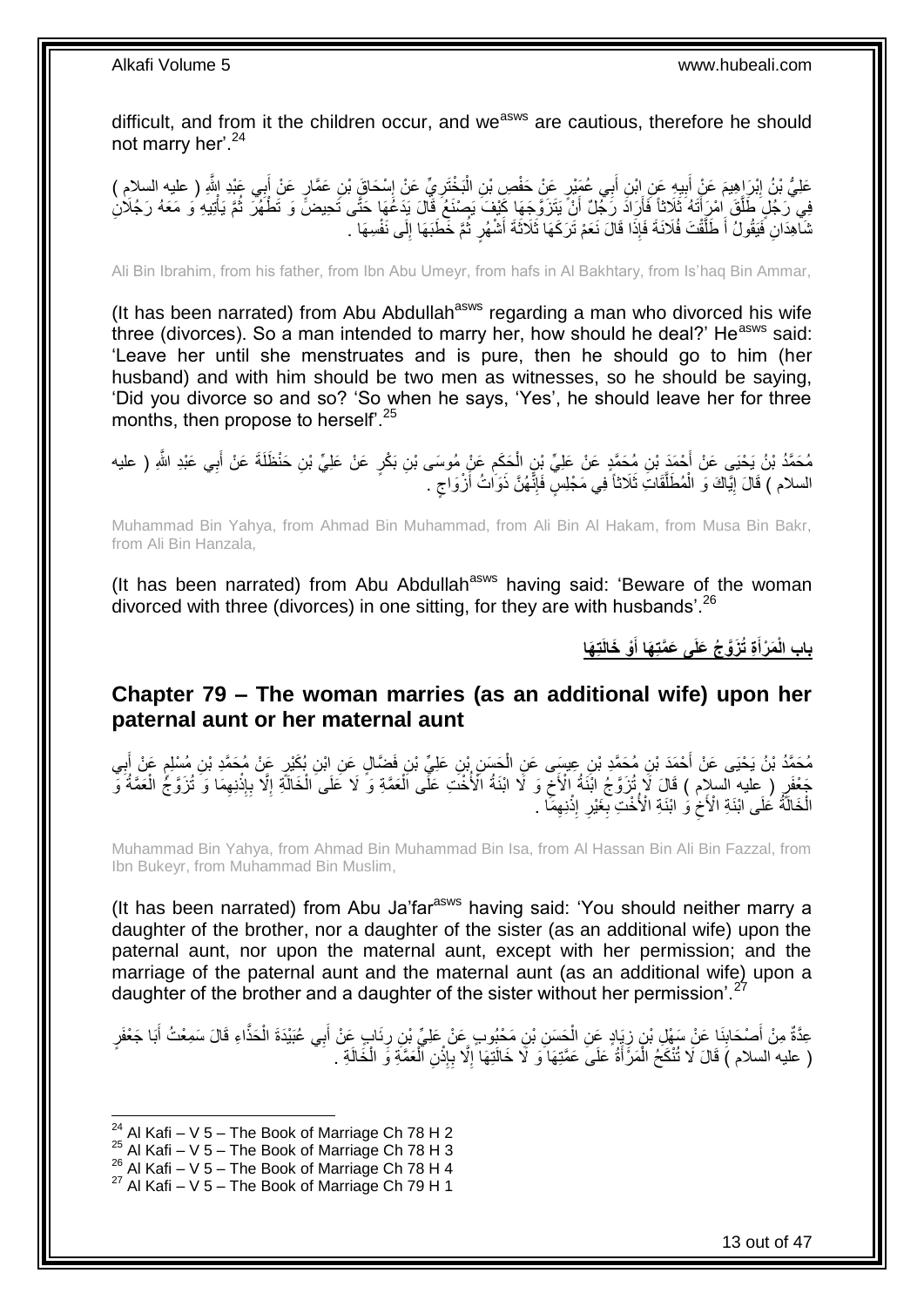A number of our companions, from Sahl Bin Ziyad, from Al Hassan Bin Mahboub, from Ali Bin Raib, from Abu Ubeyda Al Haza'a who said,

'I heard Abu Ja'far<sup>asws</sup>, he<sup>asws</sup> said: 'Do not marry the woman (as an additional wife) upon her paternal aunt, nor upon the maternal aunt, except with the permission of the paternal aunt, and the maternal aunt<sup>'.28</sup>

**َّولَ َّطَال َق اْْلَ ة ل َزْو ج َها َو َما َي ْه دُم ال ُم َطلَّقَ باب َت ْحل ي ل الْ**

### <span id="page-13-0"></span>**Chapter 80 – The Permissibility of the divorced woman to her husband and what demolishes the first divorce**

عَلِيُّ بْنُ إِبْرَاهِيمَ عَنْ أَبِيهٍ عَنْ حَمَّادِ بْنِ عِيسَى عَنْ حَرِينٍ عَنْ مُحَمَّدِ بْنِ مُسْلِمٍ عَنْ أَحَدِهِمَا ( عليهما السلام ) قَالَ سَأَلْتُهُ عَنْ َ ֧֖֧֚֚֓֝֝֝ ِ ِ َ ِ ْ َ رَ جُلِّ طَلَّقَ امْرَ أَتَٰهُ ثَلَاثاً ثُمَّ تَمَثَّعَ فِيهَا رَجُلٌ اخَرٌ هَلْ تَحِلُّ لِّلأُوَّلِ قَالَ لَا ֪֪֦֦֦֦֦֦֪֪֪֦֪֪֦֪֪֦֝֟֓֕֓֕֓֡֟֓֬֓֓֬֓֓֓֬֓֓֡֟֓֡֟֓֡֟֓֡֟֓֡֟֓֬֓֞֓֞֓֞֓֡֬֓֞֓֞֓֡֓֬֓֞֡֬֓֞֓֞֬֓֞֓֞֬֞֓֟֟֟ َّ .<br>• • • •

Ali Bin Ibrahim, from his father, from Hammad Bin Isa, from Hareyz, from Muhammad Bin Muslim,

(It has been narrated) from one of the two  $(5<sup>th</sup>$  or  $6<sup>th</sup>$  Imam<sup>asws</sup>), said, 'I asked him<sup>asws</sup> about a man who divorces his wife with three (divorces), then another man had temporary marriage with her, would she be Permissible for the first one?' He<sup>asws</sup> said:  $'No'$ <sup>29</sup>

ِن ُم َح َّم ْح َمَد ْب َياٍد َع ْن أ ِن ز َنا َع ْن َس ْه ِل ْب ْص َحاب َبا ِم ْن أ ِعَّدةٌ ُت أ ل ِل َقا َل َسأ َح َس ِن ال َّصْيَق َع ِن ال يم َكر ِي َن ْص ٍر َع ْن َعْبِد ال ب ِن أ ِد ْب ِ ِ َ َ ْ َ ْ ِ ِ ْ َ عَبْدِ اللَّهِ ( عليه السلام ) عَلْ رَجُلٍ طَلَّقَ امْرَأَتَهُ طَلاقاً لَا تَحِلُّ لَهُ ۖ حَتَّى تُنْكِحَ زَوْجاً غَيْرَهُ وَ تَزَوَّجَهَا رَجُلٌ مُنْعَةً أَ يَحِلُّ لَهُ أَنْ َ َّ َ َ لَ يَنْكِحَهَا قَالَ لَا حَتَّى تَذْخُلَ فِي مِثْلِ مَا خَرَجَتْ مِنْهُ . **ٔ** 

A number of our companions, from Sahl Bin Ziyad, from Ahmad Bin Muhammad Bin Abu Nasr, from Abdul Kareem, from Al Hassan Al Sayqal who said,

'I asked Abu Abdullah<sup>asws</sup> about a man who divorces his wife with such a divorce that she would not be Permissible for him unless she marries another husband, and a man marries her with a temporary marriage, would she be Permissible for him if he marries her?' He<sup>asws</sup> said: 'No, until she enters into what she has come out from'.<sup>30</sup>

ْ ل ٍر َقا َل َسأ ِن َع َّما ْس َحا َق ْب نَّى َع ْن إ ُمث ِي َن ْص ٍر َع ِن ال ب ِن أ ِن ُم َح َّمِد ْب ْح َمَد ْب َياٍد َع ْن أ َبا َعْبِد ََّّللا َس ْه ُل ْب ُن ز ِ ) عليه السالم ( َع ْن ُت أ َ ِ َ ْ َ َ ِ َ رَجُلٍ طَلَّقَ امْرَ أَيَّهُ طَلَاقاً لَا تَحِلُّ لَهُ حَتَّى تَتْكِحَ ّزِوْجَاً غَيْرَهُ فَتَزَوَّجَهَا عَبْدٌ ثُمَّ طَلَّقَهَا هَلْ يُهْدَمُ الطَّلَاقُ قَالَ نَعَمْ لِقَوْلِ اللَّهِ عَزَّ وَ َ َّ َّ ُ جَلَّ فِي كِثَّابِهِ حَتَّى نَنْكِحَ زَوْجاً غَيْرَهُ وَ قَالَ هُوَ أَحَدُ الْأَزْوَاجِ .  $\zeta$ َ **∶** 

Sahl Bin Ziyad, from Ahmad Bin Muhammad Bin Abu Nasr, from Al Musna, from Is'haq Bin Ammar who said,

'I asked Abu Abdullah<sup>asws</sup> about a man who divorced his wife with such a divorce that she was not Permissible for him unless she marries another husband. So a slave married her, then divorced her, is the divorced demolished?' He<sup>asws</sup> said: 'Yes, due to

 $^{28}$  Al Kafi – V 5 – The Book of Marriage Ch 79 H 2

 $^{29}$  Al Kafi – V 5 – The Book of Marriage Ch 80 H 1

 $30$  Al Kafi – V 5 – The Book of Marriage Ch 80 H 2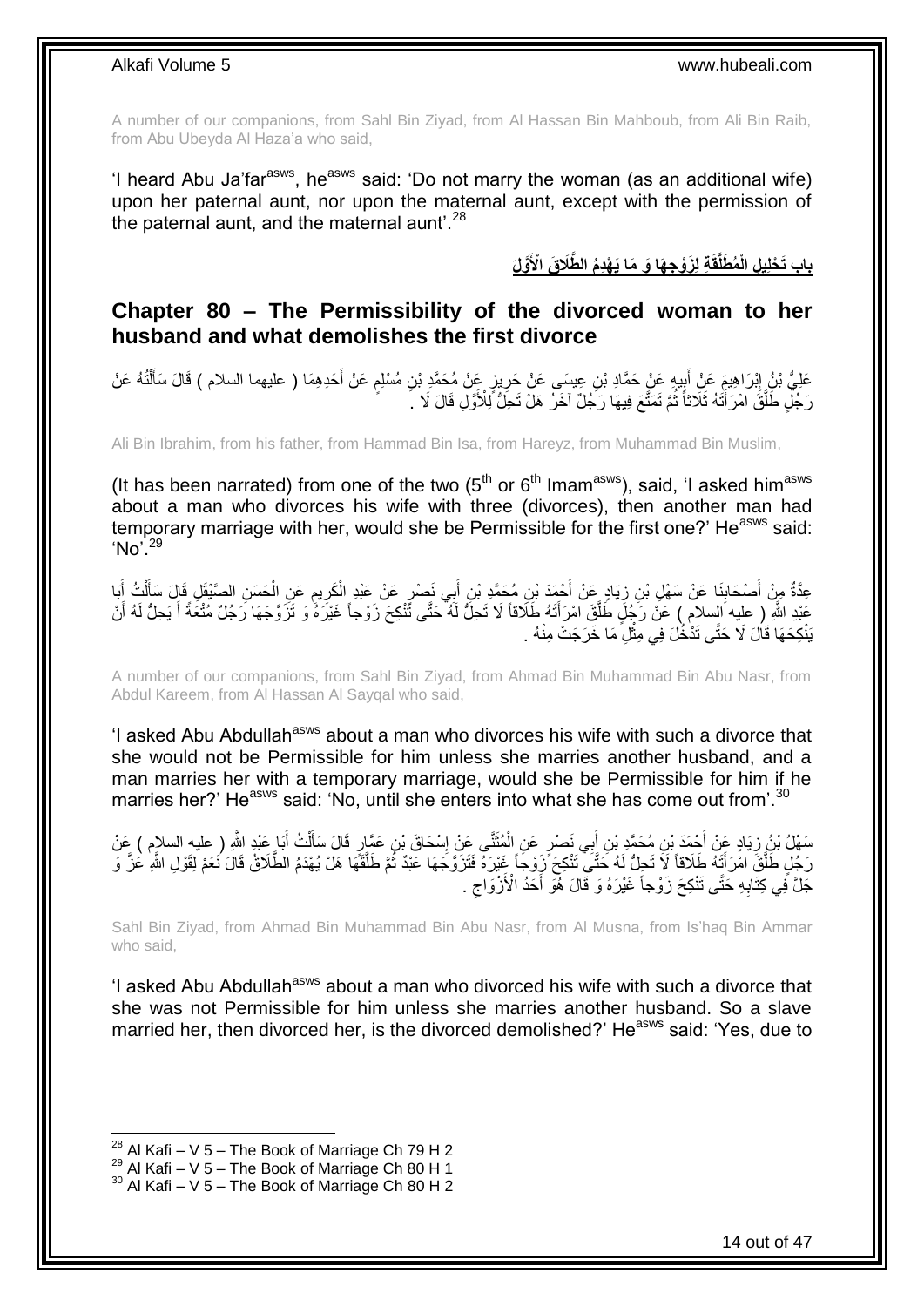the Words of Allah<sup>azwj</sup> Mighty and Majestic in His<sup>azwj</sup> Book *[2:230] until she marries* another husband<sup>e</sup>. And he<sup>asws</sup> said: 'He is one of the husbands'.<sup>31</sup>

سَهْلُ عَنْ أَحْمَدَ بْنِ مُحَمَّدٍ عَنْ مُثَنَّى عَنْ أَبِي جَاتِمٍ عَنْ أَبِي عَيْدِ اللَّهِ ( عليه السلام ) قَالَ سَأَلْتُهُ عَنِ الرَّجُلِ يُطَلِّقُ امْرَأَتَهُ<br>بِيَّةٍ عَنْ أَحْمَدَ بْنِ مُعَمَّدٍ عَنْ مُثَنَّى عَنْ ْ َ َ ٍ َ ةً<br>ما ما أن المالية المالية المالية المالية المالية المالية المالية المالية المالية المالية المالية المالية الما<br>المالية المالية المالية المالية المالية المالية المالية المالية المالية المالية المالية المالية المالية الما َ َ ِّ الطَّلَاقَ الَّذِي لَا تَحِلُّ لَهُ حَتَّى تَنْكِحَ زَوْجاً غَيْرَهُ ثُمَّ تُزَوَّجَهَا رَّجُلٌ اخَرُ وَ لَمْ يَذْخُلْ بِهَا قَالَ لَا حَتَّى يَذُوقَّ عُسَيْلَتَهَا بِ ُ َّ ِ

Sahl, from Ahmad Biin Muhammad, from Musna, from Abu Hatim,

(It has been narrated) from Abu Abdullah $a_{\text{sws}}$ , said, 'I asked him $a_{\text{sws}}$  about the man who divorces his wife with the divorce which did not permit her for him until she marries another husband. Then another man married her but did not sleep with her'. He<sup>asws</sup> said: 'No, until he tastes her honey'.<sup>32</sup>

عَلِيُّ بْنُ إِبْرَاهِيمَ عَنْ أَبِيهِ عَنِ ابْنِ أَبِي عُمَيْرِ عَنْ حَمَّادٍ عَنِ الْحَلَبِيِّ عَنْ أَبِي عَبْدٍ اللَّهِ ( عليه السلام ) قَالَ سَأَلْتُهُ عَنْ رَجُلٍ َ **!** َ ْ َ َ **∶** ْ طَلَّقَ امْرَ أَتَهُ تَطْلِيقَةً وَإِحَدَةً ثُمَّ تَرَكَّهَا حَتَّى انْقَضَتْ عِدَّتُهَا ثُمَّ تَزَوَّجَهَا رَجُلٌ غَيْرُهُ ثُمَّ إِنَّ الرَّجُلَ مَاتَ أَوْ طَلَّقَهَا فَرَاجَعَهَا الْأَوَّلُ ُ ان<br>المقامات ٔ.<br>ـ َ ٔ<br>ا َّ أ ِ قَالَ ۚ هِيَ ۚ عِنْدَهُ عَلَى تَطَّٰلِيقَتَيْنِ بَاقِيَتَيْنِ .

Ali Bin Ibrahim, from his father, from Ibn Abu Umeyr, from Hammad, from Al Halby,

(It has been narrated) from Abu Abdullah<sup>asws</sup>, said, 'I asked him<sup>asws</sup> about a man who divorces his wife with one divorce, then leaves her until she observes her waiting period. Then another man marries her. Then the man dies, or divorces her. So, can the former (husband) revert to her?' He<sup>asws</sup> said: 'She would be with him upon two remaining divorces'.<sup>33</sup>

مُحَمَّدُ بْنُ يَحْيَى عَنْ أَحْمَدَ بْنِ مُجَمَّدٍ عَنْ عَلِيِّ بْنِ مَهْزِيَارَ قَالَ كَتَبَ عَبْدُ اللَّهِ بْنُ مُحَمَّدٍ إِلَى أَبِي الْحَسَنِ ( عليه السلام ) رَوَى<br>مستقى الله عليه السلام ) رَبَّتَ مَّا عَلِيِّ بْنِ م **∶** ْ َ ِ َبَعْضُ أَصْحَابِنَا عَنْ أَبِي عَبْدَ الثَّهِ ( عليه السَّلامَ ) فِيَ الرَّجُلِ يُطَلِّقُ امْرَأَتَهُ عَلَى الْكِتَابِ وَ السُّنَّةِ فَتَبَيْنُ مِنْهُ بِوَاحِدَةٍ فَتَزِوَّجُ ِّ َ ا<br>∶ ِ ِ ْ َ رَوْجاً غَيْرَهُ فَيَمُوتُ عَنْهَا أَوْ يُطَلِّقُهَا فَتَرْجِعُ إِلَىٰ زَوْجِّهَا الْأَوَّلِ أَنَّهَا تَكُونُ عِنْدَهُ عَلَى تَطْلِيَقَتَيْنِ وَ وَاحِدَةٌ قَدْ مَضَتْ فَوَقَّعَ ( َ  $\frac{1}{2}$ ِّ عَلَيه السلام ) بِخَطِّهِ صَدَقُوا **∶** 

Muhammad Bin Yahya, from Ahmad Bin Muhammad, from Ali Bin Mahziyar who said,

'Abdullah Bin Muhammad wrote to Abu Al-Hassan<sup>asws</sup> of a report of some of our companions, from Abu Abdullah<sup>asws</sup> regarding the man who divorces his wife upon the Book and the Sunnah, so she becomes irrevocably divorced from him with one (divorce). So she marries another husband, and he dies from her, or divorces her, she can return to her former husband, for her to be with him upon two divorces and one (of it) having expired.' So he<sup>asws</sup> signed with his<sup>asws</sup> own handwriting: 'They speak the truth'.

وَ رَوَى بَعْضُهُمْ أَنَّهَا تَكُونُ عِنْدَهُ عَلَى ثَلَاثٍ مُسْتَقْبِلَاتٍ وَ أَنَّ تِلْكَ الَّتِي طَلَّقَهَا لَيْسَتْ بِشَيْءٍ لِأَنَّهَا قَدْ تَزَوَّجَتْ زَوْجاً غَيْرَهُ ِ َّ َّ ْ اُ ِ َ فَوَقَّعَ ( عليه السلام ) بِخَطِّهِ لَا . ِ

And some of them had reported that she would happen to be with him upon three future divorces, and that which he had divorced her with would not be with anything,

 $31$  Al Kafi – V 5 – The Book of Marriage Ch 80 H 3

 $32$  Al Kafi – V 5 – The Book of Marriage Ch 80 H 4

 $33$  Al Kafi – V 5 – The Book of Marriage Ch 80 H 5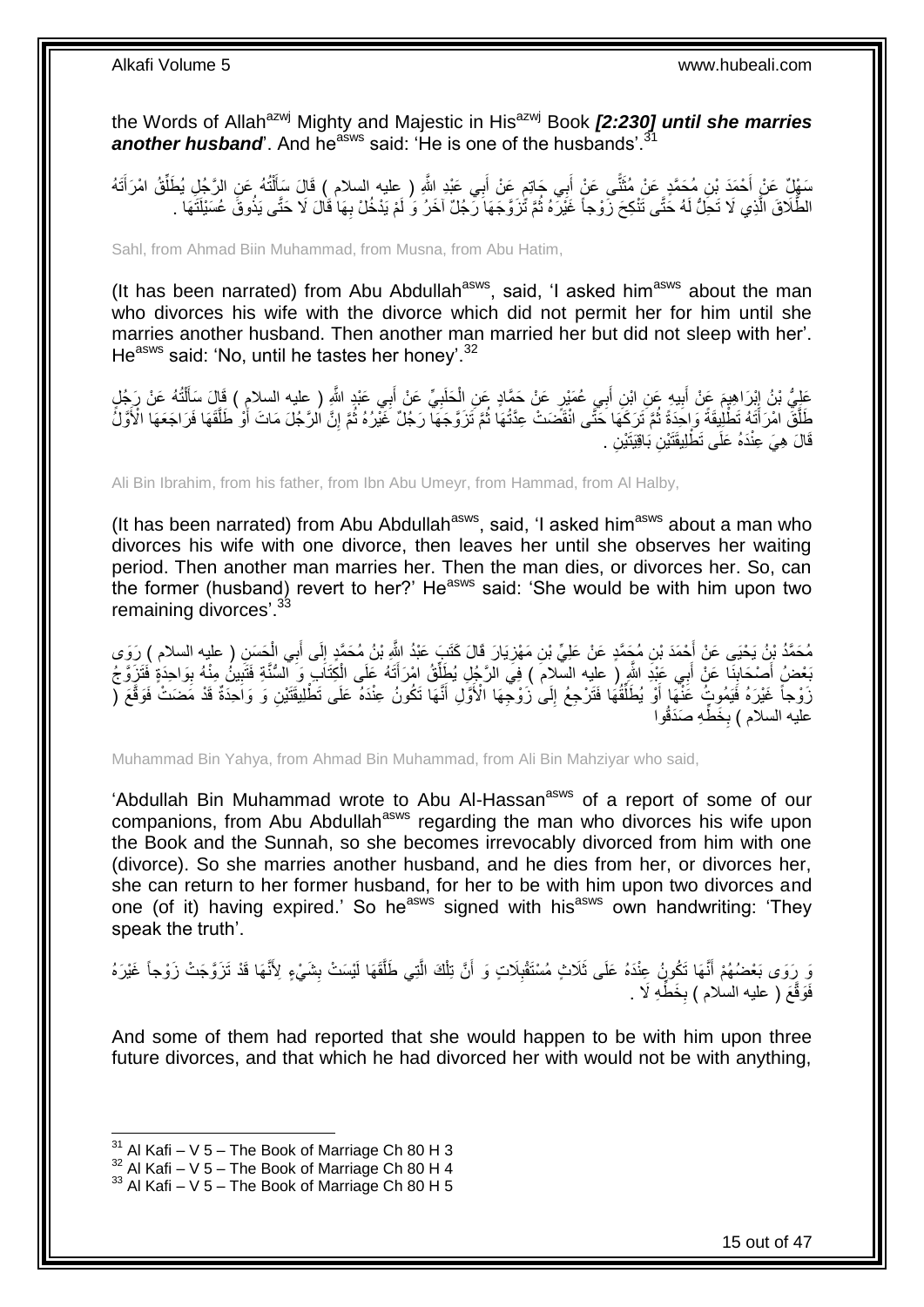because she had married another husband. So he<sup>asws</sup> signed with his<sup>asws</sup> own handwriting: 'No'.<sup>34</sup>

> باب الْمَرْأَةِ الَّتِى تَحْرُمُ عَلَى الرَّجُلِ فَلَا تَحِلُّ لَهُ أَبَداً **َ َ**

## <span id="page-15-0"></span>**Chapter 81 – The woman who is Prohibited unto the man, so she is not Permissible for him, ever**

عِدَّةٌ مِنْ أَصْحَابِذَا عَنْ سَهْلِ بْنِ زِيَادٍ وَ مُحَمَّدُ بْنُ يَحْيَى عَنْ أَجْمَدَ بْنِ مُحَمَّدٍ مَنْ فَحَمَّدِ بْنِ مُحَمَّدٍ بْنِ أَبِي نَصْرٍ عَنِ<br>وَمَعَ الْمَحَمَّدِ بْنِي أَبِي نَصْرٍ عَنِ **∶ ∣** َ َ َ الْمُثَنَّى عَنْ زُرَإِرَةَ بْنِ أَعْيَنَ وَ دَاوُدَ بْنِ سِرْجَانَ عَنْ أَبِي عَيْدِ اللَّهِ ( علَيه السلام ) وَ عَبْدِ اللَّهِ بْنِ بُكَيْرٍ عَنْ أُدَيْمِ بَيِّاعٍ الْهَّرَوِيُّ َ َ َ ِ ْ ِ **ื** ر<br>اُ عَنْ أَبِي عَبْدِ اللَّهِ ( عَلَيهِ السّلاَمِ ) أَنَّهُ قَالَ الْمُلَاعَنَةُ إِذَا لَاعَنَهَا زَوْجُهَا لَمْ تَحِلَّ لَٰهُ أَبَداً وَ الَّذِي يَتَّزَوَّجُ الْمَزِّأَةَ فِي عِذَّتِهَا وَ ِ هُوَ<br>وَيَدَ يَجْمَعُ اللَّهُ إِنَّ َ َ ْ َّ َ ْ ُبِعْلَمُ لَإِ تَحِلُّ لَهُ أَبَدًا وَ الَّذِي يُطَلُّقُ الطَّلَاقَ الَّذِي لَا تَحَلُّ لَهُ حَتَّى تَنْكِحَ زَوْجاً غَيْرَهُ ثَلَاثَ مَرَّاتٍ كَانَ مَرَّاتٍ لَا تَحِلُّ َّ ِّ َّ َ هُ أَبَداً وَ الْمُحْرِمُ إِذَا تَزَوَّجَ وَ هُوَ يَعْلَمُ أَنَّهُ حَرَامٌ عَلَيْهِ لَمْ تَحِلَّ لَهُ أَبَداً ۖ َ ِ ْ َ لَ

A number of our companions, from Sahl Bin Ziyad and Muhammad Bin Yahya, from Ahmad Bin Muhammad, altogether from Ahmad Bin Muhammad Bin Abu Nasr, from Al Musna, from Zurara Bin Ayn and Dawood Bin Sirhan,

from Abu Abdullah<sup>asws</sup>, and Abdullah Bin Bukeyr, from Adeym Baya'a Al Harwy,

(It has been narrated) from Abu Abdullah<sup>asws</sup> having said: 'The accursed woman, when her husband curses her, would not be Permissible for him, ever; and the one who married the woman during her waiting period and he knows, she would not be Permissible for him, ever; and the one who divorces with the divorce after which she is not Permissible for him until she married another husband, having divorced her three times and married her three times, would not be Permissible for him, ever; and the one in *Ihraam*, when he marries and he knows that it is Prohibited upon him, she would not be Permissible for him, ever'.<sup>35</sup>

عَلِيُّ بِنُ إِبْرَاهِيمَ عَنْ أَبِيهِ عَنٍ ابْنِ أَبِي عُمَيْرٍ عَنٍْ حَمَّادٍ عَنِ الْحَلَبِيِّ عَنِْ أَبِي عَبْدِ اللَّهِ إِما السلام ) قَالَ إِذَا تَزَوَّجَ الرَّجُلُ َ ِ ْ **!** َ ِ الْمَرْأَةَ فِيَ عِدَّتِهَا وَ دَخَلَ بِهَا لَمْ تَحِلَّ لَمْهُ أَبَداً عَالِماً ۖ كَانَ أَوْ جَاهِلًا وَ إِنْ لَمْ يَذْخُلْ بِهَا حَلَّتُ لِلْجَاهِلِ وَ لَمْ تَحِلَّ لَلْأَخَرِ ۚ يَ َ ِ َ ْ ِ ْ **∶** ِ َ

Ali Bin Ibrahim, from his father, from Ibn Abu Umeyr, from Hammad, from Al Halby,

(It has been narrated) from Abu Abdullah<sup>asws</sup> having said: 'When the man marries the woman during her waiting period and sleeps with her, she would not be Permissible for him, ever, whether he was knowing or ignorant; and if he does no copulate with her, she would be Permissible for the ignorant but would not be Permissible for the other (the knowing one)'.<sup>36</sup>

أَبُو عَلِيٍّ الْأَشْعَرِيُّ عَنْ مُحَمَّدِ بْنِ عَبْدِ الْجَبَّارِ وَ مُحَمَّدُ بْنُ إِسْمَاعِيلَ عَنِ الْفَضْلِ بْنِ شَاذَانَ جَمِيعاً عَنْ صَفْوَانَ عَنْ عَبْدِ ْ ِ ِ ْ ِ الزَّحْمَنِ ۚ بْنِ الْحَجَّاجِ عَنْ أَبِي إِبْرَاهِيمَ ( عليه السلام ) قَالَ سَأَلْتُهُ عَنِ الزَّجُلِ يَتَزَوَّجُ الْمَرْأَةَ فِي عِثَّتِهَا بِجَهَالَةٍ أَ هِيَ مِمَّنْ لَا ْ َ ِ َ ِ ْ َ ِ َ ْ نَّحِلُّ لَهُ أَبَداً فَقَالَ لَأَ أَمَّا إِذَا كَانَ بِجَهَالَٰةٍ فَلْيَتَزَوَّجْهَا بَعْدَ مَا تَنْقَضِي عِدَّتُهَا وَ قَدْ يُعْذَرُ ٱلنَّاسُ فِي الْجَهَالَةِ بِمَا هُوَ أَعْظَمُ مِنْ ذَلِكَ ْ ِ َ َ َ ِ ْ

Abu Ali Al Ashary, from Muhammad Bin Abdul Jabbar, and Muhammad Bin Ismail, from Al Fazl Bin Shazaan, altogether, from Safwan, from Abdul Rahman Bin Hajjaj,

 $34$  Al Kafi – V 5 – The Book of Marriage Ch 80 H 6

 $35$  Al Kafi – V 5 – The Book of Marriage Ch 81 H 1

<sup>36</sup> Al Kafi – V 5 – The Book of Marriage Ch 81 H 2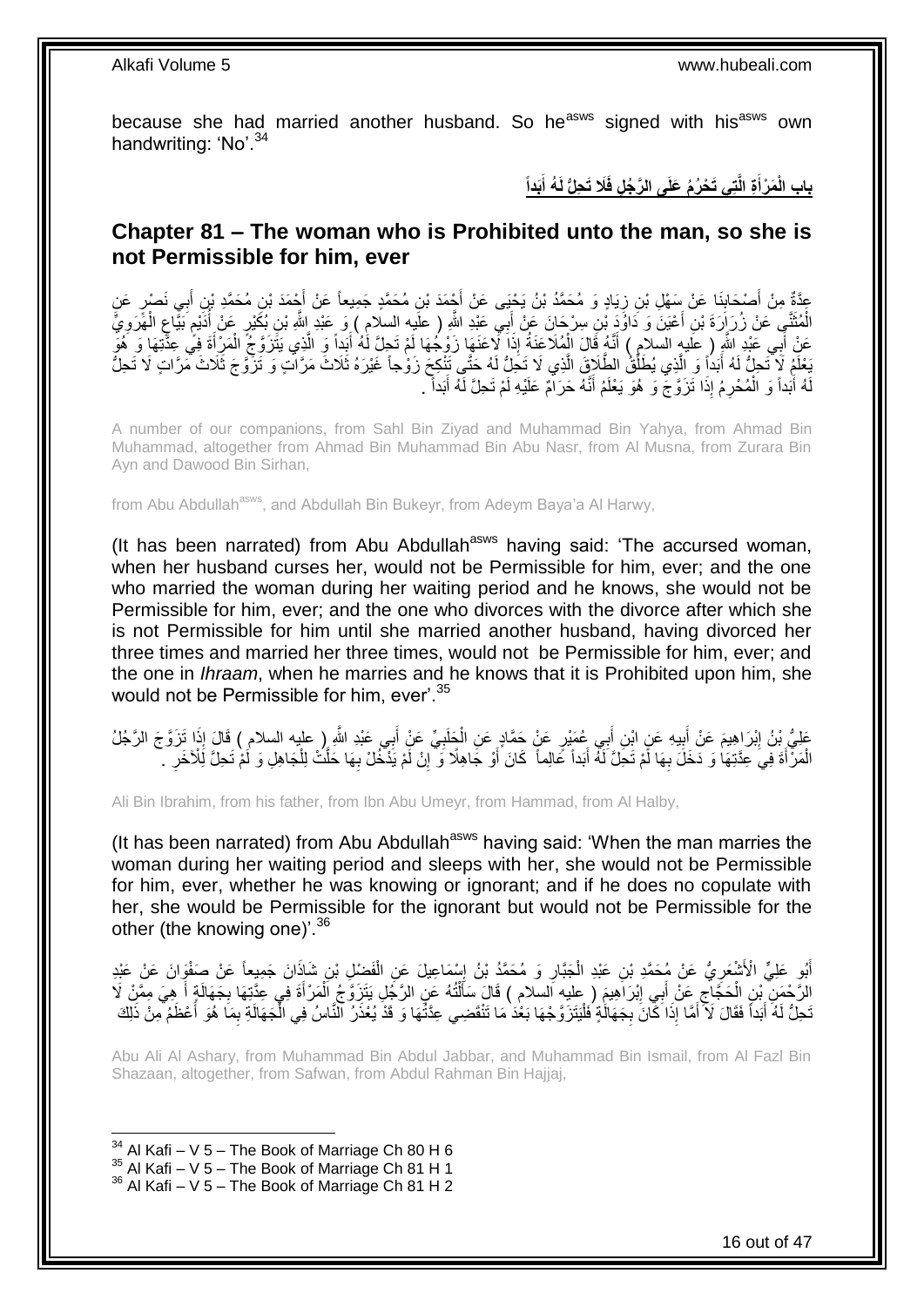(It has been narrated) from Abu Ibrahim<sup>asws</sup> ( $7<sup>th</sup>$  Imam<sup>asws</sup>), said, 'I asked him<sup>asws</sup> about the man who marries the woman during her waiting period out of ignorance, is she from the ones who is not Permissible for him, ever?' So he<sup>asws</sup> said: 'No. If he was ignorant, so let him marry her after her having observed her waiting period, and the people are excused in the ignorance with what is greater than that'.

فَقُلْتُ بِأَيِّ الْجَهَالَنَيْنِ يُغِذَرُ بِجَهَالَتِهِ أَنْ يَعْلَمَ أَنَّ ذَلِكَ مُحَرَّمٌ عَلَيْهِ أَمْ بِجَهَالَتِهِ أَنَّهَا فِي عِدَّةٍ فَقَالَ إِجْدَى الْجَهَالَنَيْنِ أَهْوَنُ مِنَ َ **∶** َ اً َ **∶** ْ َ **∶** .<br>ا َ ْ  $\frac{1}{2}$ الْأُخْرَى الْجَهَالَةُ بِأَنَّ اللَّهَ حَرَّمَ ذَلِكَ عَلَيْهِ وَ ذَلِكَ بِأَنَّهُ لَا يَقْدِرُ عَلَى الْاُخْتِلَاطِ مَعَهَا فَقُلْتُ فَهُوَ فِي الْأُخْرَى مَعْنُونِ فَالَ نَعَمْ إِذَا َ **∶** ْ ْ َ **∶** انْقَضَتْ عِدَّتُهَا فَهُوَ مَعْذُورٌ فِي أَنْ يَتَزَوَّجَهَا فَقُلْتُ فَإِنْ كَانَ أَحَدُهُمَا مُتَعَمِّداً وَ الْآخَرُ يَجْهَلُ فَقَالَ الَّذِي تَعَمَّدَ لَا يَحِلُّ لَهُ أَنْ َ ِ ْ اُ َ َّ يَرْجِعَ إِلَى صَاحِبِهِ أَبَداً . **∶**  $\frac{1}{2}$ 

So I said, 'By which of the two ignorances is he excused, with his ignorance of knowing that she is Prohibited unto him, or with his ignorance that she was in her waiting period?' So he<sup>asws</sup> said: 'One of the two ignorance which is easier than the other ignorance, that Allah<sup>azwj</sup> has Prohibited that upon him, and that he is not able upon the precaution with her'. So I said, 'So he is excused in the other?' He<sup>asws</sup> said: 'Yes, when she has observed her waiting period, so he is excused therein he can marry her'. So I said, 'Supposing one of the two was deliberate, and the other one was ignorant?' So he<sup>asws</sup> said: 'The one who was deliberate, it would not be Permissible for him that he returns to his companion, ever'.<sup>37</sup>

عَلِيُّ بْنُ إِبْرَاهِيمَ عَنْ أَبِيهِ عَنِ ابْنِ أَبِي عُمَيْرٍ عَنْ حَمَّادٍ عَنِ الْجَلَبِيِّ عَنْ أَبِي عَبْدِ اللَّهِ ( عليه السلام ) قَالَ سَأَلْتُهُ عَنِ الْمَرْ أَةِ<br>وَمِنْ الْبَيْرَ الْمَرْةِ مَنْ أُبِيهِ عَنِ اب َ ្ត្រី<br>ស្ថិ ْ ِ َ ِ َ ْ ْ َ الْحُنْكِي يَمُوتُ زَوْجُهَا فَتَضَعُ وَ تَزَوَّجُ قَبْلَ أَنَّ تَمْضِيَ لَمَا أَرْبَعَهُ أَشَّهُرٍ وَ عَشْرِ أَ فَقَالَ إِنْ كَانَ دَخَلَ بِهَا فُرِّقَ بَيْنَهُمَا ثُمَّ لَمْ تَحِلَّ<br>الْجُنْكِي يَمُوتُ زَوْجُهَا فَتَضَعُ ا پایا<br>ا ِ ِ َ لَهُ أَبَداً وَ اعْتَدَتْ بِمَا بَقِيَ عَلَيْهَا مِنَ الْأَوَّلِ وَ اسْتَقْبَلَتْ عِدَّةً أُخْرَى مِنَ ۗ الْآخَرِ ثَلَاثَةَ قُرُوَءٍ وَ إِنْ لَمْ يَكُنْ دَخَلَ بِهَا فُرِّقَ بَيْنَهُمَا وَ **∶** ُ ِ َ ِ ِ اعْتَدَّتْ بِمَا بَقِيَ عَلَيْهَا مِنَّ الْأَوَّلِ وَ ۖ هُوَ خَاطِبٌّ مِنَ الْخُطَّابِ . ِ

Ali Bin Ibrahim, from his father, from Ibn Abu Umeyr, from Hammad, from Al Halby,

(It has been narrated) from Abu Abdullah<sup>asws</sup>, said, 'I asked him<sup>asws</sup> about the pregnant woman, her husband dies, so she places (gives birth), and she marries before four months and ten days have expired for her. So he<sup>asws</sup> said: 'If he has slept with her, there would be separation between them both, then she would not be Permissible for him, ever, and she would observe the waiting period with what is remaining upon her from the former (husband), and she would face another waiting period from the other one, three pure period; and if he has not slept with her, there would be separation between them both and she would observe the waiting period with what is remaining upon her from the former (husband), and he would be a proposer from the proposers'.<sup>38</sup>

عِدَّةٌ مِنْ أَصْحَابِذَا عَنْ سَهْلِ بْنِ زِيَادٍ وَ مُحَمَّدُ بْنُ يَحْيَى عَنْ أَحْمَدَ بْنِ مُحَمَّدٍ بْنِ مُحَمَّدٍ بْنِ أَبِي نَصْرٍ عَنْ عَبْدِ<br>عَيْنَ أَحْدَثُو بِّنِ أَبِي نَصْلٍ عَنْ سَبْلِ بْنِ زِيَادٍ وَ مُحَمَّ ¦ َ َ َ َ ِ الْكَرِيِمِ عَنْ مُحَمَّدِ بْنِ مُسْلِمٍ عَنْ أَبِيَ جَعْفَرٍ ( عليه السلام ) قَالَ قُلْتُ لَهُ الْمَرْأَةُ الْحُبْلَي بُنَوَفِّيَ عَنْهَا زَوْجُهَا فَتَضَعُّ وَ تَزَوَّجُ<br>ُنِدِيَنِ يَجَمَعُوا فَتَضَعُّ وَ تَزَوَّجُ ْ َ ْ ْ َ م ِ ِ َفَلْ َأَنُّ تَعْتَذَ أَرْبَعَةَ أَشْهُرٍ وَّ عَشْرٍ أَ فَقَالَ إِنْ كَانَ الَّذِي تَزَوَّجُهَا دَخَلَ بِهَا فُرِّقَ بَيْنَهُمَا وَ لَمْ تَحِلَّ لَهُ أَبَداً وَ اعْتَدَتْ بِمَا بَقِيَ عَلَيْهَا<br>\*\*\*\*\*\*\*\*\*\*\*\*\*\*\*\*\*\*\*\*\*\*\*\*\*\*\* **∶** َّ ِ َ :<br>ا ِ َ مِنْ عِذَّةِ الْأَوَّلِ وَ اسْتَقْبَلَتَّ عِدَّةً أُخْرَى مِنَّ الْاخْرِ ثَلَاثَةَ قُرُوءٍ وَ إِنْ لَمْ يَكُنْ دَخَلَ بِهَا فُرِّقُ بَيْنَهُمَا وَ أَتَمَّتْ مَا بَقِيَ مِنْ عِّذَتِهَا وَ ِ ِ ِ ُ َ خُطَّابِ . هُوَ خَاطِبٌ مِنَ الْ

A number of our companions, from Sahl Bin Ziyad, and Muhammad Bin Yahya, from Ahmad Bin Muhammad, altogether from Ahmad Bin Muhammad Bin Abu Nasr, from Abdul Kareem, from Muhammad Bin Muslim,

 $37$  Al Kafi – V 5 – The Book of Marriage Ch 81 H 3  $38$  Al Kafi – V 5 – The Book of Marriage Ch 81 H 4

1

17 out of 47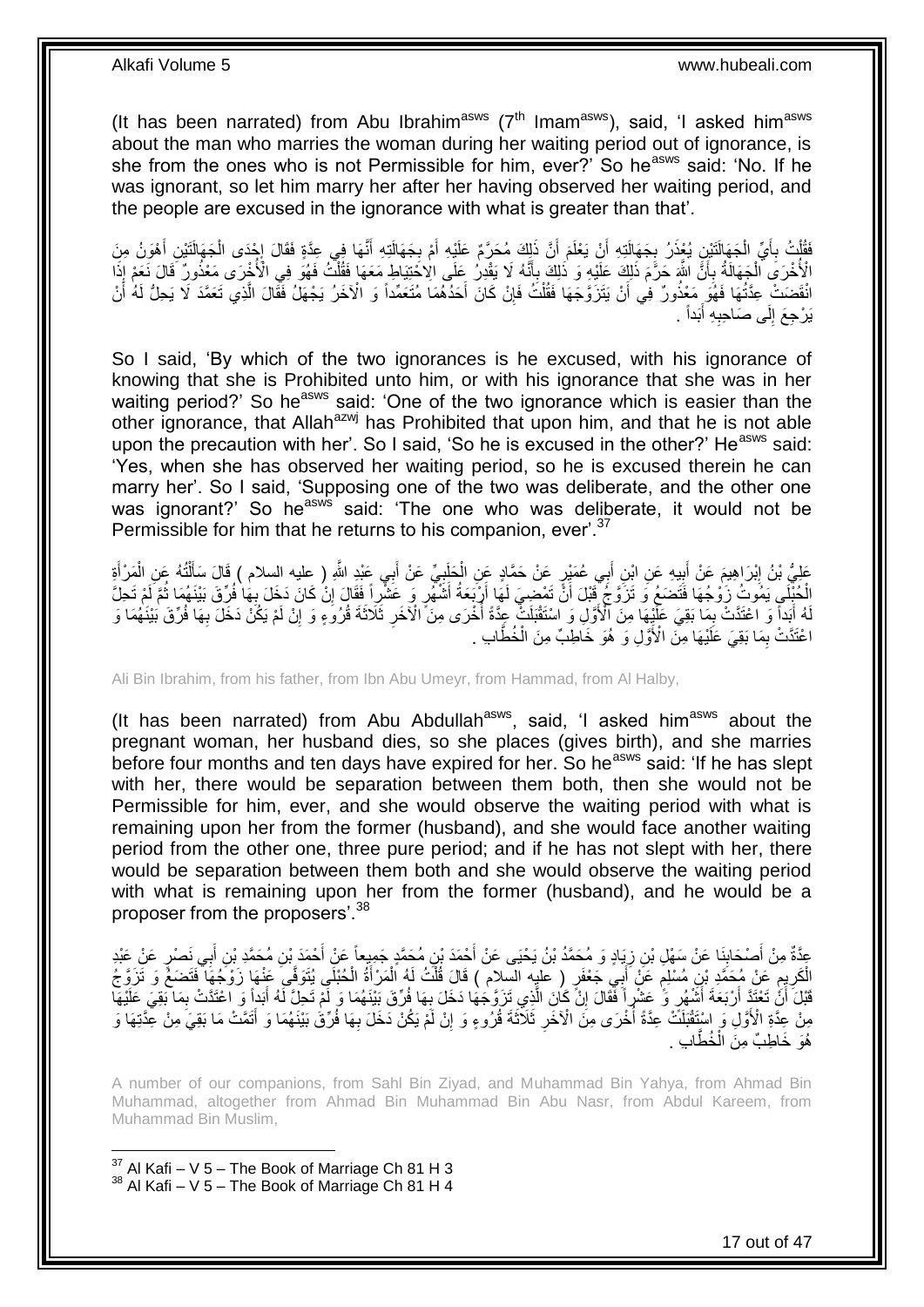(It has been narrated) from Abu Ja'far<sup>asws</sup>, said, 'I said to him<sup>asws</sup>, 'The pregnant woman, her husband having died from her, so she places (gives birth), and she marries before she has observed the waiting period of four months and ten (days)'. So he<sup>asws</sup> said: 'If it was such that the one who married her has slept with her, there would be separation between the two of them, and she would not be Permissible for him, ever, and she would observe the waiting period with what is remaining upon her from the first waiting period, and she would face another waiting period from the other one of three pure periods; but if he had not slept with her, there would be separation between them both, and she would complete what remains from her waiting period, and he would be a proposer from the proposers'.<sup>39</sup>

مُحَمَّدُ بْنُ يَحْيَى عَنْ أَحْمَدَ بْنِ مُحَمَّدٍ فِي الْحُسَيْنِ عَنْ عُثْمَانَ بْنِ عِيسَى عَنْ سَمَاعَةَ و<br>يَمْسَمُ الْمُسْلَمَاتِ الْمَدَّدِينِ مُحَمَّدٍ وَ مُحَمَّدِ بْنِ الْحُسَيْنِ عَنْ عَيْسَةٍ عَنْ سَبَعَا وَمِ **ٔ** ْ َ ِّفَالَ سَأَلَٰٓتُهُ عَنْ رَجُلٍ تَزَوَّجَ امْرَأَةً فِي عِدَّتِهَا قَالَ يُفَرَّقُ بَيْنَهُمَا وَ إِنْ كَانَ دَخَلَ بِهَا فَلَهَا الْمَهْرُ بِمَا اسْتَحَلَّ مِنْ فَرْجِهَا وَ َ ֺ֧֦֧֦֧֦֦֦֦֖֦֪֦֪֦֧֦֪֦֪֦֪֪֦֪֪֦֪֪֦֪֦֪֪֦֝֟֟֟֟֟֟֟֟֟֟֟֟֟֟֟֟֟֟֟֟֟֟֓֕֟֓֟֓֟֓֟֓֟֓֟֓֟֓֟֓֟֓֟֓֟֟֟֝֟֟֟֟֟֟֟֝֟ َ **∶** ْ **∶** ِ يُفَرَّقُ بَيْنَهُمَا فَلَا تَحِلُّ لَهُ أَبَداً وَ إِنْ لَمْ يَكُنْ دَخَلَ بِهَا فَلَا شَيْءَ لَهَا مِنْ مَهْرِ هَا . ِ ِ َ **∶** 

Muhammad Bin Yahya, from Ahmad Bin Muhammad, and Muhammad Bin Al Husayn, from Usman Bin Isa, from Sama'at, and Ibn Muskann, from Suleyman Bin Khalid, said,

'I asked him<sup>asws</sup> about a man who marries a woman during her waiting period. He<sup>asws</sup> said: 'There would be separation between them both, and if he had slept with her, so there would be the dower for her with what she had permitted from her private parts, and there would be separation between them both, and she would not be Permissible for him, ever; but if he did not happen to have slept with her, so there is nothing for her from her dower'.<sup>40</sup>

ُحَمَّدُ بْنُ إِسْمَاعِيلَ عَنِ الْفَضْلِ بْنِ شَاذَانَ وَ عَلِيُّ بْنُ إِبْرَاهِيِمَ عَنْ أَبِيهٍ جَمِيِعاً عَنِ ابْنِ أَبِي عُمَيْرٍ عَنْ جَمِيلِ بْنِ دَرَّاجٍ عَنْ َ ِ َ ِ ْ ِ ٍ أَبِي عَنْدِ اللَّهِ ( عَلَيه السِّلام ) وَ إِبْرَاهِيمَ بْنِ عَيْدِ الْجَمِيدِ عَنْ أَبِي عَيْدِ اللَّهِ وَ أَبِي الْجَسَنِّ ( عليه السِّلام ) قَالَ إِذَا طَلَّقَ الْإَجْلُ ∣l<br>∶ َّ ْ َ َ ْ الْمَرِّ أَةَ فَتَزَوَّجَتُ ثُمَّ طَلِّقَهَا زَوْجَهَا فَتَزَوَّجَهَا الْأَوَّلُ ثُمَّ طَلَّقَها فَتَزَوَّجَتْ رَجُلًا ثُمَّ طَلَقَهَا فَتَزَوَّجَهَا الْأَوَّلُ ثُمَّ طَلَقَهَا الزَّوْج الْأَوَّلُ ا ماہ میں استعمال کے بعد میں استعمال کے لیے استعمال کے لیے استعمال کے لیے استعمال کے لیے استعمال کے لیے استعما<br>مسئلہ میں استعمال کرنے کے لیے مسئلہ میں استعمال کرنے کے لیے استعمال کرنے کے لیے استعمال کرنے کے لیے استعمال کے َّ ان<br>المقام المقام المقام المقام المقام المقام المقام المقام المقام المقام المقام المقام المقام المقام المقام المقا َّ ُ َ ْ َّ ُ . هَكَذَا ثَلَاثًا لَمْ تَحِلَّ لَهُ أَبَداً َ لَ

Muhammad Bin Ismail, from Al Fazl Bin Shazaan, and Ali Bin Ibrahim, from his father, altogether from Ibn Abu Umeyr, from Jameel Bin Darraj,

(It has been narrated) from Abu Abdullah<sup>asws</sup>, and Ibrahim Bin Abdul Hameed from Abu Abdullah<sup>asws</sup> and Abu Al-Hassan<sup>asws</sup> having said: 'When the man divorces the woman, so she marries. Then her husband divorces her, so she marries the first (husband). Then he divorces, so she marries a man. Then he divorces her, so she marries the first (husband). Then the first husband divorces her like this, three times, she would not be Permissible for him, ever'.<sup>41</sup>

أَحْمَدُ بْنُ مُحَمَّدٍ الْعَاصِمِيُّ عَنْ عَلِيِّ بْنِ الْحَسَنِ بْنِ فَضَّالٍ عَنْ عَلِيِّ بْنِ أَسْبَاطٍ عَنْ عَمِّهِ يَعْقُوبَ بْنِ سَالِمٍ عَنْ مُحَمَّدٍ بْنِ مُسْلِمٍ َ ْ ْ َ ֧֧֠֝֓׆֧ ٍ ْ َ فَيْ أَبِي جَعْفَرٍ ۚ ( عليه السِّلام ) قَالَ سَأَلْتُهُ عَنِ الرَّجُلِ يَتَزَّوَّجُ الْمَرْ أَةَ فِيَ عِذَتِهَا قَالَ إِنْ كَانَ دَخَلَ بِهَا فُرِّقٍ بَيْنَهُمَا وَ لَمْ يَحِلَّ لَهُ ֦֧֦֧֦֧֦֧֦֦֧֦֧֦֧֦֧֦֧֦֧֦֧֦֧֦֧֦֧֦֧֦֧֦֧֦֧֦֧֦֧֧֧֦֧֧֧֧֧֧֧֧֧֧֘֝֟֟֟֟֟֟֟֟֟֕֟֟֟֟֘֟֟֓֟֓֟֓֟֓֞֟֟֓֟֓֟֩֓֟֓֟֩֓֝֬֝֬֞֝֬֝֬֟֩֩<br>֧ׅ֧ׅ֧ׅ֧ׅ֧֛֪֦֧֪֧֪֧֦֧֦֪֧֪֧֛֜֜֜֜֜֝֝֬֞֟֩֞֬֟֝֬֞֟֩֞֬֜ َ ِ ِ َ أَبَداً وَ أَنَّمَتْ عَذَّتُهَا مِنَ الْأَوَّلِٰ وَ عِدَّةً أُخْرَى مِنَ الْآخَرِ وَ إِنْ لَمْ يَكُنْ دَّخَلَ بِهَا فُرِّقَ بَيْنَهُمَا وَ أَنَمَّتْ عِنَّتَهَا مِنَ الْأَوَّلِٰ وَ كَانَ ِ ِ ِ ا<br>ا َ َ خَاطِباً مِنَ الْخُطَّابِ .

Ahmad Bin Muhammad Al Aasimy, from Ali Bin Al Hassan Bin Fazzal, from Ali Bin Asbaat, from his uncle Yaqoub Bin Salim, from Muhammad Bin Muslim,

 $39$  Al Kafi – V 5 – The Book of Marriage Ch 81 H 5

1

<sup>40</sup> Al Kafi – V 5 – The Book of Marriage Ch 81 H 6

 $41$  Al Kafi – V 5 – The Book of Marriage Ch 81 H 7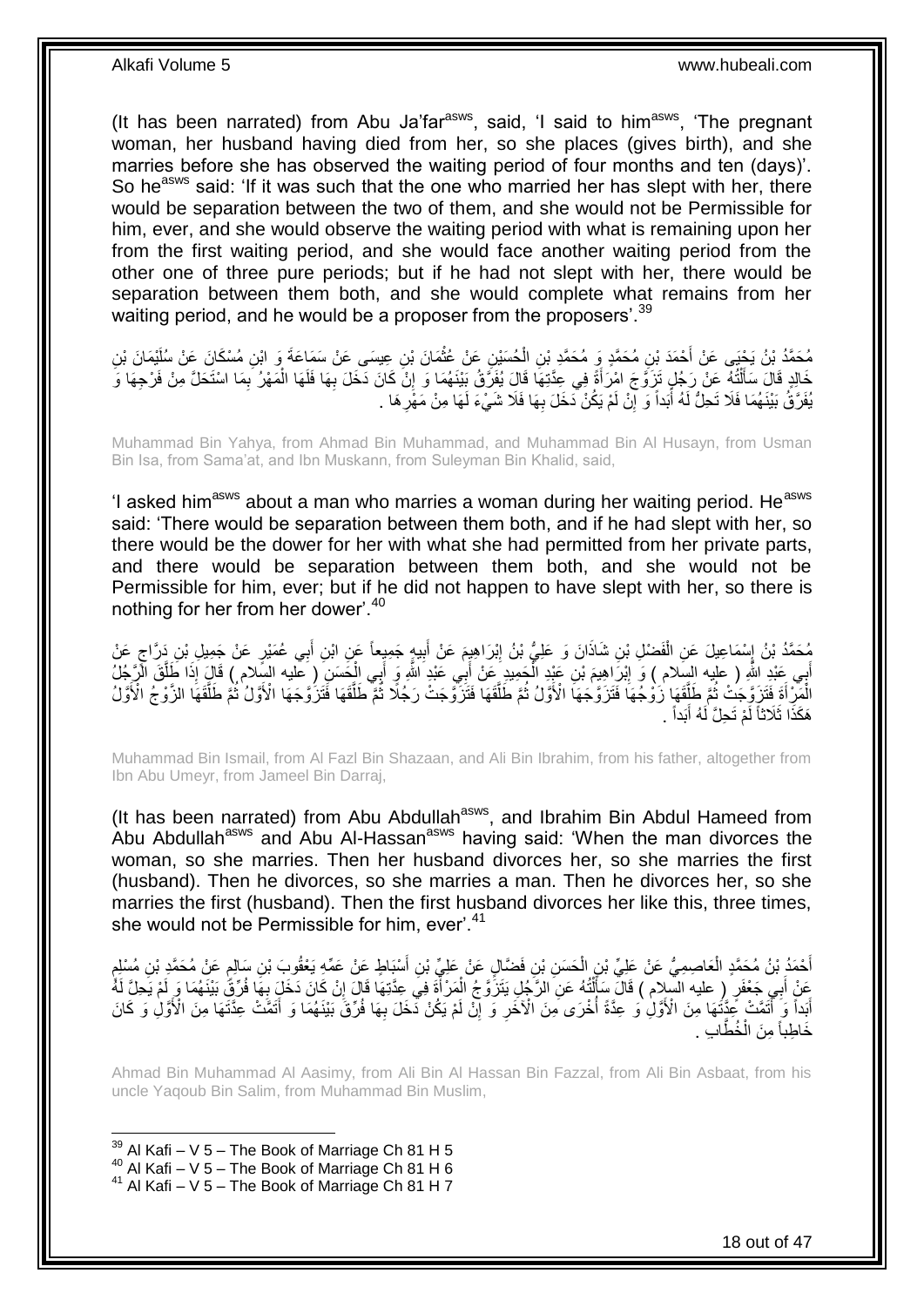(It has been narrated) from Abu Ja'far $a_{\text{sws}}$ , said, 'I asked him $a_{\text{sws}}$  about the man who marries the woman during her waiting period. He<sup>asws</sup> said: 'If he had slept with her, there would be separation between them both, and she would not be Permissible for him, ever, and she would complete her waiting period (from the deceased), and another waiting period from the other one (husband); but if he had not slept with her, there would be separation between them both, and she would complete her waiting period from the first (husband) and he would be a proposer from the proposers<sup>'.42</sup>

مُحَمَّدُ بْنُ يَحْيَى عَنْ أَحْمَدَ بْنِ مُحَمَّدٍ عَنْ عَلِيٍّ بْنِ الْحَكَمِ عَنْ عَلِيٍّ بْنِ أَبِي حَمْزَةَ عَنْ أَبِي بَصِيرٍ عَنْ أَبِي عَيْدِ اللَّهِ ( عليه َ َ ِ ْ َ السلام ) أَنَّهُ قَالَ فِي رَجُلٍ نَكَحَ امْرَأَةً وَ ِ هِيَ فِي عِدَّتِهَا قَالَ يُفَرَّقُ بَيْنَهُمَا ثُمَّ تَقْضِي عِدَّتَهَا فَإِنْ كَانَ دَخَلَ بِهَا فَلَهَا الْمَهْرُ بِمَا َ َ **∶** ْ **∶** ∣ļ ُ اسْتَحَلُّ مِنْ فَرْجِهَا وَ يُفَرَّقُُ بَيْنَهُمَا وَ إِنْ لَمْ يَكُنْ ذَخَلَ بِهَا فَلَا شَيْءَ لَهَا ِ ِ

Muhammad Bin Yahya, from Ahmad Bin Muhammad, from Ali Bin Al Hakam, from Ali Bin Abu Hamza, from Abu Baseer,

(It has been narrated) from Abu Abdullah<sup>asws</sup> having said regarding a man who married a woman and she was in her waiting period. He<sup>asws</sup> said: 'There would be separation between them both, then she would observe her waiting period. So if he had slept with her, so for her would be the dower with what she had permitted from her private part, and there would be separation between them both; and if he had not slept with her, so there would not be anything for her'.

قَالَ وَ سَأَلْتُهُ عَنِ الَّذِي يُطَلِّقُ ثُمَّ يُرَاجِعُ ثُمَّ يُطَلِّقُ ثُمَّ يُطِلِّقُ قَالَ لَا تَحِلُّ لَهُ حَتَّى تَنْكِحَ زَوْجاً غَيْرَهُ فَيَتَزَوَّجُهَا رَجُلٌ<br>ديد عبدالله ِّ .<br>• • • • ُ ِّ .<br>• • • • ُ ِّ اُ ֦֦֧֦֦֦֦֦֧֦֦֦֧֦֦֦֦֦֦֦֧֦֧֦֦֧֦֦֧֦֧֦֪֦֪֦֧֦֧֦֪֦֧֦֧֦֪֦֧֦֧֦֧֦֧֦֧֦֪֦֧֦֧֦֘֟֟֟֟֟֟֟֟֟֟֕֟֟֟֘֟֟֟֟֟֟֓֕֟֓֡֟֓֞֟֟֟֩֓֞֟֟֓֞֟֟֟֟֟֟ لَ اخَرُ فَيُطَلِّقُهَا عَلَى السُّنَّةِ ثُمَّ تَرْجِعُ إِلَى زَوْجِهَا إِلْأَوَّلِ فَيُطَلِّقُهَا إِلَاقَالَ فَي ِ ُ ِّ ر<br>: ِّ ِّ إِلَى زَوْجِهَا الْأَوَّلِ فَيُطَلِّقُهَا ثُلَاثَ مَرَّاتٍ عَلَّى السُّنَّةِ ثُمَّ تَنْكِحُ فَتِلْكَ الَّتِي لَا تَجِلُّ لَهُ أَبَداً وَ الْمُلَاعَنَةُ لَا تَحِلُّ لَهُ أَبَداً . َّ ْ .<br>• • • • ِّ ِ َ َ ْ

He (the narrator) said, 'And I asked him<sup>asws</sup> about the one who divorces, then reverts, then divorces, then reverts, then divorces. He<sup>asws</sup> said: 'She would not be Permissible for him until she marries another husband. So another husband marries her, then divorces her upon the Sunnah, then she returns to the first (husband), so he divorces her three times upon the Sunnah. So she marries another husband, so he divorces her, then she returns to her first husband. So he divorces her three times upon the Sunnah, then she married. So that would be the one who is not Permissible for him, ever, and the accursed one (from her husband) would not be Permissible for him, ever<sup> $43$ </sup>

عَلِيُّ بْنُ إِبْرَاهِيمَ عَنْ صَنْوِالَ عَلْ إِسْكَاقَ بْنِ عَمَّارٍ قَالَ قُلْتُ لِأَبِي إِبْرَاهِيمَ ( عليه السلام ) بَلَغَنَا عَنْ أَبِيكَ أَنَّ ِ ْ ∣l<br>∶ **!** َ **ֽוּ** َ ِ َ ِ الرَّجُْلَ إِذَا تَزَوَّجُ الْمَرْأَةَ فِي عِدَّتِهَا لَمْ تَحِلَّ لَهُ أَبَداً فَقَالَ هَذَا إِذًا كَانَ عَالِماً فَإِذَّا كَانَ جَاهِلًا فَارَقَهَا وَ تُعْتُدُ ثُمَّ يَتَزَوَّجُهَا نِكَاحاً َ َ ْ ر<br>ا . َجِديداً

Ali Bin Ibrahim, from his father, from Safwan, from Is'haq Bin Ammar who said,

'I said to Abu Ibrahim<sup>asws</sup> ( $7<sup>th</sup>$  Imam<sup>asws</sup>), 'It has reached us from your<sup>asws</sup> father<sup>asws</sup> that the man, when he marries the woman during her waiting period, she would not be Permissible for him, ever'. So he<sup>asws</sup> said: 'This is when he has knowing. So if he

 $42$  Al Kafi – V 5 – The Book of Marriage Ch 81 H 8

 $43$  Al Kafi – V 5 – The Book of Marriage Ch 81 H 9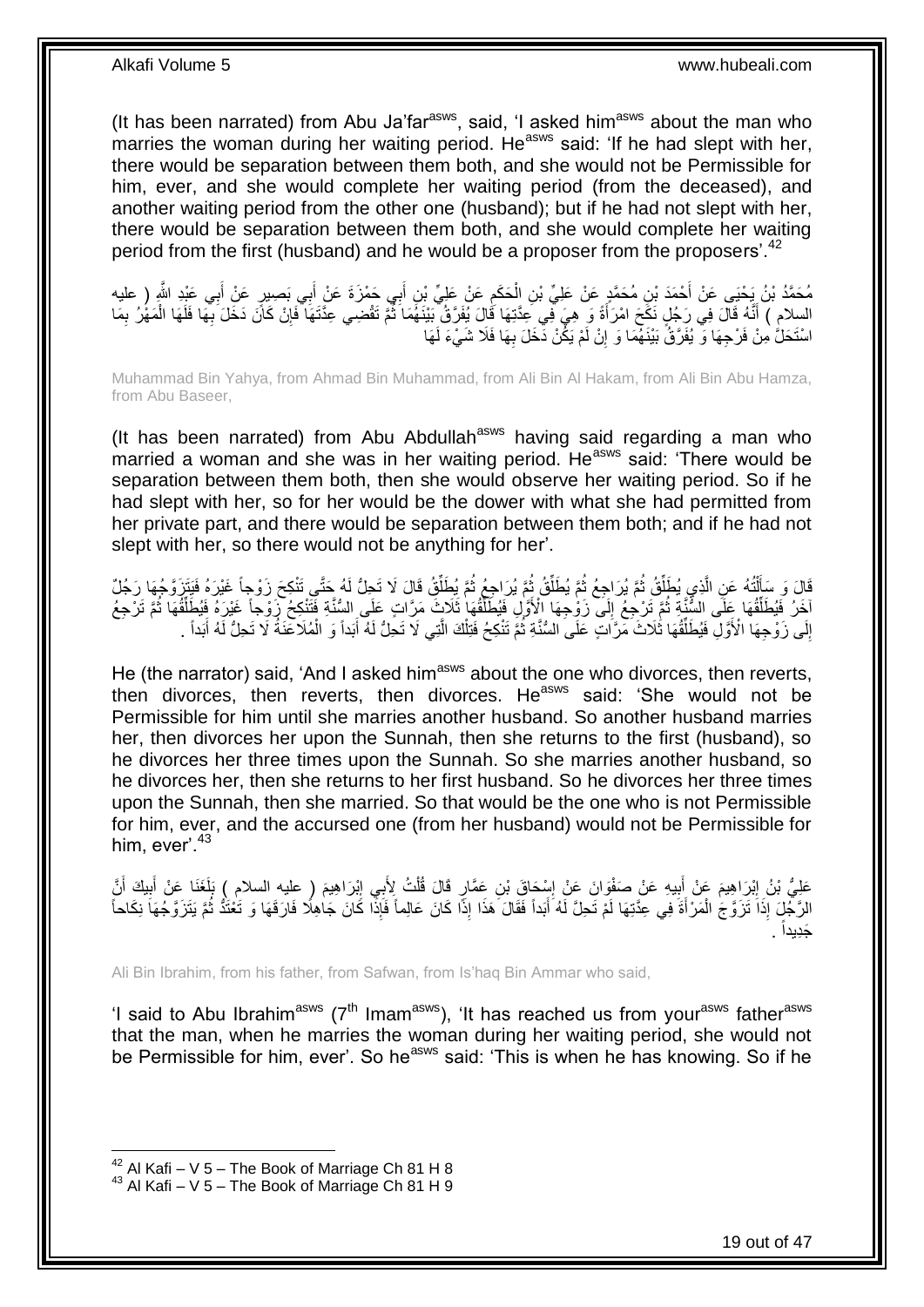was ignorant, they would be separated, and she would observe her waiting period, then he would marry her with a new marriage<sup>'.44</sup>

عِدَّةٌ مِنْ أَصْحَابِنَا عَنْ أَحْمَدَ بْنِ مُحَمَّدٍ رَفَعَهُ أَنَّ الرَّجُلَ إِذَا تَزَوَّجَ الْمَرْأَةَ وَ عَلِمَ أَنَّ لَهَا زَوْجاً فُرِّقَ بَيْنَهُمَا وَ لَمْ تَحِلَّ لَهُ أَبَداً َ َ ْ َ **∣** َ َ

A number of our companions, from Ahmad Bin Muhammad, raising it,

'(He<sup>asws</sup> said): 'The man, when he marries the woman and knows that there is a husband for her, separation would be effected between them both, and she would not be Permissible for him, ever'.<sup>45</sup>

عِدَّةٌ مِنْ أَصْحَابِذَا عَنْ سَهْلِ بْنِ زِيَادٍ عَنْ يَعْقُوبَ بْنِ يَزِيدَ عَنْ بَعْضٍ أَصْحَابِذَا عَنْ أَبِي عَبْدِ اللَّهِ ( عليه السلام ) قَالَ إِذَا<br>عِدَّةٌ مِنْ أَصْحَابِذَا عَنْ تَبِيدُ تَبْلُغُ عَلَيْهِ عَلَيْ ِ **∣** َ َ  $\frac{1}{2}$ َ ِ خَطَبَ الرَّجُلُ الْمَرْأَةَ فَدَخَلَ بِهَا قَبْلَ أَنْ تَبْلُغَ تِسْعَ سِنِينَ فُرَّقَ بَيْنَهُمَا وَ لَمْ تَحِلَّ لَهُ أَبَداً . َ ا<br>ا َ ِ َ ْ

A number of our companions, from Sahl Bin Ziyad, from Yaqoub Bin Yazeed, from one of our companions,

(It has been narrated) from Abu Abdullah<sup>asws</sup> having said: 'When the man proposes to the woman, so he sleeps with her before she reaches nine years, separation would be effected between the two of them, and she would not be Permissible for him, ever<sup>'46</sup>

ِ عَلِيُّ بْنُ إِيْرٍاهِيمَ عَنْ أَبِيهِ عَنِ إِنْ أَبِي عُمَيْرٍ عَنْ جَمِيلٍ بْنِ دَرَّاجٍ عَنْ أَبِي عَيْدِ اللَّهِ قَالَ إِذَا طَلَّقَ الرَّجُلُ الْمَرْأَةَ فَتَزَوَّجَتْ َ ٍ َ **!** َ **֓**֖֖֦֧֦֦֢ׅ֦֧֦֧֦֧֦֧֦֧֦֚֚֚֚֓֡֡֝֓֡֘֝֘֟ َ ْ َّ رَ جُلَّا ثُمَّ طَلَّقَهَا فَتُزَوَّجَهَا الْأَوَّلُ ثُمَّ طَلَّقَهَا فَتَزَوَّجَتْ رَجُلاً ثُمَّ طَلَّقَهَا أَلَّأَوَّلُ ثُمَّ طَلَّقَهَا لَّمْ تَحِلَّ لَهُ أَبَداً . َّ ا ماہ<br>سال َّ ِ<br>ا َ َّ ا<br>المقام َّ ان<br>سال 1

Ali Bin Ibrahim, from his father, from Ibn Abu Umeyr, from Jameel Bin Darraj,

(It has been narrated) from Abu Abdullah<sup>asws</sup> having said: 'When the man divorces the woman, so a man marries her. Then he divorces her, so the first (husband) marries her. Then he divorces her, so a man marries her. Then he divorces her, so the first (husband) marries her. Then he divorces her, she would not be Permissible for him, ever'.<sup>47</sup>

> باب الَّذِي عِنْدَهُ أَرْبَعُ نِسْوَةٍ فَيُطَلِّقُ وَاحِدَةً وَ يَتَزَوَّجُ قَبْلَ انْقِضَاءِ عِذَّتِهَا أَوْ يَتَزَوَّجُ خَمْسَ نِسْوَةٍ فِي عَقْدَةٍ **َ َ**

<span id="page-19-0"></span>**Chapter 82 – The one with whom are four wives, so he divorces one, and he marries (another) before the expiration of her waiting period, or he marries five women in a (marriage) tie**

عَلِيُّ بْنُ إِبْرَاهِيمَ عَنْ أَبِيهِ عَنِ ابْنِ أَبِي عُمَيْرٍ عِنْ جَمِيلِ بْنِ دَرَّاجٍ عَنْ زُِرَارَةَ بْنِ أَعْيَنَ وَ مُحَمَّدٍ بْنِ مُبِنْلِمٍ عَنْ أَبِي عَبْدِ الثَّهِ ( َ ٍ **!** َ ِ َ ֧֖֧֦֧֦֧֦֧֦֚֝֝֝֝֝ عليه السلام ) قَالَ إِذَا جَمَعَ الرَّجُلُ أَرْبَعاً فَطَلَّقَ إِحْدَاهُنَّ فَلَا يَتَزَرَّى ج الْخَامِسَةَ حَتَّى تَنْقَضِيَ عِدَّةُ الْمَرْأَةِ اُلْتِي طَلَّقَ وَ قَالَ لَا<br>وَمَعَتَمُ مَثَلُو مِنْ مَثَلُو مِنْ مَثَلِ ال ْ **∶** َّ َ َّ َّ َ ْ يَجْمَعِ الرَّجُلُ مَاءَهُ فِي خَمْسٍ <sub>.</sub>  $\zeta$ 

Ali Bin Ibrahim, from his father, from Ibn Abu Umeyr, from Jameel Bin Darraj, from Zurara Bin Ayn and Muhammad Bin Muslim,

1  $44$  Al Kafi – V 5 – The Book of Marriage Ch 81 H 10

- <sup>45</sup> Al Kafi V 5 The Book of Marriage Ch 81 H 11
- $46$  Al Kafi V  $5$  The Book of Marriage Ch 81 H 12

 $47$  Al Kafi – V 5 – The Book of Marriage Ch 81 H 13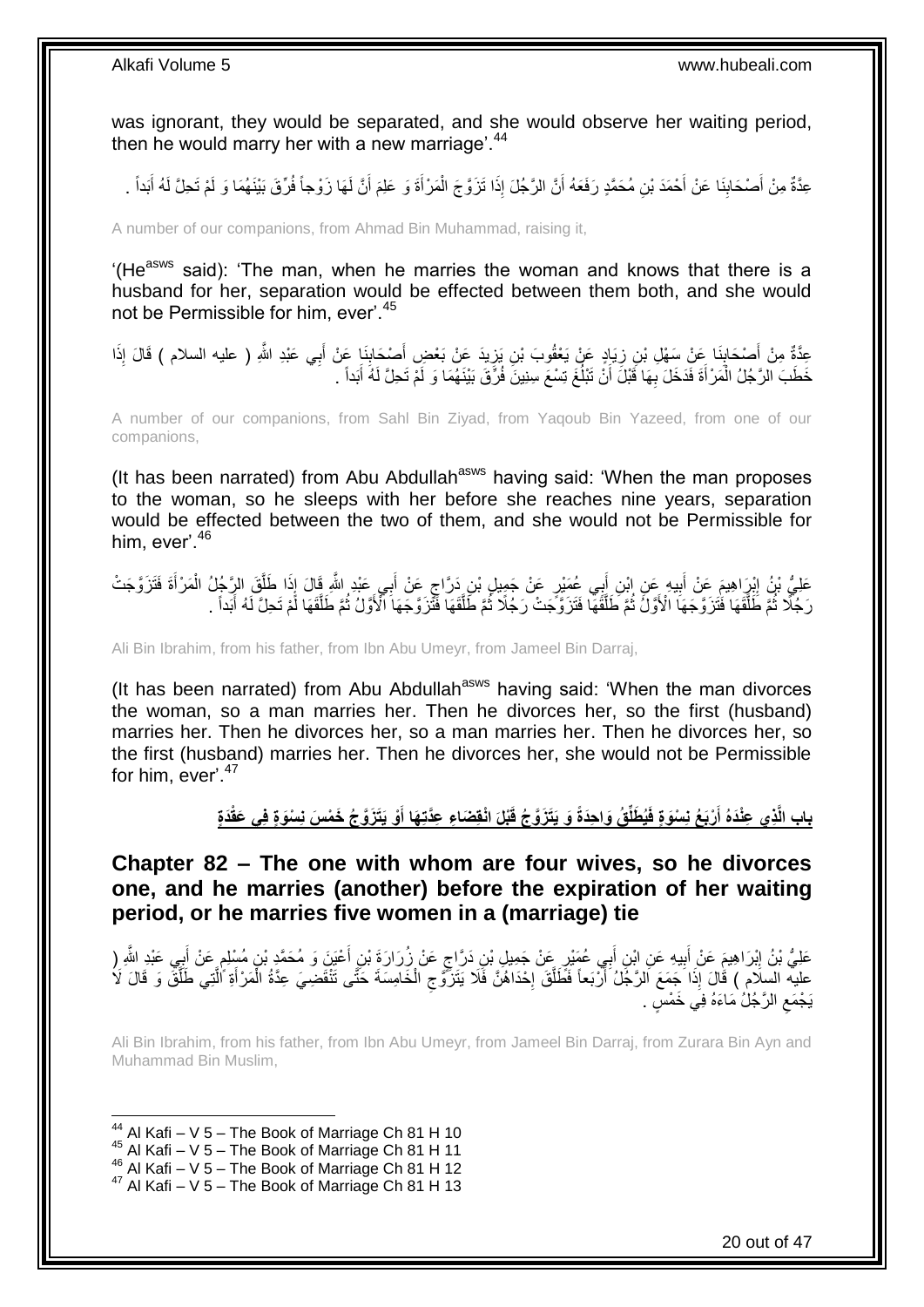(It has been narrated) from Abu Abdullah<sup>asws</sup> having said: 'When the man gathers four (wives), so he divorces one of them, so he cannot marry the fifth until the expiration of the waiting period of the wife he has divorces'. And he<sup>asws</sup> said: 'The man cannot gather his water (seed) in five (wives)<sup>'.48</sup>

ْ مُحَمَّدُ بْنُ يَحْيَى عَنْ أَحْمَدَ بْنِ مُحَمَّدٍ عَنْ عَلِيِّ بْنِ الْحَكَمِ عَنْ عَلِيٍّ بْنِ أَبِي حَمْزَةَ قَالَ سَأَلْتُ أَبَا إِبْرَاهِيمَ ( عليه السلام ) عَنِ<br>دعيد المُمِدِّي عَنْ أَمْرَ الْعَلَيْفِ مَصَدَّدٍ عَن َ َ ِ ْ َ ِ َ الرَّجُلِ يَكُونُ لَهُ أَرْيَعُ نِسْوَةٍ فَيُطَلِّقُ إِحْدَاهُنَّ أَ يَتَزَوَّجُ مَكَاَنَهَا ۖ أَخْرَى قَالَ َلَا حَتَّى تَنْقَضِيَ عِدَّتُهَا ۚ . َ  $\cdot$ ِّ ا<br>ا

Muhammad Bin Yahya, from Ahmad Bin Muhammad, from Ali Bin Al Hakam, from Ali Bin Abu Hamza who said,

'I asked Abu Ibrahim<sup>asws</sup> about the man who happens to have four wives, and he divorces one of them. Can he marry another in her place?' He<sup>asws</sup> said: 'No, until her waiting period expires'.<sup>49</sup>

عِدَّةٌ مِنْ أَصْحَابِذَا عَنْ سَهْلِ بْنِ زِيَادٍ عَنْ أَحْمَدَ بْنِ مُحَمَّدٍ بْنِ أَبِي نَصْرٍ عَنْ عَاصِمِ بْنِ جُمَيْدٍ عَنْ مُحَمَّدٍ بْنِ قَيْسٍ قَالَ سَمِعْتُ<br>يَحْمَدُ بَنِّ قَيْسٍ وَيَحْمَلُ بِنِ زِيَادٍ عَنْ أَح ِ َ ِ **∣** َ أَبَا جَعْفَرٍ ( عليه السلام ) يَقُولُ فِي رَجُلٍ كَانَتْ تَحْتَهُ أَرْبَعُ نِسْوَةٍ فَطَلَّقَ وَاحِدَةً ثُمَّ نَكَحَ أُخْرَى قَبْلَ أَنْ تَسْتَكْمِلَ ٱلْمُطَلَّقَةُ الْجِدَّةَ<br>الْإِنَّا أَنَّهُ مَنْ أَنْ تَسْتَكُمِلَ ٱلْ ا<br>ا ُ َّ َ ْ َّ ْ َ قَالَ فَلْيُلْحِقْهَا بِأَهْلِهَا حَتَّىٰ تَسْتَكْمِلَ الْمُطَلَّقَةُ أَجَلِهَا وَ تَسْتَقْبِلُ الْأُخْرَى عِدَّةً أُخْرَى وَٰ لَهَا صَدَاقُهَا إِنْ كَانَ دَخَلَ بِهَا فَإِنْ لَمْ يَكُنْ َ َّ ْ َ ِ ْ ْ ِ ِ ِ ِ ِ دَخَلَ بِهَا فَلَهُ مَالُهُ وَ لَا عِدَّةَ عَلَيْهَا ثُمَّ إِنْ شَاءَ أَهْلُهَا بَعْدَ انْقِضَاءِ عِدَّتِهَا زَوَّجُوهُ وَ إِنْ شَاءُوا لَمْ يُزَوِّجُوهُ .  $\overline{a}$ َ ِ .<br>• • • • ا<br>ا **∶** 

A number of our companions, from Sahl Bin Ziyad, from Ahmad Bin Muhammad Bin Abu Nasr, from Aasim Bin Humeyd, from Muhammad Bin Qays who said,

'I heard Abu Ja'far<sup>asws</sup> saying regarding a man under whom were four women, so he divorced one, then married another before the divorced one had completed the waiting period. He<sup>asws</sup> said: 'So let him attach her with her family until the divorced woman completes her term, and the other one would face another waiting period, and for her would be her dower, if he had slept with her. So, if he did not happen to have slept with her, so for him would be his wealth, and there would be no waiting period upon her. Then, if her family so desires to, after the expiration of her waiting period, to get her married, and if they so desire to, they do not get her married'.<sup>50</sup>

عِدَّةٌ مِنْ أَصْحَابِذَا عَنْ سَهْلِ بْنِ زِيَادٍ وَ مُحَمَّدُ بْنُ يَحْيَى عَنْ أَحْمَدَ بْنِ مُحَمَّدٍ جَمِيعاً عَنِ الْحَسَنِ بْنِ مَحْبُوبٍ عَنْ عَلِيٍّ بْنِ ْ ِ ِ َ رِنَابٍ عَنْ عَنْبَسَةَ بْنِ مُصْعَبٍ قَالَ سَأَلْتُ أَبَا عَبْدِ اللَّهِ ( عَليه السلام ) عَنْ رَجُلٍ كَانَتْ لَهُ ثَلَاثُ نِسْوَةٍ فَتَزَرَّى بَحَ عَلَيْهِنَّ امْرَأَتَيْنَ ِ َ ِ َ ْ َ فَي عَقْدَةٍ فَدَخَلَ بِوَاحِدَةٍ مِنْهُمَا ثُمَّ مَاتَ قَالَ إِنْ كَانَ دَخَلَ بِالْمَرْ أَةِ الَّتِي بَدَأَ بِاسْمِهَا وَ ذَكَرَ هَا عِنْدَ عُقْدَةِ النِّكَاحِ فَإِنَّ نِكَاحَهَا جَائِزٌ ِ َ َّ َ ْ ِ <u>֖֚֚֚֚֚֚֚</u> ا ماہ<br>سال **ِ** ِ ِ وَ أَلَهَا الْمِيرَاتُ وَ كَلَيْهَا الْعِدَّةُ وَ إِنْ كَانَ دَخَٰلَ بِالْمَرْأَةِ الَّتِي سُمَّيَتْ وَ ذُكِرَتْ بَعْدَ ذِكْرِ الْمَرْأَةِ الْأُولَى فَإِنَّ نَكَاحَهَا بَاطِلٌ وَ لَا ِ َّ َ ْ **∶** ِ ْ ْ ِ َ ْ مِيرَاتٌ لَمَهَا وَ عَلَيْهَا الْعِدَّةُ . ْ

A number of our companions, from Sahl Bin Ziyad, and Muhammad Bin Yahya, from Ahmad Bin Muhammad, altogether, from Al Hassan Bin Mahboub, from Ali Bin Raib, from Anbasa Bin Mus'ab who said,

'I asked Abu Abdullah<sup>asws</sup> about a man who had three women for him, so he married two women (as additional wives) upon them in one marriage tie. So he slept with one of them, then died. He<sup>asws</sup> said: 'If he had slept with the wife whom he initiated with her name and mentioned her during the marriage tie, so her marriage is allowed, and for her is the inheritance and upon her is the waiting period; but if he slept with the wife whom he named, and mentioned after the mention of the first one, so her

 $48$  Al Kafi – V 5 – The Book of Marriage Ch 82 H 1

 $49$  Al Kafi – V  $5$  – The Book of Marriage Ch 82 H 2

 $50$  Al Kafi – V 5 – The Book of Marriage Ch 82 H 3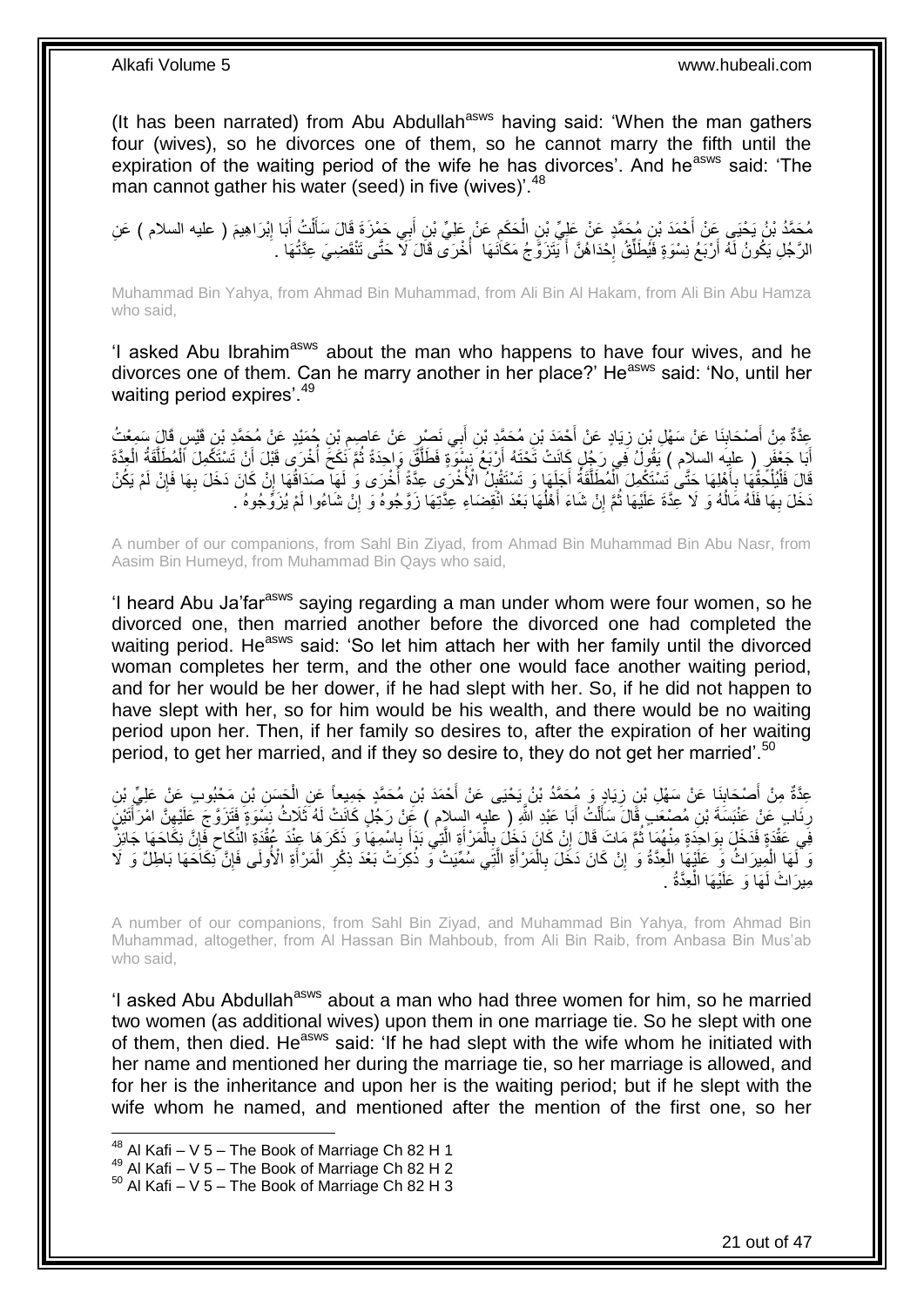marriage is invalid, and there is no inheritance for her, and upon her is the waiting period'.<sup>51</sup>

عَلِيُّ بْنُ إِبْرَاهِيمَ عَنْ أَبِيهِ عَنِ ابْنِ أَبِي عُمَيْرٍ عَنْ جَمِيلِ بْنِ دَرَّاجٍ عَنْ أَبِي عَبْدِ اللَّهِ ( عليه السلام ) فِي رَجُلٍ تَزَوَّجَ خَمْساً ٍ َ ِ َ ِ ِ فِي ۖ عَقْدَةٍ قَالَ يُخَلِّي سَبِيلَ أَيَّتِهِنَّ شَاءَ وَ ۖ يُمْسِكُّ الْأَرْبَعَ ۚ . َ **!** 

Ali Bin Ibrahim, from his father, from Ibn Abu Umeyr, from Jameel Bin Darraj,

(It has been narrated) from Abu Abdullah<sup>asws</sup> regarding a man who marries five (women) in one marriage tie. He<sup>asws</sup> said: 'He has to free the way (divorce) of whichever one he so desires to, and keep the four'.<sup>52</sup>

> باب الْجَمْعِ بَيْنَ الْأُخْتَيْنِ مِنَ الْحَرَائِرِ وَ الْإِمَاعِ

<span id="page-21-0"></span>**Chapter 83 – The gathering between two sisters, from the free ones and the slaves**

**!** عَلِيُّ بْنُ إِبْرَاهِيمَ عَنْ أَبِيهِ وَ عِنَّةٌ مِنْ أَصْحَابِنَا عَنِّ سَهْلِ بْنِ زِيَادٍ جَمِيعاً عَنِ ابْنِ أَبِي نَجْرَانَ وَ أَحْمَدَ بْنِ مُحَمَّدِ بْنِ أَبِي نَصْرٍ َ ِ َ َ **ٍ ∣** َ َ عَنْ عَاصِمِ بْنِ حُمَيْدٍ عَنْ مُحَمَّدٍ بْنِ قَيْسٍ عَنْ أَبِي جَعْفَرٍ ( عليه السلام ) قَالَ قَضَى أَمِيرُ الْمُؤْمِنِينَ ( عليهِ السلام ) فِيَ<br>وَمَنْ عَاصِمِ بِّنِ حُمَيْدٍ عَنْ مُحَمَّدٍ بْنِ قَيْسٍ عَنْ أَبِي جَعْفَر ْ َ َ **ُ** أُخْتَشِ نَكَحَ إِخْدَاهُمَا رَجُلٌ ثُمَّ طَلَقَهَا فَي هِيَّ حُبْلَى ثُمَّ خَطَبَ أُخُتَهَا فَجَمَعَهُمَا قَبْلَ أَنْ تَضَعَ أُخُتُهَا الْمُطَلَّقَةُ وَلَدُهَا فَأَمَرَهُ أَنْ يُفْارِقَ َ ابل<br>ا ا دەن با َّ ُ ·<br>∶ ِ َ َ َّ ْ ُ ْ الْأَخِيرَةَ خَتَّى تَضنَعَ أُخْتُهَا الْمُطَلَّقَةُ وَلَدَهَا ثُمَّ يَخْطُبُهَا وَ يُصْدِقُهَا صَدَاقاً مَرَّتَيْنِ . ا<br>ا ُ َّ

Ali Bin Ibrahim, from his father, and a number of our companions, from Sahl Bin Ziyad, altogether from Ibn Abu Najran, and Ahmad Bin Muhammad Bin Abu Nasr, from Aasim Bin Humeyd, from Muhammad Bin Qays,

(It has been narrated) from Abu Ja'far $a<sup>asws</sup>$  having said: 'Amir Al-Momineen $a<sup>asws</sup>$  judged regarding two sisters, a man married one of them, then divorced her and she was pregnant, then he proposed to her sister, so he gathered the two of them before her  $\frac{1}{2}$  divorced sister placed (gave birth) to her child. So he<sup>asws</sup> ordered that there would be separation with the later one until her divorced sister places (gives birth to) her child. Then he should proposed to her, and assign a dower for her with a dower, being twice'.<sup>53</sup>

ِ أَبُو عَلِيٍّ الْأَشْعَرِيُّ عَنْ مُحَمَّدٍ بْنِ عَبْدِ الْجَنَّارِ عَنْ صَفْوَانَ بْنِ يَجْنِي عَنِ ابْنِ مُسْكَانَ عَنْ أَبِي بَكْرٍ الْحَضْرَمِيِّ قَالَ قُلْتُ لِأَبِي َ ِ ْ ِ ِ ْ ْ جَعْفَرٍ ( عليه السلام ) رَجُلٌ نَكَحَ امْرَأَةً ثُمَّ أَتَى أَرْضاً فَنَكَحَ أُخْتَهَا وَ هُوَ لَا يَعْلَمُ قَالَ يُمْسِكُ أَيَّتَهُمَا شَاءَ وَ يُخَلِّي سَبِيلَ ֦֖֖֪֪֪֦֧֧֧֧֪֦֧֪֦֧֪֦֧֪֪֪֪֪֪֪֪֦֘֝֟֟֓֝֬֟֟֓֬֟֓֟֓֬֝֓֝֓֟֝֬֝֬֝֟֟֓֬֝֓֟֓֝֬֓֟֓֬֝֓֝֬֝֬֟֓֝֬֟֓֝֬֟ َ ِ َ ا<br>ا َ َ الْأُخْرِّي.

Abu Ali Al Ashary, from Muhammad Bin Abdul Jabbar, from Safwan Bin Yahya, from Ibn Muskan, from Abu Bakr Al Hazramy who said,

'I said to Abu Ja'farasws, 'A man married a woman, then he went over to a land, so he married her sister, and he did not know'. He<sup>asws</sup> said: 'He can keep whichever of the two he so desires to, and he should free the way of the other one (divorce her)<sup>'.54</sup>

 $51$  Al Kafi – V 5 – The Book of Marriage Ch 82 H 4

 $52$  Al Kafi – V 5 – The Book of Marriage Ch 82 H 5

 $^{53}$  Al Kafi – V 5 – The Book of Marriage Ch 83 H 1

 $54$  Al Kafi – V 5 – The Book of Marriage Ch 83 H 2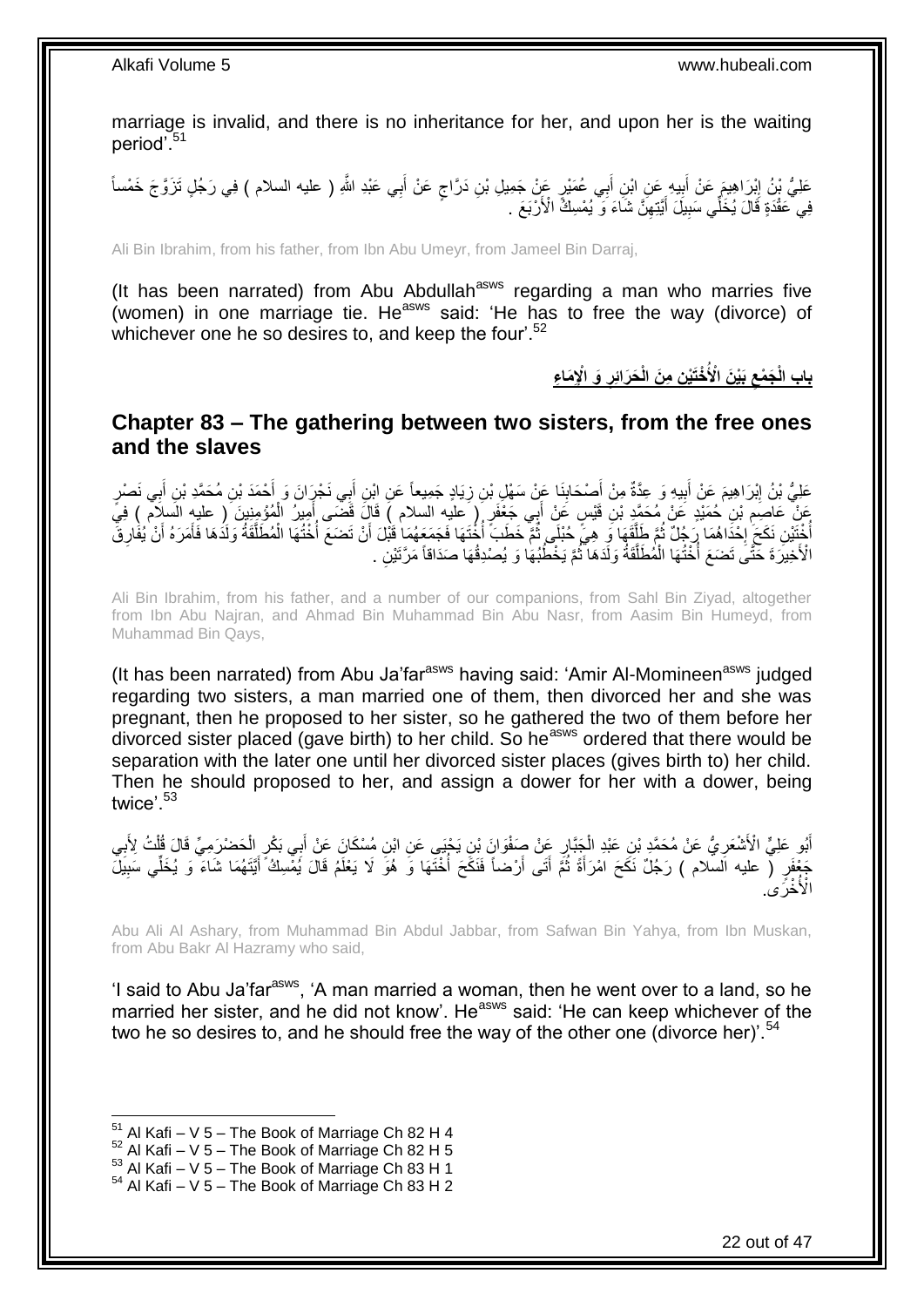عَلِيُّ بْنُ إِبْرَاهِيمَ عَنْ أَبِيهِ عَنِ ابْنِ أَبِي عُمَيْرٍ عَنْ جَمِيلِ بْنِ دَرَّاجٍ عَنْ بَعْضِ أَصْدَابِهِ عَنْ أَحَدِهِمَا ( عليهما السلام ) أَنَّهُ قَالَ َ ِ َ ٍ َ **!** َ ِ َ فِي َرَجُلٍ ثَزَّوَ جَ أُخْنَيْنِ فِي عَقَّدَةٍ وَّ احْدَةٍ قَالَ ۖ هُوَ بِالْخِيَالِ يُمْسِكُ أَيَّتَّهُمَا شَاءَ وَ يُخَلِّي سَبِيلَ الْأُخْرَى َ ِ ْ ِ ا<br>ا ِ

Ali Bin Ibrahim, from his father, from Ibn Abu Umeyr, from Jameel Bin Darraj, fro one of his companions,

(It has been narrated) from one of the two  $(5<sup>th</sup>$  or  $6<sup>th</sup>$  Imam<sup>asws</sup>) having said regarding a man who married two sisters in one marriage tie. He<sup>asws</sup> said: 'He is with the choice. He can keep whichever of the two he so desires to, and free the way of the other one'.

> وَ قَالَ فِي رَجُلٍ كَانَتْ لَهُ جَارِيَةٌ فَوَطِئَهَا ثُمَّ اشْتَرَى أُمَّهَا أَوِ ابْنَتَهَا قَالَ لَا تَحِلُّ لَهُ [أَبَداً] . ِ ُ .<br>• • • • ِ َ

And he<sup>asws</sup> said regarding a man who had a slave girl for him, so he slept with her, then bought her paternal aunt, or her daughter. He<sup>asws</sup> said: 'She would not be Permissible for him, ever'.<sup>55</sup>

مُحَمَّدُ بِنُ يَحْيَى عَنْ أَحْمَدَ بْنِ مُحَمَّدٍ عَنِ الْحَسَنِ بْنِ مَحْبُوبٍ عَنِ ابْنِ بُكَيْرٍ وَ عَلِيِّ بْنِ رِنَابٍ عَنْ زُرَارَةَ بْنِ أَعْيَنَ قَالَ سَأَلْتُ َ ِ ْ ْ َ أَبَا جَعْفَرٍ ( عَلَيه السلام ) عَنْ رَجُلٍ تَزَوَّجَ بِالْجِرَاقِ امْرَأَةً ثُمَّ خَرَجَ إِلَى الْشَّامِ فَتَزَوَّجَ امْرَأَةً تُمْ ذَرَبَعَ الْمَرْأَةِ الْخَرَى فَإِذَا هِيَ أُخْتُ امْرَأَةٍ الَّتِي ِ ِ ُ َ ْ ِ َّ َ ؛<br>أ َ بِالْعِرَاقِ َقَالَ يُفَرَّقُ بَيْنَهُ وَ بَيْنَ الَّتِي تَزَوَّجَهَا بِالشَّامِ وَ لَا يَقْرَبُ الْمَرْأَةَ حَتَّى تَنْقَضِيَ عِدَّةُ الشَّامِيَّةِ ْ ِ ِ َّ ْ ِ

Muhammad Bin Yahya, from Ahmad Bin Muhammad, from Al Hassan Bin Mahboub, from Ibn Bukeyr, and Ali Bin Raib, from Zurara Bin Ayn who said,

'I asked Abu Ja'far<sup>asws</sup> about a man who married a woman in Al-Iraq. Then he went out to Syria, so he married another woman. So she turned out to be a sister of the woman in Al-Iraq. He<sup>asws</sup> said: 'There would be separation between him and the one who was in Syrian, and he would not go near the woman until the expiration of the waiting period of the Syrian woman'.

قُلْتُ فَإِنْ تَزَوَّجَ امْرَأَةً ثُمَّ تَزَوَّجَ أُمَّهَا وَ هُوَ لَا يَعْلَمُ أَنَّهَا أُمُّهَا قَالَ قَدْ وَضَعَ اللَّهُ عَنْهُ جَهَالَتَهُ بِذَلِكَ ثُمَّ قَالَ إِذَا عَلِمَ أَنَّهَا أُمُّهَا فَلَا ا<br>ا َ ِ<br>ٌ ُ ِ ْ اُ َ ُ ِّبَقْرَ بْهَا ۚ وَۗ ۚ لَا يَّقْرَب الِابْنَةُ حَتَّى تَنْقَضِيَ عِدَّةُ الْأُمَّ مِنْٰهُ فَإِذَا انْقَضَتْ عِدَّةُ الْأُمَّ حَلَّ لَهُ نِكَاحُ الِابْنَةِ

I said, 'Supposing he were to marry a woman, then marry her mother, and he does not know that she was her mother?' He<sup>asws</sup> said: 'Allah<sup>azwj</sup> has Placed (aside the Punishment) from him due to his ignorance with that'. Then he<sup>asws</sup> said: 'When he knows that she is her mother, so he should not go near her, nor go near the daughter, until the mother's waiting period expires from it. So when the waiting period of the mother expires, his marriage with the daughter would be Permissible'.

> قُلْتُ فَإِنْ جَاءَتِ الْأُمُّ بِوَلَدٍ قَالَ هُوَ وَلَدُهُ وَ يَكُونُ ابْنَهُ وَ أَخَا امْرَأَتِهِ . َ َ ِ ِ ْ

I said, 'Supposing the mother comes with a child?' He<sup>asws</sup> said: 'It would be his child, and would happen to be his son, and a brother of his wife'.<sup>56</sup>

عَلِيُّ بِنُ إِبْرَاهِيمَ عَنْ أَبِيهِ عَنْ إِسْمَاعِيلَ بْنِ مَرَّارٍ عَنْ يُونُسَ قَالَ قَرَأْتُ فِي كَتَابِ رَجُلٍ إِلَى أَبِي الْحَسَنِ الرِّحْمَا (ِ طِيهِ السلام **∶** َ  $\frac{1}{2}$ ْ ِ **!** َ **ֽוּ** ْ ) جُّعِلْتُ فِدَاكَ الرَّجُلُ يَتَزِرَ جِّ الْمَرْ أَةَ مُتْعَةً إِلَى أَجَلٍ مِسَمًّى فَيَنْقَضِيَ الْأَجَلَّ بَيْنَهُمَا هَلْ لَهُ أَنْ يَنْكِحَ أُخْتَهَا مِنْ قَبْلُ أَنْ تَنْقَضِيَ َ  $\frac{1}{2}$ َ ْ َ َ ْعِدَّتُهَا فَكَتَبَ لَا يَحِلُّ لَهُ أَنْ يَثَّزَوَّجَهَا حَتَّى تَنْْقَضِيَ عِدَّتُهَا .

 $55$  Al Kafi – V 5 – The Book of Marriage Ch 83 H 3  $56$  Al Kafi – V 5 – The Book of Marriage Ch 83 H 4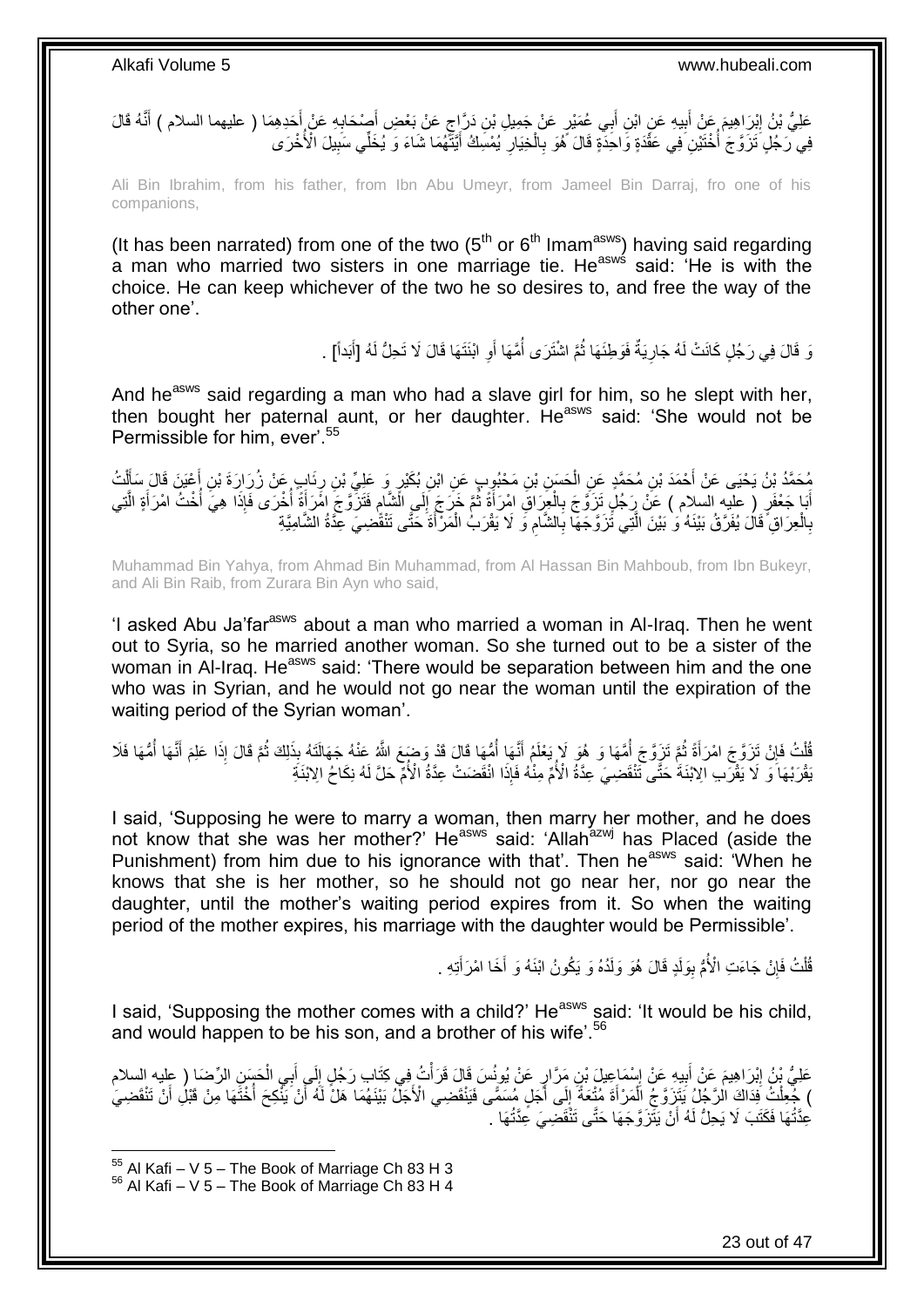Ali Bin Ibrahim, from his father, from Ismail Bin Marrar, from Yunus who said,

'I read in a letter of a man to Abu Al-Hassan Al-Reza<sup>asws</sup>, 'May I be sacrificed for you<sup>asws</sup>! The man marries the woman in a temporary marriage to a specified term, and the term expires between the two of them. Is it for him that he can marry her sister from before the expiration of her waiting period?' So he<sup>asws</sup> wrote: 'It is not Permissible for him that he marries her until her (after) waiting period has expired'.<sup>57</sup>

مُحَمَّدُ بْنُ يَحْيَى عَنْ أَجْمَدَ بْنِ مُحَمَّدِ بْنِ عِيسَى عَنْ مُحَمَّدِ بْنِ إِسْمَاعِيلَ بْنِ بَرْيِعٍ عَنْ مُحَمَّدٍ بْنِ الْفُصْبَيْلِ عَنْ أَبِي الصَّبَّاحِ ٍ ِ ِ ِ َ ْ الْكِنَانِيِّ عَنْ أَبِي عَنْدٍ اللَّهِ ( عِلْيه السِلامِ ) قَالَ سَأَلْتُهُ عَنْ رَجُلٍ أَخْتَلَعَتْ مِنْهُ اَمْرَأَتُهُ أَ يَحِلُّ لَهُ أَنْ يَخْطُبَ أُخْتَهَا قَبْلَ أَنَّ تَنْقَضِيَّ ْ َ َ َ ا<br>ا اُ َ َ عِدَّتُهَا ۖ فَقَالَ ۚ إِذَا بَرِئَتْ عِصُمَتُهَا وَ لَمْ يَكُٰنْ لَهُ رَجْعَةٌ فَقَدْ حَلَّ لَهُ أَنْ يَخْطُبَ أُخْتَهَا ؛<br>أ َ **∶** 

Muhammad Bin Yahya, from Ahmad Bin Muhammad Bin Isa, from Muhammad Bin Ismail Bin Bazie, from Muhammad Bin Al Fuzayl, from Abu Al Sabah Al Kinany,

(It has been narrated) from Abu Abdullah $a<sup>asws</sup>$ , said, 'I asked him $a<sup>asws</sup>$  about a man whose wife was divorced from him by a mutual agreement, is it Permissible for him that he proposes to her sister before the expiration of her waiting period?' So he<sup>asws</sup> said: 'When she has freed herself and there is no reversion for him, so it is Permissible for him that he proposes to her sister'.

قَالَ وَ سُئِلَ عَنْ رَجُلٍ عِنْدَهُ أُخْتَانِ مَمْلُوكَتَانِ فَوَطِئَ إِحْدَاهُمَا ثُمَّ وَطِئَ الْأُخْرَى قَالَ إِذَا وَطِئَ الْأُخْرَى فَقَدْ جَرُمَتْ عَلَيْهِ ان<br>المقامات **∶** ا<br>ا الْأُولَِى حَتَّى تَمُوتَ الْأُخْرَى قُلْتُ أَ ّرَأَيْتَ إِنْ بَاعَهَا فَقَالَ إِنْ كَانَ إِنَّمَا يَبِيعُهَا لِحَاجَةٍ وَ لَا يَخْطُرُ عَلَى بَالِهِ مِنَ الْأُخْرَى شَيْءٌ ِ ِ ِ َ َ ْ ِ فَلَا أَرَى بِذَلِكَ بَأْساً وَ إِنْ كَانَ إِنَّمَا يَبِيعُهَا لِيَزْدِجِعَ إِلَى الْأُولَى فَلَا ۖ. ِ **!** ِ ِ ا<br>ا اً

He (the narrator) said, 'And he was asked about a man with whom were two sisters, both owned slaves. So he slept with one of the two, then he slept with the other. He<sup>asws</sup> said: 'When he slept with the other, so it has Prohibited unto him the first one until the other one dies'. I said, 'What is your<sup>asws</sup> view if he were to sell her?' So he<sup>asws</sup> said: 'If it was such that he has to sell her due to a need and not having any thoughts upon his sleeping with the other one, so  $I^{asws}$  do not see any problem with that; and if it was such that rather he sells her in order to revert to the first one, so no'  $58$ 

عَلِيُّ بْنُ إِبْرَاهِيمَ عَنْ أَبِيهٍ عَنِ ابْنِ أَبِي عُمَيْرٍ عَنْ حَمَّادٍ عَنِ الْحَلَبِيِّ عَنْ أَبِي عَبْدِ اللَّهِ ( عليه السلام ) فِي رَجُلٍ طَلَّقَ امْرَأَتَهُ َ **∶** ْ ِ َ ∣l<br>∍ َ َّ أَوِ ٱلْخُتَلَعَتُّ أَوْ بَانَتْ أَ لَهُ أَنْ يَتَّزَوَّجَ بِأَخْتِهَا قَالَ فَقَالَ إِذَا بَرِئَتُ عِصَمْتَتُهَا وَ لَمْ يَكُنْ لَهُ عَلَيْهَا رَجْعَةٌ فَلَهُ أَنْ يَخْطُبَ أُخْتَهَا ا<br>ا ِ اً لَ َ َ **∶** اً ُ َ **∶** 

Ali Bin Ibrahim, from his father, fom Ibn Abu Umeyr, from Hammad, from Al Halby,

(It has been narrated) from Abu Abdullah<sup>asws</sup> regarding a man who divorces his wife, or by mutually agreement divorce, or she becomes irrevocably divorced from him, is it for him that he marries her sister?' So he<sup>asws</sup> said: 'When she has freed herself and there is no reversion for him upon her, so for him is that he proposes to her sister'.

قَالَ وَ سُئِلَ عَنْ رَجُلٍ كَانَتْ عِنْدَهُ أُخْتَانِ مَعْلُوكَتَانِ فَوَطِيَ إِحْدَاهُمَا ثُمَّ وَطِئَ الْأُخْرَى قَالَ إِذَا وَطِئَ الْأُخْرَى فَقَدْ حَرُمَتْ عَلَيْهِ ُ  $\frac{1}{2}$ .<br>ا حَتَّى تَمُوتَ الْأُخْرَى َقُلْتُ أَ رَأَيْتَ إِنْ بَاعَهَا أَ تَحِلُّ لَهُ الْأُولَى قَالَ إِنْٰ كَانَ يَبِيعُهَا لِحَاجَةٍ وَ لَا يَخْطُرُ عَلَى قَلْبِهِ مِنَ الْأُخْرَى َ ِ َ َ ْ ِ ْ ِ ِ ثَنَيْءٌ فَلَا أَرَى بِذَلِكَ بَأْساً وَ إِنْ كَانَ َإِنَّمَا بَبِيعُهَا لِيَرْجِعَ إِلَى الْأَولَى فَلَا وَ لَا كَرَامَةَ . ِ ِ ِ ِ **ٔ** 

 $57$  Al Kafi – V 5 – The Book of Marriage Ch 83 H 5

 $58$  Al Kafi – V 5 – The Book of Marriage Ch 83 H 6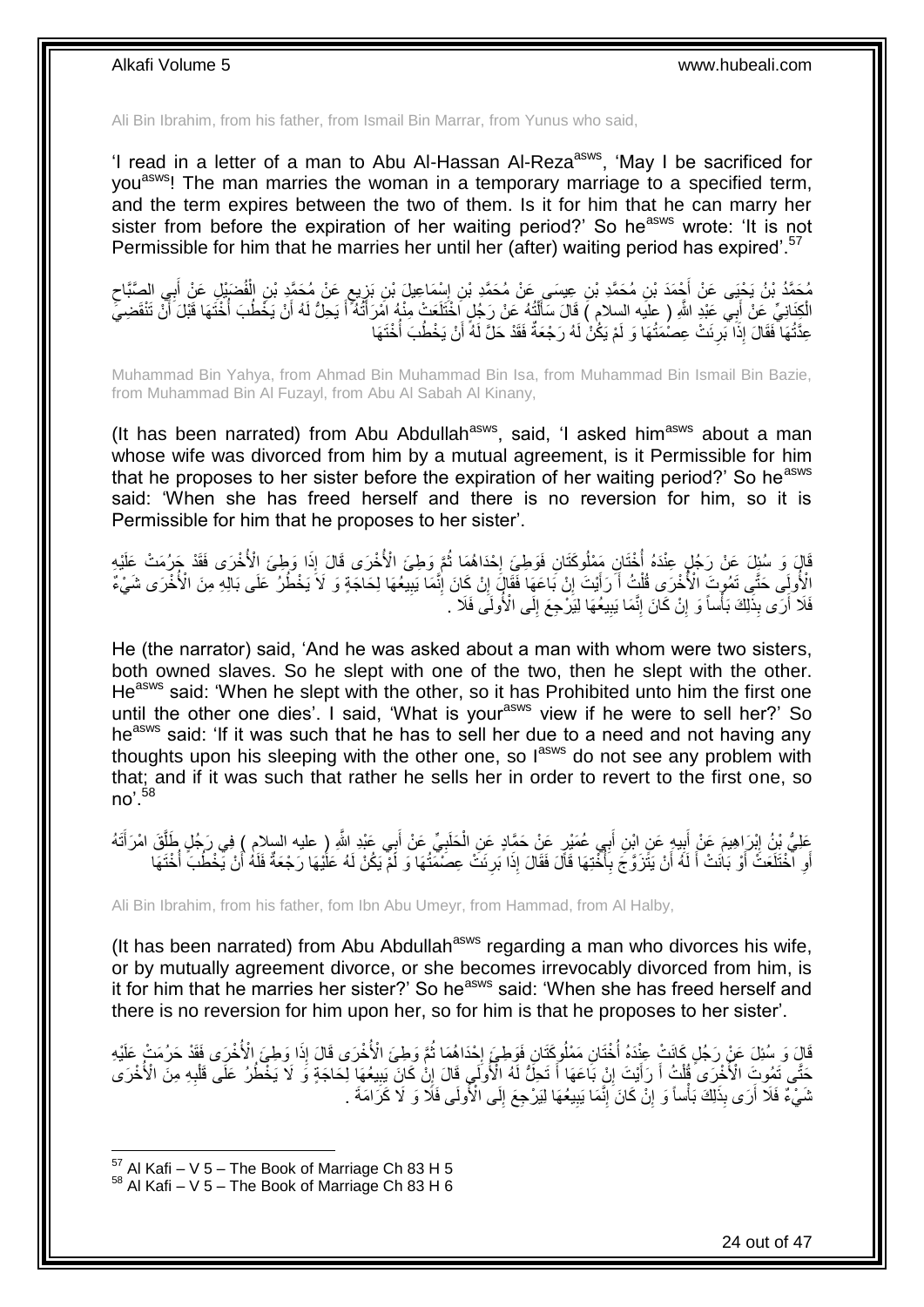He (the narrator) said, 'And he<sup>asws</sup> was asked about a man who happened to have two sisters for him. Both owned slaves, so he slept with one of them, then slept with the other. He<sup>asws</sup> said: 'When he slept with the other, she (the first one) becomes Prohibited unto him until the other one dies'. I said, 'What is your<sup>asws</sup> view if he were to sell her, would the first one be Permissible for him?' He<sup>asws</sup> said: 'If he sold her due to a need and not having any thoughts upon his heart from the other, so l<sup>asws</sup> do not see a problem with that; and if it was such that rather he sold her in order to revert to the first one, so no, and there is no prestige'.<sup>59</sup>

الْحُسَيْنُ بْنُ مُحَمَّدٍ عَنْ مُعَلَّى بْنِ مُحَمَّدٍ عَنِ الْحَسَنِ بْنِ عَلِيٍّ عَنْ زُرَارَةٍ عَنْ أَبِي جَعْفَرٍ ( عليه السلام ) فِي رَجُلٍ طَلَّقَ امْرَأَتَهُ َ ْ ْ َ َّ وَ هِيَ حُبْلَى أَ يَتَزَوَّجُ أَخْتَهَا قَبْلَ أَنْ تَضَعَ قَالَ لَا يَتَزَوَّجُهَا حَتَّى يَخْلُوَ أَجَلُهَا . ُ َ ُ اُ ا<br>ا َ

Al Husayn Bin Muhammad, from Moalla Bin Muhammad, from Al Hassan Bin Ali, from Zurara,

(It has been narrated) from Abu Ja'far $a<sup>asws</sup>$  regarding a man who divorced his wife and she was pregnant, can he marry her sister before she places (gives birth)?' He<sup>asws</sup> said: 'He cannot marry her until her term is cleared'.<sup>60</sup>

مُحَمَّدُ بْنُ يَحْيَى عَنْ أَحْمَدَ بْنِ مُحَمَّدٍ عَنْ عَلِيِّ بْنِ الْحَكَمِ عَنْ عَلِيِّ بْنِ أَبِي حَمْزَةَ عَنْ أَبِي إِبْرَاهِيمَ ( عليه السلام ) قَالَ سَأَلْتُهُ ِ ْ ْ َ ِ َ َ عَنْ رَجُلٍ طَلَّقَ امْرَأَةً أَ يَتَزَوَّجُ أَخْتَهَا قَالَ لَا حَتَّى تَنْقَضِيَ عِدَّتُهَا ابل<br>ا َ َ َّ

Muhammad Bin Yahya, from Ahmad Bin Muhammad, from Ali Bin Al Hakam, from Ali Bin Abu Hamza,

(It has been narrated) from Abu Ibrahim<sup>asws</sup>, said, 'I asked him<sup>asws</sup> about a man who divorces his wife, can he marry her sister?'  $He^{asws}$  said: 'No, until her waiting period has expired'.

قَالَ وَ سَأَلْتُهُ عَنْ رَجُلٍ مَلَكَ أُخْتَيْنِ أَ يَطَؤُهُمَا جَمِيعاً قَالَ يَطَأُ إِحْدَاهُمَا وَ إِذَا وَطِئَ الثَّانِيَةَ حَرُمَتْ عَلَيْهِ الْأُولَى الَّتِي وَطِئَ ֺ֧֦֧֦֧֦֦֦֦֖֦֪֦֪֦֧֦֪֦֪֦֪֪֦֪֪֦֪֪֦֪֦֪֪֦֝֟֟֟֟֟֟֟֟֟֟֟֟֟֟֟֟֟֟֟֟֟֟֓֕֟֓֟֓֟֓֟֓֟֓֟֓֟֓֟֓֟֓֟֓֟֟֟֝֟֟֟֟֟֟֟֝֟ َ َّ َّ  $\frac{1}{2}$ ا<br>ا َ حَتَّى تَمُوتَ الثَّانِيَةُ أَوْ يُفَارِقَهَا وَ لَٰٓئِسَ لَٰهُ أَنْ يَبِيعُ الثَّانِيَةَ مِنْ أَجْلِ الْأُولَى لِيَرْدِجِعَ إِلَيْهَا إِلَّا أَنْ يَبِيعِ لِحَاجَةٍ أَوْ يَتَصَدَّقَ بِهَا أَوْ لَ ∣∣<br>∶ َ َّ **!** اُ **∶** َّ ا<br>ا َ ِ َ ِ اُ َت ُمو َت

He (the narrator) said, 'And I asked him about a man who owned two sisters, can he sleep with both of them together?' He<sup>asws</sup> said: 'He can sleep with one of the two, and when he sleeps with the second one, the first one which he slept with would be Prohibited unto him until the second one dies, or he separates from her; and it is not for him that he sells the second one due to the reason of the first in order to revert to her, except if he were to sell for a need, or he gives in charity with her, or she dies'.

> قَالَ وَ سَأَلْتُهُ عَنْ رَجُلٍ كَانَتْ لَهُ امْرَأَةٌ فَهَلَكَتْ أَ يَتَزَوَّجُ أَخْنَهَا فَقَالَ مِنْ سَاعَتِهِ إِنْ أَحَبَّ . َ ِ ا<br>ا َ َ ֺ֧֦֦֧֦֦֖֦֦֦֖֦֧֦֪֦֧֦֪֪֦֧֦֪֦֪֦֪֦֧֦֪֦֧֦֪֦֧֦֧֦֪֪֦֧֦֪֪֦֧֦֧֦֧֪֝֟֟֟֟֟֟֟֟֟֟֟֟֟֟֟֟֟֟֟֟֟֬֟֟֓֟֟֟֓֞֟֟֟֓֞֟֟֟֟֩֓֞֟֟֓֞֟֟֟֟֟֟֟֟֝ َ

He (the narrator) said, 'And I asked him<sup>asws</sup> about a man who had a woman for him, so she died, can he marry her sister? So he<sup>asws</sup> said: 'From that very moment if he so desires to'.<sup>61</sup>

مُحَمَّدُ بْنُ يَحْيَى عَنْ أَحْمَدَ بْنِ مُحَمَّدٍ عَنْ عَلِيِّ بْنِ الْحَكَمِ عَنِ الْعَلَاءِ بْنِ رَزِينٍ عَنْ مُحَمَّدٍ بْنِ مُسْلِمٍ قَالَ سَأَلْتُ أَبَا عَبْدِ الثَّهِ ( ِ ْ ِ ْ َ ْ َ ֧֩֘׆֧ عليه السلام ) عَنْ رَجُلٍ كَانَّتْ لَهُ جَارِيَةٌ فَعَنَّقَتْ ۚ فَتَزَوَّجُتْ فَوَلَدَتْ أَ يَصْلُحُ لِّمَوْلاَهَا الْأَوَّلِ أَنْ يَتَزُّوَّجَ ابْنَتَهَا قَالَ هِيَ عَلَيْهِ َ ا<br>ا َ حَرَامٌ وَ هِيَ ابْنَتُهُ وَ الْحُرَّةُ وَ الْمَمْلُوكَةُ فِي هَذَا سَوَاءٌ ثُمَّ قَرَأَ هَذِهِ الْآيَةَ وَ رَبّالِّئِكُمُ اللَّاتِي فِي حُجُورِكُمْ مِنْ نِسائِكُمُ . َ ا<br>ا ْ ْ ِ

<sup>1</sup>  $59$  Al Kafi – V 5 – The Book of Marriage Ch 83 H 7

 $^{60}$  Al Kafi – V 5 – The Book of Marriage Ch 83 H 8

 $61$  Al Kafi – V 5 – The Book of Marriage Ch 83 H 9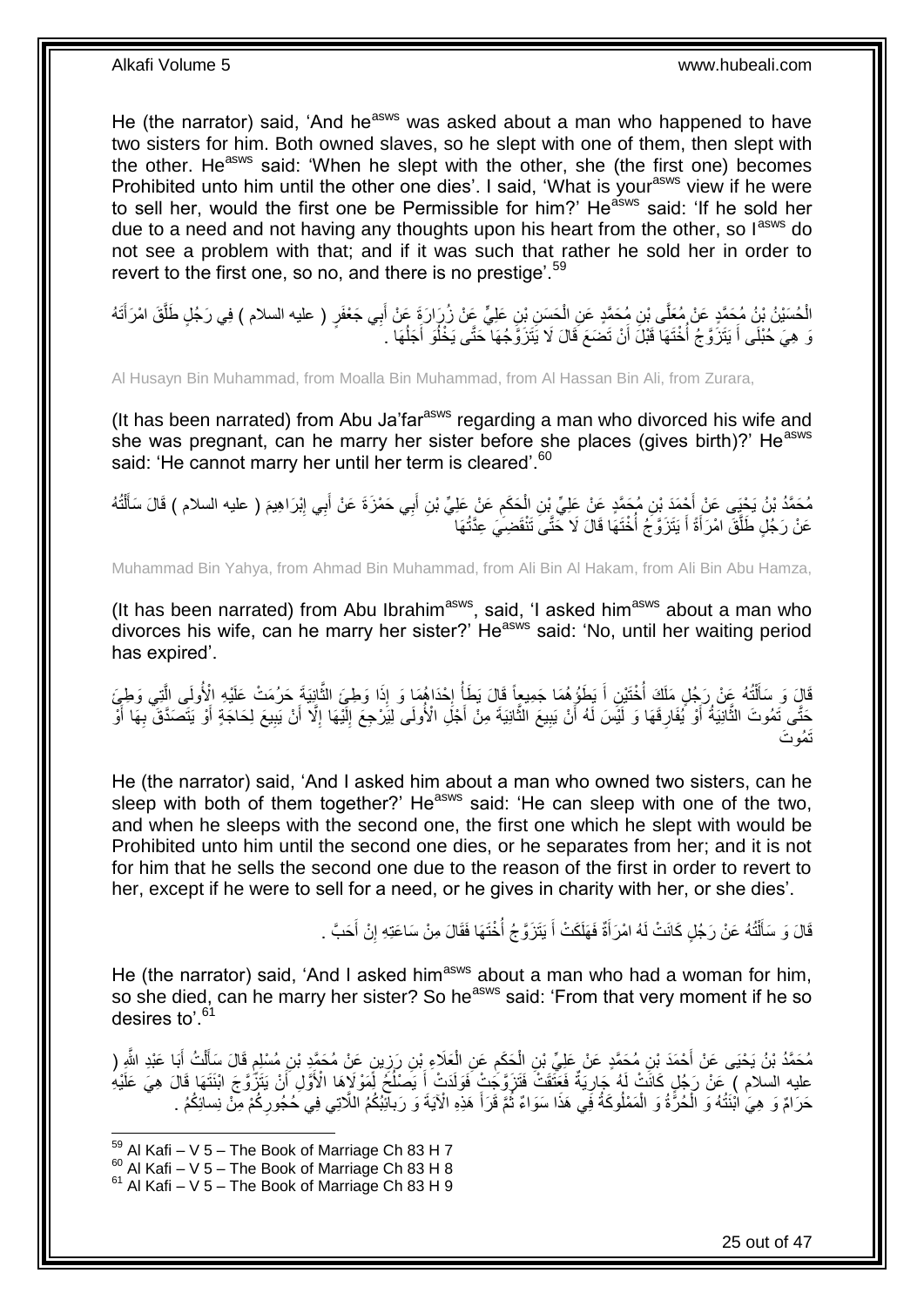Muhammad Bin Yahya, from Ahmad Bin Muhammad, from Ali Bin Al Hakam, from Al A'ala Bin Razeyn, from Muhammad Bin Muslim who said,

'I asked Abu Abdullah<sup>asws</sup> about a man who had a slave girl for him, so he freed her, and married her, so she gave birth. Is it correct for her former master that he marries her daughter?' He<sup>asws</sup> said: 'She is Prohibited unto him, and she is his daughter, and the free woman and the owned slave girl, with regard to this, are equal'. Then he<sup>asws</sup> recited this Verse *[4:23] and your step-daughters who are in your guardianship, (born) of your wives*'.

مُحَمَّدُ بْنُ يَحْيَى عَنْ أَحْمَدَ بْنِ مُحَمَّدٍ عَنِ ابْنِ مَحْبُوبِ عَنِ الْعَلَاءِ بْنِ رَزِينٍ عَنْ مُحَمَّدِ بْنِ مُسْلِمٍ عَنْ أَحَدِهِمَا ( عليهما السلام **ٍ** ْ َ م ) مِثْلُهُ . لَ ْ

Muhammad Bin Yahya, from Ahmad Bin Muhammad, from Ibn Mahboub, from Al A'ala Bin Razeyn, from Muhammad Bin Muslim, from one of the two ( $5<sup>th</sup>$  or  $6<sup>th</sup>$  Imam<sup>asws</sup>) – similar to it'.<sup>62</sup>

أَحْمَدُ بْنُ مُحَمَّدٍ عَمَّنْ ذَكَرَهُ عَنِ الْحُسَيْنِ بْنِ بِشْرٍ قَالَ سَأَلْتُ الرِّضَا ( عِليه السلام ) عَنِ الرَّجُلِ تَكُونُ لَهُ الْجَارِيَةُ وَ لَمَهَا ابْنَةٌ<br>كَيْمَدُ بْنُ مُحَمَّدٍ غَيْرَ مُوَيْنَ عَنِ أَحْس ْ َ **∣** ْ ِ ْ فَيَقَعُ عَلَيْهَا أَ يَصْلُحُ لَهُ أَنْ يَقَعَ عَلَى ابْنَتِهَا فَقَالَ أَ يَنْكِحُ الرَّجُلُ الصَّالِحُ ابْنَتَهُ . َ ا<br>ـا َ

Ahmad Bin Muhammad, from the one who mentioned it, from Al Husayn Bin Bashr who said,

'I asked AI-Reza<sup>asws</sup> about the man who happened to have the slave girl for him, and for her is a daughter. So he fell upon her. It is correct for him that he falls upon her daughter?' So he<sup>asws</sup> said: 'Would the righteous man marry his own daughter?'<sup>63</sup>

أَحْمَدُ بْنُ مُحَمَّدٍ عَنِ الْحُسَيْنِ بْنِ سَعِيدٍ عَنِ النَّصْرِ بْنِ سُوَيْدٍ عَنِ الْقَاسِمِ بْنِ سُلَيْمَانَِ عَنْ غُبَيْدٍ بْنِ زُرَارَةَ عَنْ أَبِي عَبْدِ الثَّمِرِ ( ْ َ َ ِ ْ ِ علِيه السلام ) فِي اَلرَّجُلِ يَكُونُ لَهُ الْجَارِيَةُ يُصِيبَُ مِنْهَا أَ لَهُ أَنَّ يَنْكِحَ ابْنَتَهَا قَالَ لَا هِيَ مِثْلُ قَوْلِ اللَّهِ عَزَّ وَ جَلَّ وَ رَبائِبُكُمُ ْ َ لَ َ ِ ْ اللَّاتِي فِي خُجُورِكُمْ . ِ

Ahmad Bin Muhammad, from Al Husayn Bin Saeed, from Al Nazar Bin Suweyd, from Al Qasim Bin Suleyman, from Ubeyd Bin Zurara,

(It has been narrated) from Abu Abdullah<sup>asws</sup> regarding the man who happens to have the slave girl for him which he attained from. Is it for him that he marries her daughter?' He<sup>asws</sup> said: 'No. She is like (the one in) the Words of Allah<sup>azwj</sup> Mighty and Majestic *[4:23] and your step-daughters who are in your quardianship*<sup>6</sup>

ِ أَبُو عَلِيٍّ الْأَشْعَرِيُّ عَنْ مُحَمَّدٍ بْنِ عَبْدٍ الْجَبَّارِ عَنْ صَفْوَانَ بْنِ يَجْنَى عَنِ ابْنِ مُسْكَانَ عَنْ أَبِي بَصِيرٍ عَنْ أَبِي عَبْدِ اللَّهِ ( عليه َ ِ ْ ِ َ السلام ﴾ قَالَ قُلْتُ لَهُ رَجُلٌ طَلَّقَ امْرَ أَتَهُ فَبَانَتْ مِنْهُ وَ لَهَا ابْنَةٌ مَمْلُوكَةٌ فَاشْتَرَاهَا أَ يَحِلُّ لَهُ أَنْ يَطَأَهَا قَالَ لَا َ َّ ْ َ َ َ

Abu Ali Al Ashary, from Muhammad Bin Abdul Jabbar, from Safwan Bin yahya, from Ibn Muskan, from Abu Baseer,

(It has been narrated) from Abu Abdullah<sup>asws</sup>, said, 'I said to him<sup>asws</sup>, 'A man divorces his wife, so she becomes irrevocably divorced from him, and for her is a daughter, an owned slave. So he buys her. Is it Permissible for him that he sleeps with her?' He<sup>asws</sup> said: 'No'.

 $62$  Al Kafi – V 5 – The Book of Marriage Ch 83 H 10

 $^{63}$  Al Kafi – V  $\frac{3}{5}$  – The Book of Marriage Ch 83 H 11

 $64$  Al Kafi – V 5 – The Book of Marriage Ch 83 H 12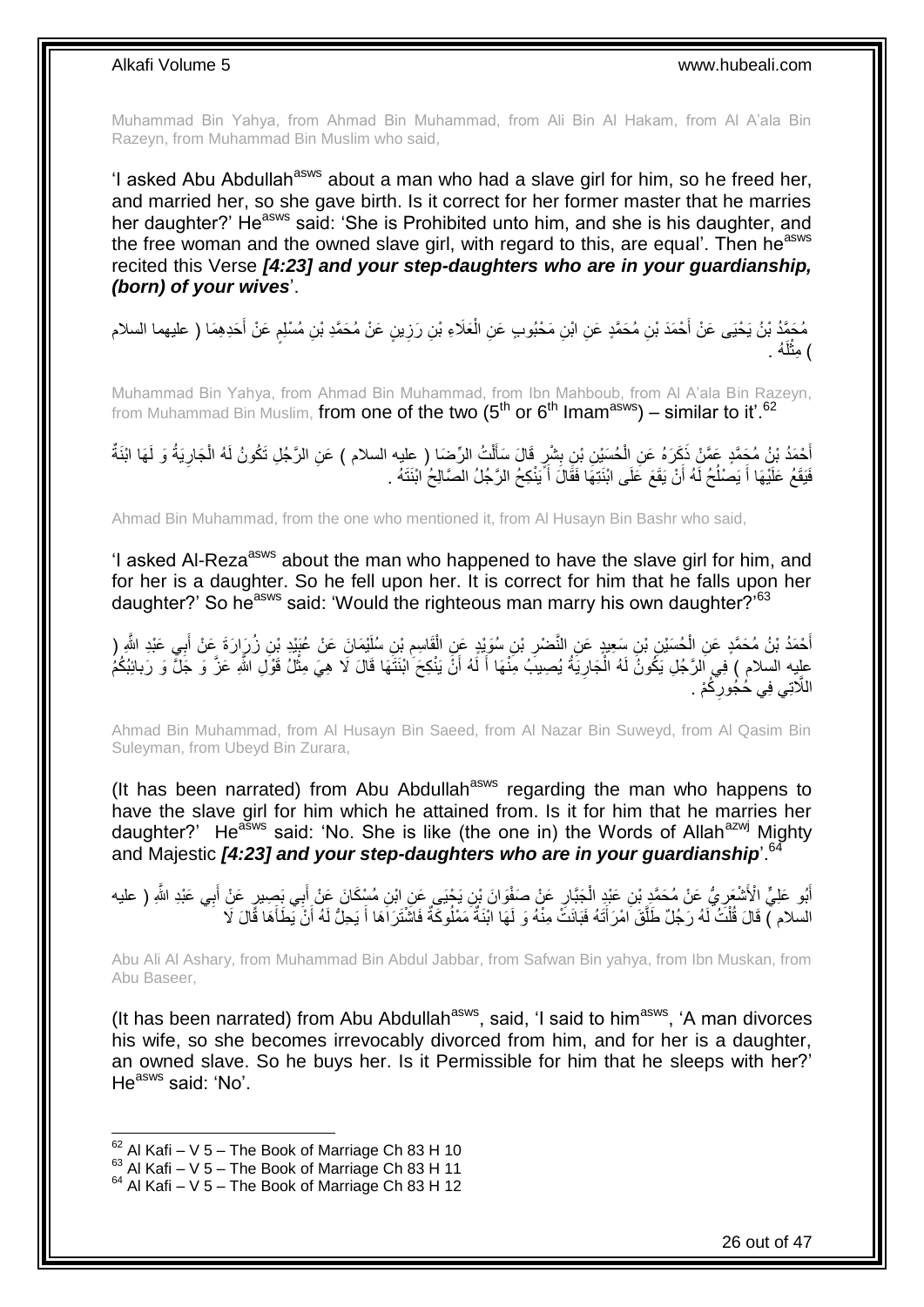وَ عَنِ الرَّجُلِ تَكُونُ عِنْدَهُ الْمَمْلُوكَةُ وَ ابْنَتُهَا فَيَطَأُ إِحْدَاهُمَا فَتَمُوتُ وَ تَبْقَى الْأُخْرَى أَ يَصْلُحُ لَهُ أَنْ يَطَأَهَا قَالَ لَا . ْ َ َ ا<br>ا َ ·<br>∶ ∫<br>∫

And about the man who happened to have the owned slave girl with him, and her daughter. So he sleeps with one of the two, and she dies, and the other one remains. Is it correct for him that he sleeps with her?' He<sup>asws</sup> said: 'No'.<sup>65</sup>

مُحَمَّدُ بْنُ يَحْيَى عَنْ أَحْمَدَ بْنِ مُحَمَّدٍ عَنِ ابْنِ مَجْبُوبٍ عَنِ ابْنِ رِئَابٍ عَنِ الْحَلَبِيِّ عَنْ أَبِي عَبْدِ اللَّهِ ( عليه السلام ) قَالَ قُلْتُ<br>نسمتَ بن من السلام ) َ ِ ْ ; ْ لَهُ الرَّجُلُ يَشْتَرِي الْأُخْتَيْنِ فَيَطَأُ إِحْدَاهُمَا ثُمَّ يَطَأُ الْأُخْرَى بِجَهَالَةٍ قَالَ إِذَا وَطِئَ الْأُخْرَى بِجَهَالَةٍ لَمْ تُحْرُمْ عَلَيْهِ الْأُولَى وَ إِنْ ِ ِ ا<br>ا ُ **∶** ا<br>ا ِ لَ وَطِئَ الْأُخْرَى وَ ۖ هُوَ يَعْلَمُ أَنَّهَا تَحْرُمُ عَلَيْهِ حَٰرُمَنَا عَلَيْهِ جَمِيعَاً ۚ ۚ

Muhammad Bin Yahya, from Ahmad Bin Muhammad, from Ibn Mahboub, from Ibn Raib, from Al Halby,

(It has been narrated) from Abu Abdullah<sup>asws</sup>, said, 'I said to him<sup>asws</sup>, 'The man buys the two sisters, so he sleeps with one of the two. Then he sleeps with the other out of ignorance'. He<sup>asws</sup> said: 'When he slept with the other one out of ignorance, the first one would not be Prohibited unto him, but if he slept with the other one and he knew that she is prohibited unto him, they would both together be Prohibited unto him'.<sup>66</sup>

**ا اْْلَيةَ ْو ل َّهللا َعَّز َو َجلَّ َو ل ك ْن ال ُتوا عُدو ُه َّن س ر باب ف ي قَ**

## <span id="page-26-0"></span>**Chapter 84 – Regarding the Words of Allahazwj Mighty and Majestic**  *[2:235] but do not give them a promise in secret* **– The Verse**

عَلِيُّ بْنُ إِبْرَاهِيمَ عَنْ أَبِيهِ عَنِ ابْنِ أَبِي عُمَيْدٍ عَنْ حَمَّادٍ عَنِ الْحَلَبِيِّ عَنْ أَبِي عَبْدِ الثَّو ( عليه السلام ) قَالَ سَأَلْتُهُ عَنْ قَوْلِ الثَّهِ **!** َ ِ ْ َ َ ِ ْ َ عَزَّ وَ جَلَّ وَ لكِنْ لا تُواعِدُوهُنَّ سِرًّا ۗ إِلَّا أَنْ تَقُولُوا قَوْ لَإِ مَعْرُوفاً فَّالٍ هُوَ الرَّجُلُ يَقُولُ لِلْمَرْ أَةِ قَبْلَ أَنْ تَنْقَضِيَ عِدَّتُهَا أَوَاعِدُكِ ْ اُ ِ ا<br>ا أ َ بَيْتَ آلِ فُلَانٍ لِيُعَرِّضِ لَهَا بِالْخِطْبَةِ وَ يَعْنِي بِقَوْلِهِ إِلَّا أَنْ تَقُولُوا قَوْلًا مَعْرُوفاً التَّعْرِيضَ بِالْخِطْبَةِ وَ لا تَعْزِمُوا عُقْدَةَ النِّكاحِ ِ َ ِ **∣** ْ **∶** ِ ِ ْ ِ حَتَّى يَبْلُغَ الْكِّتابُ أَجَلَهُ . ْ ا<br>ا

Ali Bin Ibrahim, from his father, from Ibn Abu Umeyr, from Hammad, from Al Halby,

(It has been narrated) from Abu Abdullah $a<sup>sws</sup>$ , said, 'I asked him $a<sup>sws</sup>$  about the Words of Allah<sup>azwj</sup> Mighty and Majestic [2:235] but do not give them a promise in secret *unless you speak in a goodly manner*. He<sup>asws</sup> said: 'He is the man who is saying to the woman before the expiration of her waiting period, 'I promise you a house of the family of so and so, in order to introduce her with the proposal; and the Meaning of His<sup>azwj</sup> Words *unless you speak in a goodly manner*, is the introduction with the proposal, *and do not confirm the marriage tie until the writing is fulfilled*'.<sup>67</sup>

َ عِدَّةٌ مِنْ أَصْحَابِذَا عَنْ سَهْلٍ بِنِ زِيَادٍ وَ مُحَمَّدُ بْنُ يَحْيَى عَنْ أَحْمَدَ بْنِ عَجِسَى عَنْ أَحْمَدَ بْنِ مُحَمَّدِ بْنِ أَبِي نَصْرِ عَنْ<br>-َ ِ **∣** َ عَبْدِ اللَّهِ بْنِ سِنَانٍ قَالَ سَأَلْتُ أَبَا عَبْدِ اللَّهِ ( عليه السلام ) عَنْ قَوْلِ اللَّهِ عَزَّ وَ جَلَّ وَ لكِنْ لا تُواعِدُوهُنَّ سِرًّا إِلَّا أَنْ تَقُولُوا قَوْلًا َ ْ Í َ ِ مَعْرُوفاً وَ لا تَعْزَّمُوا عُقْدَةَ النِّكاحِ حَتَّى يَبْلُغَ الْكِتابُ أَجَلْهُ فَقَالَ السِّرُّ أَنْ يَقُولَ الرَّجِّلُ مَوْعِدُكِ بَيْتُ آلِ فُلِاّنٍ ثُمَّ يَطَلُبُ إِلَيْهَا أَنْ َ َ ْ ا<br>ا ِ ِ ُ ُ َ لَ ِ لَا تَسْبِقَهُ بِنَفْسِهَا َإِذَا انْقَضَتْ عِدَّتُمَا قُلْتُ فَقَوْلُهُ إِلَّا أَنْ تَقُولُوا قَوْلًا مَعْرُوفاً هُوَ طَلَبُ الْحَلَالِ فِي غَيْرِ أَنْ يَعْزِمَ عُقْدَةَ النِّكَاحِ<br>يَتَسَبِّهُمْ بِنَفْسِهَا إِذَا انْقَضَت اُ ِ ا<br>ا ْ **∣ ∣** ِ َ ِ ْ حَتَّى يَبْلُغَ اَلْكِتَابُ أَجَلَهُ . ْ ُ

 $65$  Al Kafi – V 5 – The Book of Marriage Ch 83 H 13

 $^{66}$  Al Kafi – V  $\frac{6}{5}$  – The Book of Marriage Ch 83 H 14

 $67$  Al Kafi – V 5 – The Book of Marriage Ch 84 H 1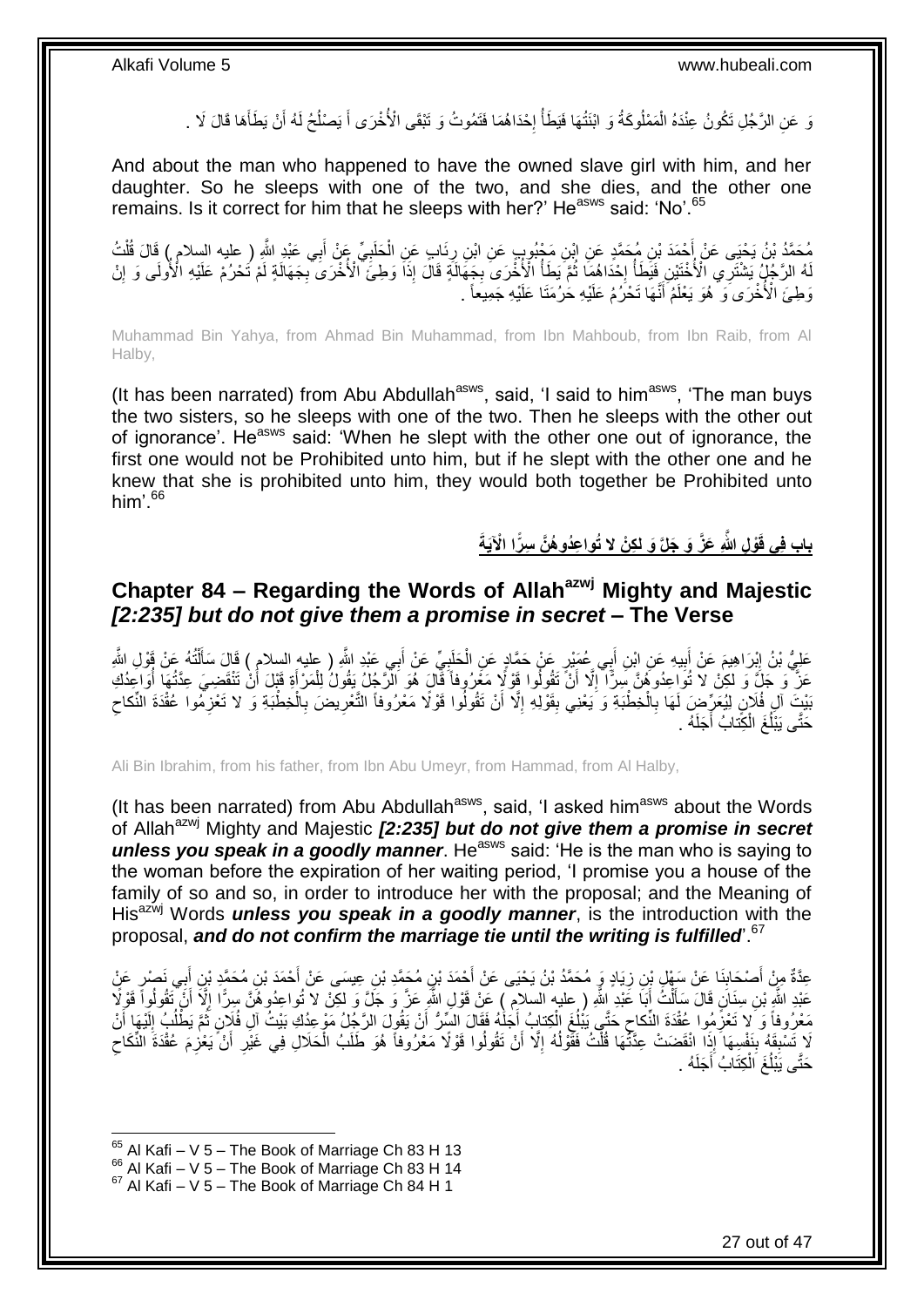A number of our companions, from Sahl Bin Ziyad and Muhammad Bin Yahya, from Ahmad Bin Muhammad Bin Isa, from Ahmad Bin Muhammad Bin Abu Nasr, from Abdullah Bin Sinan who said,

'I asked Abu Abdullah<sup>asws</sup> about the Words of Allah<sup>azwj</sup> Mighty and Majestic **[2:235]** *but do not give them a promise in secret unless you speak in a goodly manner* and do not confirm the marriage tie until the writing is fulfilled. So he<sup>asws</sup> said: 'The secret is that the man in saying, 'I promise you the house of so and so family', then he seeks to her that she does not precede him (with someone else with marriage) when her waiting period expires'. I said, 'So (what about) His<sup>azwj</sup> Words *unless you speak in a goodly manner*, (he<sup>asws</sup> said: 'It is seeking of the Permissible without confirming the tie of marriage until the writing reaches its term<sup>'.68</sup>

ْ مُحَمَّدُ بِنُ يَجْيَى عَنْ أَحْمَدَ بْنِ مُحَمَّدٍ عَنْ عَلِيِّ بْنِ الْحَكَمِ عَنْ عَلِيِّ بْنِ أَبِي حَمْزَةَ قَالَ سَأَلْتُ أَبَا الْحَسَنِ ( عليه السلام ) عَنْ<br>مَدِي مَنْ يَجْبَى عَنْ أَحْمَدَ بْنِ مُحَمَّدٍ عَنْ عَل َ َ ِ ْ ْ َ قَوْلٍ اللَّهِ عَزَّ وَ جَلِّ وَ لِكِنْ لاَ تُواعِدُو هُنَّ سِرًّا قَالَ يَقُولُ الرَّجُلُ أُوَاعِذُكَ بَيْتَ آلِ فُلَانٍ يُعَرِّضُ لَهَا بِالرَّفَثِ وَ يَرْفُثُ يَقُولُ اللَّهُ ُ **∶** عَزَّ وَ جَلَّ إِلَّا أَنْ تَقُولُوا قَوْلًا مَعْرُوفاً وَ الْقَوْلُ الْمَعْرُوفُ التَّعْرِيضُ بِالْخِطْبَةِ عَلَى وَجَّهِهَا وَ حَلِّهَا وَ لَا تَعْزِمُوا عُقْدَةَ النِّكاح ِ ْ ِ ِ ْ ْ ِ ِ **ٍ** ِّ ُه . َجلَ كِتابُ أ ْ َغ ال ُ َحتَّى َيْبل

Muhammad Bin Yahya, from Ahmad Bin Muhammad, from Ali Bin Al Hakam, from Ali Bin Abu Hamza who said,

'I asked Abu Al-Hassan<sup>asws</sup> about the Words of Allah<sup>azwj</sup> Mighty and Majestic **[2:235]** *but do not give them a promise in secret (during their waiting period) unless you speak to them in a lawful manner and you must not decide to form terms*  of marriage until the appointed time is complete. He<sup>asws</sup> said: 'The man is saying the place of your date (with me) is the house of so and so family'. He makes advances to her and he is shameless. Allahazwj Mighty and Majestic is Saying *unless you speak in a goodly manner*, and the goodly words is the introduction with the proposal upon its aspect, and its lawfulness *and do not confirm the marriage tie until the writing is fulfilled*'.<sup>69</sup>

حُمَيْدُ بْنِ زِيَادٍ عَنِ الْحَسَنِ بْنِ مُحَمَّدٍ عَنْ غَيْرٍ وَاحِدٍ عَنْ أَبَانٍ عَنْ عَبْدِ الزَّحْمَنِ بْنِ أَبِي عَبْدِ الثَّهِ عَنْ إَبِي عَبْدِ الثَّهِ ( عليه َ َ ِ ْ ِ َ السلام )َ فِي َقَوْلِ َاللَّهِ عَزَّ وَ حَلَّ إِلَّا أَنْ تَقُولُوا قَوْلًا مَعْرُوفاً قَالَ يَلْقَاهَا فَيَقُولُ َإِنِّي فِيلَٰفِ لَزَاغِبٌ وَ إِنِّي لِلنِّسَاءِ لَمُكْرِمٌ فَلَا ِ ِ ِ ْ اُ ِ َنْسْبِقِينِي بِنَفْسِكِ وَ السِّرُّ لَا يَخْلُو مَعَهَا حَيْثُ وَعَدَهَا . **∣** ِ

Humeyd Bin Ziyad, from Al Hassan Bin Muhammad, from someone else, from Aban, from Abdul Rahman Bin Abu Abdullah,

(It has been narrated) from Abu Abdullah<sup>asws</sup> regarding the Word of Allah<sup>azwj</sup> Mighty and Majestic [2:235] unless you speak in a goodly manner. He<sup>asws</sup> said: 'He meets her, so he is saying, 'I have a desire in you, and I am honourable to the women, so do not precede me (before someone else) with yourself', and the *secret* is that he should not be alone with her when he promises her'.<sup>70</sup>

 $68$  Al Kafi – V 5 – The Book of Marriage Ch 84 H 2

 $^{69}$  Al Kafi – V 5 – The Book of Marriage Ch 84 H 3

 $70$  Al Kafi – V 5 – The Book of Marriage Ch 84 H 4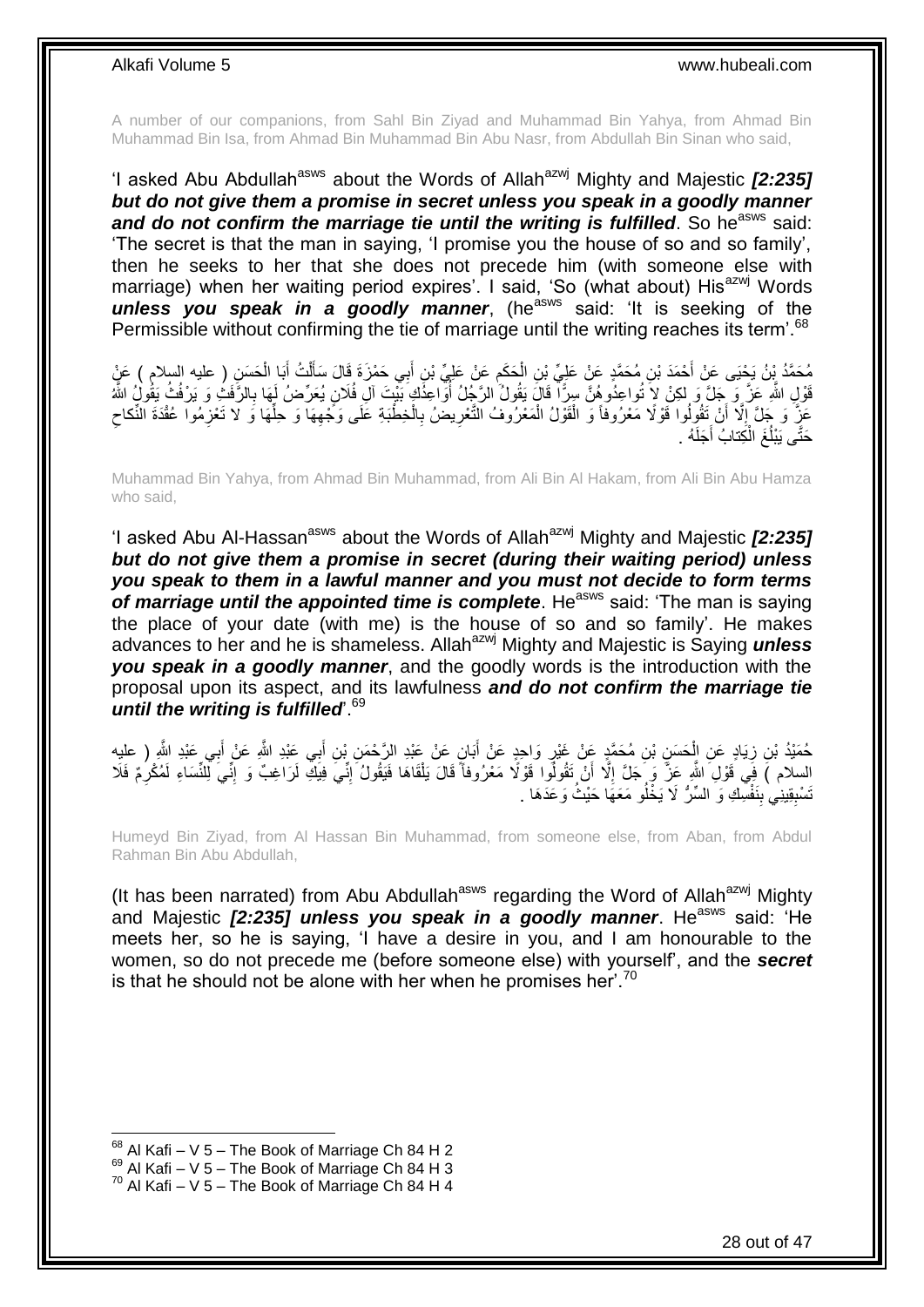باب نِكَاحٍ أَهْلِ الذَّمَّةِ وَ الْمُشْرِكِينَ يُسْلِمُ بَعْضُهُمْ وَ لَا يُسْلِمُ بَعْضٌ أَوْ يُسْلِمُونَ جَمِيعاً **َ َ** 

<span id="page-28-0"></span>**Chapter 85 – The marriage of the** *Ahl Al-Zimma***, and the Polytheists, some of them become Muslim, and some of them do not become Muslims, or they all become Muslims altogether**

عَلِيُّ بْنُ إِبْرَاهِيمَ عَنْ أَبِيهِ عَنِ ابْنِ أَبِي عُمَيْرٍ عَنْ حَمَّادٍ عَنِ الْحَلِبِيِّ عَنْ أَبِي عَبْدِ اللَّهِ ( عليه السلام ) قَالَ سَأَلْتُهُ عَنْ رَجُلٍ َ ِ ْ َ **!** َ ْ َ ا سمبر 1 هَاجَّرَ وَ تَزَكَ امْرَأَتَهُ مَعَ الْمُشْرِكِينَ ثُمَّ لَحِقَتْ بِهِ بَعْدُ أَ يُمْسِكُهَا بِالنِّكَاحِ الْأَوَّلِ أَوْ تَنْقَطِعُ عِصْمَتُها قَالَ يُمْسِكُهَا وَ هِيَ امْرَأَتُهُ . **∶** ْ َ َ َ ِ ِ َ ِ

Ali Bin Ibrahim, from his father, from Ibn Abu Umeyr, from Hammad, from Al Halby,

(It has been narrated) from Abu Abdullah<sup>asws</sup>, said, 'I asked him<sup>asws</sup> about a man who emigrated and left his wife with the Polytheists. Then she met up with him afterwards. Can he keep her with the first marriage or has her chastity been cut off?' He<sup>asws</sup> said: 'He can keep her and she is his wife'.<sup>71</sup>

مُحَمَّدُ بْنُ يَجْيَى عَنْ أَحْمَدَ بْنِ مُحَمَّدٍ عَنِ الْحَسَنِ بْنِ مَحْبُوبِ عَنْ عَبْدِ اللَّهِ بْنِ سِنَانٍ عَنْ أَبِي عَبْدِ اللَّهِ ( عليه السلام ) قَالَ إِذَا<br>يَسْمَدُ بْنُ يَجْيَى عَنْ أَحْمَدَ بْنِ مُحَمَّدٍ ع َ ْ َ أَسْلَمَتِ امْرَأَةٌ وَ زَوْجُهَا عَلَى َغَيْرِ الْإِسْلَامِ فُرِّقَ بَيْنَهُمَا **∶ ∶** َ َ

Muhammad Bin Yahya, from Ahmad Bin Muhammad, from Al Hassan Bin Mahboub, from Abdullah Bin Sinan,

(It has been narrated) from Abu Abdullah<sup>asws</sup> having said: 'When a woman becomes a Muslim and her husband is upon other than Al-Islam, so separation would be effected between the two of them'.

قَالَ وَ سَأَلْتُهُ عَنْ رَجُلٍ هَاجِرَ وَ تَرَكَ امْرَأَتَهُ فِي الْمُشْرِكِينَ ثُمَّ لَحِقَتْ بَعْدَ ذَلِكَ بِهِ أَ يُمْسِكُهَا بِالنِّكَاحِ الْأَوَّلِ أَوْ تَنْقَطِعُ عِصْمَتُهَا َ ِ ُ ِ ْ َ ֺ֧֧֧֧֧֦֧֦֧֧֦֧֦֧֦֧֦֧֦֧֧֧֧֧֧֧֧֧֝֟֟֓֟֓֟֓֟֓֡֟֟֓֟֓֡֟֟֟֟֓֡֟֟֟֟֓֡֟֟֓֟֓֡֟֟֩֓֟֓֟֓֟֓֟֓֟֓֟֩֓֟֩֓֝֬֟֓֝֬֝֬֝֬֝֓֝֬֝֬֝֬֝֬֝֬֝֬֝֬<br>֧֪֪֧֪֧֪֧֝֝֝֬֝֬֩**֓** َ َ  $\zeta$ ِ قَالَ بَلْ يُمْسِكُهَا وَ هِيَ امْرَأَتُهُ . ֪֦֪֪֦֦֦֪֪֪֦֪֪֦֪֪֪֦֪֪֪֦֪֪֪֦֚֘֝֟֓֕֬֝֓֕֓֬֓֓֬֓֓֡֟֓֡֟֓֡֟֓֡֟֓֡֟֓֡֟֟֓֡֟֓֡֟֓֡֟֡֡֓֞֓֞֡֬֓֞֡֬֓֞֓֞֬֓֞֟֟֟֟

He (the narrator) said, 'And I asked him<sup>asws</sup> about a man who emigrated and left his wife among the Polytheists, then she met up with him afterwards. Can he keep her with the first marriage, or has her chastity been cut off?' He<sup>asws</sup> said : 'But, he can keep her and she is his wife'.<sup>72</sup>

֖֖֖֖֧֢֚֚֚֚֚֚֚֚֚֚֚֚֚֚֚֚֚֚֬֘֝֓֝֓׆֧֧ مُحَمَّدُ بْنُ يَحْيَى عَنْ عَبْدِ اللَّهِ بِنِ مُحَمَّدٍ عَنْ عَلِيِّ بْنِ الْجَكَمِ عَنْ أَبَانٍ عَنْ مَنْصُورِ بْنِ جَازِمٍ قَالَ سَأَلْتُ أَبَا عَبْدِ اللَّهِ ( عليه<br>. ِ ِ َ **∶** ْ َ ْ اً ا السلام ) عَنْ رَجُلٍ مَجُوسِيٍّ أَوْ مُشْرِكٍ مِنْ غَيْرِ أَهْلِ الْكِتَابِ كَانَتْ تَحْتَهُ امْرَأَةٌ فَأَسْلَمَ أَوْ أَسُلَمَتْ قَالَ يُنْتَظِّرُ بِذَلِكَ انْقِضَاءُ<br>السلام ) عَنْ رَجُلٍ مَجْنَةٍ وَمَنْذُرِينَ وَمَنْ عَي ِ َ َ َ َ َ ْ َ **∶** ِ عِدَّتِهَا ٰ إِنْ ۖ هُوَ أَسْلَمَ أَوْ أَسْلَمَتْ قَبْلَ ۖ أَنْ تَنْفَّضِيَ عِدَّتُهَا فَهُمَا عَلَى نِكَاحِهِمَا الْأَوَّلِ وَ إِنْ هُوَ لَمْ يُسْلِمْ حَتَّى تَنْقَضِيَ الْعِدَّةُ فَقَدْ ِ َ َ َ ِ ْ بَانَتْ مِنْهُ َ

Muhammad Bin Yahya, from Abdullah Bin Muhammad, from Ali Bin Al Hakam, from Aban, from Mansour Bin Hazim who said,

'I asked Abu Abdullah<sup>asws</sup> about a Majusiy man, or a Polytheist from other than the People of the Book, under whom is a wife, so he becomes a Muslim, or she becomes a Muslim. He<sup>asws</sup> said: 'He should await with that the expiration of her waiting period, and if he has become a Muslim, or she has become a Muslim before the expiration of her waiting period, so they are both upon their first marriage; and if

 $^{71}$  Al Kafi – V 5 – The Book of Marriage Ch 85 H 1

 $72$  Al Kafi – V 5 – The Book of Marriage Ch 85 H 2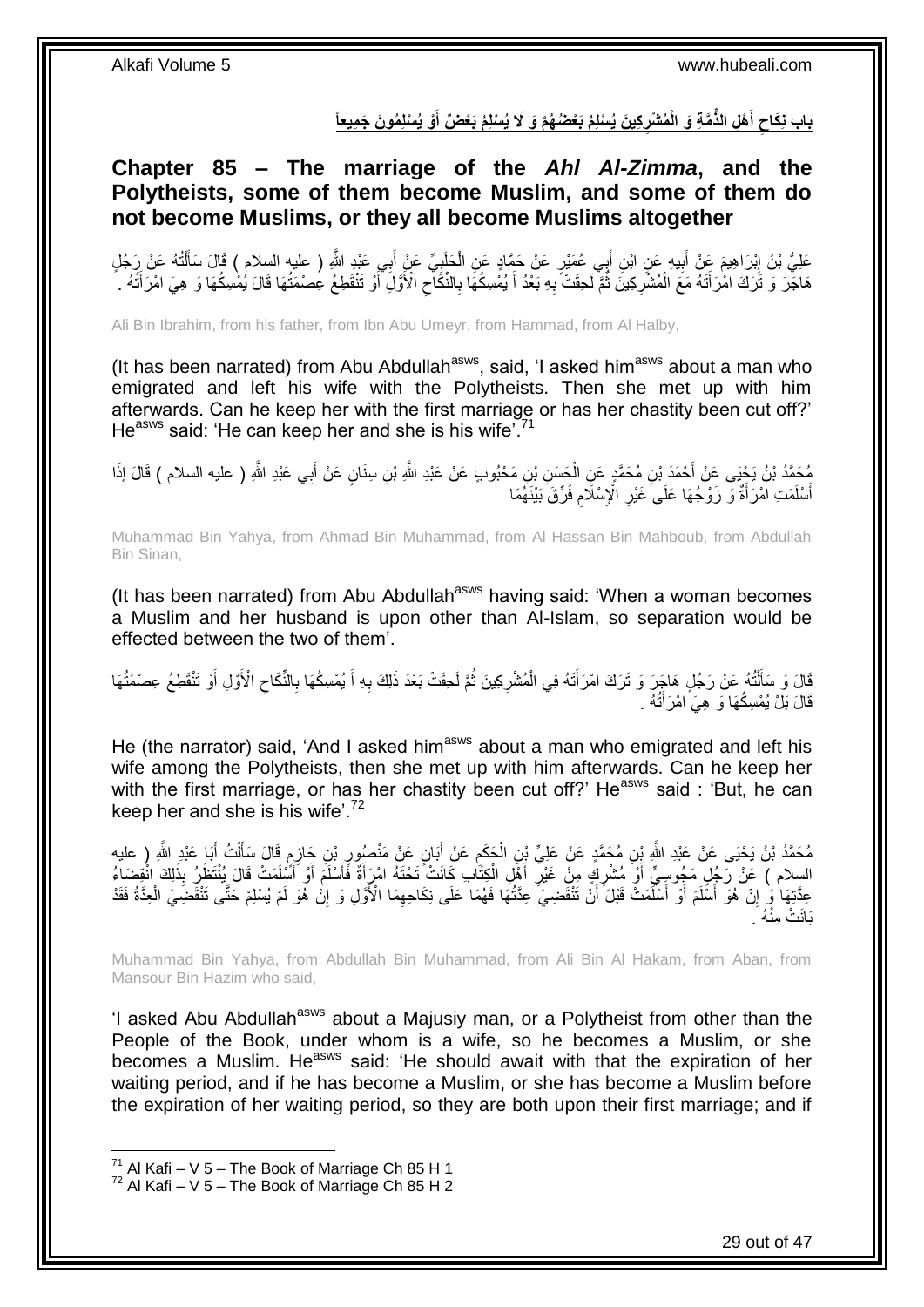he does not become a Muslim until after the expiration of the waiting period, so she is irrevocably divorced from him'.<sup>73</sup>

َح ِن ُم َح َّمٍد َع ِن ال ْح َمَد ْب َح َس ِن ُم َح َّمُد ْب ُن َي ْحَيى َع ْن أ ) عليه السالم ( ِي ال ب َع ْن أ َح َّجاج ِن ال ِن ْب ِن َم ْحُبو ٍب َع ْن َعْبِد ال َّر ْح َم َس ِن ْب ْ َ ْ َ ِ ْ فِي نَصْرَ انِيٍّ تَزَوَّجَ نَصْرَ انِيَّةً فَأَسْلَمَتْ قَبْلَ أَنْ يَذْخُلَ بِهَا قَالَ قَدِ انْقَطَعَتْ عِصْمَتُهَا مِنْهُ وَ لَأَ مَهْرَ لَهَآ وَ لَا عِذَّةَ عَلَيْهَا مِنْهُ . ِ اً اً

Muhammad Bin Yahya, from Ahmad Bin Muhammad, from Al Hassan Bin Mahboub, from Abdul Rahman Bin Al Hajjaj,

(It has been narrated) from Abu Al-Hassan<sup>asws</sup> regarding a Christian man who married a Christian woman. So she became a Muslim before he had slept with her. He<sup>asws</sup> said: 'The hindrance from him on her way (divorce) is removed, and there is no 'مَعْرَ $'$  (mahr -dower) for her, nor a waiting period upon her, from him'.<sup>74</sup>

أَحْمَدُ بِنُ مُحَمَّدٍ عَنْ مُحَمَّدِ بْنِ يَحْيَى عَنْ طَلْحَةَ بْنِ زَيْدٍ عَنْ أَبِي عَبْدِ اللَّهِ ( عليه السلام ) قَالَ سَأَلَهُ رَجُلٌ عَنْ رَجُلِّيْنِ مِنْ أَهْلِ ْ َ َ لَ Í َ الذِّمَّةِ أَوْ مِنْ أَهْلِ الْحَرْبِ يَتَزَوَّجُ كُلُّ وَاحِدٍ مِنْهُمَاٍ أَمْرَأَةً وَ أَمْهَرَكَمَا خَمْراً وَ خَنَازِينَ ثُمَّ أَسْلَمَا فَقَالَ النُّكَاحُ جَائِزٌ حَلَالٌ لَا يَحْرُمُ ُ ِ َ َ ْ َ َ ْ مِنْ قِبَلِ الْخَمْرِ وَ لَا مِنْ قِبَلِ الْخَّنَازِيرِ قُلْتُ فَإِنْ أَسْلَمَا قَبْلَ أَنْ يَدْفَعَ إِلَيْهَا الْخَمْرَ وَ الْخَنَازِيرَ فَقَالَ إِذَا أَسْلَمَا عَلَيْهِ أَنْ يَدْفَعَ إِلَيْهَا ْ لَ ِ اُ َ ِ ْ **∶** ¦ ْ ِ ْ لَ ِ َ َ ِ ثَنَيْنَاً مِنْ ذَٰلِكَ وَ لَكِنْ يُعْطِيهَا صَدَاقَهَا َ

Ahmad Bin Muhammad, from Muhammad Bin Yahya, from Talha Bin Zayd,

(It has been narrated) from Abu Abdullah $a_{\text{sws}}$ , said, 'A man asked him $a_{\text{sws}}$  about two men from the *Ahl Al-Zimma*, or from the people of the war, each one of the two married a woman and dowered her with wine and pigs. Then they both became Muslim. So he<sup>asws</sup> said: 'The marriage is allowed, Permissible and it is not unlawful due to the wine and pigs'. I said, 'Supposing they both become Muslim before they hand over to her the wine and the pigs?' So he<sup>asws</sup> said: 'When they both became Muslim, it would be upon him that he hands over something to her and that is Mahr.<sup>75</sup>

عَلِيُّ بْنُ إِبْرَاهِيمَ عَنْ أَبِيهِ عَنِ النَّوْفَلِيِّ عَنِ السَّكُونِيِّ عَنْ أَبِي عَبْدِ اللَّهِ ( عليه السلام ) قَالَ قَالَ أَمِيرُ الْمُؤْمِنِينَ ( عليه السلام َ ِ َ ِ ْ َ ) فِي مَجُوسِيَّةٍ أَسْلَمَتْ قَبْلَ أَنْ يَدْخُلِّ بِهَا زَوْجُهَا فَّقَالَ أَمِيِرٌ ۗ الْمُؤْمِنِينَ ْ( عليه السلام ) لِزَوْجِهَا أَسْلِمْ فَأَبَى زَوْجُهَا أَنْ يُسْلِمَ ْ َ ِ َ َ َ َ فَقَضَم لَهَا عَلَيْهِ نِصْفَ الصَّدَاقِ وَ قَالَ لَمْ يَزِدْهَا الْإِسْلَامُ إِلَّا عِزّاً . ِ ِ

Ali Bin Ibrahim, from his father, from Al NNowfaly, from Al Sakuny,

(It has been narrated) from Abu Abdullah<sup>asws</sup> having said: 'Amir Al-Momineen<sup>asws</sup> said regarding a Magian woman who became a Muslim before her husband had slept with her. So Amir Al-Momineen<sup>asws</sup> said to her husband: 'Become a Muslim'. But her husband refused to become a Muslim. So he<sup>asws</sup> judged for her that upon him is half the *Mahr* (dower), and said: 'Al-Islam has not increased her in anything except for honour'.<sup>76</sup>

مُحَمَّدُ بْنُ يَحْيَى عَنْ مُحَمَّدِ بْنِ الْحُسَيْنِ عَنْ مُحَمَّدٍ بْنِ عَبْدِ اللَّهِ بْنِ هِلَالٍ عَنْ عُقْبَةَ بْنِ خَالِدٍ عَنْ أَبِى عَبْدِ اللَّهِ ( عليه السلام ) ْ َ فِي مَجُوسِيٍّ أَسْلَمَ وَ لَهُ سَبْعُ نِسْوَةٍ وَ أَسَلَمْنَ مَعَهُ كَيْفَ يَصْنَعُ قَالَ يُمْسِكُ أَرْبَعاً وَ يُطَلِّقُ ثَلَاثاً . َ ِّ َ اً

 $^{73}$  Al Kafi – V 5 – The Book of Marriage Ch 85 H 3

 $74$  Al Kafi – V 5 – The Book of Marriage Ch 85 H 4

 $75$  Al Kafi – V 5 – The Book of Marriage Ch 85 H 5

 $^{76}$  Al Kafi – V 5 – The Book of Marriage Ch 85 H 6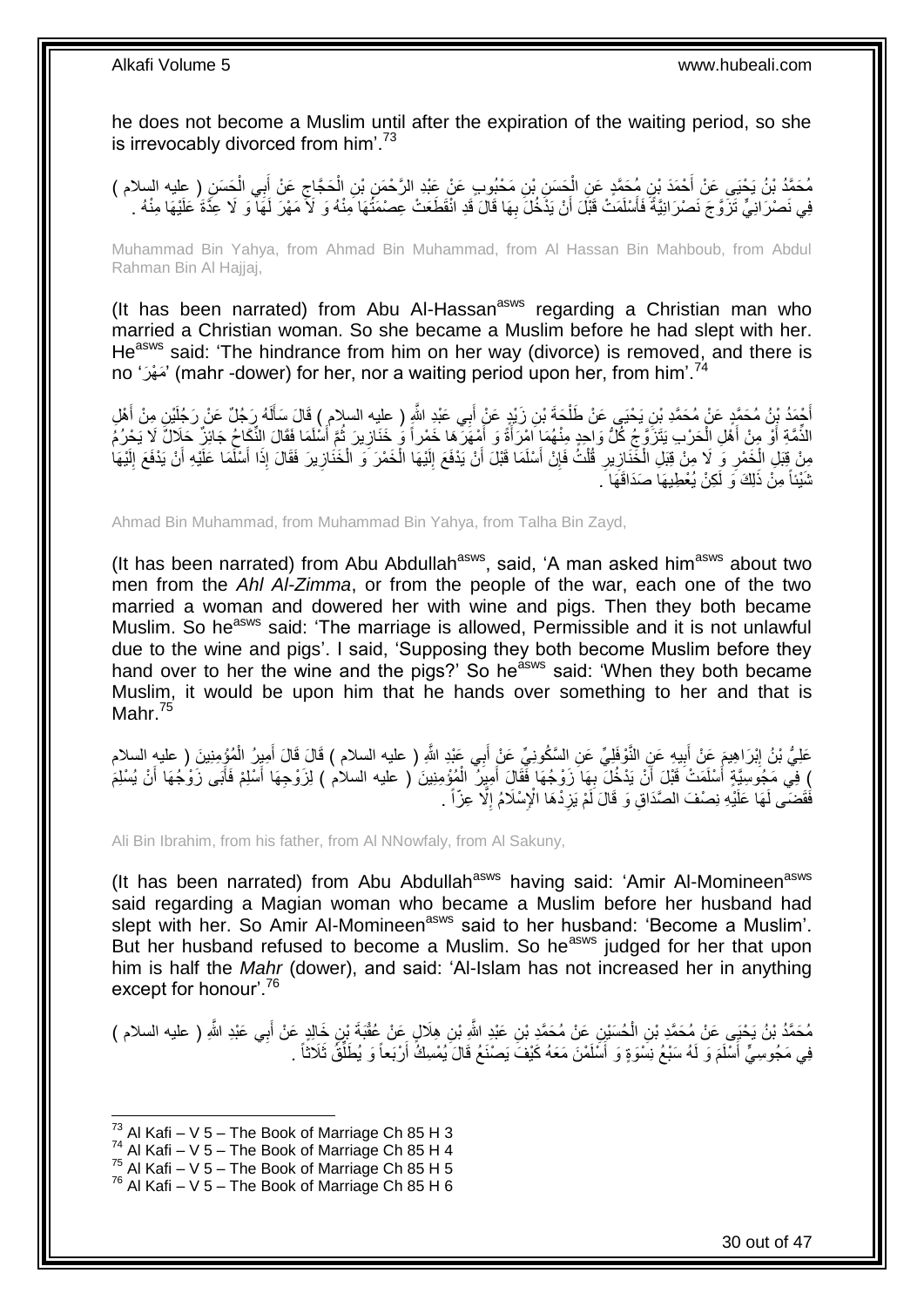Muhammad Bin Yahya, from Muhammad Bin Al Husayn, from Muhammad Bin Abdullah Bin Hilal, from Uqba Bin Khalid,

(It has been narrated) from Abu Abdullah<sup>asws</sup> regarding a Magian man who became a Muslim, and for him were seven wives, and they all became Muslims along with him. How should he deal with (them)?'. He<sup>asws</sup> said: 'He keeps four, and divorces three'.<sup>77</sup>

عِدَّةٌ مِنْ أَصْحَابِنَا عَنْ سَفْلِ بْنِ زِيَادٍ عَنْ مُحَمَّدِ بْنِ عِيسَى عَنْ يُونُسَ قَالَ الذِّمِّيُّ تَكُونُ لَهُ الْمَزْأَةُ الذِّمِّيَّةُ فَتُسْلِمُ امْرَأَتُهُ قَالَ هِيَ<br>جَيِّدَةٌ مِنْ أَصْحَابِنَا عَنْ سَفْلِ ِ ِ َ َ َ ْ امْرَ أَتُهُ يَكُونُ عَنْدَهَا بِالنَّهَارِ وَ لَا يَكُونُ عِنْدَهَا بِاَلَلَّيْلِ قَالَ فَإِنْ أَسْلَمَ الرَّجُلُ وَ أَمْ تُسْلِمِ الْمَرْأَةُ يَكُونُ الرَّجُلُ عِنْدَهَا بِاللَّيْلِ وَ َ ِ مَّةٍ<br>أ **∶** ِ **∶** ْ ِ َّ **∶** َ . ِ َهار النَّ

A number of our companions, from Sahl Bin Ziyad, from Muhammad Bin Isa, from Yunus who said,

'The *Zimmy* man happens to have the *Zimmy* wife for him. So his wife becomes a Muslim. She is his wife, to be with him by the day and not be with him at night'. He<sup>asws</sup> said: 'So if the man had become a Mulim and the wife did not become a Muslim, the man can be with her at night and the day'.<sup>78</sup>

عِدَّةٌ مِنْ أَصْحَابِنَا عَنْ أَحْمَدَ بْنِ مُحَمَّدِ بْنِ خَالِدٍ عَنْ أَبِيهِ عَنِ الْقَاسِمِ بْنٍ مُحَمَّدٍ الْجَوْ هَرِيٍّ عَنْ رُومِيٍّ بْنِ زُرَارَةَ قَالَ قُلْتُ لِأَبِي َ ِ ِ ْ ِ ْ ِ ْ ¦ َ عَيْدِ اللَّهِ ( عِليه َالسلام ) النَّصْزَِانِيُّ يَتَزَوَّجُ النَّصْرَِانِيَّةً عَلَى ثَلاَثِينَ دَنْأَ مِنْ خَمْرٍ وَ ثَلَاثِينَ خِنْزِيراً ثَمَّ أَسْلَمَا بَعْدَ ذَلِكَ وَ لَمْ يَكُنَّ الموقع الموقع الموقع الموقع الموقع الموقع الموقع الموقع الموقع الموقع الموقع الموقع الموقع الموقع ا<br>الموقع الموقع الموقع الموقع الموقع الموقع الموقع الموقع الموقع الموقع الموقع الموقع الموقع الموقع الموقع الموق ِ َ َخَلَ بِهَا ُقَالَ يَنْظُرُ كَمْ فِيمَةُ الْخَمْرِ ۖ وَ كَمْ قِيمَةُ الْخَذَازِيرِ فَيُرْسِلُ بِهَا إِلَيْهَا ثُمَّ يَدْخُلُ عَلَيْهَا وَ هُمَا عَلَى ٰنِكَاحِهِمَا الْأَوَّلِ . ان<br>المقام المقام المقام المقام المقام المقام المقام المقام المقام المقام المقام المقام المقام المقام المقام المقا لَ ِ ِ ِ ِ ْ **∶** ْ **∶** ِ لَ

A number of our companions, from Ahmad Bin Muhammad Bin Khalid, from his father, from Al Qasim Bin Muhammad Al Jowhary, from Roumy Bin Zurara who said,

'I said to Abu Abdullah<sup>asws</sup>, 'The Christian man marries the Christian woman upon thirty kegs of wine and thirty pigs. Then they both become Muslim after that, and he did not happen to have slept with her'. He<sup>asws</sup> said: 'He would consider how much the value of the wine was, and how much the value of the pigs were, so he would send equivalent to it to her. Then he would sleep with her, and they would both be upon their first marriage'.<sup>79</sup>

> **باب ال َّر َضاع**

### <span id="page-30-0"></span>**Chapter 86 – The Breast-feeding**

عَلِيُّ بْنُ إِبْرَاهِيمَ عَنْ أَبِيهِ عَنِ ابْنِ أَبِي نَجْرَانَ عَنْ عَبْدِ اللَّهِ بْنِ سِنَانٍ عَنْ أَبِي عَبْدِ اللَّهِ ( عليه السلام ) قَالَ سَمِعْتُهُ يَقُولُ يَحْرُمُ َ َ **!** َ ِ مِنَ الرَّضَاعِ مَا يَحْرُمُ مِنَ الْقَرَابَةِ . ْ ِ

Ali Bin Ibrahim, from his father, from Ibn Abu Najran, from Abdullah Bin Sinan,

(It has been narrated) from Abu Abdullah<sup>asws</sup>, said, 'I heard him<sup>asws</sup> saying: 'He is Prohibited from the breast-feeding what he was Prohibited from (blood) relationships'.<sup>80</sup>

 $^{77}$  Al Kafi – V 5 – The Book of Marriage Ch 85 H 7

 $78$  Al Kafi – V 5 – The Book of Marriage Ch 85 H 8

 $^{79}$  Al Kafi – V 5 – The Book of Marriage Ch 85 H 9

 $80$  Al Kafi – V 5 – The Book of Marriage Ch 86 H 1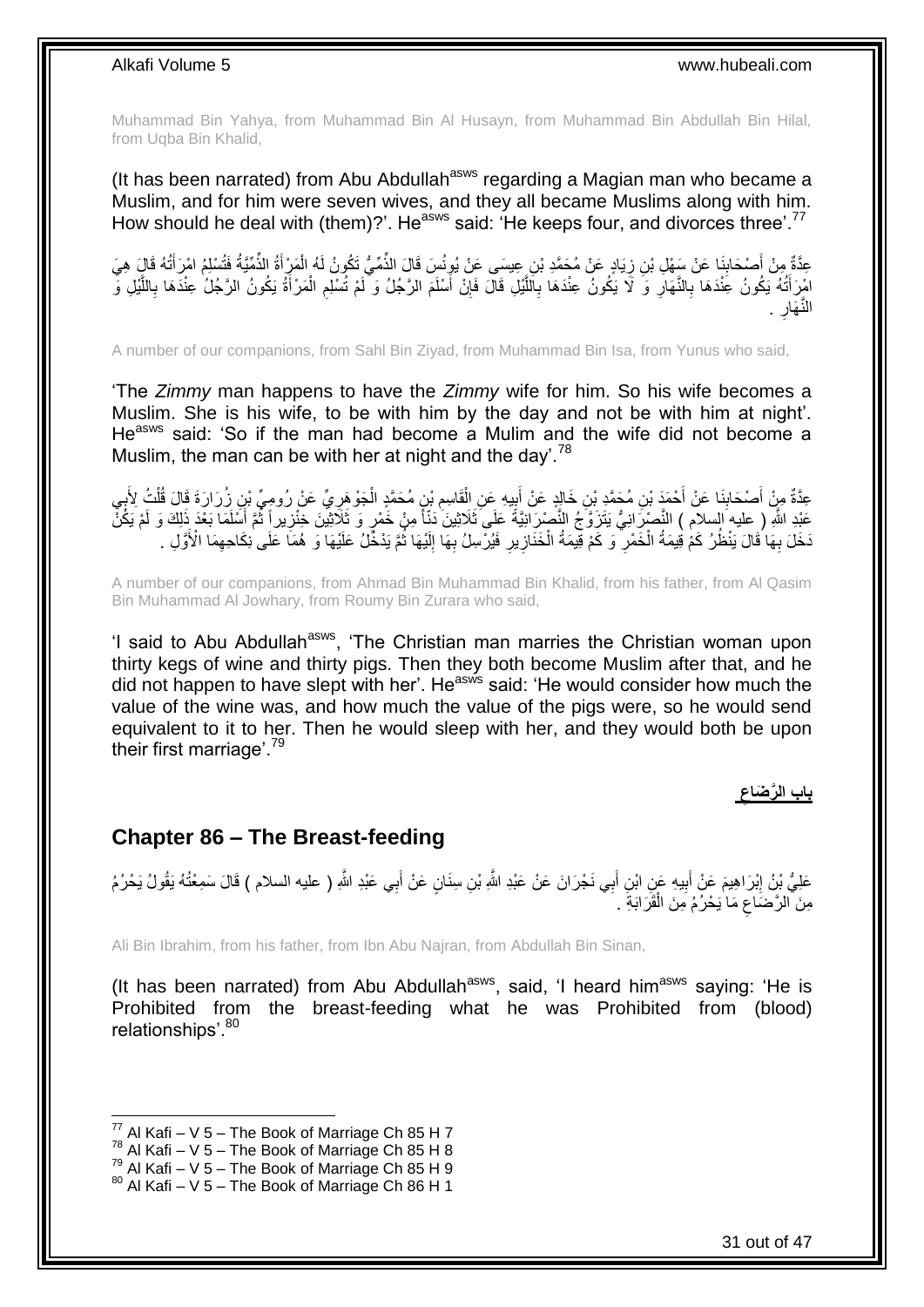ِ مُحَمَّدُ بْنُ يَحْيَى عَنْ أَحْمَدَ بْنِ مُحَمَّدٍ عَنْ مُحَمَّدٍ بْنِ إِسْمَاعِيلَ عَنْ مُحَمَّدٍ بْنِ الْفُضِّيْلِ عَنْ أَبِي الصَّبَّاحِ الْكِنَانِيِّ عَنْ أَبِي عَبْدِ الثَّهِ َ ْ ِ َ َ ْ  $\zeta$ ( عليه السلام ) أَنَّهُ سُئِلَ عَنِ الرَّصَاعِ فَقَالَ يَحْرُمُ مِنَ الرَّصَاعِ مَا يَحْرُمُ مِنَ النَّسَبِ . ِ ِ َ

Muhammad Bin Yahya, from Ahmad Bin Muhammad, from Muhammad Bin Ismail, from Muhammad Bin Al Fuzayl, from Abu Al Sabbah Al Kinany,

(It has been narrated) from Abu Abdullah<sup>asws</sup> having been asked about the breastfeeding, so he<sup>asws</sup> said : 'He is Prohibited from the breast-feeding he is Prohibited from due to the lineage'.<sup>81</sup>

عِدَّةٌ مِنْ أَصْحَابِذَا عِنْ سَهْلِ بْنِ زِيَادٍ عَنٍْ أَحْمَدَ بْنِ مُحَمَّدِ بْنِ أَبِي نَصْرٍ عَنْ دَاوُدَ بْنِ سِرْحَانَ عَنْ أَبِي عَبْدِ اللَّهِ ( عليه السلام َ ِ **∣** َ َ ) قَالَ يَحْرُمُ مِنَ الرَّضَاعِ مَا يَخْرُمُ مِنَ النَّسَبِ . ِ

A number of our companions, from Sahl Bin Ziyad, from Ahmad Bin Muhammad Bin Abu Nasr, from dawood Bin Sirham,

(It has been narrated) from Abu Abdullah<sup>asws</sup> having said: 'He is Prohibited from the breast-feeding what he was Prohibited from due to the lineage'.<sup>82</sup>

الْحُسَيْنُ بْنُ مُحَمَّدٍ عَنْ مُعَلَّى بْنِ مُحَمَّدٍ عَنِ الْحَسَنِ بْنِ عَلِيٍّ عَنْ أَيَانِ بْنِ عُثْمَانَ عَمَّنْ حَذَّثَهُ عَنْ أَبِي عَبْدِ اللَّهِ ( عليه السلامِ ) **ٔ** َ ْ َ َ قَالَ قَالَ أَمِيرُ الْمُؤْمِنِينَ ( عليه السلام ) عَرَضْتُ عَلَى رَسُولِ اللّهِ ( صَلى الله عليه وآله ) ابْنَةَ حَمْزَة فَقَالَ أَ مَا عَلِمْتَ أَنَّهَا ْ َ َ َ ابْنَةُ أَخِي مِنَ الرَّضَاعِ . ِ َ

Al Husayn Bin Muhammad, from Moalla Bin Muhammad, from Al Hassan Bin Ali, from Aban Bin Usman, from the one who narrated it,

(It has been narrated) from Abu Abdullah<sup>asws</sup> having said : 'Amir Al-Momineen<sup>asws</sup> said: 'A daughter of Hamza<sup>as</sup> was presented to Rasool-Allah<sup>saww</sup>, so he<sup>saww</sup> said: 'But, do you not know that she is a daughter of my<sup>saww</sup> brother<sup>as</sup> from the breastfeeding?'83

> **ذي ُي َح ِّر ُم الَّ باب َحِّد ال َّر َضاع**

### <span id="page-31-0"></span>**Chapter 87 – Limit of the breast-feeding which (makes marriage to be) Prohibited**

الْحُسَيْنُ بْنُ مُحَمَّدٍ عَنْ مُعَلَّى بْنِ مُحَمَّدٍ عَنِ الْحَسَنِي بْنِ عَلِيٍّ الْوَشَاءِ عَنْ عَبْدِ اللَّهِ بْنِ سِنَانٍ قَالَ سَمِعْتُ أَبَا عَبْدِ اللَّهِ ( عليه ْ َ ْ ْ السلام ) يَقُولُ لَا يُحَرِّمُ مِنَ الرَّضَاعِ إِلَّا مَا أَنْبَتَ اللَّحْمَ وَ شَدَّ الْعَظْمَ . ْ َّ َ ِ ِ

Al Husayn Bin Muhammad, from Moalla Bin Muhammad, from Al Hassan Bin Ali Al Washa, from Abdullah Bin Sinan who said,

'I heard Abu Abdullah<sup>asws</sup> saying: 'The breast-feeding does not make (a marriage to be) Prohibited except what builds the flesh and strengthens the bones'.<sup>84</sup>

 $81$  Al Kafi – V 5 – The Book of Marriage Ch 86 H 2

 $82$  Al Kafi – V 5 – The Book of Marriage Ch 86 H 3

 $83$  Al Kafi – V 5 – The Book of Marriage Ch 86 H 4

 $84$  Al Kafi – V 5 – The Book of Marriage Ch 87 H 1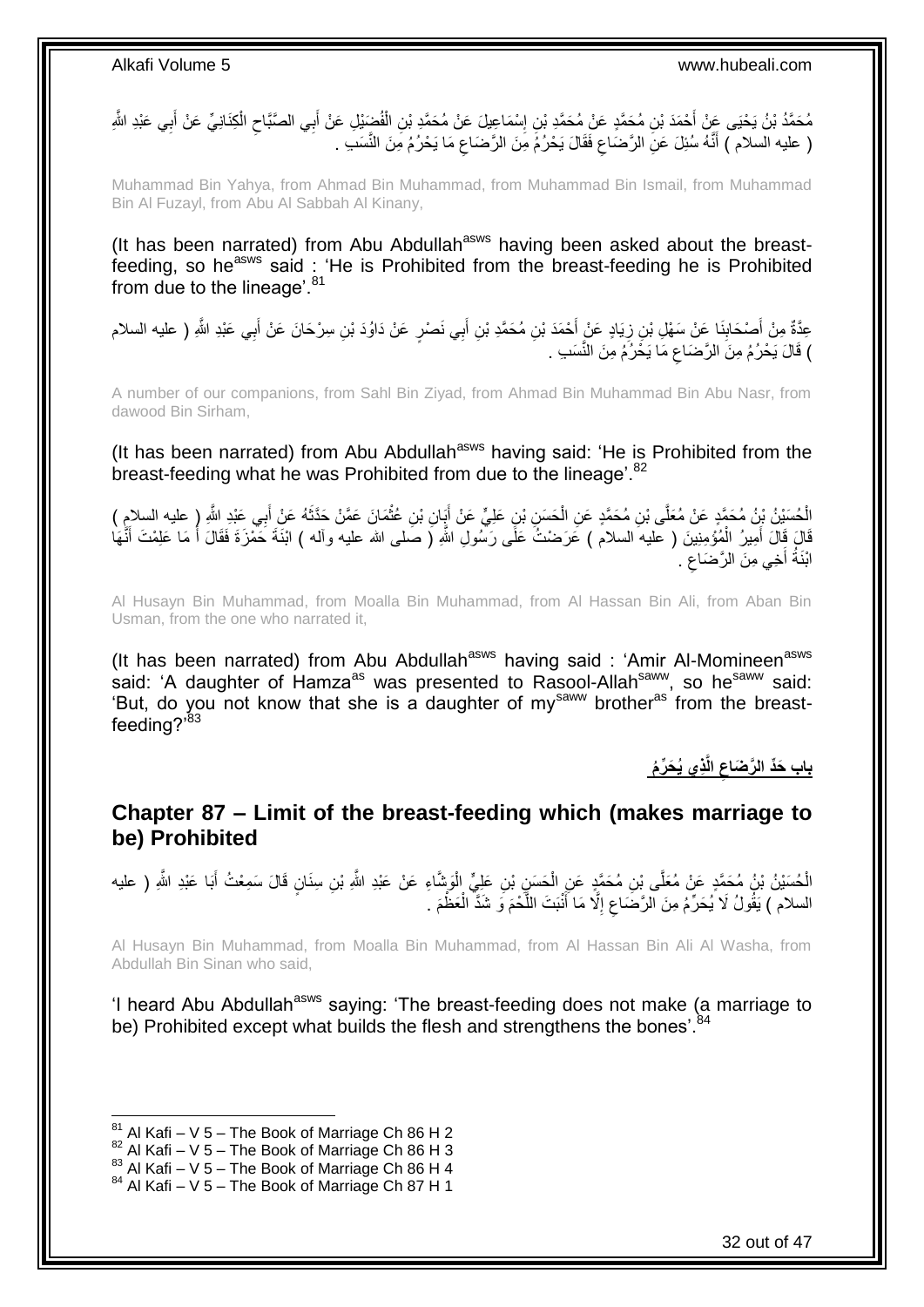مُحَمَّدُ بِنُ يَحْيَى عَنْ أَحْمَدَ بْنِ مُحَمَّدٍ عَنِ ابْنِ فَضَّالٍ عَنْ عَلِيِّ بْنِ يَعْقُوبَ عَنْ مُحَمَّدِ بْنِ مُسْلِمٍ عَنْ عُبَيْدِ بْنِ زُرَارَةَ عَنْ أَبِي ِ َ م عَبْدِ اللَّهِ ( عليه السلام ) قَالَ سَأَلْتُهُ عَنِ الرَّضَاعِ مَا أَدْنَى مَا يُحَرِّمُ مِنْهُ قَالَ مَا أَنْبَتَ اللَّحْمَ أَوَّ الدَّمَ ثُمَّ قَالَ ثَرَى وَاحِدَةً تُنْبِثُهُ<br>مُفْسُسِما وَ اللَّهِ فَيَ السلام ) قَالَ َ ِ ֦֧֦֧֦֦֧֦֦֦֦֦֦֦֦֦֦֦֦֦֦֦֦֦֦֦֧֦֧֦֧֦֦֧֦֪֪֦֦֧֦֦֦֧֦֪֪֪֦֟֟֟֟֟֟֟֟֟֟֟֟֟֟֓֕֟֟֓֕֟֓֟֓֞֟֝֟֓֟֓֟֓֞֟֓֞֟֟֓֞֟֓֞֟֓֞֟ َ ِ ر<br>: ِ َ َّ َ فَقُلْتُ أَسْأَلُكَ أَصْلَحَكَ اللَّهُ [اثْنَتَانِ] قَالَ لَا فَلَمْ أَزَلْ ۖأَعُدُّ عَلَيْهِ حَتَّى بَلَغْتُ عَشْرَ رَضَعَاتٍ . َ َ **ٔ** َ اً َ َ .<br>ا

Muhammad Bin Yahya, from Ahmad Bin Muhammad, from Ibn Fazzal, from Ali Bin Yaqoub, from Muhammad Bin Muslim, from Ubeyd Bin Zurara,

(It has been narrated) from Abu Abdullah $a<sup>asws</sup>$ , said, 'I asked him $a<sup>asws</sup>$  about the breastfeeding, what is the least of what it Prohibits from (marriage). He<sup>asws</sup> said: 'What builds the flesh, or the blood'. Then he<sup>asws</sup> said: 'Do you see one (breast-feeding) would build it?' So I said, 'I ask you<sup>asws</sup>, may Allah<sup>azwj</sup> Keep you<sup>asws</sup> well, (what about) two (sessions of breast-feeding)?' He<sup>asws</sup> said: 'No'. So I did not cease to reiterate upon it until it reached ten breast feeding sessions'.<sup>85</sup>

ِّ عَنْهُ عَنِ ابْنِ فَضَّالٍ عَنْ عَلِيِّ بْنِ عُقْبَةَ عَنْ عُبَيْدِ بْنِ زُرَارَةَ قَالَ سَأَلْتُ أَبَا عَيْ<br>وَ عَنْهُ وَيَرَانِ فَقَاءٍ عَنْ عَلِيِّ بِي عُقْبَةَ عَنْ عُبَيْدِ بْنِ زُرَارَةَ قَالَ سَأَلَتُ أَيَا عَبْد ْ ĺ َ ِ يُحِرِّمُ مِنْهُ قَالَ مَا أَنْبَتُّ اللَّحْمَ وَ الدَّمَ ثُمَّ قَالَ تَرَى وَاحِدَةً تُنْبِتُهُ فَقُلْتُ أَسْأَلُكَ أَصْلَحَكَ اللَّهُ اثْنَتَانِ فَقَالَ لَا وَ لَمْ أَزَلْ أَعُدُّ كَلَيْهِ حَتَّى َ اُ اً<br>أ َ ْ  $\frac{1}{2}$ .<br>• • • • َّ َ َ َ **ٔ** بَلَغَ عَشْرَ رَضَعَاتٍ <sub>.</sub>

And from him, from Ibn Gazzal, from Ali Bin Uqba, from Ubeyd Bin Zurara who said,

'I asked Abu Abdullah<sup>asws</sup> about the breast-feeding, the least of what it Prohibits from'. He<sup>asws</sup> said: 'What builds the flesh, and the blood'. Then he<sup>asws</sup> said: 'Do you see one (session of breast-feeding) building it?' So I said, 'I ask you<sup>asws</sup>, may Allah<sup>azwj</sup> Keep you<sup>asws</sup> well, (what about) two?' So he<sup>asws</sup> said: 'No'. And I did not cease to reiterate to him<sup>asws</sup> until it reached ten breast-feeding sessions'.<sup>86</sup>

أَبُو عَلِيٍّ الْأَشْعَرِيُّ عَنْ مُحَمَّدِ بْنِ عَنْدٍ الْجَبَّارِ وَ مُحَمَّدٍ بْنُ إِسْمَاعِيلَ عَنِ الْفَضْلِ بْنِ شَاذَانَ جَمِيعاً عَنْ صَفْوَانَ بْنِ يَحْيَى عَنْ ِ ْ ِ ِ ْ مُعَاوِيَةَ ْبْنِ عَمَّارٍ ۚ عَنْ صَبَّاحٍ بْنِ سَيَابَةَ عَنْ أَبِي عَبْدِ اللَّهِ ( عَليه السلام ) قَالَ لَا بَأْسَ بِالرَّضْعَةِ وَ الرَّضْعَتَيْنِ وَ الثَّلَاثِ . ِ **ٔ** َ  $\zeta$ ِ َّ

Abu Ali Al Ashary, from Muhammad Bin Abdul Jabbar, and Muhammad Bin Ismail, from Al Fazl Bin Shazaan, altogether from Safwan Bin Yahya, from Muawiya Bin Ammar, from Sabbah Bin Sataba,

(It has been narrated) from Abu Abdullah<sup>asws</sup> having said: 'There is no problem with the breast-feeding, and the two breast-feedings, and the three'.<sup>87</sup>

عَلِيُّ بْنُ إِبْرَاهِيمٍَ عَنْ أَبِيهِ عَنِ ابْنِ أَبِي عُمَيْرٍ عَنْ حَمَّادِ بْنِ عُثْمَانَ عَنْ أَبِي عَبْدِ اللَّهِ ( عليه السلام ) قَالَ لَا يُحَرِّمُ مِنَ َ **ٔ** ِ َ الرَّصْنَاعِ إِلَّا مَا أَنْبَتَ اللَّحْمَ وَ الَّذَّمَ . َّ َ ِ ِ

Ali Bin Ibrahim, from his father, from Ibn Abu Umeyr, from hammad Bin Usman,

(It has been narrated) from Abu Abdullah<sup>asws</sup> having said: 'It (marriage) is not Prohibited due to breast-feeding except what builds the flesh and the blood'.<sup>88</sup>

عَلِيُّ بْنُ إِبْرَاهِيمَ عَنْ أَبِيهِ عَنِ ابْنِ أَبِي عُمَيْرٍ عَنْ زِيَادٍ الْقَنْدِيِّ عَنْ عَبْدِ الثَّهِ بْنِ سِنَانٍ عَنْ أَبِي الْحَسَنِ ( عليه السلام ) قَالَ<br>نَفْسَ بَعْبِدُ الْمَسْلَمِينَ عَنْ أَبِيهِ عَنِ ابْنِ ْ ِ ِ َ ْ َ قُلْتٌ لَهُ يُخَرِّمُ مِنَ الرَّضَاعِ الرَّضْعَةُ وَ ۗالرَّضْعَٰتَانِ ۖ وَ الثَّلَاثَةُ فَقَالَ لَا إِلَّا مَا اشْتَدَّ عَلَيْهِ الّْعَظْمُ وَ نَّبَتَ اللَّحْمُ . ِ ْ َّ ْ ا<br>ا َ َّ

Ali Bin Ibrahim, from his father, from Ibn Abu Umeyr, from Ziyad Al Qindy, from Abdullah Bin Sinan,

1  $85$  Al Kafi – V 5 – The Book of Marriage Ch 87 H 2

 $86$  Al Kafi – V 5 – The Book of Marriage Ch 87 H 3

 $87$  Al Kafi – V 5 – The Book of Marriage Ch 87 H 4

 $88$  Al Kafi – V 5 – The Book of Marriage Ch 87 H 5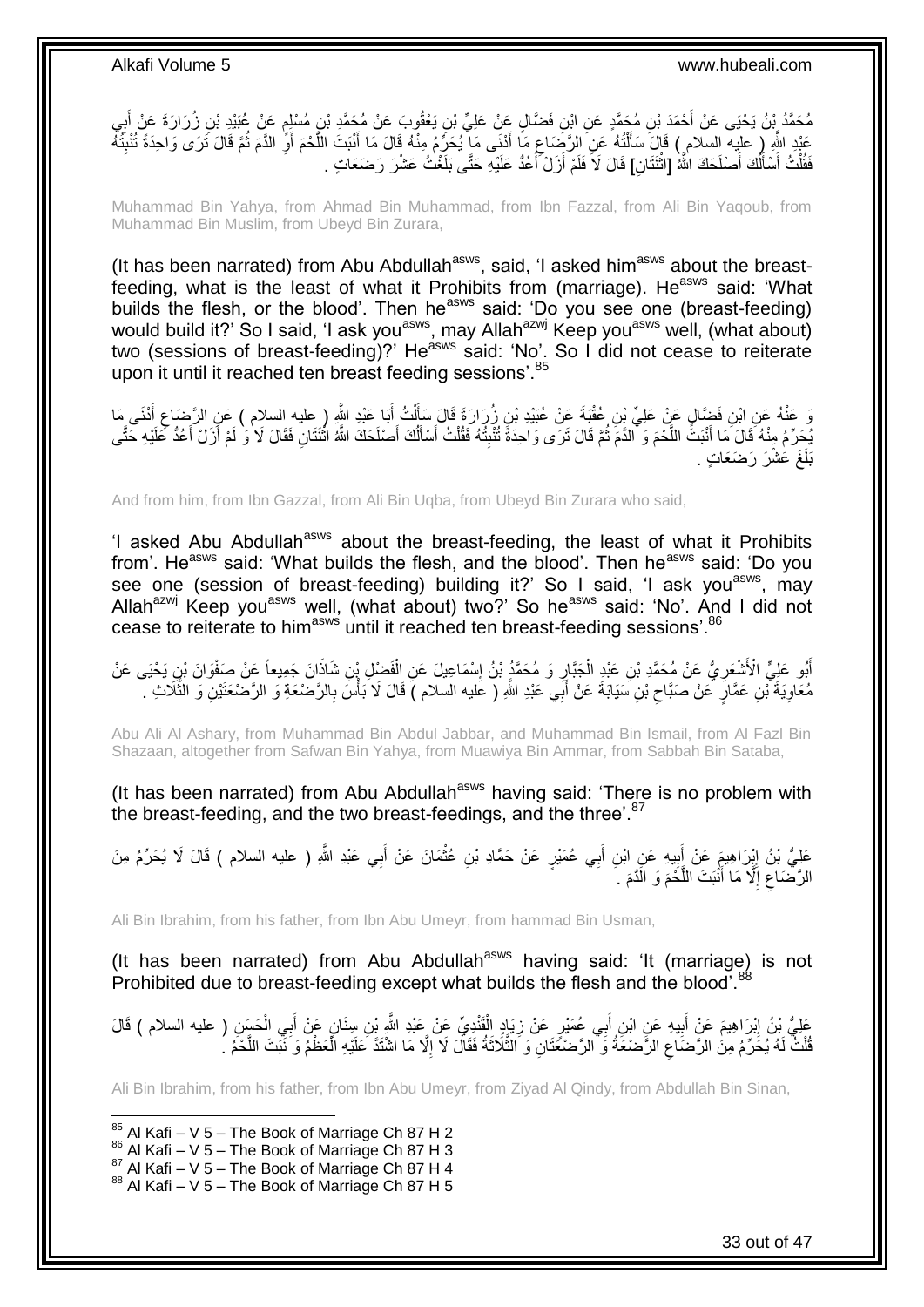(It has been narrated) from Abu Al-Hassan<sup>asws</sup>, said, 'I said to him<sup>asws</sup>, 'He is Prohibited (from the marriage) from the breast-feeding, and the two breast-feedings, and the three?' So he<sup>asws</sup> said: 'No, except what the bones are strengthened upon, and the flesh is built'.<sup>89</sup>

أَبُو عَلِيٍّ الْأَشْعَرِيُّ عَنْ مُحَمَّدِ بْنِ عَبْدِ الْجَنَّارِ وَ مُحَمَّدُ بْنُ إِسْمَاعِيلَ عَنِ الْفَضْلِ بْنِ شَاذَانَ جَمِيعاً عَنْ صَفْوَانَ بْنِ يَحْيَى قَالَ َ ْ ।।<br>३ **∶** ْ ِ سَأَلْتُ أَبَا الْحَسَنِ ( عِليهِ السلام ) عَنِ الرَّضَاعِ مَا يُحَرِّمُ مِنْهُ فَقَالَ سَأَلَ رَجُلٌ أَبِي ( عليه السلام ) عَنْهُ فَقَالَ وَاحِدَةٌ لَيْسَ بِهَا َ َ ِ ْ َ ْ َ ِ لَ بَأْسٌ وَ ثِنْتَانِ حَتَّى بَلَغَ خَمْسَ رَضَعَاتٍ **ٔ** 

Abu Ali Al Asharyy, from Muhammad Bin Abdul Jabbar, and Muhammad Bin Ismail, from Al Fazl Bin Shazaan, altogether from Safwan Bin Yahya who said,

'I asked Abu Al-Hassan<sup>asws</sup> about the breast-feeding, what he is Prohibited, from it'. So he<sup>asws</sup> said: 'A man asked my<sup>asws</sup> father<sup>asws</sup> about it, so he<sup>asws</sup> said: 'One (session), there is no problem with it, and two', until it reached five breast-feeding sessions'.

ثُلْثُ مُتَوَالِيَاتِ أَوْ مَصَّةً بَعْدَ مَصَّةٍ فَقَالَ هَكَذَا قَالَ لَهُ وَ سَأَلَهُ آخَرُ عَنْهُ فَانْتَهَى بِهِ إِلَى تِسْعِ وَ قَالَ مَا أَكْثَرَ مَا أُسْأَلُ عَنِ<br>فَقَدْتُ الْمَوْثَمَ الْمَوْثَةِ أَوْ أَوْ الْمَوْ ِ ِ لَ َ َ ْ َ ُ َ َ ٍ الرَّصَاعِ فَقُلْتُ جُعِلْتُ فِدَاكَ أَخْبِرْنِي عَنْ قَوْلِكَ أَنْتَ فِي هَذَا عِنْدَكَ فِيهِ حَدٌّ أَكْثَرُ مِنْ هَذَا فَقَالَ فِّذْ أَخْبَرْتُكَ بِالَّذِي أَجَابَ فِيهِ أَبِيَ َ **!** ْ ْ ِ ِ َ َ َّ ِ َ َ َ قُلْتُ قَدْ كَطِمْتُ الَّذِي أَجَابَ أَبُوكَ فِيهِ وَ لَكِنِّي قُلْتُ لَعَلَّهُ يَكُونُ فِيهِ حَدٌّ لَمْ يُخْبِرْ بِهِ فَتُخْبِرَنِي بِهِ أَنْتَ فَقَالَ هَكَذَا قَالَ أَبِي ِ ِ َّ ْ َ َ َّ ْ َ ِ ِ ِ َ

I said, 'Sequentially, or a sip after a sip?' So he<sup>asws</sup> said: 'Such is what he<sup>asws</sup> said to him, and another one asked about it, so he up to nine'. And he<sup>asws</sup> said: 'And how frequently lasws am asked about the breast-feeding!'. So I said, 'May I be sacrificed for you<sup>asws</sup>! Inform me about your<sup>asws</sup> words, are you<sup>asws</sup> in this with a limit which is more than this?' So he<sup>asws</sup> said: 'l<sup>asws</sup> have already informed you with that which my<sup>asws</sup> father<sup>asws</sup> had answered with regards to it'. I said, 'I know of that which your<sup>asws</sup> father<sup>asws</sup> answered with regarding it, but I said it, perhaps there is a limit in it which he<sup>asws</sup> did not inform with, so you<sup>asws</sup> would inform me with it'. So he<sup>asws</sup> said: 'Such is what my<sup>asws</sup> father<sup>asws</sup> said'.

قُلْتُ فَأَرْضَعَتْ أُمِّي جَارِيَةً بِلَبَنِي فَقَالَ هِيَ أُخْتُكَ مِنَ الرَّضَاعَةِ قُلْتُ فَتَحِلُّ لِأَخ لِي مِنْ أُمِّي لَمْ تُرْضِعْهَا أُمِّي بِلَبَنِهِ قَالَ ا<br>ا َ ْ ֺ֞ ْ ا<br>أ لَ  $\frac{1}{2}$ ِ ِ فَالْفَحْلُ وَاحِدٌ قُلْتُ نَعْمْ هُوَّ أَخِيَ لِأَبِي وَ أُمِّي ۖ قَالَ اللَّبَنُ لِلْفَحْلِ صَارَ أَبُوكَ أَبَاهَا وَ أُمُّكَ أَمَّهَا ۖ ـ َ َ ْ اُ ان<br>المنابعة ْ ْ ُ ُ

I said, 'So my mother has breast-fed a slave girl with my milk'. So he<sup>asws</sup> said: 'She is your sister from the breast-feeding'. I said, 'So is she Permissible for a brother of mine from my mother whom my mother did not breast-feed him with his milk?' He<sup>asws</sup> said: 'So the stallion (father) is one?' I said, 'Yes, he is my brother of my father and my mother'. He<sup>asws</sup> said: 'The milk of the stallion (father) made your father to be her father, and your mother as her mother<sup>'.90</sup>

الْحُسَيْنُ بْنُ مُحَمَّدٍ عَنْ مُعَلَّى بْنِ مُحَمَّدٍ عَنِ الْحَسِنِ بْنِ عَلِيٍّ بْنِ فَضَّالٍ عَنْ عَبْدِ اللَّهِ بْنِ سِنَانٍ عَنْ عُمَرَ بْنِ يَزِيدَ قَالَ سَأَلْتُ أَبَا ْ َ ْ َ ِ عَبْدِ اللَّهِ (ِ عِليه السلام ) عَنِ الْغُلَامِ يَرْضَعُ الرَّضَعَةَ وَ الْرَّضَعَتَيْنِ فَقَالَ لَا يُحَرِّمُ فَعَدَدْتُ عَلَيْهِ حَتَّى أَكْمَلْتُ عَشْرَ رَضَعَاتٍ ِ ْ ْ َ فَقَالَ إِذَا كَٰانَتْ مُتَفَرِّقَةً [فَلَا] ۚ

Al Husayn Bin Muhammad, from Moalla Bin Muhammad, from Al Hassan Bin Ali Bin Fazzal, from Abdullah Bin Sinan, from Umar Bin Yazeed who said,

 $89$  Al Kafi – V 5 – The Book of Marriage Ch 87 H 6  $90$  Al Kafi – V 5 – The Book of Marriage Ch 87 H 7

1

34 out of 47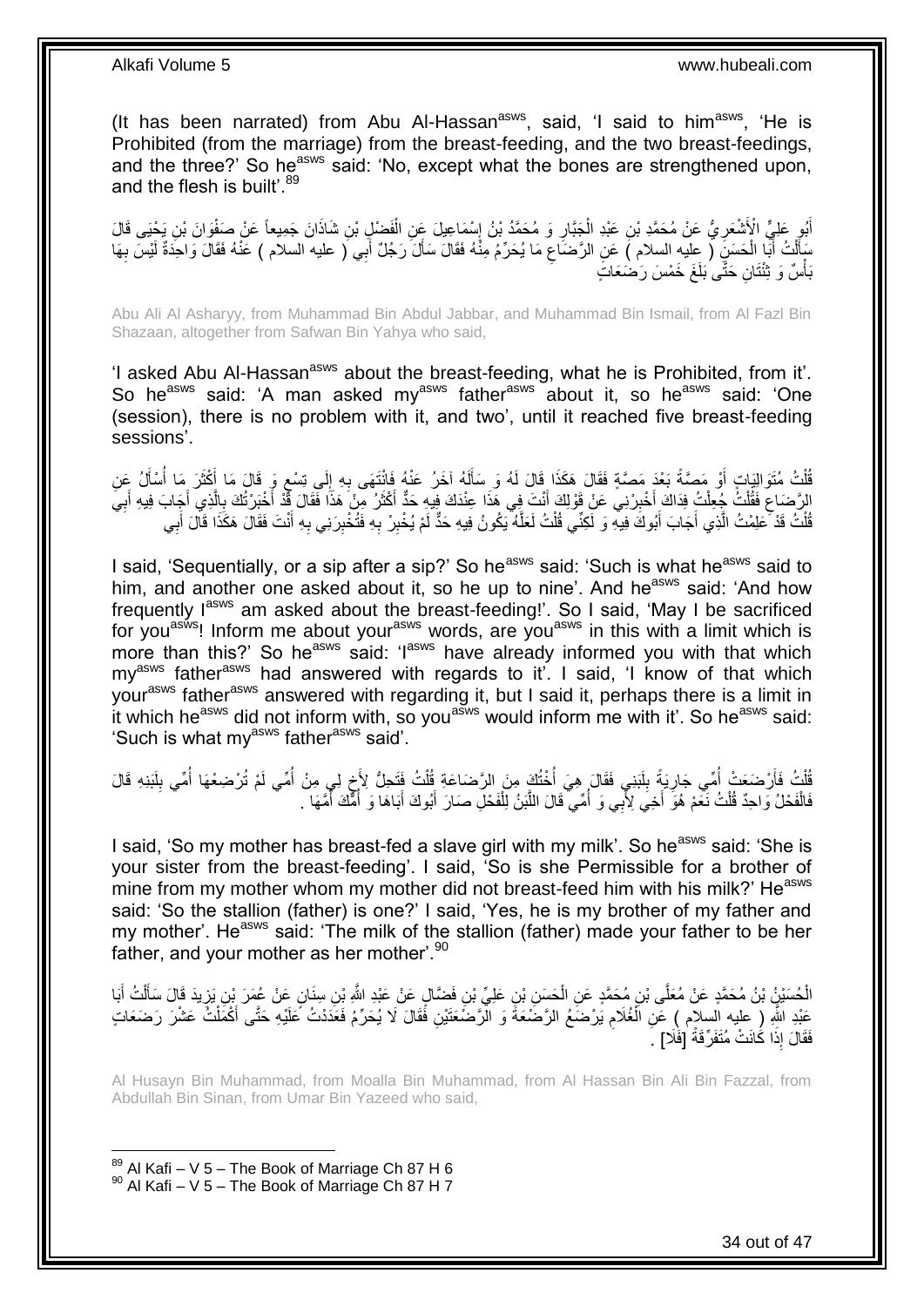'I asked Abu Abdullah<sup>asws</sup> about the boy who is breast-fed the breast-feeding session, and the two breast-feeding sessions. So he<sup>asws</sup> said: 'It does not make a Prohibition'. So I counted to him until I completed ten breast-feeding sessions. So he<sup>asws</sup> said: 'If it was separated, so no'.<sup>91</sup>

مُحَمَّدُ بْنُ يَحْيَى عَنْ أَحْمَدَ بْنِ مُحَمَّدٍ عَنْ عَلِيِّ بْنِ الْحَكَمِ عَنْ مُعَاوِيَةَ بْنِ وَهْبِ عَنْ عُبَيْدِ بْنِ زُِرَارَةَ قَالَ قُلْتُ لِأَبِي عَبْدِ اللَّهِ (<br>مُحَمَّدُ بْنُ يَحْيَى عَلْ أَحْمَدَ بْنِ مُح ِ ِ ْ َ ْ عليه السلام ) إِنَّا أَهْلُ بَيْتٍ كَبِيرٍ فَرُبَّمَا كَانَ الْفَرَحُ وَ الْحِزَنُ الَّذِي يَجْتَمِعُ فِيهِ الرِّجَالُ وَ النِّسَاءُ فَرُبِّمَا اسْتَحْيَتَ الْمَرْأَةُ أَنْ **!** َ ِ َ َ ْ َّ ْ ْ ِ تَكْشِفَ رَأْسَهَا عَنْدَ الرَّجُلِ الَّذِيَ بَيَّنَهَا وَ بَيْنَهُ الرَّصَاغِ وَ رُبَّمَا اسْتَخَفَّ الرَّجْلُ أَنْ يَنْظُرَ إِلَى ذَلِكَ فَمَا الَّذِي يُحَرِّمُ مِنَ الرَّصَاعِ َ َّ ֦֧֡֝֟֟֓֟֓֕<sup>֟</sup> ِ َّ فَقَالَ مَا أَنْنِتَ اللَّحْمَ وَ الدَّمَ فَقُلْتُ وَ مَا الَّذِي يُنْبِتُ اللَّحْمَ وَ الدَّمَ فَقَالَ كَانَ يُقَالُ عَشْرُ رَضَعَاتِ قُلْتُ فَهَلْ يُحَرِّمُ عَشْرُ رَضَعَاتِ َّ **ِ** َّ ْ َّ َ ْ فَقَالَ دَعْ ذَا وَ قَالَ مَا يَحْرُمُ مِنَ النَّسَبِ فَهُوَ مَا يَحْرُمُ مِنَ الرَّضَاعِ . ِ

Muhammad Bin Yahya, from Ahmad Bin Muhammad, from Ali Bin Al Hakam, from Muawiya Bin Wahab, from Ubeyd Bin Zurara who said,

'I said to Abu Abdullah<sup>asws</sup>, 'I am of a large family, so sometimes when it is the occasion of happiness and the sadness during which the men and the women gather, so sometimes the woman is embarrassed to uncover her head in the presence of the man which between her and him is the breast-feeding (relationship), and sometimes the man are fearful to look at that. So what is that which Prohibits from the breast-feeding?' So he<sup>asws</sup> said: 'What builds the flesh and the blood'. So I said, 'So what is that which builds the flesh and the blood?' So he<sup>asws</sup> said: 'It is said, ten breast-feeding sessions'. I said, 'So would ten breast-feeding sessions impose a Prohibition?' So he<sup>asws</sup> said: 'Leave that'. And he<sup>asws</sup> said: 'Whatever is a Prohibition due to the lineage, so it is what is prohibited from the breast-feeding'.  $92$ 

عَلِيُّ بِنُ إِبْرَاهِيمَ عَنْ هَارُونَ بِنِ مُسْلِمٍ عَنْ مَسْعَدَةَ بْنِ صَدَقَةٍ عَنْ أَبِي عَبْدٍ اللَّهِ ( عليه السلام ) قَالَ لَا يُحَرِّمُ مِنَ الرَّضَاعِ إِلَّا َ ٍ ِ ِ ِ مَا شَّدَّ الْعَظْمَ وَ أُنْبَتَ اللَّحْمَ وَ أَمَّا الرَّضُعَةُ وَ الرَّضعَتَانِ وَ الثَّلَاثُ خَتَّى يَبْلُغَ عَشْراً إِذَا كُنَّ مُتَفَرٌّقَاتٍ فَلَا بَأْسَ ٰ َّ َ َّ َ ْ ْ ٔ<br>ا

Ali Bin Ibrahim, from Haroun Bin Muslim, from Mas'ada Bin Sadaqa,

(It has been narrated) from Abu Abdullah<sup>asws</sup> having said; 'There is no Prohibition (resulting) from the breast-feeding except what strengthened the bones and builds the flesh; and as for the (one session of) breast-feeding, and the two breast-feeding sessions, and the three, until it reaches ten, when they happen to be separated (not in a series), so there is no problem<sup>'.93</sup>

 **ن الْفَ باب ص ْح ل َب ة لَ فَ**

### <span id="page-34-0"></span>**Chapter 88 – Description of the milk of the stallion (father)**

مُحَمَّدُ بْنُ يَحْيَى عَنْ أَحْمَدَ بْنِ مُحَمَّدٍ عَنِ ابْنِ مَحْبُوبٍ عَنْ عَبْدِ اللَّهِ بْنِ سِنَانٍ قَالَ سَأَلْتُ أَبَا عَبْدِ اللَّهِ ( عليه السلام ) عَنْ لَبَنِ<br>وَحَمَّدُ بْنُ يَحْيَى عَنِّ أَحْمَدَ بْنِ مُحَمَّدٍ َ ْ ĺ َ الْفَحْلِ قَالَ هُوَ مَا أَرْضَعَتِ امْرَأَتُكَ مِنْ لَبَنِكَ وَ لَبَنِ وَلَدِكَ وَلَدَ امْرَأَةٍ أُخْرَى فَهُوَ حَرَامٌ . :<br>ا َ َ ْ

Muhammad Bin Yahya, from Ahmad Bin Muhammad, from Ibn Mahboub, from Abdullah Bin Sinan who said,

 $91$  Al Kafi – V 5 – The Book of Marriage Ch 87 H 8

 $^{92}$  Al Kafi – V 5 – The Book of Marriage Ch 87 H 9

 $93$  Al Kafi – V 5 – The Book of Marriage Ch 87 H 10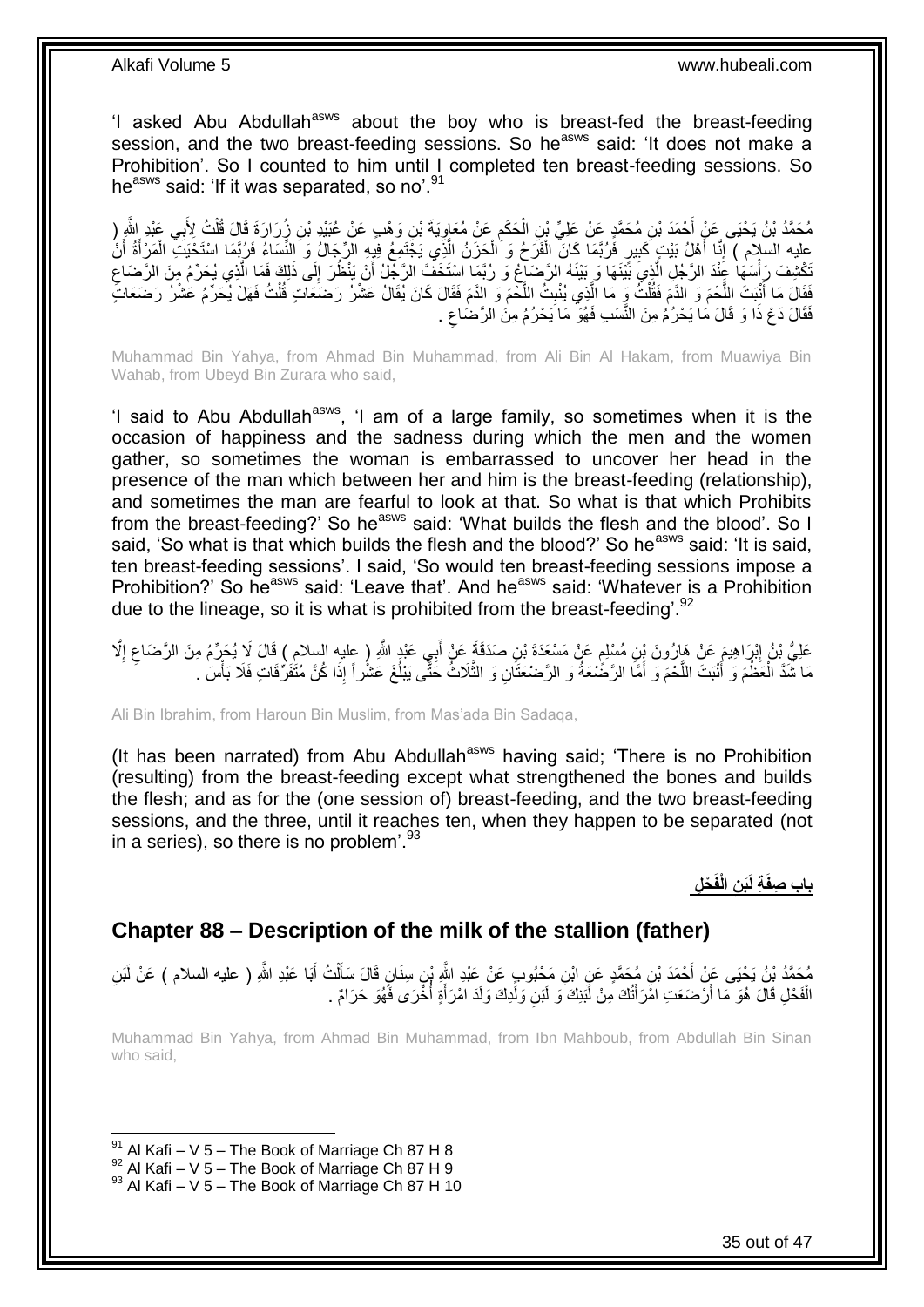'I asked Abu Abdullah<sup>asws</sup> about the milk of the stallion (father). He<sup>asws</sup> said: 'It is what your wife breast-feeds from your milk, and the milk of your child, (breast-fed to a) child of another, so it (brings about the) Prohibition'.<sup>94</sup>

ِن ُح َسْي َد ْت ُك ُم َح َّمُد ْب ُن َي ْحَيى َع ْن ُم َح َّمِد ْب ُّل ِن ال ِن َفَولَ َتا ُه ا ْم َرأ ُه َع ْن َر ُج ٍل َكا َن لَ تُ ل ِن ِعي َسى َع ْن َس َما َع َة َقا َل َسأ َما َن ْب َع ْن ُعث ْ َ ْ ĺ **ٔ** وَإِحِدَةٍ مِنْهُمَا غُلَاماً فَانْطِلَقَتْ إِحْدَى امْرَأَتَيْهِ فَأَرْضَعَتْ جَارِيَةً مِنْ عُرْضِ النَّاسِ أَ يَنْبَغِي لِابْنِهِ أَنْ يَتَزَوَّجَ بِهَذِهِ الْجَارِيَةِ قَالَ لَا َ ِ َ َ ·<br>∶ َ ِ ْ ِ لِأَنَّهَا أَرْضِعَتْ بِلَبَنِ الشَّيْخِ . ِ لَ  $\frac{1}{2}$ ا<br>ا

Muhammad Bin Yahya, from Muhammad Bin Al Husayn, from Usman Bin Isa, from Sama'at who said,

'I asked about a man who had two wives for him, so each one of them gave birth to a boy. So one of his wives went and breast-fed a girl from the display of the people. Is it befitting for his son that he marries with this girl?' He<sup>asws</sup> said: 'No, because she has been breast-fed with the milk of the Sheykh'.<sup>9</sup>

عَلِيُّ بْنُ إِبْرَاهِيمَ عَنْ أَبِيهِ عَنٍ ابْنِ أَبِي نَجْرَانَ عَنْ عَبْدِ اللَّهِ بْنِ سِنَانٍ قَالَ سَأَلْتُ أَبَا عَبْدِ اللَّهِ ( عليه السلام ) عَنْ لَبَنِ الْفَحْلِ ِ َ ْ َ َ **!** َ ْ قَالَ مَا أَرْضَعَتِ امْرَأَتُكَ مِنْ لَّبَنِ وَلَدِكَ وَلَدَ امْرَأَةٍ أَخْرَى فَهُوَ حَرَامٌ . ُ َ ֪֦֪֪֦֦֦֪֪֪֦֪֪֦֪֪֪֦֪֪֪֦֪֪֪֦֚֘֝֟֓֕֬֝֓֕֓֬֓֓֬֓֓֡֟֓֡֟֓֡֟֓֡֟֓֡֟֓֡֟֟֓֡֟֓֡֟֓֡֟֡֡֓֞֓֞֡֬֓֞֡֬֓֞֓֞֬֓֞֟֟֟֟ اُ

Ali Bin Ibrahim, from his father, from Ibn Abu Najran, from Abdullah in Sinan who said,

'I asked Abu Abdullah<sup>asws</sup> about the milk of the stallion (father). He<sup>asws</sup> said: 'What your wife breast-feeds from the milk of your child (breast-fed to a) child of another, so it (brings about the) Prohibition'.<sup>96</sup>

عِدَّةٌ مِنْ أَصْحَابِنَا عَنْ سَهْلٍ بْنِ زِيَادٍ وَ عَلِيُّ بْنُ إِبْرَاهِيمَ عَنْ أَبِيهِ عَنْ أَجْمَدَ بْنِ مُحَمَّدِ بْنِ أَبِي نَصْرٍ قَالَ سَأَلْتُ أَبَا الْحَسَنِ ( َ **!** ِ ِ ۱. َ ْ َ ْ َ َ عليه السلام ) عَنِ امْرَأَةٍ أَرْضَعَتْ جَارِيَةً ۖ وَ لِزَوْجِهَا اٰبْنٌ مِنْ غَيْرِهَا أَ يَحِلُّ لِلْغُلَامِ ابْنِ زَوْجِهَا أَنْ يَتَزَوَّجَ الْجَارِيَةَ الَّتِيُّ<br>نَشِفُ وَجَهَا أَنْ يَتَزَوْجَ الْجَارِيَةَ الْقَيْلَ ِ اُ َّ ْ َ ِ ْ َ ِ أَرْضَعَتْ فَقَالَ اللَّبَنُّ لِلْفَحْلِ . ْ َّ اً

A number of our companions, from Sahl Bin Ziiyad, and Ali Bin Ibrahim, from his father, from Ahmad Bin Muhammad Bin Abu Nasr who said,

'I asked Abu Al-Hassan<sup>asws</sup> about a woman who breast-feeds a girl and for her husband is a son from someone else. Is it Permissible for the boy, a son of her husband that he marries the girl whom she has breast-fed?' So he<sup>asws</sup> said: 'The milk is of the stallion (father)'. $97$ 

مُحَمَّدُ بْنُ يَحْيَى عَنْ أَحْمَدَ بْنِ مُحَمَّدٍ عَنِ الْحَسَنِ بْنِ مَحْبُوبٍ عَنْ جَمِيلٍ بْنِ صَالِحٍ عَنْ أَبِي بَصِيرٍ عَنٍْ أَبِي عَبْدِ اللَّهِ ( عِليه َ ٍ ْ َ السِلامِ ﴾ فِي رَجُلٍ تَزَوَّجَ امْرِزَأَةً فَوَلَدَتْ مِنْهُ جَارِيَةً ثُمَّ مَاتَتٍ الْمَرْأَةُ ۖ فَتَزَوَّجَ أَخْرَى فَوَلَدَتْ مَنْهُ وَلَدِأَّ ثُمَّ إِنَّهَا أَرْضَعَتْ مِنْ لَبَنِهَا َ َ ِ ُ ا<br>أ َ ْ اد<br>سا ِ غُلَاماً أَيَجِلُّ لِّذَلِكَ الْغُلَامِ الَّذِي أَرْضَعَتْهُ أَنْ يَتَزَّوَّجَ ابْنَةَ الْمَرْأَةِ الَّتِي كَانَتْ تَحْتَ الرَّجُلِ قَبْلَ الْمَرْأَةِ الْأَخِيرَةِ فَقَالَ مَا أُحِبُّ أَنْ َّ َ ْ َ َّ ِ ْ َ َ ر<br>|<br>| َ ْ يَتَزَوَّجَ ابْنَةَ فَحْلٍ قَدْ رَضَعَ مِنْ لَبَنِهِ

Muhammad Bin Yahya, from Ahmad Bin Muhammad, from Al Hassan Bin Mahboub, from Jameel Bin Salih, from Abu Baseer,

(It has been narrated) from Abu Abdullah<sup>asws</sup> regarding a man who marries a woman, so she gives birth to a girl from him. Then the woman dies, so he marries another, so she gives birth to a son from him. Then she breast-feeds the boy from her milk. Is it

- $95$  Al Kafi V 5 The Book of Marriage Ch 88 H 2
- $96$  Al Kafi V 5 The Book of Marriage Ch 88 H 3

 $94$  Al Kafi – V 5 – The Book of Marriage Ch 88 H 1

 $97$  Al Kafi – V 5 – The Book of Marriage Ch 88 H 4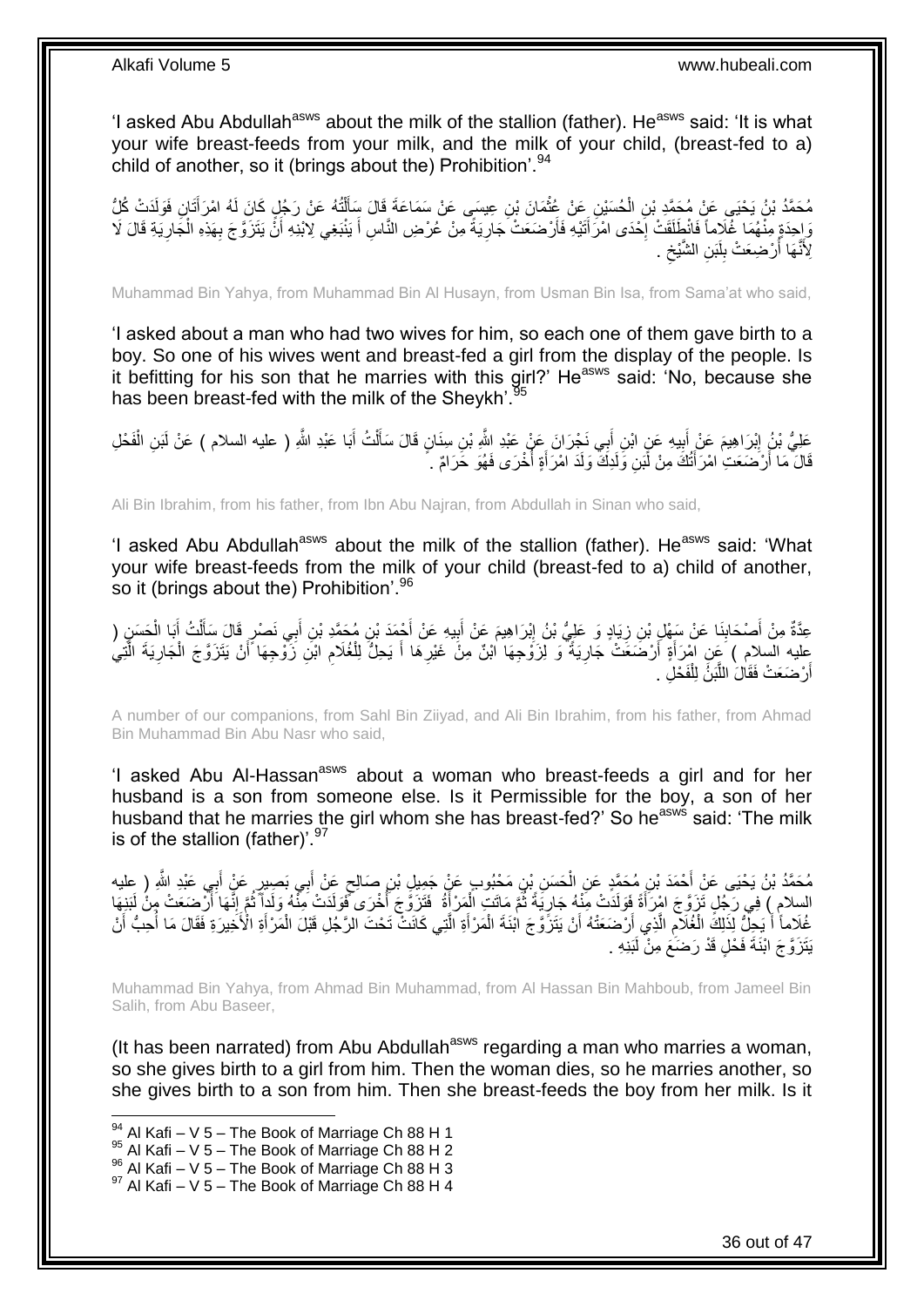Permissible for that boy whom has been breast-fed that he marries the daughter of the wife who used to be under the man before the other wife?' So he<sup>asws</sup> said: 'l<sup>asws</sup> do not like it that he marries a daughter of the stallion (father) who has been breastfed from his milk'.<sup>98</sup>

عَلِيُّ بْنُ إِبْرَاهِيمَ عَنْ أَبِيهِ عَنِ ابْنِ أَبِي عُمَيْرٍ عَنْ حَمَّادٍ عَنِ الْحَلَيِيِّ قَالَ قُلْتُ لِأَبِي عَبْدِ اللَّهِ ( عِليه السلام ) أُمُّ وَلَدِ رَجُلٍ<br>يَحْفُّ بَنُّ إِبْرَاهِيمَ عَنْ أَبِيهِ عَنِ ابْنِ أ ْ ِ ْ َ ِ َ ا<br>ا أَرْضَعَتْ صَبِيّاً وَ لَهُ ابْنَةٌ مِنْ غَيْرِهَا أَ يَحِلُّ لِذَلِكَ الصَّبِيِّ هَذِهِ الِابْنَةُ فَقَالَ مَا أُحِبُّ أَنْ تَتَزَوَّجَ ابْنَةَ رَجُلٍ قَدْ رَضْعَتْ مِنْ لَبَنِّ **∶** َ ِ **!** َ َ ُ ِدِه . َولَ

Ali Bin Ibrahim, from his father, from Ibn Abu Umeyr, from Hammad, from Al Halby who said,

'I said to Abu Abdullah<sup>asws</sup>, 'A mother of a child of a man breast-feeds a young child, and for him (the father) is a daughter from other than her. Is it Permissible for that child (to marry) this daughter?' So he<sup>asws</sup> said: 'I<sup>asws</sup> do not like it that he marries a daughter of a man who has been breast-fed from the milk of his son'.<sup>99</sup>

عَلِيُّ بْنُ إِبْرَاهِيمَ عَنْ أَبِيهِ وَ مُحَمَّدُ بْنُ يَحْيَى عَنْ أَحْمَدَ بْنِ مُحَمَّدٍ عَنِ ابْنِ أَبِي نَجْرَانَ عَنْ مُحَمَّدٍ بْنِ عُبَيْدَةَ الْهَمْدَانِيِّ قَالَ قَالَ<br>وَالِيَّ بِالْمَرْدَانِيِّ قَالَ قَالِمَ َ َ ِ َ ِ ْ الرِّضَا ( َعليه السلام ) مَا يَقُولُ أَصْحَابُكَ فِي الرَّضَاعِ قَالَ قُلْتُ كَانُوا يَقُولُونَ اللَّبَنُ لِلْفَحْلِ حَتَّـي َجَاءَتْهُمُ الرِّوَايَةُ عَنْكَ أَنَّهُ َ ْ َّ ْ ِ بَحْرُمُ مِنَ الرِّصَاعِ مَا يَحْرُمُ مِنَ النَّسَبِ فَرَجَعُوا إِلَى قَوْلِكَ قَالَ فَقَالَ وَ ذَلِكَ لِأَنَّ أَمِيرَ الْمُؤْمِنِينَ سَأَلَنِي عَنْهَا الْبَارِحَةَ فَقَالَ لِي ْ َ ِ ِ لَ ِ ْ اشْرَحْ لِيَ اللَّبَنُ لِلْفَّحْلِ وَ أَنَا أَكْرَهُ الْكَلَامَ ْ َ َ ْ َّ

Ali Bin Ibrahim, from his father, and Muhammad Bin Yahya, from Ahmad Bin Muhammad, from Ibn Abu Najran, from Muhammad Bin Ubeyda Al Hamdany who said,

'Al-Reza<sup>asws</sup> said: 'What are your companions saying regarding the breast-feeding?' I said, 'The used to say that the milk is of the stallion (father) until there came the report from you<sup>asws</sup> that it is a Prohibition from the breast-feeding what is a Prohibition from the lineage, so they returned to your<sup>asws</sup> words'. So he<sup>asws</sup> said: 'And that is because the commander of the faithful (Caliph Al-Mamoun) asked measws about it yesterday, so he said to me, 'Explain to me the milk is of the stallion', and lasws dislike the speech (talking to him).

فَقَالَ لِي كَمَا أَنْتَ حَتَّى أَسْأَلَكَ عَنْهَا مَا قُلْتَ فِي رَجُلٍ كَانَتْ لِهُ أُمَّهَاتُ أَوْلَادٍ شَتَّى فَأَرْضَعَتْ وَاحِدَةٌ مِنْهُنَّ بِلَبَنِهَا غُلَاماً غَرِيباً أَ َ ا<br>ا ْ لَ Í َ َ َ ِ لَ ِ لَيْسَ كُلُّ شَيْءٍ مِنْ وُلِّدٍ ذَلِكَ الرَّجُلِ مِنْ أُمَّهَاتٍ الْإِثَّاقِلَادِ الشِّتَّى مُحَرَّماً عَلَى ذَلِكَ الْغُلَامِ قَالَ فَلْتُ بَلَى قَالَ فَقَالَ أَبُو الْحَسَنِ ( ْ َ ْ ِ ْ ا<br>ا عْليه السلام ) فَمَا بَالُ الرَّضَاعِ يُحَرِّمُ مِنْ قِبَلِ الْفَخْلِ وَ لَا يُحَرِّمُ مِنْ قِبَلِ الْأُمَّهَاتِ وَ إِنْ ِ ْ ِ ِ كَانَ لَبَنُ الْفَحْلِ أَيْضاً يُحَرِّمُ . َ ْ

He<sup>asws</sup> said to me: 'Just as yourself, until lasws asked about it. What do you say regarding a man who had mother of the various children, so one of them breast-fed a stranger boy with her milk. Is not everything from the children of that man, from the mothers of the various children, Prohibited unto that boy?' I said, 'Yes'. So Abu Al-Hassan<sup>asws</sup> said: 'So what is the matter the breast-feeding from the stallion (father) (brings about) Prohibition, and does not (bring about) Prohibition from the mothers, and rather the breast-feeding is from the mothers? And even if it was the milk of the stallion (father) as well (would bring about) Prohibition'.<sup>100</sup>

 $98$  Al Kafi – V 5 – The Book of Marriage Ch 88 H 5

 $^{99}$  Al Kafi – V 5 – The Book of Marriage Ch 88 H 6

 $100$  Al Kafi – V 5 – The Book of Marriage Ch 88 H 7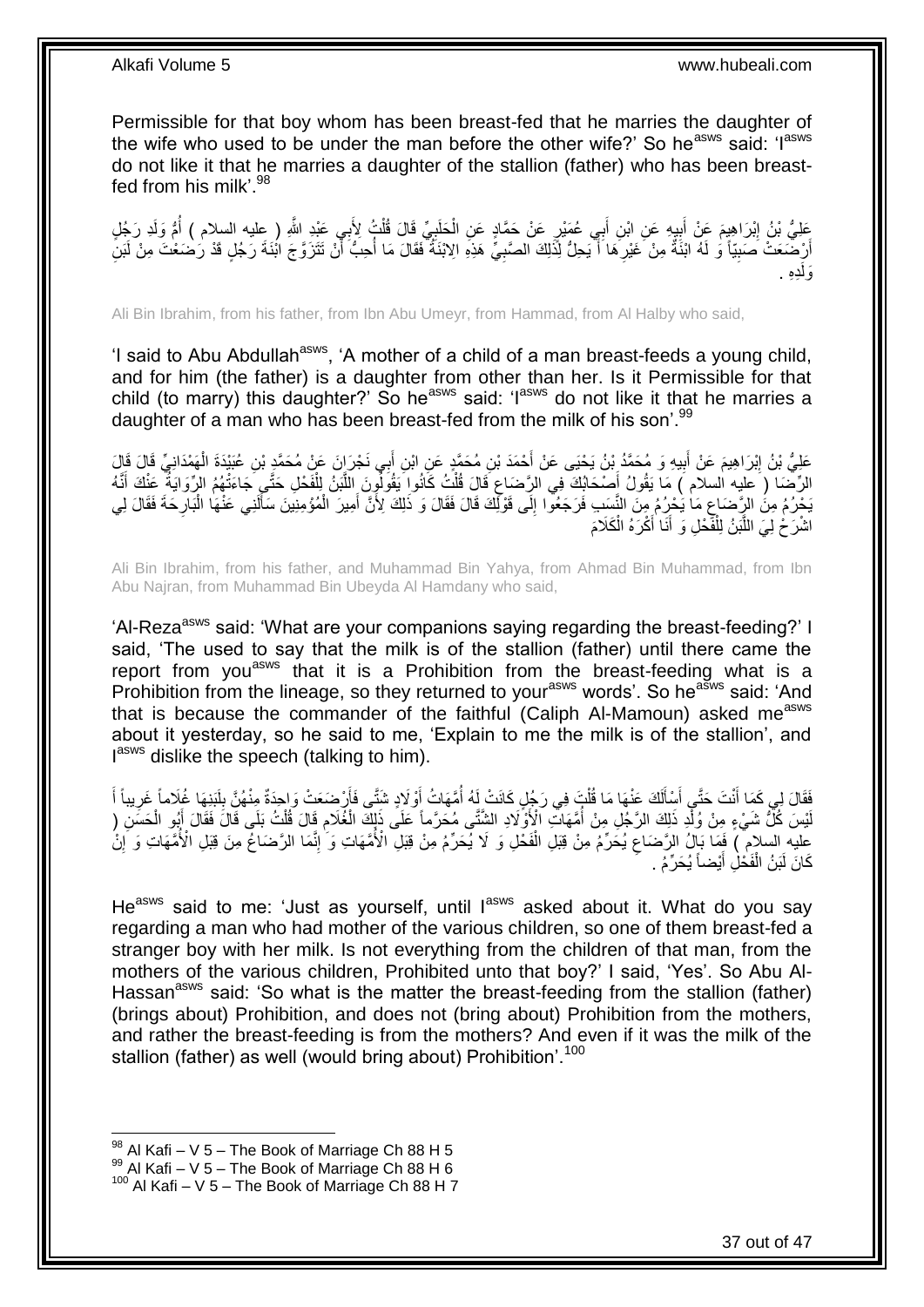مُحَمَّدُ بْنُ يَحْيَى عَنْ أَحْمَدَ بْنِ مُحَمَّدٍ عَنْ عَلِيِّ بْنِ مَفْزِيَارَ قَالَ سَأَلَ عِيسَى بْنُ جَعْفَرِ بْنِ عِيسَى أَبَا جَعْفَرِ الثَّانِيَ (ِ عليهِ َّ َ ِ َ **ٍ** السلام ﴾ أَنَّ اهْرَأَةً أَرْضِعَتْ لِِّي صَبِيَّاً فَهَلْ يَجِلُّ لِي أَنْ أَتَزَوَّجَ ابْنَةَ زَوْجِهَا فَقَالَ لِي مَا أَجْوَدَ مَا سَأَلْتَ مِنْ ۖ هَاهُنَا يُؤْتُى أَنْ َ َ َ **!** اُ َ َ ْ َ يَقُولَ النَّاسُ حَرُمَتْ عَلَيْهِ امْرَأَتُهُ مِنْ َقِبَلِ لَبَنِ الْفَحْلِ ۚ هَذَا هُوَ لَبَنِّ الْفَحْلِ لَا غَيْرُهُ ْ ْ

Muhammad Bin Yahya, from Ahmad Bin Muhammad, from Ali Bin Mahziyar who said,

'Isa Bin Ja'far Isa asked Abu Ja'far $a<sup>asws</sup>$  the  $2<sup>nd</sup>$  that, 'A woman breast-fed a child for me, so it is Permissible for me that I marry a daughter of her husband?' So he<sup>asws</sup> said to me: 'What you are asking is from her that the people are saying, 'His wife is Prohibited unto him from the milk of the stallion (father)'. This is the milk of the stallion (father), not someone else'.

فَقُلْتُ لَهُ [إِنَّ] الْجَارِيَةَ لَيْسَتِ ابْنَةَ الْمَرْأَةِ الَّتِي أَرْضَعَتْ لِي هِيَ ابْنَةُ غَيْرِهَا فَقَالَ لَوْ كُنَّ عَشْراً مُتَفَرِّقَاتٍ مَا حَلَّ لَكَ مِنْهُنَّ ِ َّ َ ْ **∶** ْ ِ .<br>ا ثَنَيْءٌ وَ كُنَّ فِّي مَوْضَعِ بَذَاتِكَ  $\zeta$ 

So I said to him<sup>asws</sup>, 'The girl is not a daughter of the woman whom breast-fed for me, she is a daughter of someone else.' So he<sup>asws</sup> said: 'Even if there were ten different women, nothing would be Permissible from them, and they would be in the place of your daughters<sup>7101</sup>

مُحَمَّدُ بِنُ يَحْيَى عَنْ أَحْمَدَ بْنِ مُحَمَّدٍ وَ عَلِيُّ بْنُ إِبِرَاهِيمَ عَنْ أَبِيهِ جَمِيعاً عَنِ ابْنِ مَحْبُوبِ عَنْ هِشَامِ بْنِ سَالِمِ عَنْ بُرَيْدٍ الْعِجْلِيِّ<br>يُرْمَحُنُّهُ بِنَّ سَالِمٍ عَنْ أَحْمَدَ بْ ِ َ ِ ْ ֧֖֖֚֚֚֓֝֝֬֝ ِ قَالَ سَأَلْتُ أَبَا جَعْفَرٍ ( عليه السلام ) عَنْ قَوْلِ اللَّهِ عَنَّ وَ جَلَّ وَ هُوَ الَّذِي خَلَقَ مِنَ الْماءِ بَشَراً فَجَعَلَهُ نَسَباً وَ صبهراً فَقَالَ إِنَّ ْ َّ َ ْ َ ِ اللَّهَ تَعَالَى خَلَقَ آدَمَ مِنَ الْمَاءِ الْعَذْبِ وَ خَلَقَ زَوْجَتَهُ مِنْ سِنْخِهٍ فَبَرَ أَهَا مِنْ أَسْفَلِ أَضْلَاعِهٍ فَجَرَى بِذَلِكَ الضَّلْعِ سَنَبٌ وَ نَسَبٌ ثُمَّ **ٔ** ْ ْ ر<br>: ِ َ َ َ زَوَّجَهَا إِيَّاهُ فَجَرَىٰ بِسَبَبِ ذَٰلِكَ بَيْنَهُمَا صِهْرٌ ۖ وَ ذَٰلِكَ قَوْلُهُ عَزَّ وَ جَلَّ نَسَباً وَ صِهْراً فَالنَّسَبُ يَا أَخَا بَنِي عِجْلٍ مَا كَانَ بِسَبَبِ ا<br>ا **∣** ِ ِ الرِّجَالِ وَ الْصِّهْرُ مَاَ كَانَ بِسَبَبِ النِّسَاءِ **∣** 

Muhammad Bin Yahya, from Ahmad Bin Muhammad, and Ali Bin Ibrahim, from his father, altogether, from Ibn Mahboub, from Hisham Bin Salim, from Bureyd Al Ijaly who said,

'I asked Abu Ja'far<sup>asws</sup> about the Words of Allah<sup>azwj</sup> Mighty and Majestic **[25:54] And** *He it is Who Created a human from the water, so He Made for him relationships*  of lineage and marriage. So he<sup>asws</sup> said: 'Allah<sup>azwj</sup> the Exalted Created Adam<sup>as</sup> from the fresh water and Created his<sup>as</sup> wife<sup>as</sup> for him<sup>as</sup>. So He<sup>azwj</sup> Created her from the lowest of his<sup>as</sup> ribs. Thus, by that rib flowed the begetting and the lineages. The He<sup>azwj</sup> got her<sup>as</sup> to be married to him<sup>as</sup>, and there flowed marriages by the cause of that (marriage) between the two of them<sup>as</sup>, and these are the Words of the Mighty and Majestic *lineage and marriage*. So the lineage, O brother of the Clan of Ijal, what was by the cause of the men and the marriage, it was not by the cause of the women'.

قَالَ فَقُلْتُ لَهُ أَ رَأَيْتَ قَوْلَ رَسُولِ اللَّهِ ( صلى الله عليه وآله ) بَحْرُكُم مِنَ الرَّضَاعِ مَا يَحْرُكُم مِنَ النَّسَبِ فَسِّرْ لِي ذَلِكَ فَقَالَ كُلُّ َ َ ْ ِ امْرَأَةٍ أَرْضَعَتْ مِنْ لَبَنٍ فَحْلِهَا وَلَٰذَ امْرِ أَةٍ أُخْرَى مِنْ جَارِيَةٍ أَوْ غُلَامٍ فَذَلِكَ الرَّضِاغُ الَّذِي قَالَ رَسُولُ اللَّهِ ( صلى الله عليه وآله َّ ٍ َ ِ ا<br>ا َ َ ِي وَ كُلُّ امْرَأَةٍ أَرْضَعَتْ مِنْ لَمَنِ فَخْلَيْنِ كَانَا لَهَا وَاحِداً بَعْدَ وَاحِدٍ مِّنْ جَارِيَةٍ أَوْ غُلَامٍ فَإِنَّ ذَلِكَ رَضَاعٌ لَيْسَ بِالرَّضَاعِ الَّذِي ∣ļ ֧֖֧֖֖֖֖֧֧֖֖֧֧֧֧֦֧֧֧֦֧֧֚֚֚֚֚֚֚֚֝֝֟֓֝֓֝֓֟֓֝֬֟֓֟֓֟֓֝֬֝֓֝֓֟֓֡֬֓֝֬֝֓֟֓֓֝֬ َ ֦֧֦֧֦֦֦֧֦֦֦֦֦֦֢ׅ֦֦֢ׅ֦֦ׅׅׅׅ֝֜֜֡֜֜֜֡֜֜֡֜֡֜֓֡֜֡֜֓֡֬ اً َ َّ ِ ; ُفْالَ رَسُولُ اللَّهِ ( صلى الله عليهَ وآله )َ يَحْرُمُ مِنَ الرَّضِاعِ مَا يَحْرُمُ مِنَ الَّنْسَٰبِ وَ إِنَّمَّا هُوَ مِنْ نَسَب نَاحِيَةِ الصِّهْرِ رَضَّاعٌ وَّ ِ ِ ِ لَا يُحَرِّمُ شَيْئاً وَ لَيْسَ هُوَ سَبَبَ رَضَاعٍ مِنْ نَاحِيَةِ لَبَنِ الْفُحُولَةِ فَيُحَرِّمَ . ْ ٍ

He (the narrator) said, 'So I said to him<sup>asws</sup>, 'What is your<sup>asws</sup> view of the words of Rasool-Allah<sup>saww:</sup> 'He is Prohibited from the breast-feeding what he is Prohibited from the lineages'? Explain that to me'. So he<sup>asws</sup> said: 'Every woman who breast-

1

38 out of 47

 $101$  Al Kafi – V 5 – The Book of Marriage Ch 88 H 8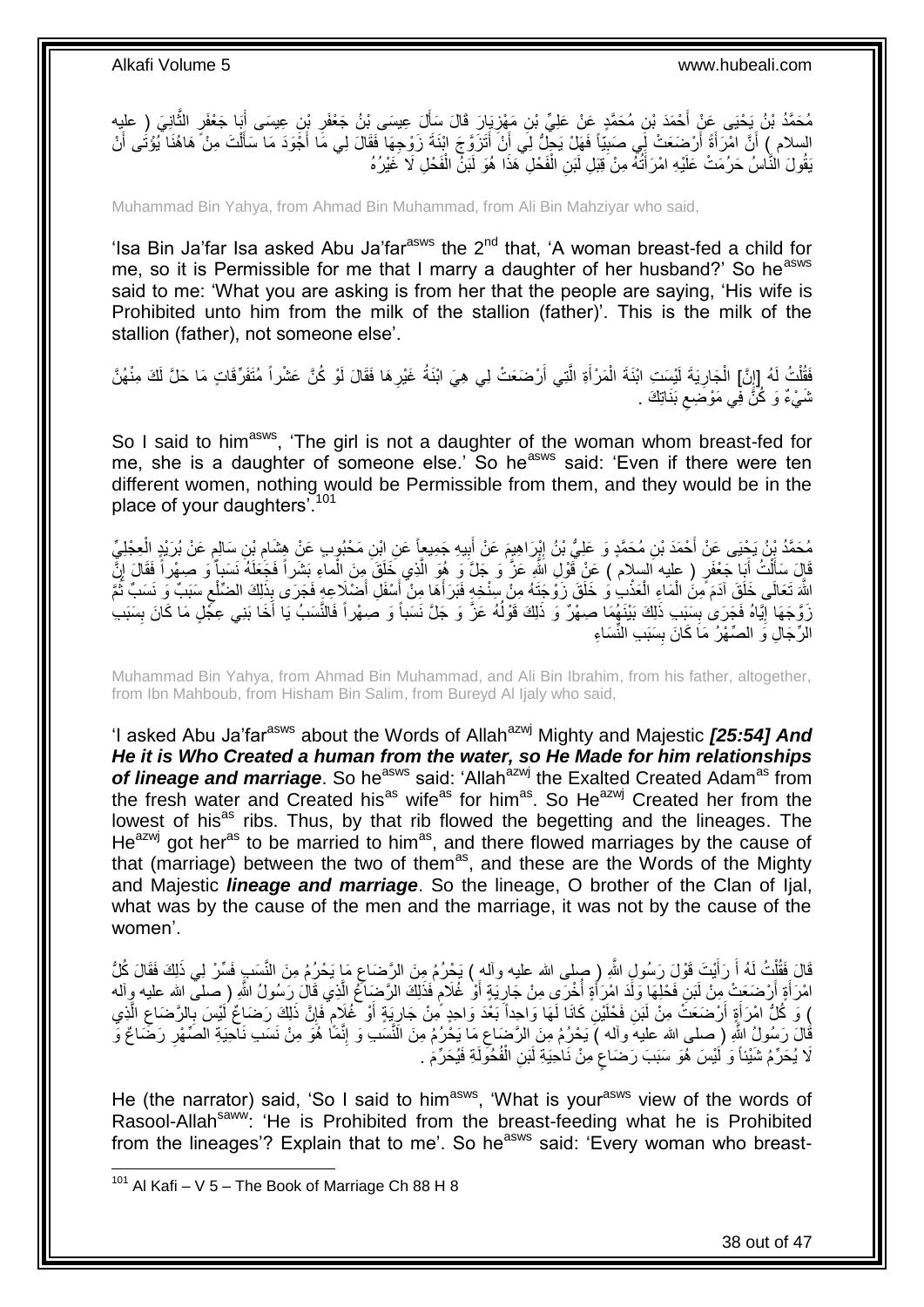feeds from the milk of her stallion (husband) to a child of another woman, either a girl or a boy, so that is the breast-feeding which Rasool-Allah<sup>saww</sup> spoke of: and every woman who breast-feeds from the milk of two stallions (husbands) which were for her, one after another, to a girl or a boy, so that breast-feeding is not with the breastfeeding which Rasool-Allah<sup>saww</sup> spoke of saying: 'He is Prohibited from the breastfeeding what he is Prohibited from the lineages'. But rather, it is from the lineage, emanating from the marriage breast-feeding, and it does not Prohibit anything, and it is not a cause of the breast-feeding emanating from the milk of the stallions (fathers), so it would (bring about) a Prohibition'.  $102$ 

إِنْ مَحْبُوبِ عَنْ هِشَامِ بْنِ سَالِمٍ عَنْ عَمَّارٍ السَّابَاطِيِّ قَالَ سَأَلْتُ أَبَا عَبْدِ اللَّهِ عَنْ غُلَامٍ رَضَعَ مِنِ امْرَأَةٍ أَ يَحِلُّ لَهُ أَنْ يَتَزَوَّ جَ َ ْ َ ٍ ِ َ َ َ م أُخْتَهَا لِأَبِيهَا مِنَ الرَّضَاٰعِ قَالَ فَقَالَ لَا فَقَدْ رَضَعَا جَمِيعاً مِنْ لَبَنِ فَحْلٍ وَاحِدٍ مِنِ امْرَأَةٍ وَّاحِدَةٍ َ ِ ِ ا<br>ا

Ibn Mahboub, from Hisham Bin Salim, from Ammar Al Sabaty who said,

'I asked Abu Abdullah about a boy breast-fed from a woman, is it Permissible for him that he marries her sister of her father from the breast-feeding?' He<sup>asws</sup> said: 'No, for they have both together been breast-fed from the milk of one stallion (father), from one woman'.

قَالَ فَيَتَزَوَّجُ أُخْتَهَا لِأُمِّهَا مِنَ الرَّضَاعَةِ قَالَ فَقَالَ لَا بَأْسَ بِذَلِكَ إِنَّ أُخْتَهَا الَّتِي لَمْ تُرْضِعْهُ كَانَ فَحْلُهَا غَيْرَ فَحْلِ الَّتِي أَرْضَعَتِ َّ ا<br>أ ِ **ٔ** ابل<br>ا َ َّ ُ الْغُلَامَ فَاخْتَلَّفَ الْفَحْلَانِ فَلَا بَأْسَ . ْ ْ ،<br>ا

He (the narrator) said, 'So he can marry his sister of her mother from the breastfeeding?' So he<sup>asws</sup> said: 'There is no problem with that, if her sister did not breastfed him, her stallion (husband) being another stallion (father) of the woman who breast-fed the boy. So if, the two stallions (fathers) are different, so there is no problem'.<sup>103</sup>

ائِنُ مَحْبُوبٍ عَنْ أَبِي أَيُّوبَ الْخَزَّ إِزِ عَنِ ابْنِ مُسْكَانَ عَنِ الْحَلَبِيِّ قَالَ سَأَلْتُ أَبَا عَبْدِ اللَّهِ ( عِليه السلام ) عَنِ الرَّجُلِ يَرْضِعُ َ ْ َ ¦ ْ ِ ْ َ َ مِنْ اِمْرَأَةٍ وَ هُوَ غُلاَمٌ أَ يَجِلُّ لَهُ أَنَّ يَتَزَوَّجَ أَخْتَهَا لِأُمِّهَا مِنَ الزَّصْبَاعَةِ فَقَالَ إِنْ كَانَتِ الْمَزْاتَانِ رَضَعَتَا مِنِ آَمْرَأَةٍ وَاحِدَةٍ مِنْ ِ ا<br>أ َ َ َ َ َ ْ لَئِنَ فَحْلٍ وَاحِدٍ فَلَا يَحِلُّ فَإِنْ كَانَتِ الْمَرْأَتَانِ رَضَعَتَا مِنِ امْرَأَةٍ وَاحِدَةٍ مِنْ لَبَنِ فَحْلَيْنِ فَلَا بَأْسَ بِذَلِكَ . ْ ِ َ َ

Ibn Mahboub, from Abu Ayoub Al Khazzaz, from Ibn Muskan, from Al halby who said,

'I asked Abu Abdullah<sup>asws</sup> about the man who is breast-fed from a woman and he was a boy, is it Permissible for him that he marries her sister of her mother from the breast-feeding?' So he<sup>asws</sup> said: 'If it was such that the two women were both breastfed from one woman from the milk of one stallion (father), so it is not Permissible; and if it was two women who had both been breast-fed from one woman from the milk of two stallions (fathers), so there is no problem with that'.<sup>104</sup>

<sup>1</sup>  $102$  Al Kafi – V 5 – The Book of Marriage Ch 88 H 9

 $103$  Al Kafi – V  $5$  – The Book of Marriage Ch 88 H 10

 $104$  Al Kafi – V 5 – The Book of Marriage Ch 88 H 11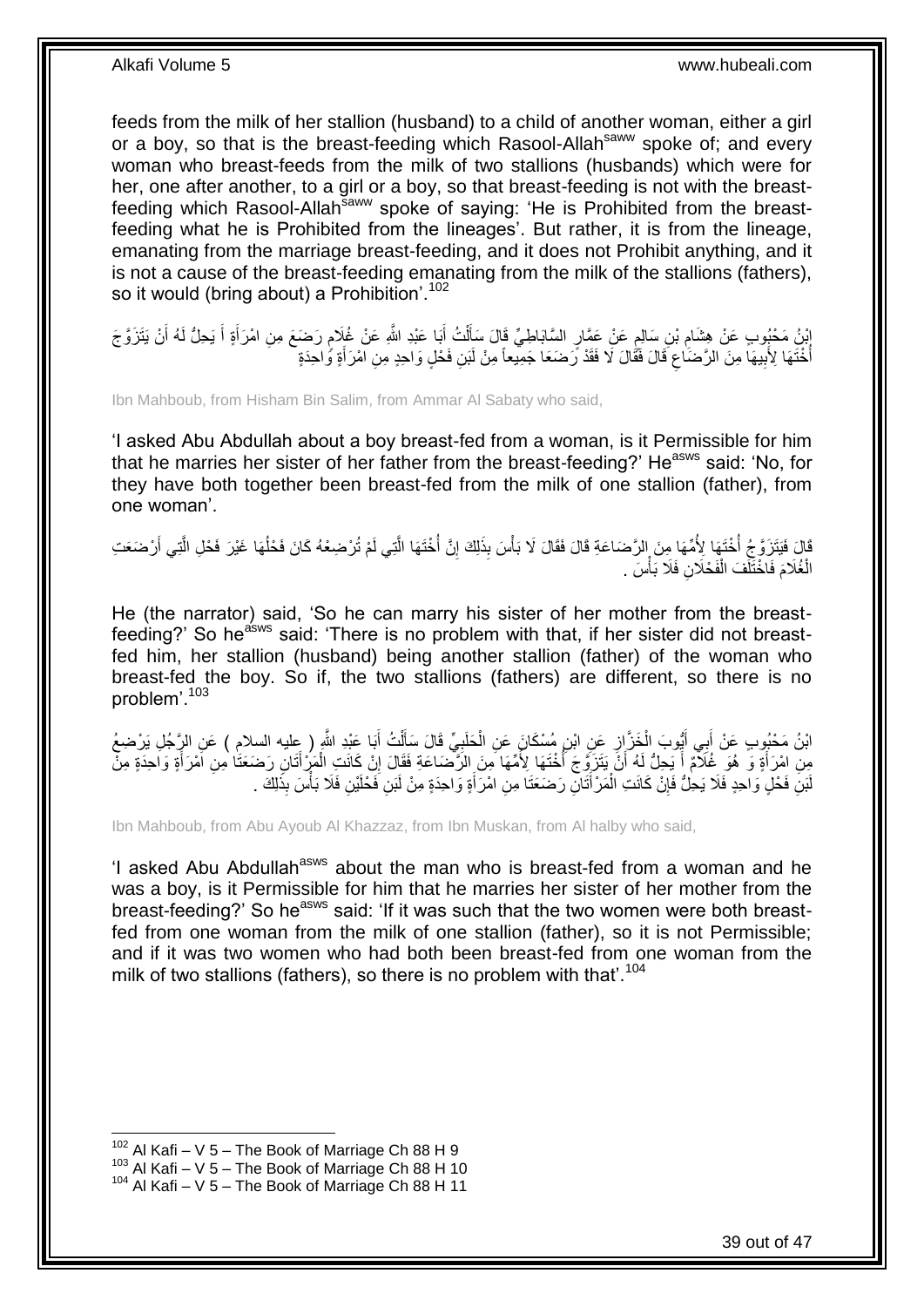**ٍ َطام َّن ُه َال َر َضا َع َبْعَد ف باب أ َ**

## <span id="page-39-0"></span>**Chapter 89 – There is no breast-feeding after the weaning**

ِ عَلِيُّ بْنُ إِبْرَاهِيمَ عَنْ أَبِيهِ عَنِ ابْنِ أَبِي عُمَيْرٍ عَنْ حَمَّادٍ عَنِ الْحَلَبِيِّ عَنْ أَبِي عَبْدِ اللَّهِ ( عليه السلام ) قَالَ لَا رَضَاعَ بَعْدَ َ ِ ْ َ **!** َ فِطَامٍ. م

Ali Bin Ibrahim, from his father, from Ibn Abu Umeyr, from Hammad, from Al Halby,

(It has been narrated) from Abu Abdullah<sup>asws</sup> having said: 'There is no breast-feeding after weaning'.<sup>105</sup>

مُحَمَّدُ بْنُ يَحْيَى عَنْ أَحْمَدَ بْنِ مُجَمَّدٍ عَنْ عَلِيٍّ بْنِ الْحَكَمِ عَنْ أَبَانِ بْنِ عُثْمَانَ عَنِ الْفَضْلِ بْنِ عَبْدِ الْمَلِكِ عَنْ أَبِي عَبْدِ اللَّهِ ( ْ **ٔ** َ ِ ْ َ َ ْ عليه السلام ) قَالَ الرَّضَاعُ قَبَّلَ الْحَوْلَيْنِ قَبْلَ أَنْ يُفْطَمَ . َ ْ

Muhammad Bin Yahya, from Ahmad Bin Muhammad, from Ali Bin Al Hakam, from Aban Bin Usman, from Al Fazl Bin Abdul Malik,

(It has been narrated) from Abu Abdullah<sup>asws</sup> having said: 'The breast-feeding is before the two years (are complete), before he is weaned'.<sup>106</sup>

عِدَّةٌ مِنْ أَصْحَابِنَا عَنْ سَهْلِ بْنِ زِيَادٍ عَنْ أَحْمَدَ بْنِ مُحَمَّدِ بْنِ أَبِي نَصْرٍ عَنْ حَمَّادِ بْنِ عُثْمَانَ قَالَ سَمِعْتُ أَبَا عَبْدِ اللَّهِ ( عليه **ٔ** َ َ ِ ِ َ السلام ) يَقُولُ لَا رَضَاعَ بَعْدَ فِطَلَمٍ قَالَ قُلْتُ جُعِلْتُ فِدَاكَ وَ مَا الْفِطَامُ قَالَ الْحَوْلَانِ اللَّذَانِ قَالَ اللَّهُ عَزَّ وَ جَلَّ . َّ ْ ْ ْ ْ ֧֧֧֧֧֧֧֧֧֓֝֓֝֓֝֓֝֬֟֓֓֝֓֓֝֬֓֝֓<del>֛</del>

A number of our companions, from Sahl Bin Ziyad, from Ahmad Bin Muhammad Bin Abu Nasr, from Hammad Bin Usman who said,

'I heard Abu Abdullah<sup>asws</sup> saying: 'There is no breast-feeding after weaning'. I said, 'May I be sacrificed for you<sup>asws</sup>! And what is the weaning?' He<sup>asws</sup> said: 'The two years which Allah<sup>azwj</sup> Mighty and Majestic Speaks of'.<sup>107</sup>

عَلِيُّ بْنُ إِبْرَاهِيمَ عَنْ أَبِيهِ وَ عِدَّةٌ مِنْ أَصْبِحَابِذَا عَنْ سَهْلِ بْنِ زِيَادٍ جَمِيعاً عَنِ إِبْنِ أَبِي نَجْرَانَ عَنْ عَاصِمِ بْنِ حُمَيْدٍ عَنْ مُحَمَّدِ َ ِ َ **!** َ ِ ِ َنِنِ فََيْسٍ قَالَ سَأَلْتُهُ عَنِ امْرَ أَةٍ حَلَبَتْ مِنْ لَبَذِهَا فَأَسْقَتْ زَوْجَهَا لِّتَحْرُمَ عَلَيْهِ قَالَ أَمْسَكَهَا وَ أَوْجَعَ ظَهْرَهَا . اً، َ ْ اً َ َ

Ali Bin Ibrahim, from his father, and a number of our companions, from Sahl Bin Ziyad, altogether, from Ibn Abu Najran, from Aasim Bin Humeyd, from Muhammad Bin Qays who said,

'I asked him<sup>asws</sup> about a woman who milked herself from her own milk, and she quenched her husband in order for her to be Prohibited unto him. He<sup>asws</sup> said: 'He would keep her, and her back would be (inflicted with) pain'.<sup>108</sup>

عَلِيُّ بْنُ إِبْرَاهِيمَ عَنْ أَبِيهِ عَنِ ابْنِ أَبِي عُمَيْرٍ عَنْ مَنْصُورِ بْنِ يُونُسَ عَنْ مَنْصُورِ بْنِ حَازِمٍ عَنْ أَبِي عَبْدِ اللَّهِ ( عِليه السلام ) َ **!** َ ِ َ ٍ **ٍ ∶ ∶** قَالَ قَالٍ رَسُولُ اللّهِ ( صَلى الله عَليهَ وآله ) لَا رَضَاعِ بَعْدَ فِطَامٍ وَ لَا وِصَالٍ فِيَ صِنَبامٍ وَ ُلَا يُنْمَ بَعْدَ اخْتِلَامٍ وَ لَا صَمْتَ يَوْمِ أ ِ ֧֠׆֧ ֧֖֧֖֖֖֖֖֧֖֖֖֖֧֧֧֧֧֧֧֧֧֧֧֧֧֧֧֧֧֚֚֚֚֚֚֚֚֚֚֚֝֝֟֓֝֓֝֓֝֬֟֓֝֬֟֓֝֬֝֓֝֓֝֬֝֓֝֬֝֬֝֓֝֬֝֬֓֝֬֝֬֝֬ ֧֖֧֦֖֖֖֧֧֧֧֧֧֧֧֧֧֧֧֧֧֚֚֚֝֝֝֓֟֓֝֓֝֓֝֓֟֓֝֬֝֬֝֬֝֓֬֝֬֝֓֟֓֟֓֬֓֝֓֝֬֝֬֝֓֝֬֝֬֓֝֬֝֓֝֬֝֬ إِلَى اللَّيْلِ وَ لَا تَعَرُّبَ بَعْدَ الْهِجْرَةِ وَ لَا هِجْرَةَ بَعْدَ الْفَثْحِ ۚ وَ لَا طَّلَاقَ قَبْلَ النِّكَاحِ وَ لَا عَنْقَ قَبْلَ مِلْكٍ وَ لَا يَمِيلَنَ لِلْوَلَدِ مَعَ وَالِدِهِّ ِ ِ ْ ِ ْ َّ ِ ْ ْ وَ لَا لِلْمَمْلُوكِ مَعَ مَوْلَاهُ وَ لَا لِلْمَرْأَةِ مَعَ زَوْجِهَا وَ لَا نَذِّرَ فِي مَعْصِيَةٍ وَ لَا يَمِينَّ فِي قَطِيعَةٍ َ ْ ْ <u>ٔ</u>

<sup>1</sup>  $105$  Al Kafi – V 5 – The Book of Marriage Ch 89 H 1

 $106$  Al Kafi – V 5 – The Book of Marriage Ch 89 H 2

 $107$  Al Kafi – V 5 – The Book of Marriage Ch 89 H 3

 $108$  Al Kafi – V 5 – The Book of Marriage Ch 89 H 4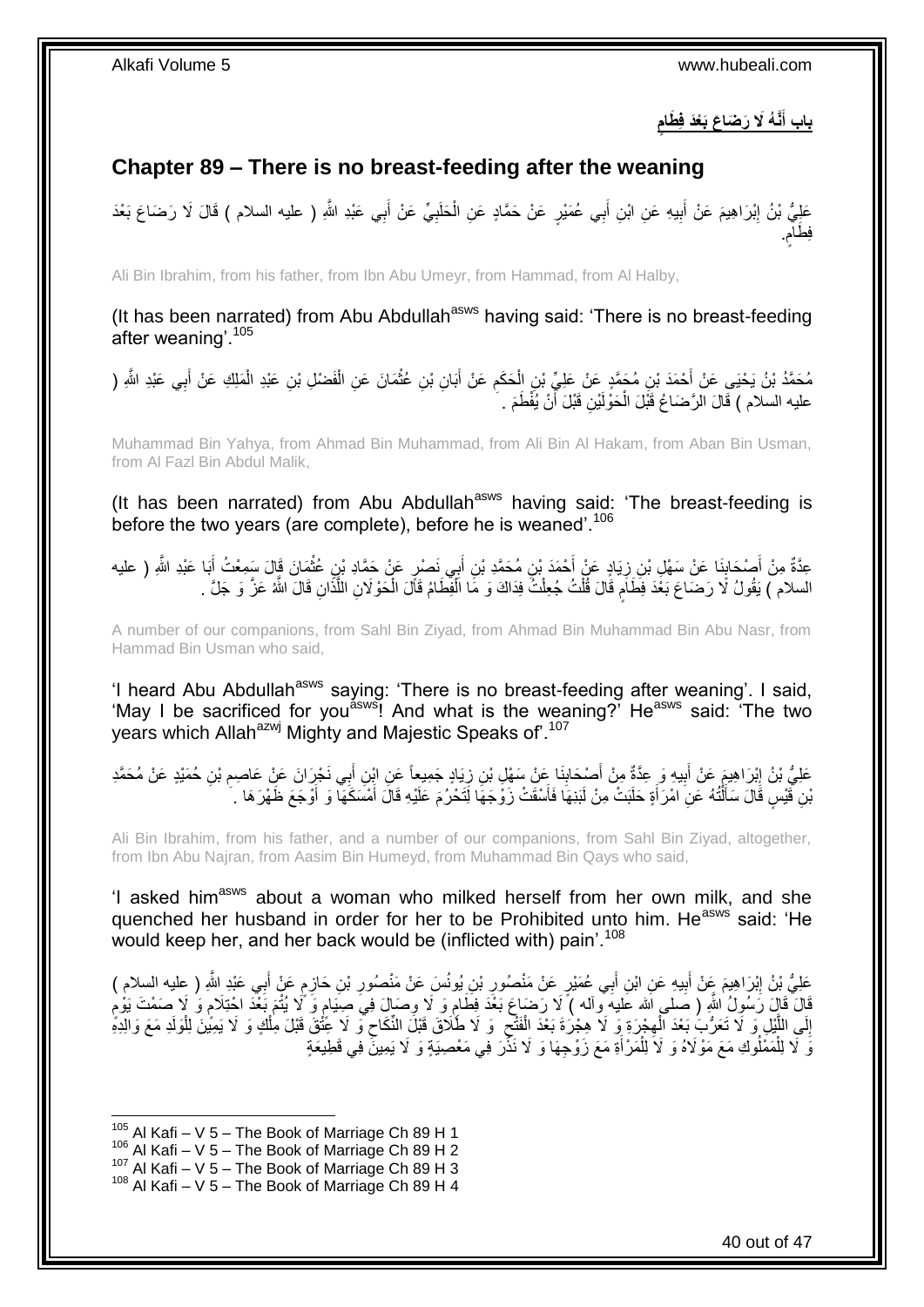Ali Bin Ibrahim, from his father, from Ibn Abu Umeyr, from Mansour Bin Yunus, from Mansour Bin Hazim,

(It has been narrated) from Abu Abdullah<sup>asws</sup> having said: 'Rasool-Allah<sup>saww</sup> said: 'There is no breast-feeding after weaning, nor copulation during Fasting, nor an orphan-hood after the puberty, nor a silence for a day up to the night, nor conforming to Arab customs after the emigration (Hijra), nor an emigration after the victory (conquest of Makkah), nor a divorce before the marriage, nor an emancipation (of a slave) before ownership, nor a swearing of an oath for the son with his father, nor for the owned slave with his master, nor for the woman with her husband, nor a vow regarding disobedience (to Allah<sup>azwj</sup>), nor a swearing of an oath regarding cutting-off of relationships.

فَمَعْنَى قَوْلِهِ لَا رَضَاعَ بَعْدَ فِطَامٍ أَنَّ الْوَلَدَ إِذَا شَرِبَ مِنْ لَبَنِ الْمَرْ أَةِ بَعْدَ مَا نَفْطِمُهُ لَا يُحَرِّمُ ذَلِكَ الرَّضَاعُ النَّتَاكُحَ . َ ْ ِ :<br>ا َ ٍ

Thus, the Meaning of his<sup>saww</sup> words: 'There is no breast-feeding after weaning', is that the child, when it drinks from the milk of the woman after she having weaning him, that breast-feeding would not (bring about a) Prohibition of the marriage'.<sup>109</sup>

> **باب َنَوا دَر ف ي ال َّر َضاع**

### <span id="page-40-0"></span>**Chapter 90 – Miscellaneous regarding the breast-feeding**

ْ عَلِيُّ بِنُ إِبْرَاهِيمَ عَنْ أَبِيهِ عَنْ مُحَمَّدِ بْنِ أَبِي عُمَيْرٍ عَنْ عَبْدٍ اللَّهِ بْنِ الْمُغِيرَةِ عَنْ أَبِي الْحَسَنِ الْمُاضِي ( عليهِ السلام ) قَالٍَ َ ْ ِ َ יִין<br>∶ ْ ْ فُلْتٌ لَهُ إِنِّي تَزَوَّجْتُ امْرَأَةً فَوَجَدْتُ امْرَأَةً قَدْ أَرْضَعَتْنِي وَ أَرْضَعَتْ أُخْتَهَا قَالَ فَقَالَ كَمْ قَالَ فُلْتُ شَيْئاً يَسِيراً قَالَ بَارَكَ اللَّهُ :<br>ا اُ اُ َ َ ِ ْ َك. لَ

Ali Bin Ibrahim, from his father, from Muhammad Bin Abu Umeyr, from Abdullah Bin Al Mugheira,

(It has been narrated) from Abu Al-Hassal Al-Maazy<sup>asws</sup> ( $7<sup>th</sup>$  Imam<sup>asws</sup>), said, 'I said to him<sup>asws</sup>, 'I married a woman, so I found that a woman had breast-fed me and breastfed her sister'. He<sup>asws</sup> said: 'How much?' I said, 'Something little'. He<sup>asws</sup> said: 'May Allah $^{azwj}$  Bless for you'.<sup>110</sup>

عَلِيُّ بْنُ إِبْرَاهِيمَ عَنْ أَبِيهِ عَنِ ابْنِ أَبِي عُمَيْرٍ عَنْ غَيْرِ وَاحِدٍ عَنْ إِسْحَاقَ بْنِ عَمَّارٍ عَنْ أَبِي عَبْدِ اللَّهِ ( عليه السلام ) فِي َ ِ ِ َ **!** َ ِ رَ جُلٍّ تَزَوَّجَ أَخْتُ أَخِيهِ مِنَ الرَّضَاَعَةِ فَقَالَ مَاً أَحِبُّ أَنْ أَتَزَوَّجَ أَخْتَ أَخِي مِنَ الرَّضَاعَةِ . َ ان<br>المستقبل ا<br>أ َ ا<br>أ

Ali Bin Ibrahim, from his father, from Ibn Abu Umeyr, from someone else, from Is'haq Bin Ammar,

(It has been narrated) from Abu Absullah $a<sup>asws</sup>$  regarding a man who married a sister of his brother from the breast-feeding. So he<sup>asws</sup> said: 'l<sup>asws</sup> do not like it that l<sup>asws</sup> marry a sister of my<sup>asws</sup> brother from the breast-feeding'.<sup>111</sup>

ِ مُحَمَّدُ بْنُ إِسْمَاعِيلَ عَنِ الْفَضْلِ بْنِ شَاذَانَ عَنْ صَفْوَانَ بْنِ يَحْيَى عَنِ الْعَبْدِ الصَّالِحِ ( عليه السلام ) قَالَ قُلْتُ لَهُ أَرْضَعَتْ<br>\* ْ ْ **∶** َ ْ أُمِّي جَالِّا ِمَّةَ بِلَنِنِيَ قَالَ هِيَ أُخْلُكَ مِنِّ الرَّصْاعِ قَالَ فَقُلْتُ فَتَجِلُّ لِأَخِي مِنْ أُمِّي لَمْ تُرْضِعُهَا بِلْبَنِهِ يَعْنِي لَيْسٍ بِهَذَا الْبَطْنِ وَ لَكِنْ ا<br>المناسبة ْ ِ ا<br>ا لَ  $\frac{1}{2}$ ِ ْ ِ لَ ِ بِبَطْنٍ آخَرَ قَالَ وَّ الْفَحْلُ وَّاحِدٌ قُلْتُ نَعَمْ هِيَ أُخْتِي لِأَبِي وَ أُمِّي قَالَ اللَّبَنُ لِلْفَحْلِ صَارَ أَبُوكَ أَبَاهَا وَ أُمُّكَ أُمَّهَا . ْ **ِ** ُ ا<br>ا َ َ ْ َّ ُ ا<br>ا ْ

 $109$  Al Kafi – V 5 – The Book of Marriage Ch 89 H 5

 $110$  Al Kafi – V  $5$  – The Book of Marriage Ch 90 H 1

 $111$  Al Kafi – V 5 – The Book of Marriage Ch 90 H 2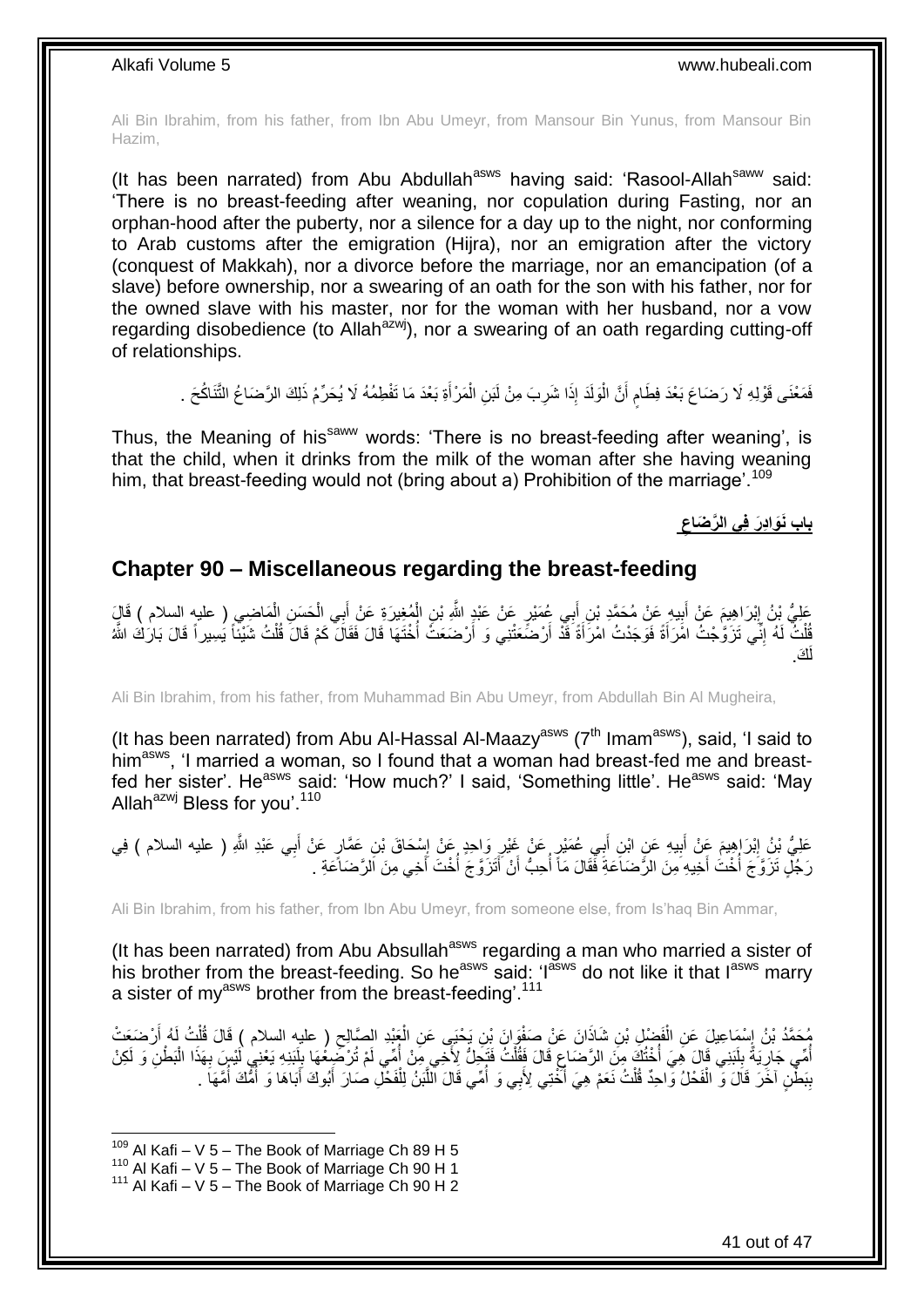Muhammad Bin Ismail, from Al Fazl Bin Shazaan, from Safwan Bin Yahya,

(It has been narrated) from Al-Abd Al-Salih<sup>asws</sup> ( $7<sup>th</sup>$  Imam<sup>asws</sup>), said, 'I said to him<sup>asws</sup>, 'My mother breast-fed a girl with my milk'. He<sup>asws</sup> said: 'She is your sister from the breast-feeding'. So I said, 'So would it be Permissible for my brother from my mother who did not breast-feed from his milk, meaning not with this pregnancy, but with another pregnancy'. He<sup>asws</sup> said: 'And the stallion (father) is one?' I said, 'Yes, she is my sister of my father and my mother'. He<sup>asws</sup> said: 'The milk is of the stallion (father). Your father has become her father, and your mother, as her mother'.<sup>112</sup>

عَلِيُّ بِنُ إِبْرَاهِيمَ عَنْ أَبِيهِ عَنِ إِبْنِ أَبِي عُمَيْرٍ عَنْ حَمَّادٍ عَنِ الْحَلَبِيِّ عَنْ أَبِي عَبْدِ اللَّهِ ( عليه السلام ) قَالَ لَوْ أَنَّ رَجُلًا تَزَوَّجَ َ ِ ْ ِ َ ِ َ جَارِّيَةً رَضِيعاً فَأَرْضَعَتَّهَا امْرَأَتُهُ فَسَدَّ نِكَاحُهً َ **∶** 

Ali Bin Ibrahim, from his father, from Ibn Abu Umeyr, from Hammad, from Al Halby,

(It has been narrated) from Abu Abdullah<sup>asws</sup> having said: 'If a man were to marry a girl having been breast-fed by his wife, so his marriage is void'.

قَالَ وَ سَأَلْتُهُ عَنِ امْرَأَةِ رَجُلٍ أَرْضَعَتْ جَارِيَةً أَ تَصْلُحُ لِوَلَدِهِ مِنْ غَيْرِهَا قَالَ لَا قُلْتُ فَنُزِّلَتْ بِمَنْزِلَةِ الْأُخْتِ مِنَ الرَّضَاعَةِ قَالَ ِ ْ **ٍ** ُ َ **∶** اُ َ ֺ֧֦֦֧֦֦֖֦֦֦֖֦֧֦֪֦֧֦֪֪֦֧֦֪֦֪֦֪֦֧֦֪֦֧֦֪֦֧֦֧֦֪֪֦֧֦֪֪֦֧֦֧֦֧֪֝֟֟֟֟֟֟֟֟֟֟֟֟֟֟֟֟֟֟֟֟֟֬֟֟֓֟֟֟֓֞֟֟֟֓֞֟֟֟֟֩֓֞֟֟֓֞֟֟֟֟֟֟֟֟֝ لَ ِ نَعَمْ مِنْ قِبَلِ الْأُبَ

He (the narrator) said, 'And I asked him<sup>asws</sup> about a wife of a man who breast-feeds a girl, would she be correct for her children from someone else?' He<sup>asws</sup> said: 'No'. I said, 'So she would have come down to be at the status of the sister from the breastfeeding?' He<sup>asws</sup> said: 'Yes, from the direction of the father'.<sup>113</sup>

عَلِيُّ بْنُ إِبْرَاهِيمَ عَنْ أَبِيهِ عَنِ ابْنِ أَبِي عُهَيْرٍ عَنْ حَمَّادٍ عَنِ الْحَلَبِيِّ عَنْ أَبِي عَبْدِ اللَّهِ ( عليِه السلام ) قَالَ جَاءَ رَجُلٌ إِلَى أَمِيرِ<br>وَيَمْيَنُ الْبَرَاهِيمَ عَنْ أَبِيهِ عَنِ ابْنِ َ ِ ْ َ **!** َ ِ ِ َ  $\frac{1}{2}$ َ الْمُؤْمِنِينَ ( عليه السلام ) فَقَالَ يَا أَمِيرَ الْمُؤْمِنِينَ إِنَّ امْرَأَتِيَ حَلَبَتٌ مِنْ لَبَنِهَا فِي مَكُوكُ فَأَسْقَتْهُ جَارِيْتِي فَقَالَ أَوْجِعِ امْرَأَتَكَ وَ ِ ْ َ َ ِ َ ِ اً عَلَيْكَ بِجَارِيَتِكَ وَ هُوَ هَكَذَا فِي قَضَاءِ عَلِيٍّ ( عليه السلام ) . **∶** ِ

Ali Bin Ibrahim, from his father, from Ibn Abu Umeyr, from Hammad, from Al Halby,

(It has been narrated) from Abu Abdullah<sup>asws</sup> having said: 'A man came over to Amir Al-Momineen<sup>asws</sup>, so he said, 'O Amir Al-Momineen<sup>asws</sup>! My wife milked from her own milk in a drinking cup, so she quenched my slave-girl'. So he<sup>asws</sup> said: 'Your wife would be inflicted with pain, and it is upon you with your slave girl. And it is like this in the judgement of Aliasws<sup>, 114</sup>

عَلِيٌّ عِنْ أَبِيهِ عَنٍ ابْنِ أَبِي عُمَنْزٍ عَنْ حَمَّادٍ عَنِ الْحَلَبِيِّ وَ عَبْدِ اللَّهِ بْنِ سِنَانٍ عَنْ أَبِي عَبْدِ اللَّهِ ( عليه السلام ) فِي رَجُلٍ تَزَوَّجَ َ ֦֧<u>֓</u> ْ َ **!** َ جَارِّيَةً صَغِيرَةً فَأَرْضَعَتْهَا امْرَأَتُهُ أَوْ أُمُّ وَلَدِهِ قَالَ تَحْرُمُ عَلَيْهِ . ا<br>ا َ َ اُ ِ

Ali, from his father, from Ibn Abu Umeyr, from Hammad, from Al Halby, and Abdullah Bin Sinan,

 $112$  Al Kafi – V 5 – The Book of Marriage Ch 90 H 3

 $113$  Al Kafi – V 5 – The Book of Marriage Ch 90 H 4

 $114$  Al Kafi – V 5 – The Book of Marriage Ch 90 H 5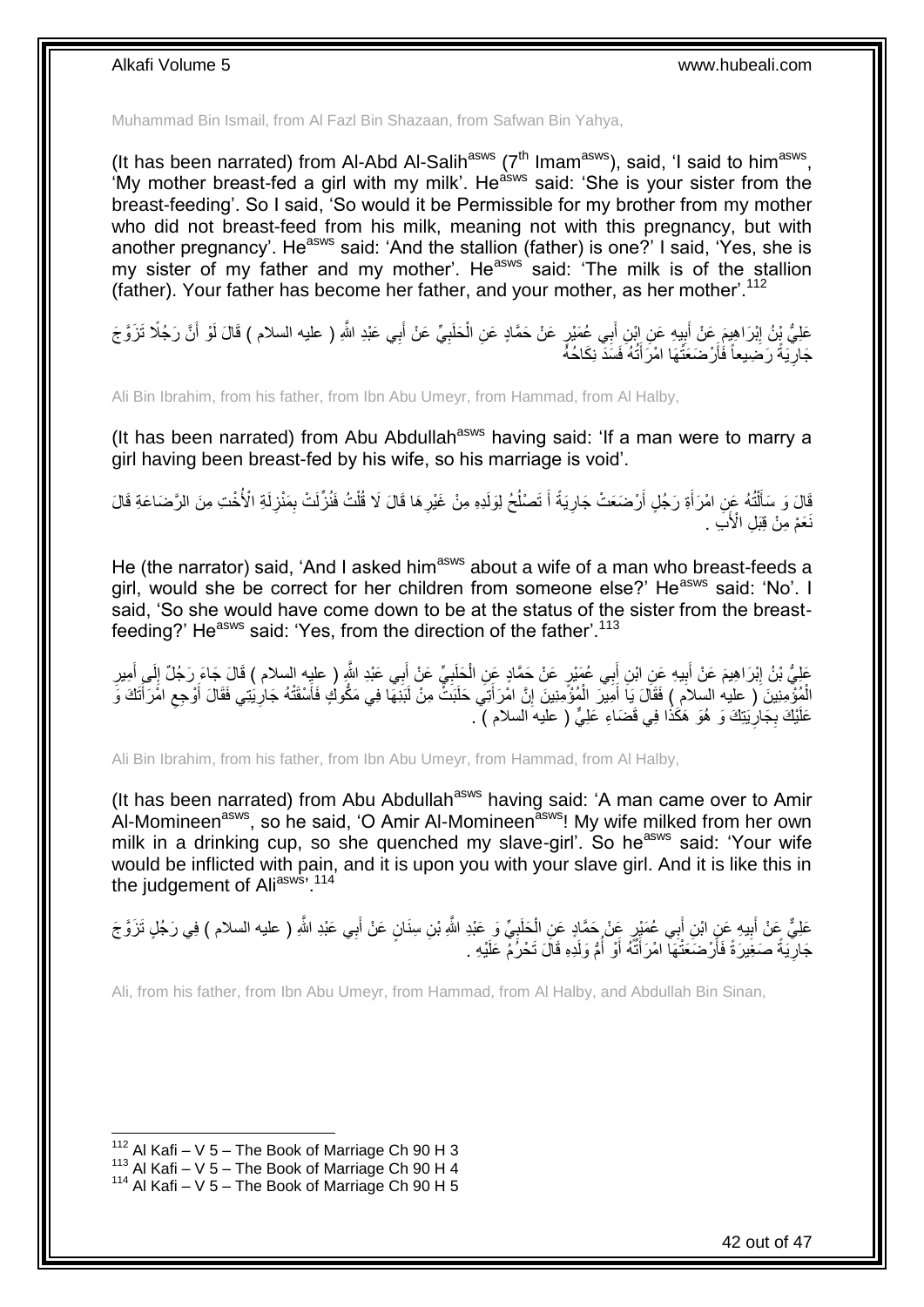(It has been narrated) from Abu Abdullah<sup>asws</sup> regarding a man who married a young girl, so his wife breast-fed her, or a mother of his child. He<sup>asws</sup> said: 'She is Prohibited unto him'.<sup>115</sup>

عَلِيٌّ عَنْ أَبِيهِ عَنِ إِبْنِ أَبِي عُمَيْرٍ عَنٍّ بَعْضٍ أَصْحَابِنَا عَنْ أَبِي عَبْدِ اللَّهِ ( عليه السلام ) قَالَ الرَّضَاعُ الَّذِي يُنْبِتُ اللَّحْمَ وَ الذَّمَ َ **∣** َ َ  $\frac{1}{2}$ َ َّ ِ َّ هُوَ الَّذِي يَرَْضِعُ حَتَّىَ يَتَمَلَّى وَ يَتَضَلَّعَ وَ يَنْتَهِيَ نَفْسُهُ . ِ َّ َّ

Ali, from his father, from Ibn Abu Umeyr, from one of our companions,

(It has been narrated) from Abu Abdullah<sup>asws</sup> having said: 'The breast-feeding is that which builds the flesh and the blood. It is that which he breast-feeds until he is weary, and disinterested, and his breathing (sucking) ends'.<sup>116</sup>

مُحَمَّدُ بْنُ يَحْيَى عَنْ أَحْمَدَ بْنِ مُحَمَّدٍ عَنِ ابْنِ فَضَّالٍ عَنِ ابْنِ بُكَيْرٍ عَنْ أَبِي يَحْيَى الْحَنَّاطِ قَالَ قُلْتُ لِأَبِي عَبْدِ اللَّهِ ( عليه ْ ْ َ السلام ) إِنَّ ابْنِي وَ ابْنَةَ أُخِيَ فِي حَجْرِيَ وَ أَرَدْتُ أَنْ أَزَوَّجَهَا إِيَّاهُ فَقَالَ بَعْضُ أَهْلِي إِنَّا قَدْ أَرْضَعْنَاهُمَا قَالَ فَقَالَ كَمْ قُلْتُ مَا<br>أَمْسِلْمَ إِنَّ مَنْ يَفْسَلُ الْعَالَمَ وَالْ ِ َ ֧֦֧֦֧֦֧֦֧֦֧֦֧֦֧ׅ֦֦֧֦֧֦֧֦֧֦֧֦֧֦֧֦֧֦֧֦֧֦֧֦֧֦֚֬֜֓֡ ُ َ ِ اُ ْ أُدْرِي قَالَ فَأْذْرَانِي عَلَى أَنْ أَوَقَّتَ قَالَ فَقُلْتُ مَا أَدْرِي قَالَ فَقَالَ زَوِّجْهُ . َ ْ .<br>ا َ َ َ

Muhammad Bin Yahya, from Ahmad Bin Muhammad, from Ibn Fazzal, from Ibn Bukeyr, from Abu Yahya Al Hannat who said,

'I said to Abu Abdullah<sup>asws</sup>, 'My son and a daughter of my brother are in my lap (care), and I intend to marry her to him, but one of my family members said, 'We have breast-fed both of them'. So he<sup>asws</sup> said: 'How much?' I said, 'I don't know'. He<sup>asws</sup> said: 'So let me<sup>asws</sup> know the time period'. So I said, 'I don't know'. So he<sup>asws</sup> said: 'Get him married'.<sup>117</sup>

عَلِيُّ بْنُ إِبْرَاهِيمَ عَنْ أَبِيهِ عَنِ ابْنِ أَبِي عُمَيْرٍ عَنْ حَمَّادٍ عَنِ الْحَلَبِيِّ عَنْ أَبِي عَبْدِ اللَّهِ ( عليه السلام ) قَالَ سَأَلْتُهُ عَنِ امْرَأَةٍ<br>عَلَيُّ بْنُ إِبْرَاهِيمَ عَنْ أَبِيهِ عَنِ ابْنِ أ َ **∶** ْ ِ َ ِ َ ْ َ ُنْزُغْهِمُ أَنَّهَاَ أَرْضَعَتِ الْمَرْأَةَ وَ الْغُلَامَ ثُمَّ تُنْكِرُ ۚ قَالَ تُصَدَّقُۢ إِذَا أَنْكَرَثَ قُلْتُ فَإِنَّهَا قَالَتْ وَ اَدَّعَتْ بَعْدُ بِأَنِّي قَدْ أَرْضَعْتُهُمَا قَالَ لَا ِ ْ َ ُ ْ َ ْ َ َ َ َ **∶** تُصَدَّقُ وَ لَا تُنَعَّمُ .

Ali Bin Ibrahim, from his father, from Ibn Abu Umeyr, from Hammad, from Al halby,

(It has been narrated) from Abu Abdullah<sup>asws</sup>, said, 'I asked him<sup>asws</sup> about a woman who alleged that she had breast-fed the woman and the boy, then denied. He<sup>asws</sup> said: 'You ratified her when she denied?' I said, 'But she said and claimed afterwards, 'I had breast-fed them both'. He<sup>asws</sup> said: 'Do not ratify, nor is there a Blessing<sup>' 118</sup>

عَلِيٌّ عَنْ أَبِيهِ عَنِ ابْنِ أَبِي عُمَيْرٍ عَنْ عَبْدِ اللَّهِ بْنِ سِنَانٍ عَنْ أَبِي عَبْدِ اللَّهِ ( عليه السلام ) قَالَ لَا يَصْلُحُ لِلْمَرْ أَةِ أَنْ يَنْكِحَهَا **!** َ َ َ ْ ُ عَمُّهَا وَ لَا خَالُهَا مِنَ الزَّضَاعَةِ . ا<br>ا

Ali, from his father, from Ibn Abu Umeyr, from Abdullah Bin Sinan,

 $115$  Al Kafi – V 5 – The Book of Marriage Ch 90 H 6

 $116$  Al Kafi – V 5 – The Book of Marriage Ch 90 H 7

 $117$  Al Kafi – V  $5$  – The Book of Marriage Ch 90 H 8

 $118$  Al Kafi – V 5 – The Book of Marriage Ch 90 H 9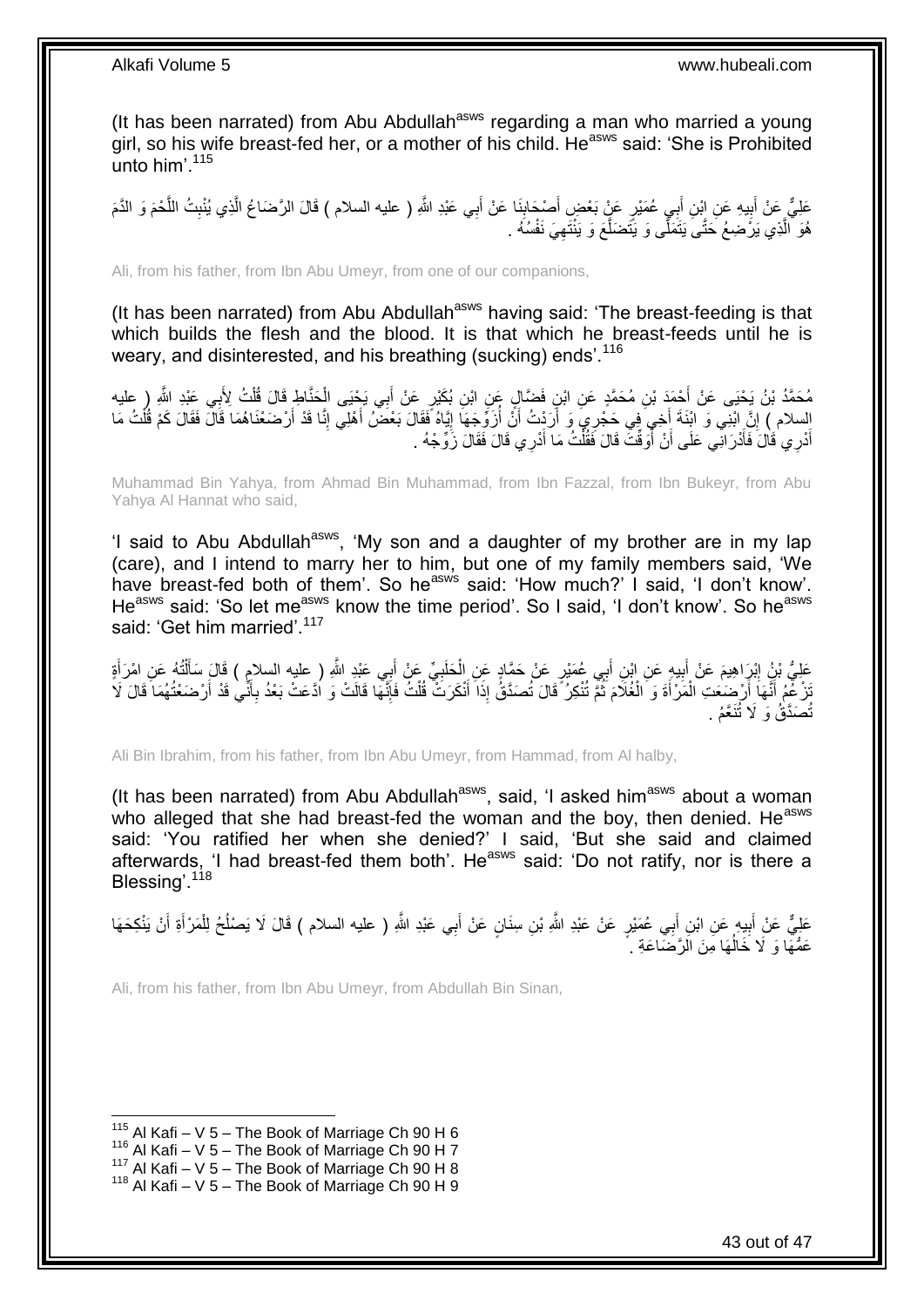(It has been narrated) from Abu Abdullah<sup>asws</sup> having said: 'It is not correct for the woman that her paternal uncle marries her, nor her maternal uncle, from the breastfeeding'.<sup>119</sup>

حُمَيْدُ بْنُ زِيَادٍ عَنِ الْحَسَنِ بْنِ مُحَمَّدٍ عَنْ أَحْمَدَ بْنِ الْحَسَنِ الْمِيثَمِيِّ عَنْ يُونُسَ بْنِ يَغْفُوبَ عَنْ أَبِي عَبْدِ اللَّهِ (ِ عليه السلام )<br>-َ ْ ْ ْ ِ َ عَنِ امْرَأَةٍ دَرَّ لَبَنُهَا مِنْ غَيْرِ وِلَادَةٍ فَأَرْضَعَتْ جَارِيَةً وَ غُلَاماً بِذَلِكَ اللَّبَنِ هَلْ يَحْرُمُ بِذَلِكَ اللَّبَنِ مَا يَحْرُمُ مِنَ الرَّضَاعِ قَالَ لَا لَـ َ اُ َّ ِ اُ ِ ِ

Humeyd Bin Ziyad, from Al Hassan Bin Muhammad, from Ahmad Bin Al Hassan Al Maysami, from Yunus Bin Yaqoub,

(It has been narrated) from Abu Abdullah<sup>asws</sup> about a woman who ejected her milk from without giving birth, so she breast-feeds a girl and a boy with that milk. Would there be a Prohibition due to that milk, what is Prohibited from the breast-feeding?' He<sup>asws</sup> said: 'No'.<sup>120</sup>

عَلِيُّ بْنُ مُحَمَّدٍ عَنْ صَالِحٍ بْنِ أَبِي حَمَّادٍ عَنْ عَلِيٍّ بْنِ مَهْزِيَارَ رَوَاهُ عَنْ أَبِي جَعْفَرٍ ( عليه السلام ) قَالَ قِيلَ لَهُ إِنَّ رَجُلًا َ **∶** َ ِ ِ َنِّرَوَّجَ بِجَارِيَةٍ صَغِيرَةٍ فَأَرْضِعَتْهِا امْرَأَتُهُ ثُمَّ أَرْضَعَتْهَا امْرَأَةٌ لَهُ أُخْرَى فَقَالَ الْزِنُ شُبْرُمَةً حَرُمَتْ عَلِيْهِ الْجِارِيَةُ وَ امْرَأَتَاهُ فَقَالَ َ ِ ِ َ ِ ْ :<br>ا لَ َ ان<br>المقام العالمية أَيْوٍ جَعْفَرٍ ( عليه السلام ) أَخْطَأَ ابْنُ شُبْرُمَةُ حَرُمَتْ عَلَيْهِ الْجَارِيَةُ وَ امْرَأَتُهُ الَّتِي أَرْضَعَتْهَا أَوَّلًا فَأَمَّا الْأَخِيَرَةُ فَلَمْ تَحْرُمْ عَلَيْهِ َ َّ َ ِ ْ َ َ رْضَعَتِ ابْنَتَهَا . َ َها أ نَّ َ َكأ

Ali Bin Muhammad, from Salih Bin Abu Hammad, from Ali Bin Mahziyar, reporting it,

(It has been narrated) from Abu Ja'far $a<sup>asws</sup>$ , said, 'It was said to him $a<sup>asws</sup>$  that a man married a young girl, so his wife breast-fed her, and another wife of his breast-fed her. So Ibn Shubrama (a judge) said that the girl and both his wife are Prohibited unto him'. So he<sup>asws</sup> said: 'Ibn Shubrama has erred. The girl is Prohibited unto him and the wife who breast-fed her first. So, as for the last one, so she is not Prohibited unto him, as if she had breast-fed her own daughter'.<sup>121</sup>

عَلِيُّ بْنُ إِبْرَاهِيمَ عَنْ أَبِيهِ عَنِ النَّوْفَلِيِّ عَنِ السَّكُونِيِّ عَنْ أَبِي عَبْدِ اللَّهِ ( عليه السلام ) قَالَ قَالَ أَمِيرُ الْمُؤْمِنِينَ ( عليه السلام َ **!** َ ِ ْ َ ) انَّهَوْا نِسَاءَكُمْ أَنْ يُرْضَعْنَ يَمِيناً وَ شِّمَالًا فَإِنَّهُنَّ يَنْسَيْنَ . ∣اٍ اً

Ali Bin Ibrahim, from his father, from Al Nowfaly, from Al Sakuny,

(It has been narrated) from Abu Abdullah<sup>asws</sup> having said: 'Amir Al-Momineen<sup>asws</sup> said: 'Forbid your womenfolk that they should breast-feed right and left (many children), for they tend to forget<sup>'.122</sup>

مُحَمَّدُ بْنُ يَجْيَى عَنْ أَحْمَدٍ بْنِ مُحَمَّدٍ عَنِ ابْنِ مَحْبُوبِ عَنْ عَلِيٍّ بْنِ الْحَسَنِ بْنِ رِبَاطٍ عَنِ ابْنِ مُسْكَانٍ عَنْ مُحَمَّدٍ بْنِ مُسْلِمٍ عَنْ<br>مُحَمَّدُ بْنُ يَجْيَى عَنْ أَحْمَدٍ بْنِ مُحَمَّدٍ ْ م<br>وا ្ន أَبِي جَعْفَرٍ أَوْ أَبِي عَبْدٍ اللَّهِ (َ عليه السلام ) قَالَ إِذَا رَضَعَ الْغُلَامُ مِنْ نِسَاءٍ شَتَّى فَكَانَ ذَلِكَ عِدَّةً أَوْ نَبَتَ لَحْمُهُ وَ دَمُهُ ۖ عَلَيْهِ ْ َ َ حَرُ مَ عَلَيْهِ بَذَاتُهُنَّ كُلُّهُنَّ . ُّ

Muhammad Bin Yahya, from Ahmad Bin Muhammad, from Ibn Mahboub, from Ali Bin Al Hassan Bin Rabaat, from Ibn Muskan, from Muhammad Bin Muslim,

<sup>1</sup>  $119$  Al Kafi – V 5 – The Book of Marriage Ch 90 H 10

 $120$  Al Kafi – V 5 – The Book of Marriage Ch 90 H 11

 $121$  Al Kafi – V  $5$  – The Book of Marriage Ch 90 H 12

 $122$  Al Kafi – V 5 – The Book of Marriage Ch 90 H 13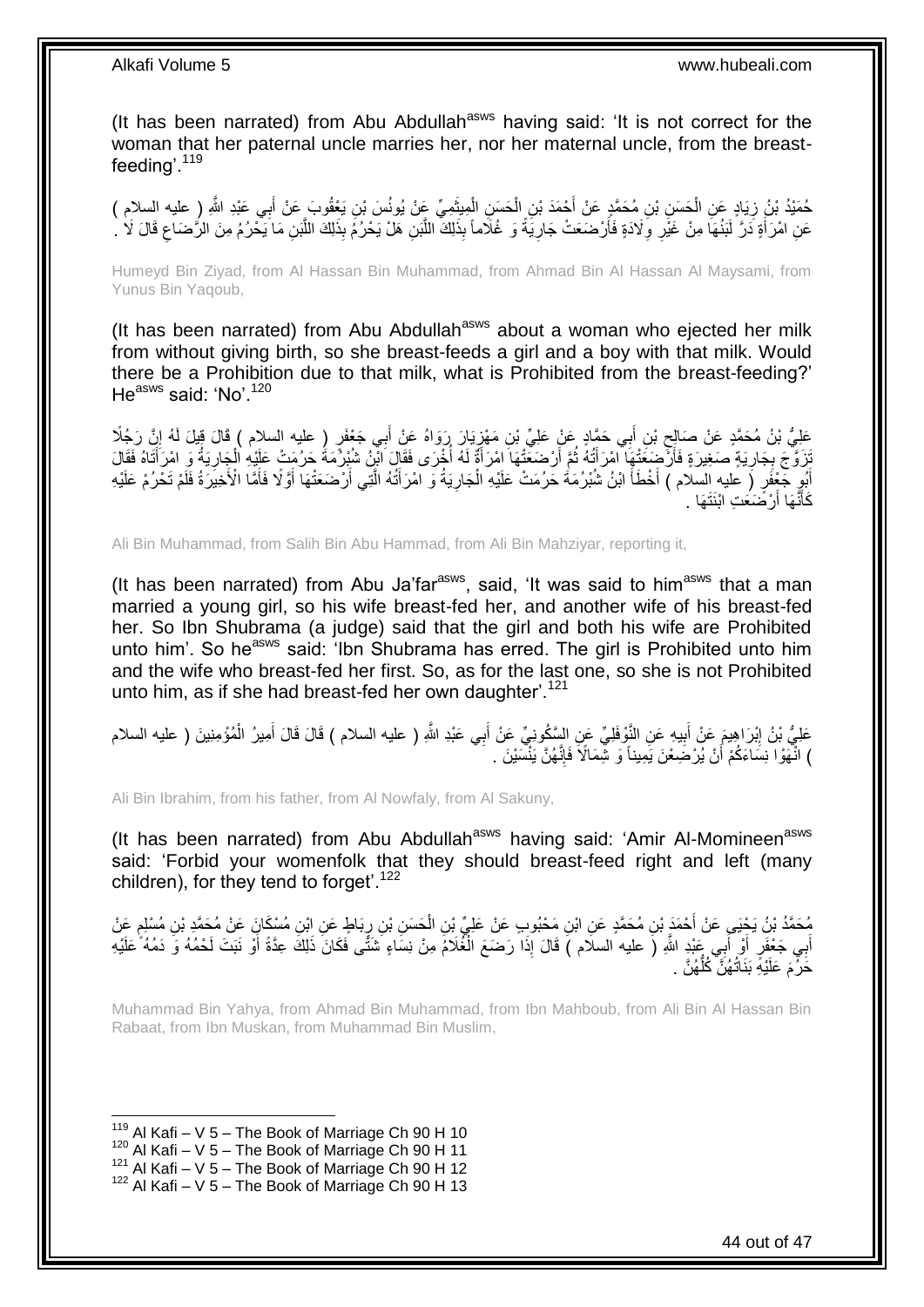(It has been narrated) from Abu Ja'far<sup>asws</sup> or Abu Abdullah<sup>asws</sup> having said: 'When the boy is breast-fed from various women, so that was a number, or builds his flesh and his blood upon it, they daughter would be Prohibited unto him, all of them'.<sup>123</sup>

عَنْهُ عَنِ ابْنِ سِنَانٍ عَنْ رَجُلٍ عَنْ أَبِي عَنْدِ اللَّهِ ( عِليه السلام ) قَالَ سُئِلَ وَ أَنَا حَاضِرٌ عَنِ امْرَأَةٍ أَرْضَعَتْ عُلَاماً مَعْلُوجًا لَهَا<br>. َ َ لَ أ َ مِنْ لَبَنِهَا حَتَّى فَطَمَتْهُ هَلْ لَهَا أَنْ تَبِيعَهُ قَالَ فَقَالَ لَا هُوَ ابْنُهَا مِنَ الرَّصَاعَةِ حَرُمَ عَلَيْهَا بَيْعُهُ وَ أَكْلُ ثَمَنِهِ قَالَ ثُمَّ قَالَ أَ لَيْسَ ِ َ لَ َ ُ َ َ رَسُولُ اللَّهِ ( صلى الله عليه وآله ) قَالَ يَحْرُمُ مِنَ الرَّضَاعِ مَا يَحْرُمُ مِنَ النَّسَبِ . ِ

From him, from Ibn Sinan, from a man,

(It has been narrated) from Abu Abdullah<sup>asws</sup>, said, 'He<sup>asws</sup> was asked and I was present, about a woman who breast-fed a boy of an owned slave of her from her milk until she weaned him. It is for her that she sells him'. So he<sup>asws</sup> said: 'No, he is her son from the breast-feeding. It is Prohibited upon her to sell him, and consume his price'. Then he<sup>asws</sup> said: 'Did not Rasool-Allah<sup>saww</sup> say: 'He is Prohibited from the breast-feeding what he is Prohibited from the lineage?<sup>124</sup>

مُحَمَّدُ بْنُ يَحْيَى عَنْ سَلَمَةَ بْنِ الْخَطَّابِ عَنْ عَبْدٍ اللَّهِ بْنِ خِدَاشٍ عَنْ صَالِحٍ بْنِ عَبْدِ اللَّهِ الْخَنْعَمِيِّ قَالَ سَأَلْتُ أَبَا الْحَسَنِ مُوسَى ( ْ  $\zeta$ ْ ْ َ ْ َ **ٔ** عليه السلام ) عَنْ أُمِّ وَلَدٍ لِيَ صَدُوقٍ زَعَمَتْ أَنَّهَا أَرْضَعَتْ جََارِيَةً لِي أَصَّدِّقُهَا قَالَ لَا . ُ ِ َ َ ِ<br>ُمُسَلِّمَةٍ

Muhammad Bin Yahya, from Salma Bin Al Khattab, from Abdullah Bin Khidash, from Salih Bin Abdullah Al Khash'amy who said,

'I asked Abu Al-Hassan Musa<sup>asws</sup> about a mother of child of mine who is truthful, alleges that she had breast-fed a slave girl of mine. Shall I ratify her?' He<sup>asws</sup> said:  $Nn^{7125}$ 

مُحَمَّدُ بْنُ يَحْيَى عَنْ عَبْدِ اللَّهِ بْنِ جَعْفَرٍ قَالَ كَتَبْتُ إِلَى أَبِي مُحَمَّدٍ ( عِليه السلام ) امْرَأَةٌ أَرْضَعَتْ وَلَدَ الرَّجُلِ هَلْ يَحِلُّ لِذَلِكَ<br>مَعَمَّدُ بَنُ يَحْيَى عَنْ عِبْدِ اللَّهِ بْنِ جَ َ  $\frac{1}{2}$ اً َ الرَّجُلِ أَنْ يَتَزَوَّجَ ابْنَةَ هَذِهِ الْمُرْضِعَةِ أَمْ لَا فَوَقَّعَ ( عليه الْسلام ) لَا لَا تَحِلُّ لَهُ لَ َ ْ اً

Muhammad Bin Yahya, from Abdullah Bin Ja'far who said,

'I wrote to Abu Muhammad<sup>asws</sup>, 'A woman breast-fed a child of the man. Would it be Permissible for that man that he marries a daughter of this breast-feeder or not?' So he<sup>asws</sup> signs: 'No, she is not Permissible unto him'.<sup>126</sup>

### **باب ف ي َن ْح و ه**

### <span id="page-44-0"></span>**Chapter 91 – Regarding approximately it (the previous chapter)**

عِّدَّةٌ مِنْ أَصْحَابِنَا عَنْ سَهْلِ بْنِ زِيَادٍ عَنْ مُحَمَّدِ بْنِ الْحَسَنِ بْنِ شَمُّونٍ عَنْ عَبْدِ اللَّهِ بْنِ عَبْدِ الرَّحْمَنِ الْأَصَمَّ عَنْ مِسْمَعِ بْنِ عَبْدِ<br>عَيْنَ الرَّحْمَنِ الْأَصْحَابِنَا عَنْ سَهْل ْ ِ **∣** ِ ِي َعْبِد ََّّللاِ ب َملِ ِك َع ْن أ ال ُّمَها َك أ َمتُ ُهْم أ َماِنَيةٌ ََل َت ِح ُّل ُمَنا َك َحتُ ُمْؤ ِمِني َن ) عليه السالم ( ث ِمي ُر ال ) عليه السالم ( َقا َل ْو َقا َل أ َك أ َمتُ أ َ ْ ا<br>ا َ َ ْ َ َ َ َ أَخْتُهَا أَمَتُكَ وَ أَمَتُكَ وَ هِيَ عَمَّتُكَ مِنَ الْرَّضَاعَةِ وَ أَمَتُكَ وَ هِيَ خَالَتُكَ مِنَ الرَّضَاعَةِ أَمتُكَ وَ هِيَ أَرْضَعَتْكَ أَمَتُكَ وَ قَدْ وُطِئَتْ َ َ َ ا<br>ا َ َ حَتَّى تَسْتَبْرِنَهَا بِحَيْضَةٍ أَمَنُكَ وَ هِيَ حُبْلَى مِنْ غَيْرِكَ أَمَنُكَ وَ هِيَ عَلَى سَوْم أَمَنُكَ وَ لَهَا زَوْجٌ . َ ٍ َ ِ َ ِ **ٍ** 

 $123$  Al Kafi – V 5 – The Book of Marriage Ch 90 H 14

 $124$  Al Kafi – V 5 – The Book of Marriage Ch 90 H 15

 $125$  Al Kafi – V  $5$  – The Book of Marriage Ch 90 H 16

<sup>126</sup> Al Kafi – V 5 – The Book of Marriage Ch 90 H 17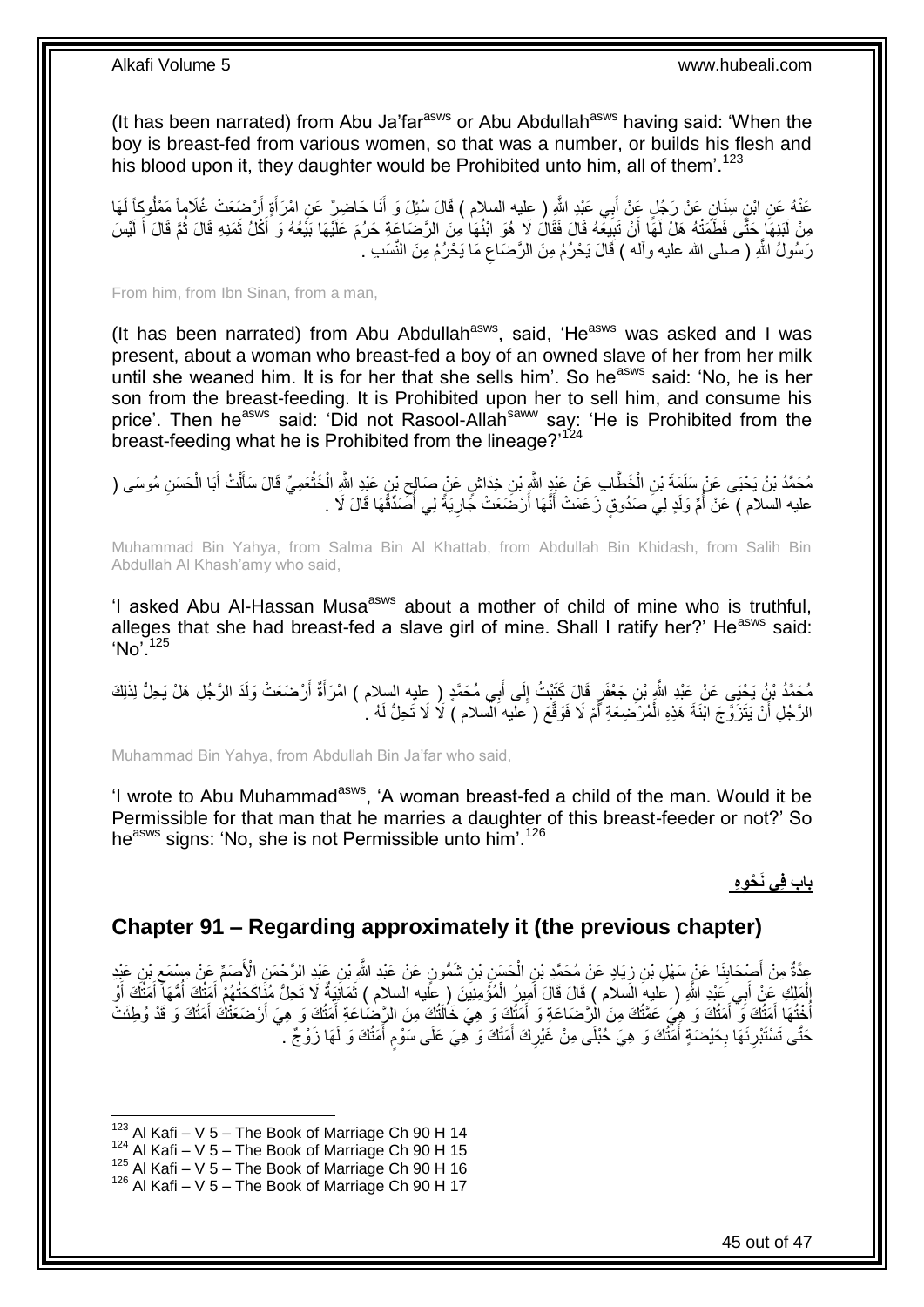A number of our companions, from Sahl Bin Ziyad, from Muhammad Bin Al Hassan Bin Shamoun, from Abdullah Bin Abdul Rahman Al Asamma, from Misma'a Bin Abdul Malik,

(It has been narrated) from Abu Abdullah<sup>asws</sup> having said: 'Amir Al-Momineen<sup>asws</sup> said: 'Eight are not Permissible for marrying them  $-$  Your slave girl whose mother is your slave girl, or her sister is your slave girl; and your slave girl and she is your paternal aunt from the breast-feeding; and your slave girl and she is your maternal aunt from the breast-feeding; your slave girl and she is the one who breast-fed you; your slave girl and she had slept (with someone) until she is free with her menstruation; your slave girl and she is pregnant from someone else; your slave girl and she is upon an evaluation; your slave girl and for her is a husband<sup> $127$ </sup>

> **باب نِكَاح الْقَابِلَةِ**

### <span id="page-45-0"></span>**Chapter 92 – Marrying the midwife**

عَلِيُّ بْنُ إِبْرَاهِيمَ عَنْ أَبِيهِ عَنِ ابْنِ أَبِي عُمَيْرٍ عَنْ خَلَّادٍ السِّنْدِيِّ عَنْ عَمْرِو بْنِ شِمْرٍ [عَنْ جَابِرٍ] عَنْ أَبِي عَبْدِ اللَّهِ ( عليه َ **⊥** ِ َ السلّام ) قَالَ قُلْتُ لَهُ الرَّجُلُ يَتَزَرَّ جُ قَابِلْنَهُ قَالَ لَا وَ لَا ابْنَتَهَا . ْ  $\frac{1}{2}$ 

Ali Bin Ibrahim, from his father, from Ibn Abu Umeyr, from Khallad Al sindy, from Amro Bin Shimr, from Jabir,

(It has been narrated) from Abu Abdullah<sup>asws</sup>, said, 'I said to him<sup>asws</sup>, 'The man marries his midwife'. He<sup>asws</sup> said: 'No, nor her daughter'.<sup>128</sup>

مُحَمَّدُ بْنُ يَحْيَى عَنْ مُحَمَّدِ بْنِ أَحْمَدَ عَنْ مُحَمَّدٍ بْنِ عِيسَى عَنْ أَبِي مُحَمَّدٍ الْأَنْصَارِيِّ عَنْ عَمْرِو بْنِ شِمْرٍ عَنْ جَابِرِ بْنِ يَزِيدَ<br>يَهِدَى بَيْرُ مُرَيِّنٍ وَكَبِّ مَا مُحَمَّدِ بَنِي أ ِ َ َ ِ ِ قَالَ سَأَلْتُ أَبَا جَعْفَرٍ ( عليه السلام ) عَنِ الْقَابِلَةِ أَ يَحِلُّ لِلْمَوْلُودِ أَنْ ۖ يَنْكِحَهَا فَقَالَ لَا وَّ لَا ابْنَتَهَا هِيَ بَعْضُ أُمَّهَاتِهِ . َ ْ َ ُ َ ْ َ لَ  $\frac{1}{2}$ ْ

Muhammad Bin Yahya, from Muhammad Bin Ahmad, from Muhammad Bin Isa, from Abu Muhammad Al Ansary, from Amro Bin Shimr, from Jabir Bin Yazeed who said,

'I asked Abu Ja'far<sup>asws</sup> about the midwife, is it Permissible of the born boy that he marries her?' So he<sup>asws</sup> said: 'No, and nor her daughter. She is one of his mothers'.

نَّهِ فِي رِوَايَةِ مُعَاوِيَةَ بْنِ عَمَّارٍ عَنْ أَبِي عَبْدِ اللَّهِ ( عليه السلام ) قَالَ قَالَ إِنْ قَبِلَتْ وَ مَرَّتْ فَالْقَوَابِلُ أَكْثَرُ مِنْ ذَلِكَ وَ إِنْ قَبِلَتْ َ ِ **∶** ِ ِ َ َ ِ ْ ِ ِ وَ رَبَّتْ حَرُمَتْ عََلَيْهِ ۚ

And in another report of Muawiya Bin Ammar, from Abu Abdullah<sup>asws</sup> having said: 'If she is a midwife (during his birth) and moves on, so the midwives are many from that, and if she is a midwife (during his birth) and she nourishes, she would be Prohibited unto him'.<sup>129</sup>

حُمَيْدُ بْنُ زِيَادٍ عَنٍْ عَيْدِ الشَّرِّ بْنِ أَحْمَدَ عَنْ عَلِيِّ بْنِ اِلْحَسَنِ عَنْ مُحَمَّدٍ بْنِ زِيَادِ بْنِ عِيسَى بَيَّاعٍ السَّابِرِيِّ عَنْ أَبَانٍ بْنِ عُثْمَانَ ِ ْ ِ ْ َ ِ ِ عَنْ إِبْرَاهِيمَ عَنْ أَبِي عَبْدِ اللَّهِ (َ عليه السلام ) َّقَالَ إِذَا اسْتَقْبَلَ الصَّبِيُّ الْقَابِلَةَ بِوَجْهِهِ حَرُمَتْ عَلَّيْهِ وَ حَرُمَ عَلَيْهِ وَلَذُهَا كَ ِ ِ ِ ْ ِ َ <u>֖֚֚֚</u>

Humeyd Bin Ziyad, from Abdullah Bin Ahmad, from Ali Bin Al Hassan, from Muhammad Bin Ziyad Bin Isa Baya'a Al Sabiry, from Aban Bin Usman, from Ibrahim,

 $127$  Al Kafi – V 5 – The Book of Marriage Ch 91 H 1

 $^{128}$  Al Kafi – V 5 – The Book of Marriage Ch 92 H 1

 $129$  Al Kafi – V 5 – The Book of Marriage Ch 92 H 2